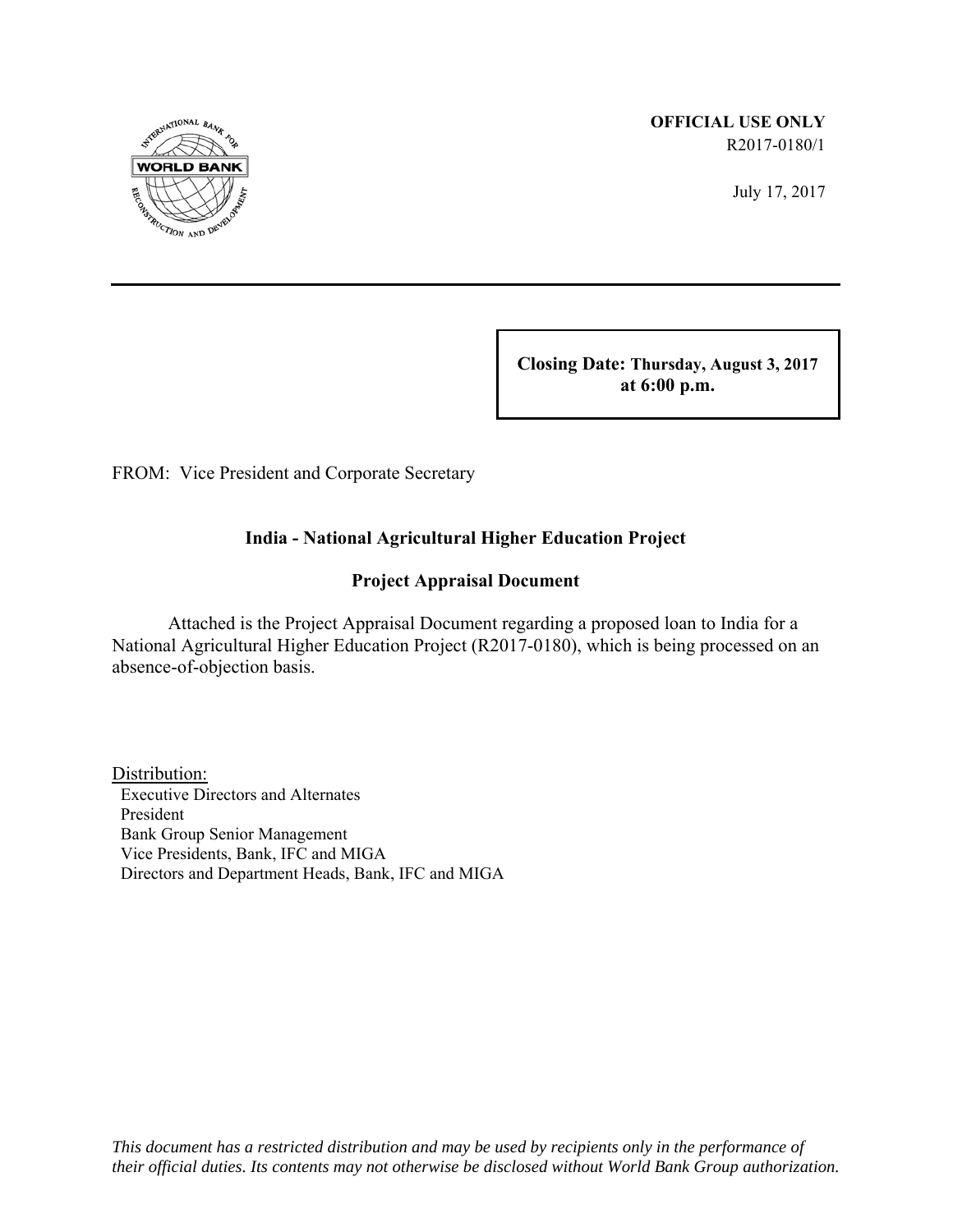Document of The World Bank

## **FOR OFFICIAL USE ONLY**

Report No: PAD1672

### INTERNATIONAL BANK FOR RECONSTRUCTION AND DEVELOPMENT

### PROJECT APPRAISAL DOCUMENT

### ON A

### PROPOSED LOAN

### IN THE AMOUNT OF USD 82.5 MILLION

### TO THE

### REPUBLIC OF INDIA

### FOR A

## NATIONAL AGRICULTURAL HIGHER EDUCATION PROJECT

### July 11, 2017

*Agriculture Global Practice SOUTH ASIA REGION* 

This document has a restricted distribution and may be used by recipients only in the performance of their official duties. Its contents may not otherwise be disclosed without World Bank authorization.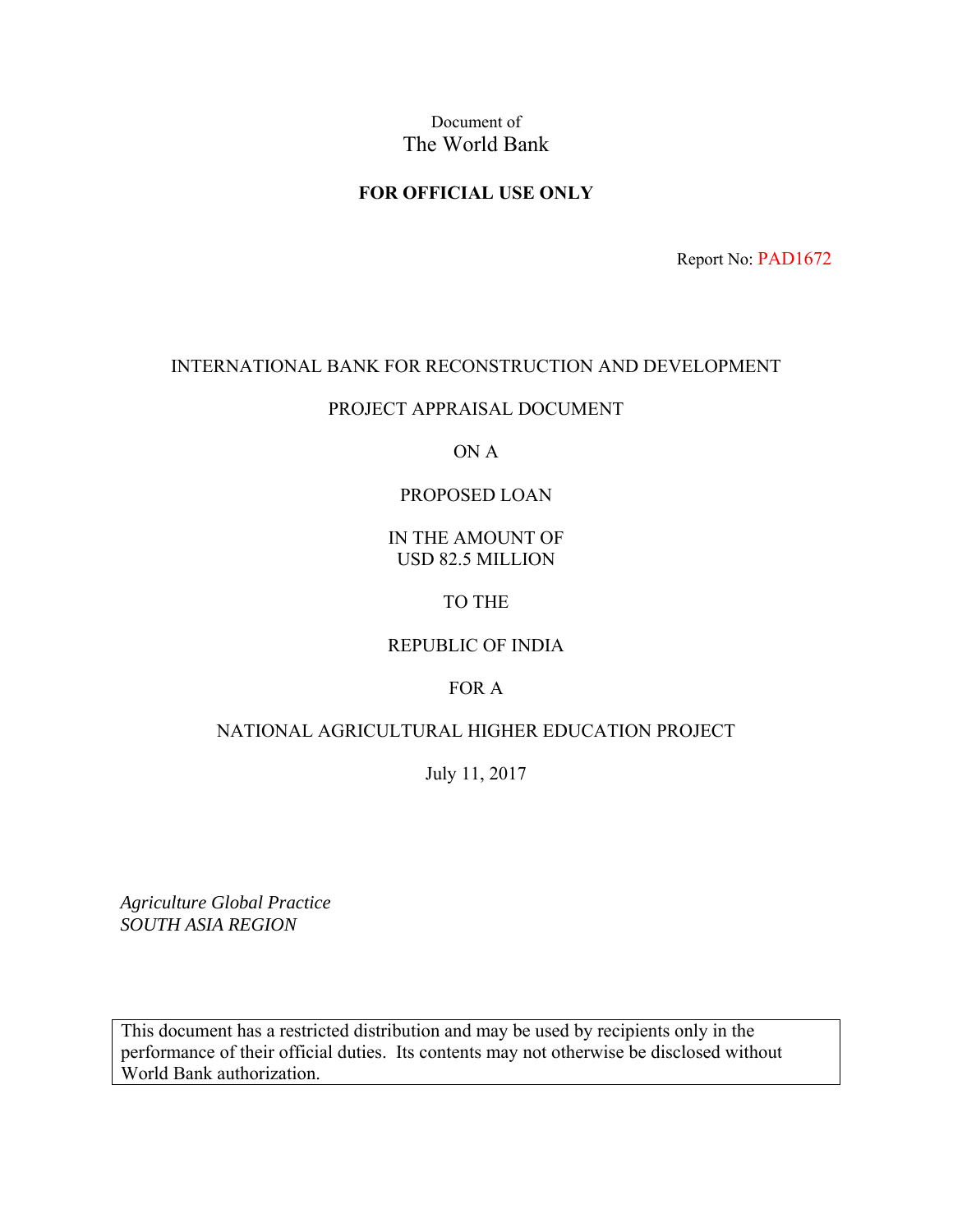## CURRENCY EQUIVALENTS (Exchange Rate Effective June 1, 2017)

Currency Unit  $=$  Indian Rupee (INR)  $USD 1 = INR 64.47$ 

## FISCAL YEAR

April 1 – March 31

## ABBREVIATIONS AND ACRONYMS

| <b>AEDIS</b>     | Agricultural Education Digital Information System             |
|------------------|---------------------------------------------------------------|
| AU               | <b>Agricultural University</b>                                |
| <b>BCR</b>       | <b>Benefit-Cost Ratio</b>                                     |
| <b>CAAST</b>     | Center of Advanced Agricultural Science and Technology        |
| <b>EAM</b>       | <b>Equity Action Measure</b>                                  |
| EAP              | <b>Equity Action Plan</b>                                     |
| <b>EMF</b>       | <b>Environmental Management Framework</b>                     |
| <b>FM</b>        | Financial Management                                          |
| <b>GDP</b>       | <b>Gross Domestic Product</b>                                 |
| GOI              | Government of India                                           |
| <b>GRS</b>       | Grievance Redress System                                      |
| <b>IASRI</b>     | Indian Agricultural Statistics Research Institute             |
| <b>IBRD</b>      | International Bank for Reconstruction and Development         |
| <b>ICAR</b>      | Indian Council of Agricultural Research                       |
| <b>IDP</b>       | <b>Institutional Development Plan</b>                         |
| <b>IRR</b>       | <b>Internal Rate of Return</b>                                |
| <b>IUFR</b>      | <b>Interim Unaudited Financial Report</b>                     |
| M & E            | Monitoring and Evaluation                                     |
| <b>MIS</b>       | Management Information System                                 |
| <b>NAHEP</b>     | National Agricultural Higher Education Project                |
| <b>NAIP</b>      | National Agriculture Innovation Project                       |
| <b>NATP</b>      | National Agriculture Technology Project                       |
| <b>NISAGENET</b> | National Information System on Agricultural Education Network |
| PG               | Postgraduate                                                  |
| PIU              | Project Implementation Unit                                   |
| <b>PME</b>       | Project Monitoring and Evaluation                             |
| SC/ST            | Scheduled Class/ Scheduled Tribe                              |
| <b>TFP</b>       | <b>Total Factor Productivity</b>                              |
| <b>UG</b>        | Undergraduate                                                 |
| <b>USAID</b>     | United States Agency for International Development            |

| <b>Regional Vice President:</b>  | Annette Dixon         |
|----------------------------------|-----------------------|
| <b>Country Director:</b>         | Junaid Ahmad          |
| Senior Global Practice Director: | Juergen Voegele       |
| Practice Manager:                | Martien Van Nieuwkoop |
| Task Team Leader:                | Edward W. Bresnyan    |
|                                  |                       |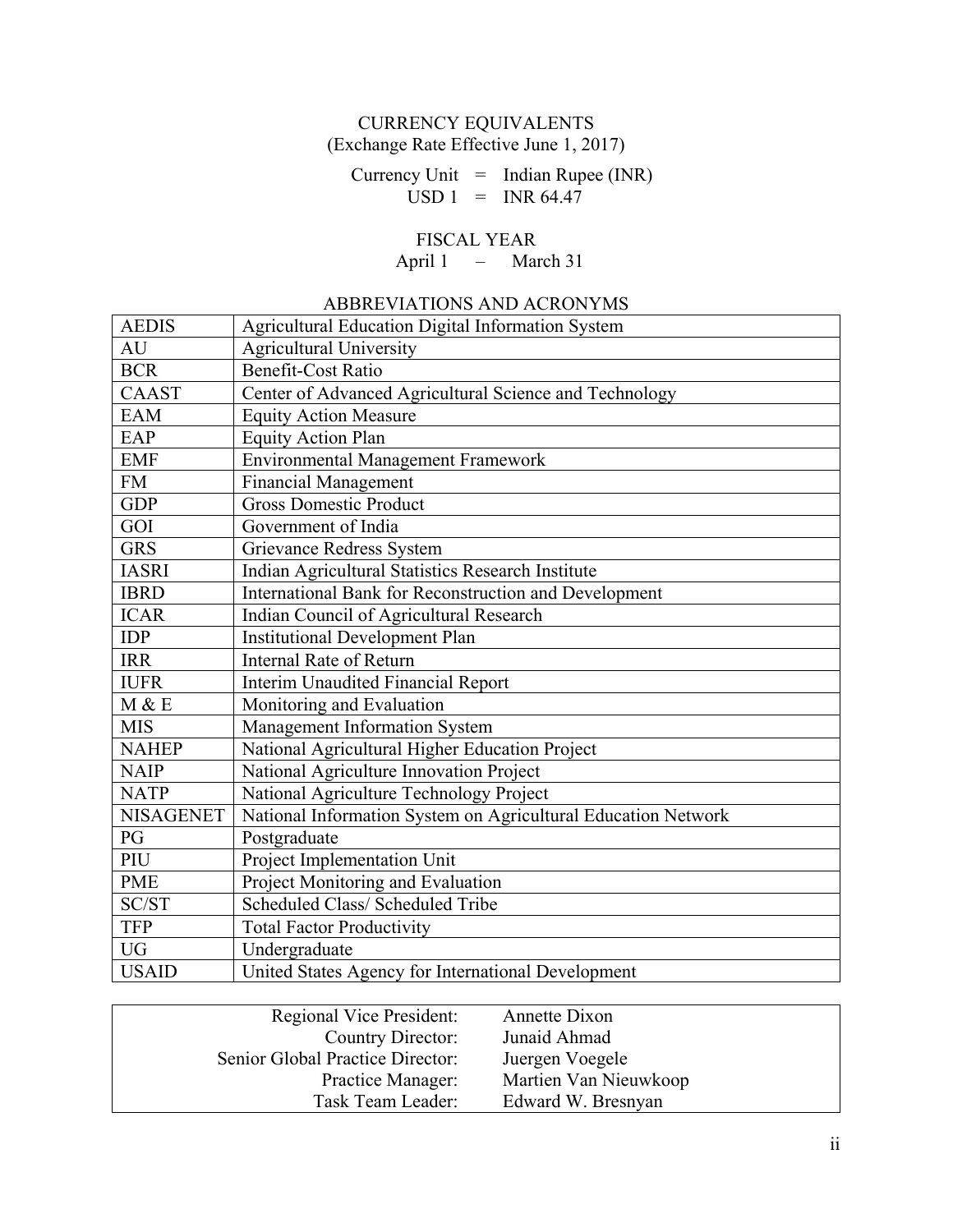## **INDIA** National Agricultural Higher Education Project

## **TABLE OF CONTENTS**

| I.   |    |
|------|----|
|      |    |
|      |    |
|      |    |
| II.  |    |
|      |    |
|      |    |
|      |    |
| III. |    |
|      |    |
|      |    |
|      |    |
| IV.  |    |
|      |    |
|      |    |
|      |    |
| V.   |    |
|      |    |
| VI.  |    |
|      |    |
|      |    |
|      |    |
|      |    |
|      | Е. |
|      | F. |
|      |    |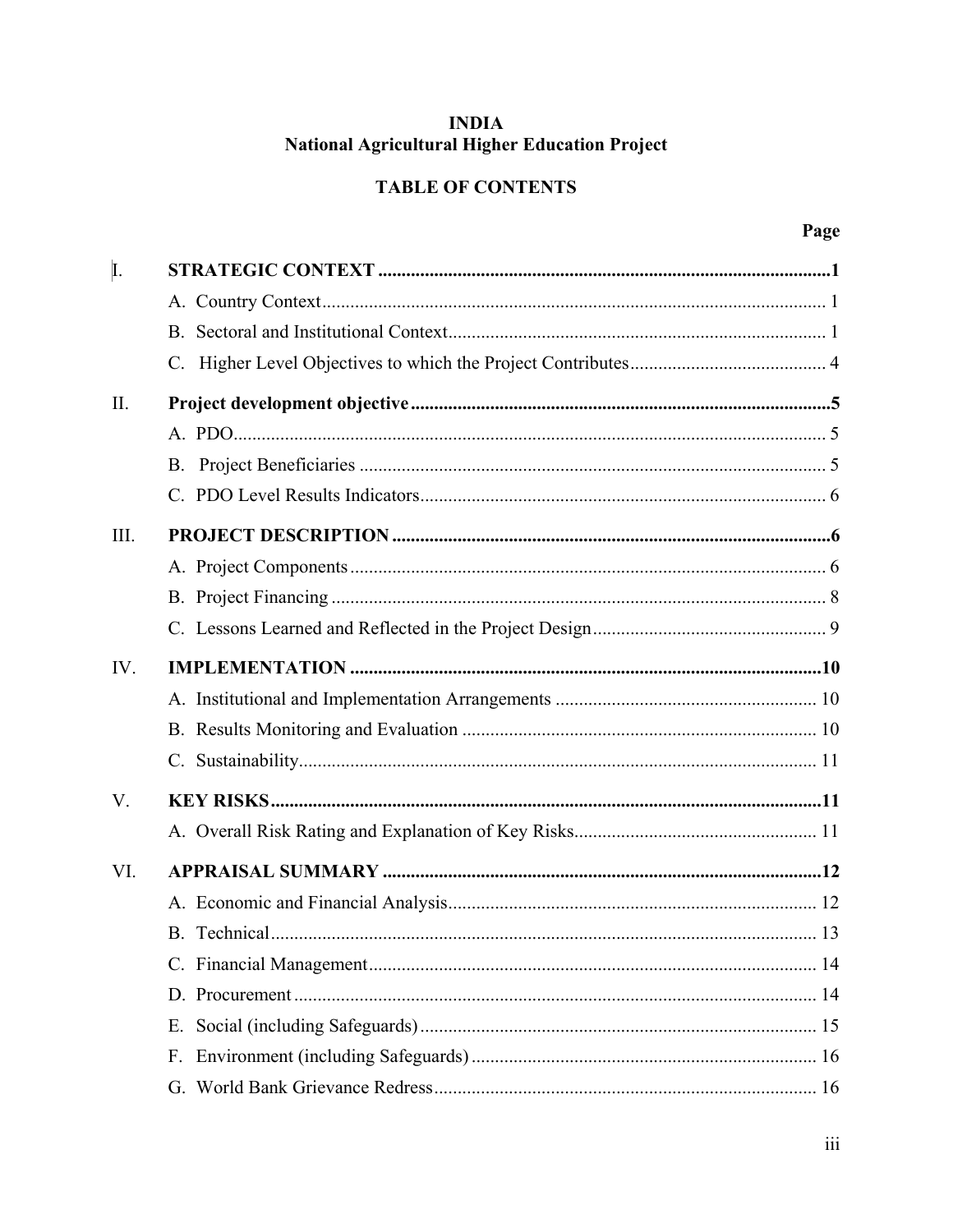$\begin{array}{c} \hline \end{array}$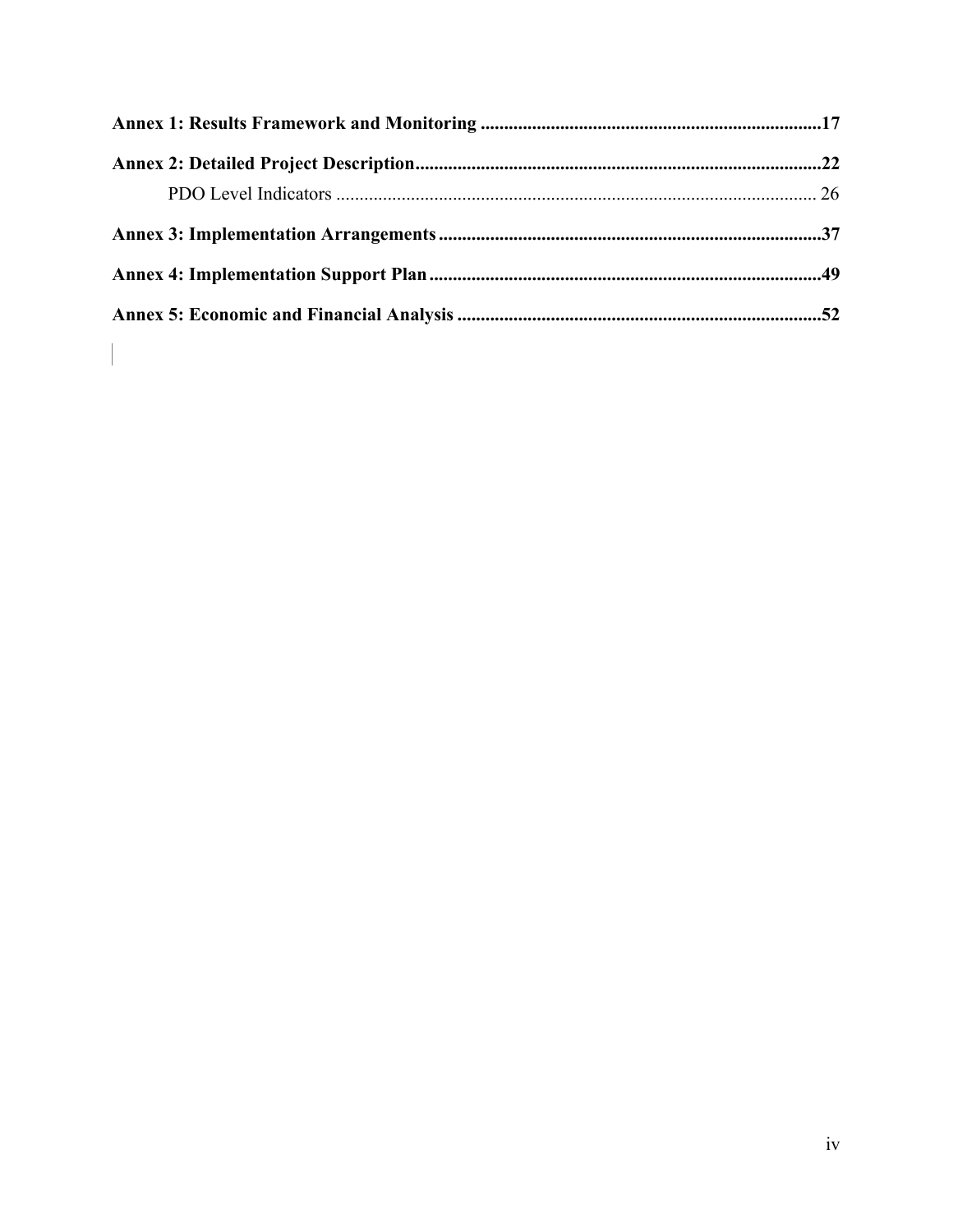## **PAD DATA SHEET**

## *India*

*National Agricultural Higher Education Project (P151072)* **PROJECT APPRAISAL DOCUMENT**

*SOUTH ASIA*

*0000009246*

## Report No.: PAD1672

| <b>Basic Information</b>                                                                                        |                               |                                         |                         |  |  |
|-----------------------------------------------------------------------------------------------------------------|-------------------------------|-----------------------------------------|-------------------------|--|--|
| Project ID                                                                                                      | <b>EA</b> Category            |                                         | Team Leader             |  |  |
| P151072                                                                                                         | <b>B</b> - Partial Assessment |                                         | Edward William Bresnyan |  |  |
| <b>Financing Instrument</b>                                                                                     |                               | Fragile and/or Capacity Constraints [ ] |                         |  |  |
| <b>Investment Project Financing</b>                                                                             |                               | Financial Intermediaries []             |                         |  |  |
|                                                                                                                 | Series of Projects []         |                                         |                         |  |  |
| Project Implementation Start Date                                                                               |                               | Project Implementation End Date         |                         |  |  |
| 05-Jun-2017                                                                                                     | 31-May-2022                   |                                         |                         |  |  |
| <b>Expected Effectiveness Date</b>                                                                              | <b>Expected Closing Date</b>  |                                         |                         |  |  |
| 04-Sep-2017                                                                                                     | 30-Nov-2022                   |                                         |                         |  |  |
| Joint IFC                                                                                                       |                               |                                         |                         |  |  |
| N <sub>o</sub>                                                                                                  |                               |                                         |                         |  |  |
| Senior Global Practice<br>Regional Vice<br><b>Country Director</b><br>Practice Manager<br>President<br>Director |                               |                                         |                         |  |  |
| Martien Van Nieuwkoop                                                                                           | Juergen Voegele               | Junaid Kamal Ahmad                      | Annette Dixon           |  |  |
| Borrower: Republic of India                                                                                     |                               |                                         |                         |  |  |
| Responsible Agency: Indian Council of Agricultural Research                                                     |                               |                                         |                         |  |  |
| Contact:<br>Trilochan Mohapatra                                                                                 |                               | Title:                                  | Director General, ICAR  |  |  |
| 91-11-2338-2629<br>Telephone No.:                                                                               |                               | Email:<br>dg.icar@nic.in                |                         |  |  |
| <b>Project Financing Data(in USD Million)</b>                                                                   |                               |                                         |                         |  |  |
| $\overline{1}$<br>[X]<br>Loan                                                                                   | IDA Grant []                  | Guarantee                               |                         |  |  |
| $\begin{bmatrix} \end{bmatrix}$<br>Credit<br>$\lceil$ $\rceil$<br>Grant                                         | $\lceil \rceil$<br>Other      |                                         |                         |  |  |
| <b>Total Project Cost:</b>                                                                                      |                               | 165.00 Total Bank Financing:            | 82.50                   |  |  |
| Financing Gap:                                                                                                  | 0.00                          |                                         |                         |  |  |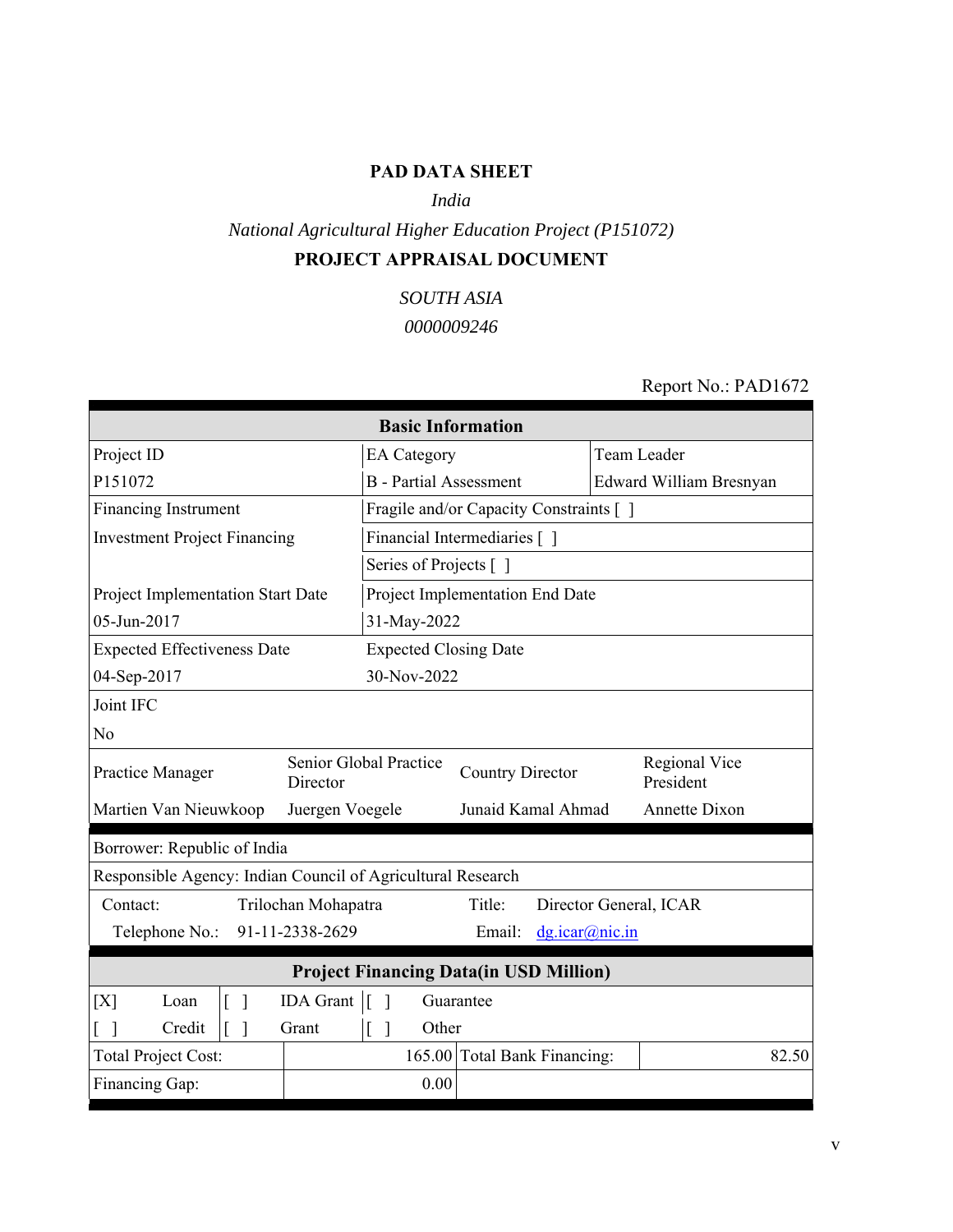| <b>Financing Source</b>                                                                                                                                                                     |                           |             |             |               |                            | Amount |
|---------------------------------------------------------------------------------------------------------------------------------------------------------------------------------------------|---------------------------|-------------|-------------|---------------|----------------------------|--------|
| Borrower                                                                                                                                                                                    |                           |             |             |               | 82.50                      |        |
| International Bank for Reconstruction and Development                                                                                                                                       |                           |             |             |               | 82.50                      |        |
| Total                                                                                                                                                                                       |                           |             |             |               |                            | 165.00 |
| <b>Expected Disbursements (in USD Million)</b>                                                                                                                                              |                           |             |             |               |                            |        |
| <b>Fiscal Year</b>                                                                                                                                                                          | 2018                      | 2019        | 2020        | 2021          | 2022                       | 2023   |
| Annual                                                                                                                                                                                      | 17.00                     | 21.50       | 24.00       | 13.00         | 5.50                       | 1.50   |
| Cumulative                                                                                                                                                                                  | 17.00                     | 38.50       | 62.50       | 75.50         | 81.00                      | 82.50  |
|                                                                                                                                                                                             | <b>Institutional Data</b> |             |             |               |                            |        |
| <b>Practice Area (Lead)</b>                                                                                                                                                                 |                           |             |             |               |                            |        |
| Agriculture                                                                                                                                                                                 |                           |             |             |               |                            |        |
| <b>Contributing Practice Areas</b>                                                                                                                                                          |                           |             |             |               |                            |        |
| Education                                                                                                                                                                                   |                           |             |             |               |                            |        |
| <b>Proposed Development Objective</b>                                                                                                                                                       |                           |             |             |               |                            |        |
| The objective of the Project is to support Participating Agricultural Universities and ICAR in providing<br>more relevant and higher quality education to Agricultural University students. |                           |             |             |               |                            |        |
| <b>Components</b>                                                                                                                                                                           |                           |             |             |               |                            |        |
| <b>Component Name</b>                                                                                                                                                                       |                           |             |             |               | <b>Cost (USD Millions)</b> |        |
| Support to Agricultural Universities                                                                                                                                                        |                           |             |             |               | 146.40                     |        |
| Investments in Indian Council of Agricultural Research<br>Leadership in Agricultural Higher Education                                                                                       |                           |             |             |               |                            | 10.40  |
| Project Management and Learning                                                                                                                                                             |                           |             |             |               | 8.00                       |        |
| <b>Systematic Operations Risk- Rating Tool (SORT)</b>                                                                                                                                       |                           |             |             |               |                            |        |
| <b>Risk Category</b>                                                                                                                                                                        |                           |             |             | <b>Rating</b> |                            |        |
| 1. Political and Governance                                                                                                                                                                 |                           |             |             | Moderate      |                            |        |
| 2. Macroeconomic                                                                                                                                                                            |                           |             |             | Moderate      |                            |        |
| 3. Sector Strategies and Policies                                                                                                                                                           |                           |             | Moderate    |               |                            |        |
| 4. Technical Design of Project or Program                                                                                                                                                   |                           |             | Moderate    |               |                            |        |
| 5. Institutional Capacity for Implementation and Sustainability                                                                                                                             |                           | Substantial |             |               |                            |        |
| 6. Fiduciary                                                                                                                                                                                |                           |             | Substantial |               |                            |        |
| 7. Environment and Social                                                                                                                                                                   |                           | Moderate    |             |               |                            |        |
| 8. Stakeholders                                                                                                                                                                             |                           | Substantial |             |               |                            |        |
| 9. Other                                                                                                                                                                                    |                           |             |             |               |                            |        |
| <b>OVERALL</b>                                                                                                                                                                              |                           |             |             | Substantial   |                            |        |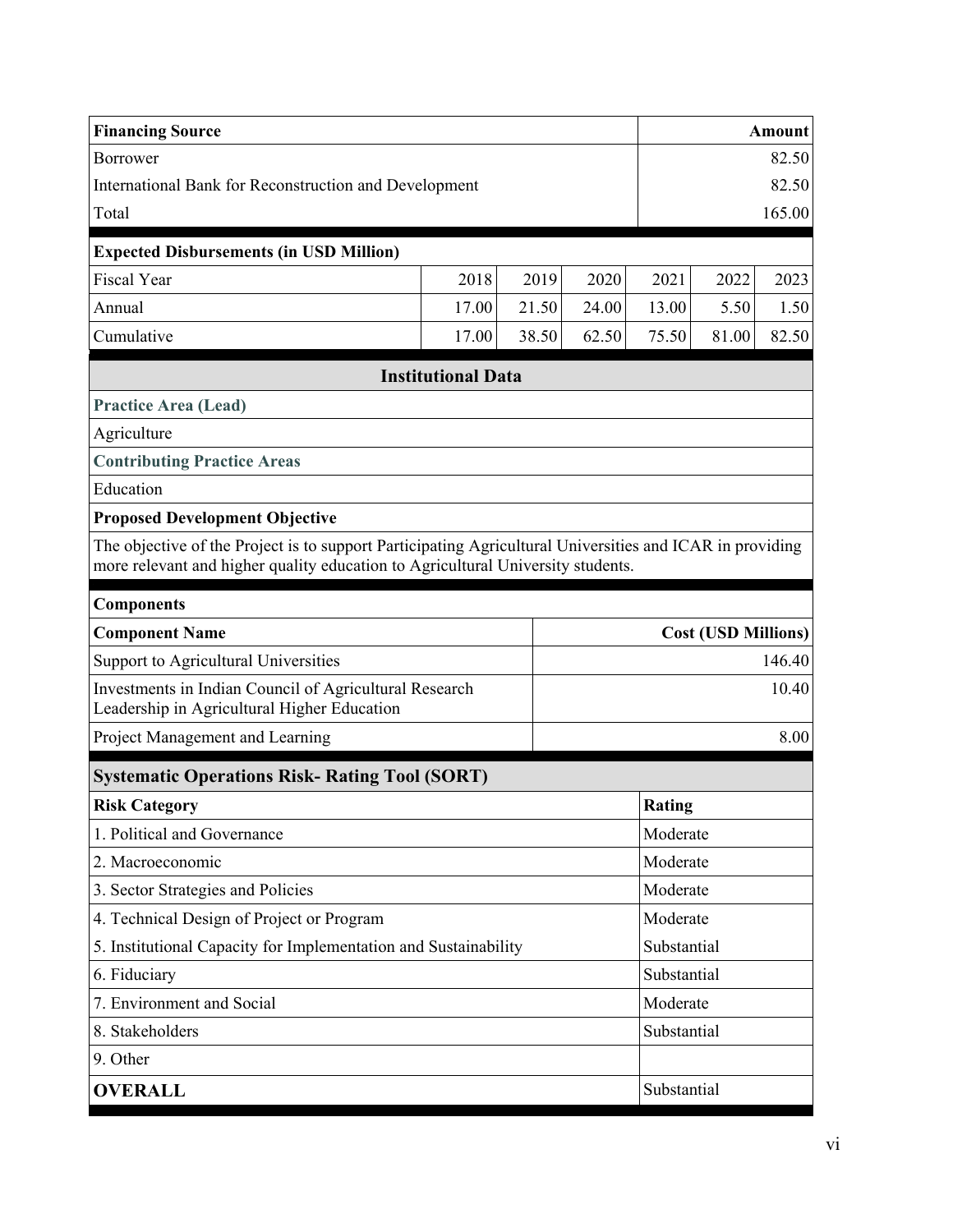|                                                                                      | Compliance  |                                |              |                        |                   |
|--------------------------------------------------------------------------------------|-------------|--------------------------------|--------------|------------------------|-------------------|
| <b>Policy</b>                                                                        |             |                                |              |                        |                   |
| Does the project depart from the CAS in content or in other significant<br>respects? |             |                                |              | Yes $\lceil \; \rceil$ | No[X]             |
| Does the project require any waivers of Bank policies?                               |             |                                |              | Yes $[$ $]$            | No[X]             |
| Have these been approved by Bank management?                                         |             |                                |              | Yes $\lceil$           | No[X]             |
| Is approval for any policy waiver sought from the Board?                             |             |                                |              | Yes $\lceil \; \rceil$ | No[X]             |
| Does the project meet the Regional criteria for readiness for implementation?        |             |                                |              | Yes[X]                 | No [ ]            |
| <b>Safeguard Policies Triggered by the Project</b>                                   |             |                                | Yes          |                        | N <sub>0</sub>    |
| Environmental Assessment OP/BP 4.01                                                  |             |                                | X            |                        |                   |
| Natural Habitats OP/BP 4.04                                                          |             |                                |              |                        | X                 |
| Forests OP/BP 4.36                                                                   |             |                                |              |                        | X                 |
| Pest Management OP 4.09                                                              |             |                                | $\mathbf{X}$ |                        |                   |
| Physical Cultural Resources OP/BP 4.11                                               |             |                                |              |                        | X                 |
| Indigenous Peoples OP/BP 4.10                                                        |             |                                | $\mathbf{X}$ |                        |                   |
| Involuntary Resettlement OP/BP 4.12                                                  |             |                                |              |                        | X                 |
| Safety of Dams OP/BP 4.37                                                            |             |                                |              |                        | X                 |
| Projects on International Waterways OP/BP 7.50                                       |             |                                |              |                        | X                 |
| Projects in Disputed Areas OP/BP 7.60                                                |             |                                |              |                        | X                 |
| <b>Legal Covenants</b>                                                               |             |                                |              |                        |                   |
| <b>Name</b>                                                                          | Recurrent   | <b>Due Date</b>                |              | Frequency              |                   |
| <b>Steering Committee</b>                                                            | $\mathbf X$ | 90 days after<br>Effectiveness |              |                        | <b>CONTINUOUS</b> |
| <b>Description of Covenant</b>                                                       |             |                                |              |                        |                   |

ICAR to establish a Steering Committee to provide strategic guidance to the Technical Committee and Project Implementation Unit, approve plans and proposals and award the respective grants, and monitor and evaluate Project implementation.

| <b>Name</b>                        | Recurrent | <b>Due Date</b> | $ $ Frequency      |
|------------------------------------|-----------|-----------------|--------------------|
| <b>Project Implementation Unit</b> |           | N/A             | <b>ICONTINUOUS</b> |

#### **Description of Covenant**

ICAR to maintain the Project Implementation Unit (PIU) responsible for: (i) carrying out of the day-today implementation of the Project; (ii) assisting, monitoring and evaluating participating Agricultural Universities in their preparation of development plans, innovation proposals, etc., and their execution of the respective grants; (iii) preparing Project budgets and annual plans; (iv) monitoring project implementation and preparing project reports; (v) preparing the Project's financial statements; and (vi) ensuring compliance with/adherence to the safeguard documents/requirements.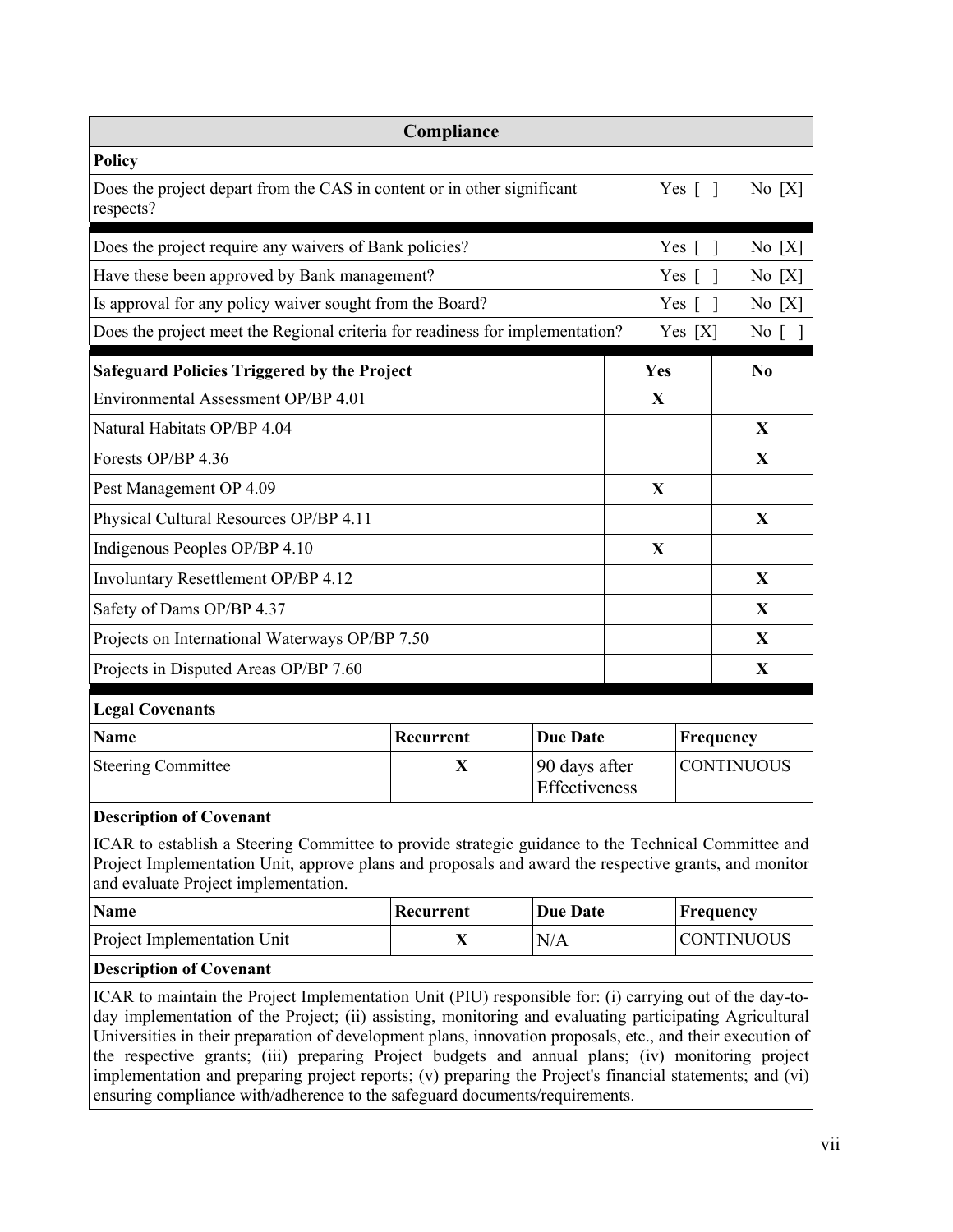| <b>Name</b>         | Recurrent | Due Date                        | Frequency  |
|---------------------|-----------|---------------------------------|------------|
| Technical Committee |           | 6 months after<br>Effectiveness | CONTINUOUS |

### **Description of Covenant**

ICAR to establish (prior to selecting any proposals and awarding any grants) and thereafter maintain a Technical Committee responsible for: (i) the screening, evaluation and selection of participating Agricultural Universities and their respective proposals as per the PIP, and recommending them to the Steering Committee for approval; and (ii) appraising the Steering Committee on the overall performance of the participating Agricultural Universities in the implementation thereof.

| <b>Name</b>                    | Recurrent | <b>Due Date</b>                       | Frequency         |
|--------------------------------|-----------|---------------------------------------|-------------------|
| Monitoring and Evaluation Cell |           | 90 days after<br><b>Effectiveness</b> | <b>CONTINUOUS</b> |

### **Description of Covenant**

ICAR to establish a Monitoring and Evaluation Cell ("M&E Cell") responsible for developing a monitoring and tracking system to supervise Project activities and oversee their progress; identifying implementation bottlenecks and propose corrective actions, and (iii) coordinate the Project's overall impact assessment.

| <b>Name</b>                           | Recurrent | Due Date                       | Frequency          |
|---------------------------------------|-----------|--------------------------------|--------------------|
| Monitoring and Evaluation Consultants |           | 90 days after<br>Effectiveness | <b>ICONTINUOUS</b> |

### **Description of Covenant**

ICAR to select and hire: (i) a monitoring and evaluation expert or consulting firm in order to assist the M&E Cell in performing its monitoring and evaluation functions; and (ii) a monitoring and evaluation consulting firm in order to carry out: (A) an independent baseline survey of Project indicators; and (B) an outcome-focused impact evaluation of Project activities at mid-term of Project implementation and at Project completion.

| <b>Name</b>      | Recurrent | Due Date                        | Frequency         |
|------------------|-----------|---------------------------------|-------------------|
| Internal Auditor |           | 9 months after<br>Effectiveness | <b>CONTINUOUS</b> |

### **Description of Covenant**

ICAR to hire and maintain a firm of chartered accountants to serve as internal auditors and carry out periodic internal audits of ICAR's and the participating Agricultural Universities' Project/sub-project accounts, as per the Financial Management Manual.

| <b>Name</b>              | Recurrent | <b>Due Date</b> | Frequency         |
|--------------------------|-----------|-----------------|-------------------|
| <b>Project Documents</b> | 77        | N/A             | <b>CONTINUOUS</b> |

### **Description of Covenant**

ICAR to implement the Project, and ensure that the participating Agricultural Universities implement their respective subproject plans/proposals all in accordance with the Project's Financial Management Manual, Procurement Manual, Project Implementation Plan and Safeguard Documents.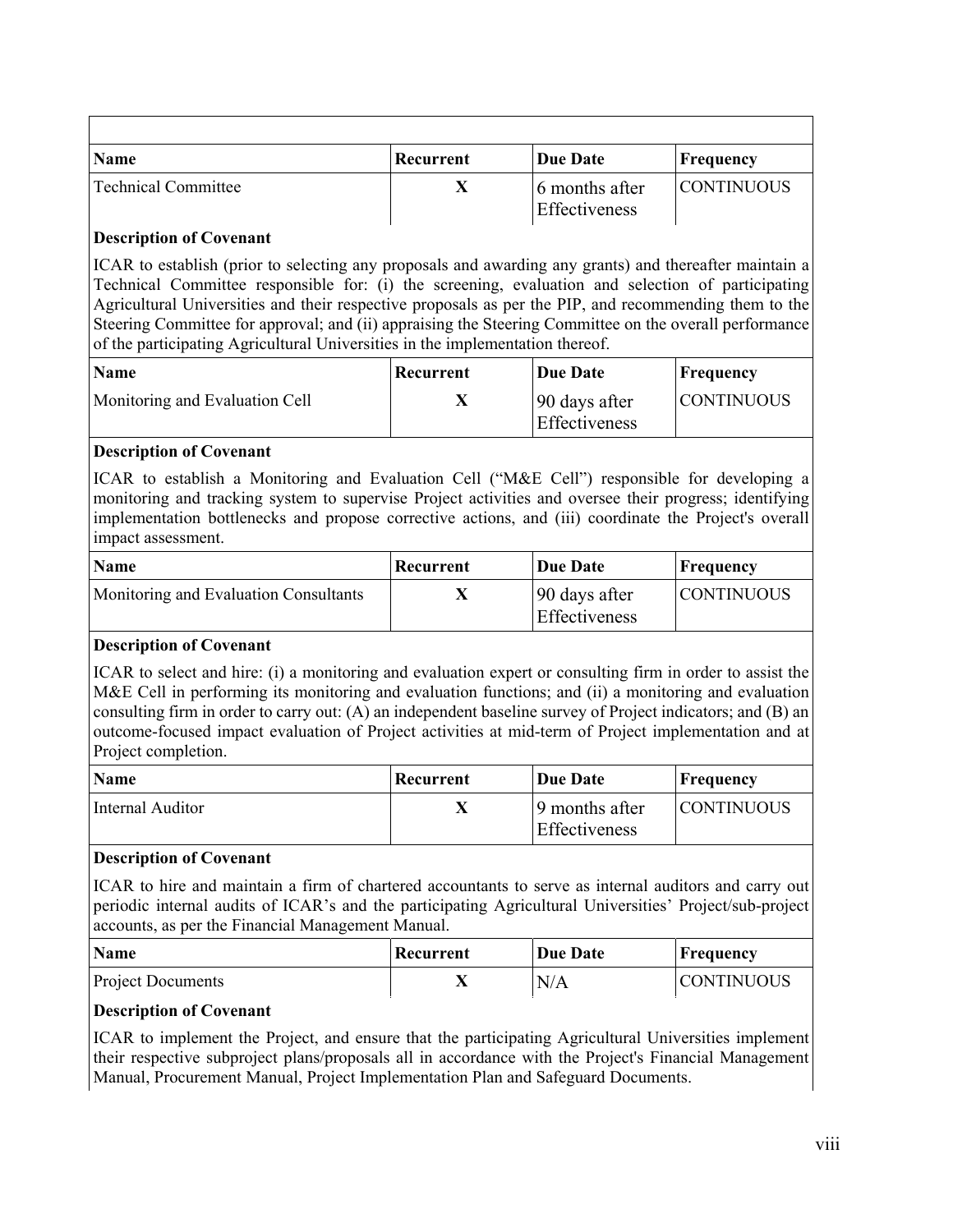| <b>Name</b>                                  | Recurrent | <b>Due Date</b> | Frequency          |
|----------------------------------------------|-----------|-----------------|--------------------|
| <b>IDP, CAAST and Innovation Subprojects</b> |           | N/A             | <b>ICONTINUOUS</b> |

### **Description of Covenant**

ICAR to: (i) publicly invite all Agricultural Universities to submit institutional development plans, proposals for centers for advance agricultural science and technology and/or innovation plans in accordance with the Project Implementation Plan; (ii) screen, through the Technical Committee, the applicant Agricultural Universities as well as their proposals/plans in accordance with readiness and selection criteria set forth in the Project Implementation Plan, and determine those subproject proposals to be recommended to the Steering Committee for approval; and (iii) through the Steering Committee, approve the final list of subprojects and award the respective grants.

| <b>Name</b>             | Recurrent | Due Date | Frequency         |
|-------------------------|-----------|----------|-------------------|
| <b>Grant Agreements</b> |           | N/A      | <b>CONTINUOUS</b> |

### **Description of Covenant**

Upon selection and approval of subproject proposals/plans, ICAR to enter into performance-based written Grant Agreements with the respective participating Agricultural Universities providing for: (i) the release of the respective grant in tranches upon the Agricultural University having achieved pre-agreed indicators and/or milestones; (ii) ICAR's rights to exercise remedies upon a breach of the terms and conditions by the Agricultural University; and (iii) the obligations of the participating Agricultural University of, among others: (A) carrying out the respective subproject with due diligence and efficiency and as per the project documents, Procurement/Consultants' Guidelines and Anti-Corruption Guidelines; (B) providing promptly as needed the counterpart resources required; (C) adhering to/subscribing to and following the procurement complaint mechanisms established/prescribed by ICAR; (D) establishing within 90 days as of the signing of the Grant Agreement a monitoring and evaluation cell; (E) maintaining financial and management systems and preparing financial statements; (F) providing quarterly utilization certificates on the use of grant funds; (G) carrying out annual audits of the subproject financial statements; and (H) keeping records and authorizing inspection thereof and/or of subproject sites by ICAR and the Bank.

| <b>Name</b>                 | Recurrent | Due Date | Frequency         |
|-----------------------------|-----------|----------|-------------------|
| <b>Safeguards Documents</b> |           | N/A      | <b>CONTINUOUS</b> |

### **Description of Covenant**

ICAR to implement Project activities, and ensure that the participating Agricultural Universities implement their respective subprojects in accordance with the Environmental Assessment (EA) and Environmental Action Framework (EAF) and the Equity Action Plan (EAP), as well as the environmental and social plans and the equity actions measures prepared or to be prepared for the Project/subprojects pursuant to the EA&EAF and the EAP as the case may be.

| <b>Name</b>         | Recurrent | Due Date | Frequency         |
|---------------------|-----------|----------|-------------------|
| Safeguard Screening |           | N/A      | <b>CONTINUOUS</b> |

#### **Description of Covenant**

The Borrower to ensure that, prior to ICAR selecting any subproject or ICAR and the participating Agricultural Universities' tendering any bids for civil works or requesting any expression of interest for any technical services under the Project/subprojects, ICAR and/or the respective participating Agriculture University, as the case may be, has: (i) carried out an environmental and social screening /assessment of the proposed civil works or technical services in accordance with the EA&EMF and EAP; and (ii) whenever required pursuant to such screening, prepared and adopted an Environmental Sustainability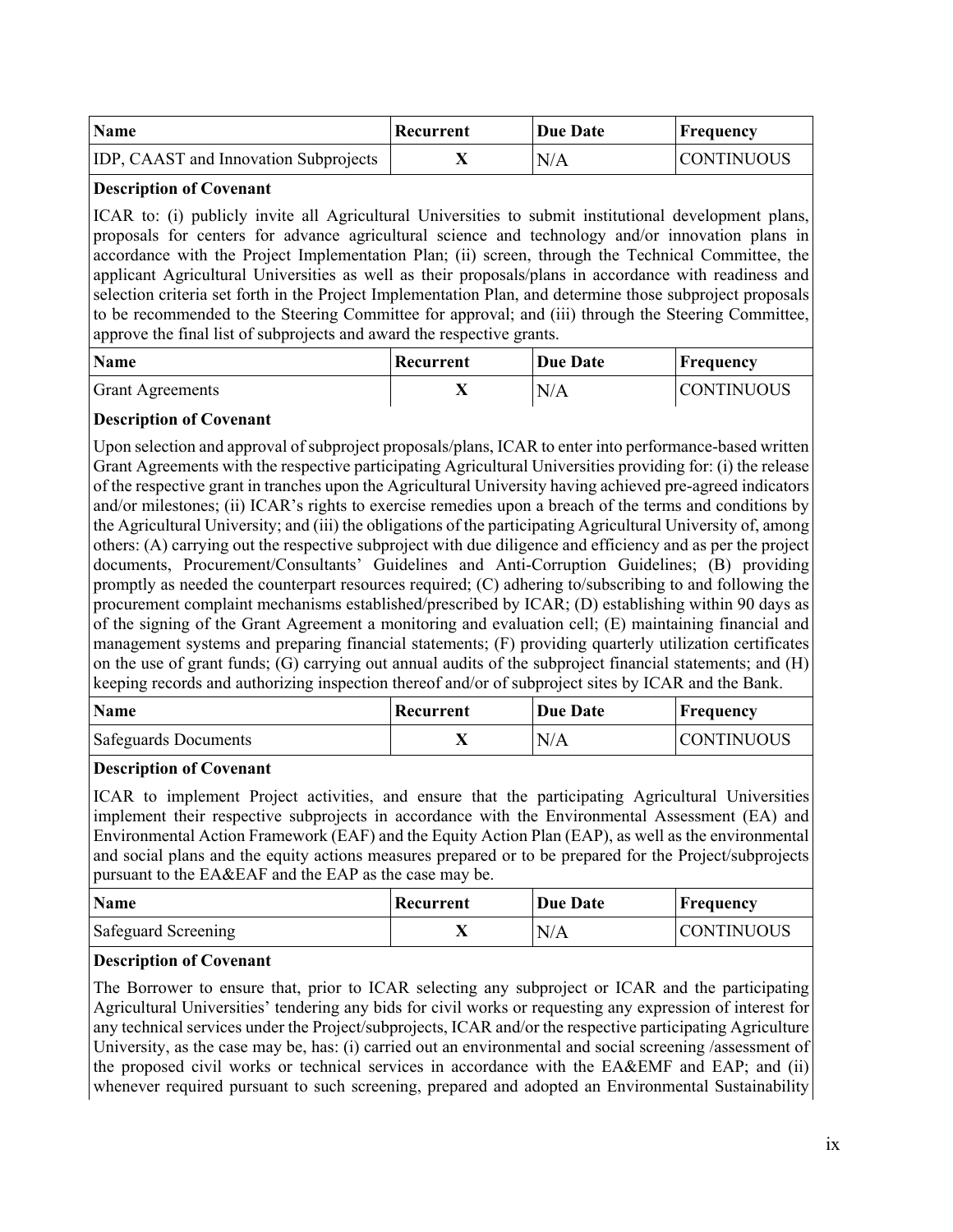Plan and/or an Equity Action Measure, and publicly disclosed the documents in local language(s) at the relevant Project sites.

| <b>Name</b>                | Recurrent | <b>Due Date</b> | Frequency         |
|----------------------------|-----------|-----------------|-------------------|
| <b>Excluded Activities</b> |           | N/A             | <b>CONTINUOUS</b> |

#### **Description of Covenant**

ICAR to ensure that no activity under the Project shall (i) require the involuntary acquisition of land or give rise to displaced persons; and/or (ii) have, in the opinion of the Bank, significant adverse environmental impact of sensitive, diverse and/or unprecedented nature.

| <b>Name</b>            | Recurrent | Due Date | $\mathbf{F}$ Frequency |
|------------------------|-----------|----------|------------------------|
| Permits and Clearances |           | N/A      | ICONTINUOUS            |

#### **Description of Covenant**

ICAR to ensure that, prior to ICAR's or the participating Agricultural Universities commencing any activities under the Project and/or the respective subprojects: (a) all necessary permits and clearances for such activities have been obtained; and (b) all pre-construction conditions imposed by the government authority/ies under such permit(s) or clearance(s) have been complied with/fulfilled.

| <b>Name</b>                         | Recurrent | Due Date | Frequency          |
|-------------------------------------|-----------|----------|--------------------|
| Contractors' Safeguards Obligations |           | N/A      | <b>ICONTINUOUS</b> |

### **Description of Covenant**

ICAR to ensure that each contract for civil works under the Project, or under the participating Agricultural Universities' subprojects, includes the obligation of the relevant contractor to comply with the safeguard documents applicable to such civil works commissioned/awarded under said contract.

| <b>Name</b>                 | Recurrent | Due Date                               | Frequency          |
|-----------------------------|-----------|----------------------------------------|--------------------|
| Grievance Redress Mechanism |           | 6 months after<br><b>Effectiveness</b> | <b>ICONTINUOUS</b> |

### **Description of Covenant**

ICAR to establish, and thereafter maintain and operate, a grievance redress mechanism/protocol for the handling of any stakeholders' complaints/grievances arising out of the implementation of the Projects (including the Agricultural Universities' subprojects).

| <b>Name</b>      | Recurrent | <b>Due Date</b> | Frequency          |
|------------------|-----------|-----------------|--------------------|
| Land Acquisition |           | N/A             | <b>ICONTINUOUS</b> |

#### **Description of Covenant**

ICAR to ensure that any land required for the Project/subprojects shall be procured on a willingbuyer/willing-seller basis or obtained as a voluntary donation/bequest, and any expenditures associated with such acquisition be financed exclusively out of ICAR's or the participating Agricultural University's own resources.

| <b>Name</b>                         | Recurrent | Due Date | <b>Frequency</b> |
|-------------------------------------|-----------|----------|------------------|
| Safeguards Monitoring and Reporting |           | N/A      | Semi-Annual      |

### **Description of Covenant**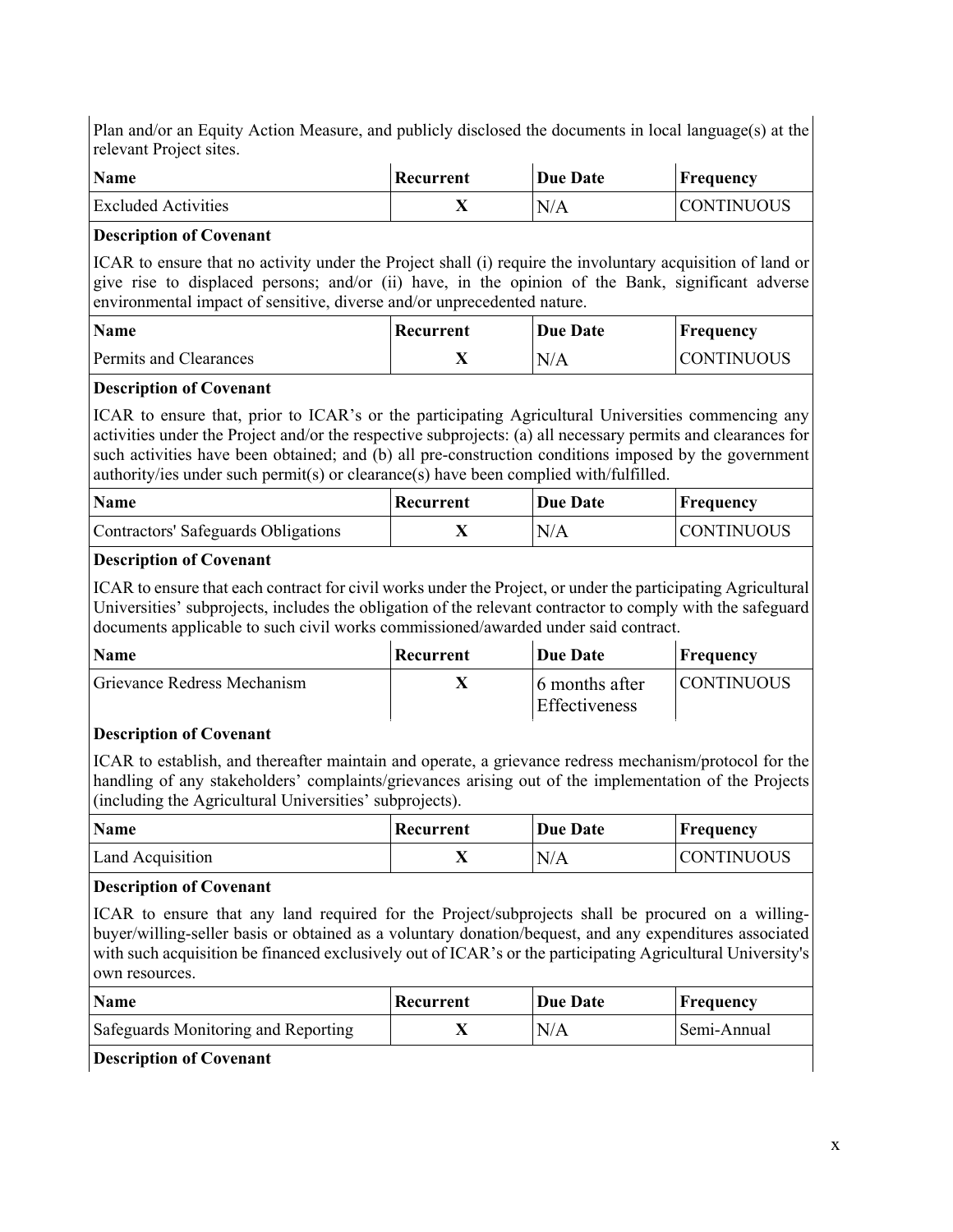ICAR to maintain and/or cause the participating Agricultural Universities to maintain monitoring and evaluation protocols and record keeping procedures adequate to supervise and assess the implementation of/compliance with the safeguard documents and submit to the Bank, as part of the Project Reports, an assessment of the general compliance with the safeguard documents, the social and environmental impact of the project activities and the results of the mitigation or benefit enhancing measures applied thereto. .

### **Team Composition**

**Bank Staff**

| <b>Bank Staff</b>       |                                                |                                          |                                 |                   |
|-------------------------|------------------------------------------------|------------------------------------------|---------------------------------|-------------------|
| <b>Name</b>             | Role                                           | <b>Title</b>                             | Specialization                  | Unit              |
| Edward William Bresnyan | Team Leader<br>(ADM)<br>Responsible)           | Senior Agriculture<br>Economist          | Agricultural<br>Economics       | GFA12             |
| Priti Jain              | Procurement<br>Specialist (ADM<br>Responsible) | <b>Senior Procurement</b><br>Specialist  | Procurement                     | GGO06             |
| Papia Bhatachaarji      | Financial<br>Management<br>Specialist          | Sr Financial<br>Management<br>Specialist | Financial<br>Management         | GGO24             |
| Andreas Blom            | Peer Reviewer                                  | Lead Economist                           | Edn. Economics                  | GED13             |
| Bela Varma              | <b>Team Member</b>                             | Senior Program<br>Assistant              | Program<br>Assistance           | <b>SACIN</b>      |
| Eija Pehu               | Peer Reviewer                                  | Consultant                               | Ag. Research                    | GFA13             |
| Erick C.M. Fernandes    | <b>Team Member</b>                             | Lead Agriculture<br>Specialist           | Ag. Research/<br>Climate Change | GFA04             |
| Gizella Diaz Munoz      | <b>Team Member</b>                             | Program Assistant                        | Program<br>Assistance           | GFA12             |
| Jacqueline Julian       | Team Member                                    | <b>Operations Analyst</b>                | Project Costs                   | GFA06             |
| Jorge Luis Alva-Luperdi | <b>Team Member</b>                             | Senior Counsel                           | Legal                           | <b>LEGES</b>      |
| Martin M. Serrano       | Counsel                                        | Senior Counsel                           | Legal                           | <b>LEGES</b>      |
| Paul Singh Sidhu        | <b>Team Member</b>                             | Consultant                               | Soil Science                    | GWA06             |
| Sambuddha Goswami       | Team Member                                    | Consultant                               | Ag. Economics                   | GFA12             |
| Saumya Srivastava       | <b>Team Member</b>                             | Consultant                               | Institutional<br>Arrangements   | <b>GFADR</b>      |
| Shagun Ahuja            | <b>Team Member</b>                             | <b>Team Assistant</b>                    | Program<br>Assistance           | <b>SACIN</b>      |
| Surbhi Dhingra          | Safeguards<br>Specialist                       | Consultant                               | Social Science                  | GSU06             |
| Tara Beteille           | <b>Team Member</b>                             | Senior Economist                         | Edn. Economics                  | GED <sub>06</sub> |
| Tobias Linden           | Team Member                                    | Lead Education<br>Specialist             | Edn. Economics                  | GED01             |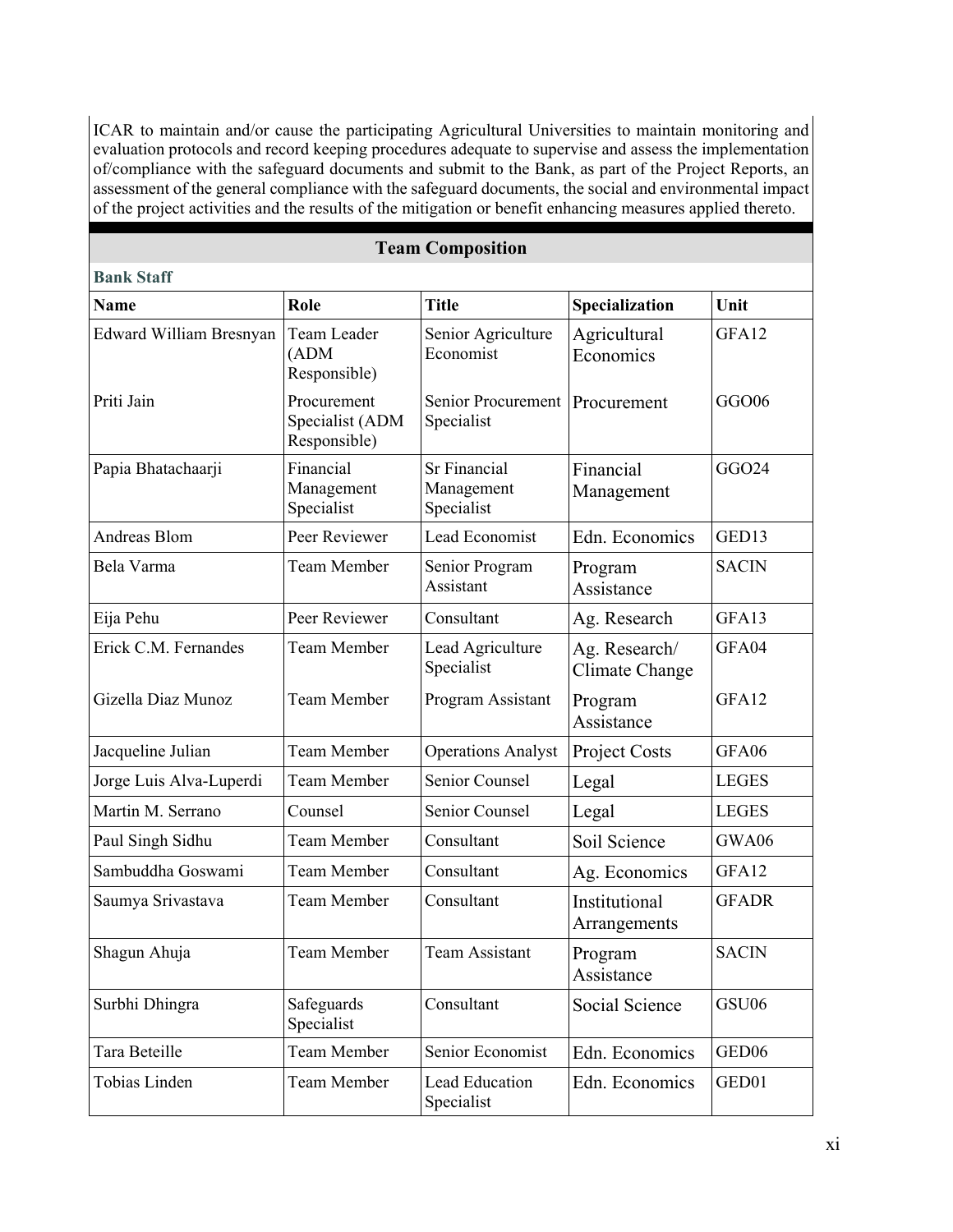| Vanitha Kommu                                                             |                                                          | Specialist        | Safeguards                           |                                  | Consultant    |                | Env. Science          |                 | GEN <sub>06</sub> |
|---------------------------------------------------------------------------|----------------------------------------------------------|-------------------|--------------------------------------|----------------------------------|---------------|----------------|-----------------------|-----------------|-------------------|
| Venkatakrishnan<br>Ramachandran                                           | Team Member                                              |                   |                                      | Program Assistant                |               |                | Program<br>Assistance |                 | GFA12             |
| Victor Manuel Ordonez<br>Conde                                            |                                                          | Team Member       |                                      | <b>Senior Finance</b><br>Officer |               | Disbursement   |                       | <b>WFALA</b>    |                   |
| Wilhelmus Gerardus<br>Peer Reviewer<br>Janssen                            |                                                          |                   | Lead Agriculture<br>Economist        |                                  | Ag. Economics |                | GFA13                 |                 |                   |
| <b>Extended Team</b>                                                      |                                                          |                   |                                      |                                  |               |                |                       |                 |                   |
| <b>Name</b>                                                               |                                                          | <b>Title</b>      |                                      | <b>Office Phone</b>              |               |                |                       | Location        |                   |
| Helen Leitch                                                              |                                                          |                   | Livestock Specialist                 |                                  |               |                |                       | FAO/Rome        |                   |
| <b>Locations</b>                                                          |                                                          |                   |                                      |                                  |               |                |                       |                 |                   |
| Country                                                                   | <b>First</b><br><b>Administrative</b><br><b>Division</b> |                   | Location                             |                                  |               | <b>Planned</b> | <b>Actual</b>         | <b>Comments</b> |                   |
| India                                                                     | States with                                              | Participating AUs | To be determined                     |                                  |               | N/A            | N/A                   |                 |                   |
| <b>Consultants (Will be disclosed in the Monthly Operational Summary)</b> |                                                          |                   |                                      |                                  |               |                |                       |                 |                   |
| <b>Consultants Required?</b>                                              |                                                          |                   | Consulting services to be determined |                                  |               |                |                       |                 |                   |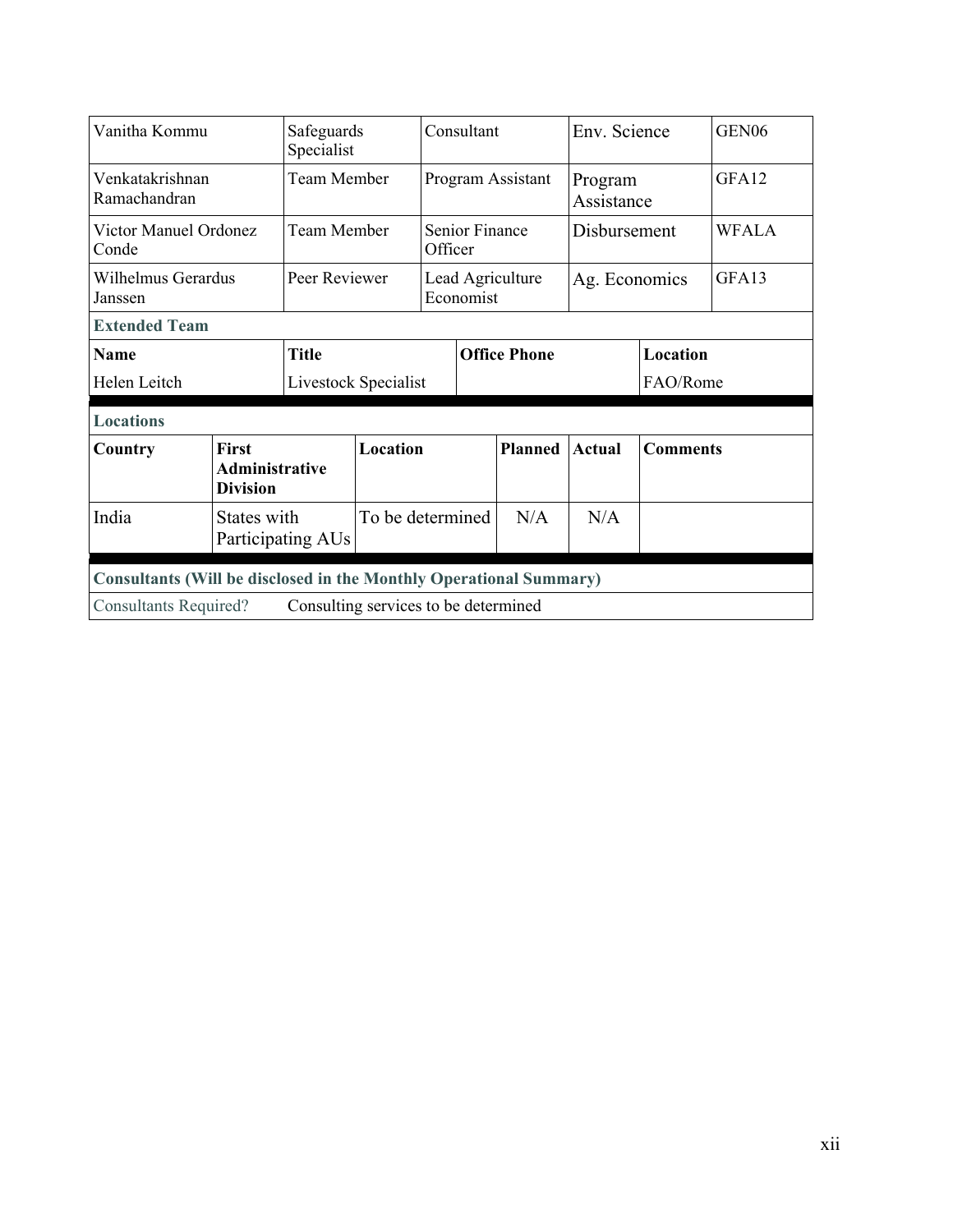### I. **STRATEGIC CONTEXT**

### **A. Country Context**

 $\overline{a}$ 

1. India is a lower middle-income country with per-capita GDP of USD 1,593 (2015). GDP growth reached 7.9% in 2015, compared to a global average of 3.1%. High rates of investment and savings contributed to this growth, as did strong exports. Yet today some 263 million people in India (80% of whom live in rural areas) subsist on less than USD 1.90/day. India faces challenges in reducing extreme poverty, curbing high malnutrition and achieving shared prosperity. The Government of India (GoI) has emphasized increased climate resilient agricultural productivity as fundamental to India's poverty reduction and growth strategy. Building the relevant skill sets has been a persistent challenge across the economy. Educational institutions, particularly at the tertiary level, are critical to accelerate India's emergence in global markets, yet teaching is poorly linked with labor market demand, research and development, thereby producing graduates with limited problem-solving skills.

### **B. Sectoral and Institutional Context**

2. Agriculture in India employs 52% of the labor force and is the main source of livelihood for 80% of the rural poor, but contributes only 14% to GDP and 10% to total exports. Women constitute about 60% of the economically active population in agriculture and livestock. The Green Revolution in the late 1960s and 1970s, with investment in new seeds, production technologies, cultivation methods and irrigation practices, improved agricultural productivity and made India food-secure. Haryana and Punjab – where the Green Revolution flourished – are today among the higher income states in the country. However, agricultural productivity growth declined in the 1990s, rebounded in the 2000s, and today remains low. Moreover, this growth has been largely price driven and heavily reliant on inputs rather than efficiency gains.

3. At current total factor productivity (TFP) growth, India's domestic agricultural output will meet 59% of the country's 2030 projected food demand (GAP Report 2014). The rising middle class demand for a more diverse diet, along with persistent malnutrition, increased water scarcity and climate change point to the urgency of achieving greater agricultural productivity, value addition and resilience. Agricultural higher education can be the engine for increasing agricultural productivity through better skilled technicians, innovative research and market-based extension linked to technologies and practices, all of which were common under the Land Grant model that India followed in establishing its Agricultural Universities (AUs). A 2014 Bank agricultural sector study<sup>1</sup> argues that, while India doubled investment in agricultural research and extension (0.4% of Agriculture GDP in 1981 to 0.96% in 2011), the quality of innovation has suffered along with institutional capacity to adapt and remain relevant. Reawakening the "research-educationextension nexus" intrinsic to the Land Grant model can propel India's agricultural innovation, farmers' technology adoption and agriculture's overall transformation. In Brazil, for example, the Coordination for the Improvement of Higher Education Personnel (CAPES) and the National Council for Scientific and Technological Development (CNPq) have worked together to build and maintain high-quality faculty in universities nationwide.

<sup>&</sup>lt;sup>1</sup> India: Accelerating Agricultural Productivity Growth (https://openknowledge.worldbank.org/handle/10986/18736)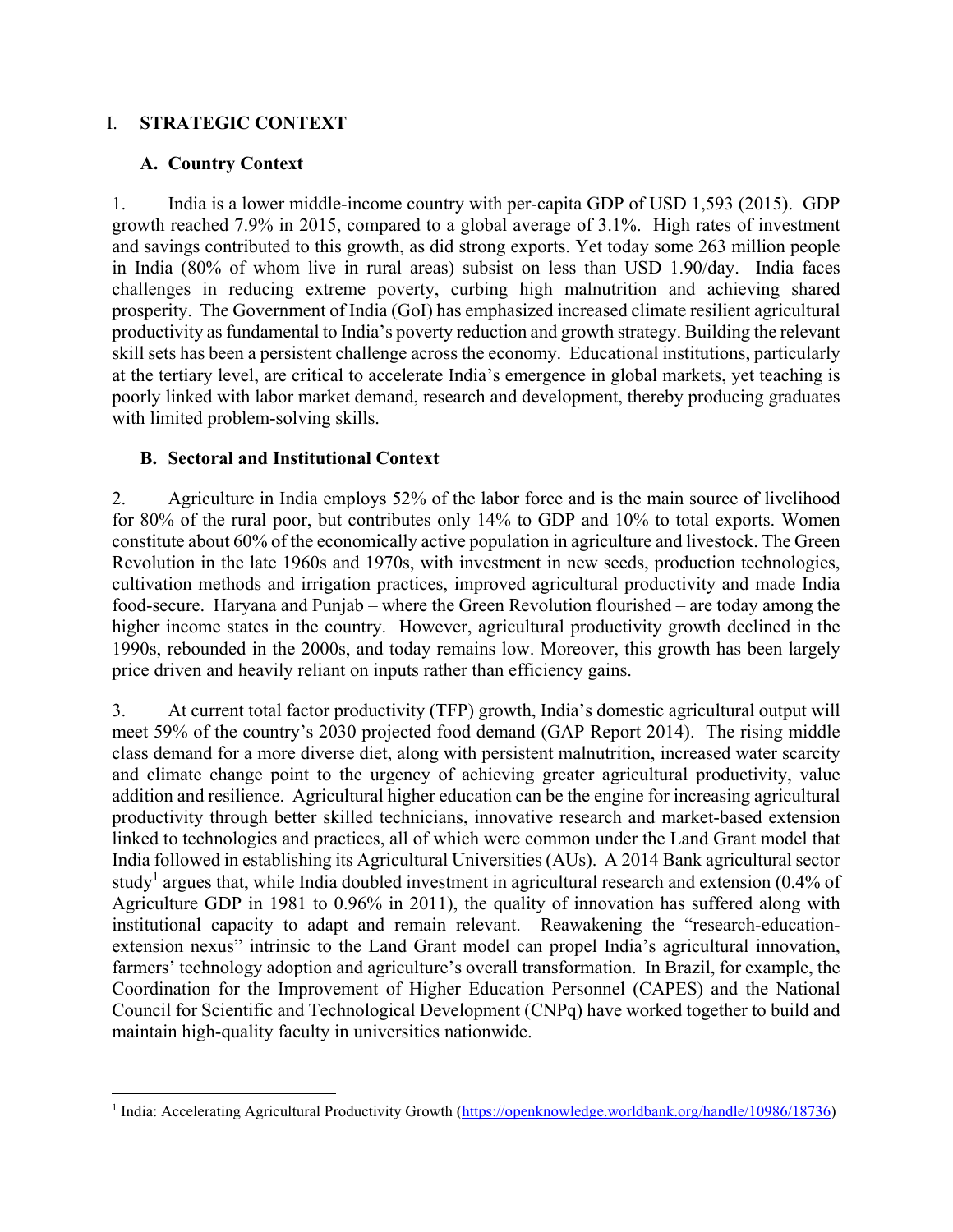4. The Indian Council of Agricultural Research (ICAR) carries the mandate for the coordination and quality assurance of agricultural higher education at AUs in India. The ICAR-AU System comprises 63 State-level AUs, five Research Institutes (known as Deemed Universities), four Central-level universities with agricultural faculty and three Central-level AUs. The first State-level AU – G. B. Pant University of Agriculture and Technology, Pantnagar – was established in 1960 based on the United States Land Grant model, which emphasizes the integration of research, education and extension. Under the Indian Constitution, the State Governments exercise statutory control of agricultural higher education for State-level AUs, while the Union Government coordinates and sets educational standards across the entire ICAR-AU System, including the State-level AUs. ICAR maintains statutory control for Central-level AUs and Deemed Universities. In 1996, ICAR began voluntary AU accreditation to establish norms and quality standards across the ICAR-AU System. To date, ICAR has accredited 58 AUs.

5. The once-impressive AUs established during India's Green Revolution have become less effective and less relevant in stimulating the needed transformative change in Indian agriculture. The research-education-extension synergy – strong in earlier years – has waned substantially. Academic inbreeding has stunted curricula content, eroded faculty quality and weakened research and extension outcomes -- which have direct links to the currently low agricultural TFP across India, as well as the declining academic quality at AUs. As a result, the ICAR-AU System does not attract the high-quality students needed to form the talent base for India's agricultural growth, principally in the private sector.

6. There is increased private sector demand for skilled labor in all aspects of agriculture, particularly high-value agro-industry, food processing, and specialized knowledge-intensive areas such as water efficiency, food safety, and trade. Women agricultural producers must also participate in and benefit from agricultural research, education, and extension. A 2014 assessment of human resource requirements shows an annual deficit of 14,000 qualified individuals to satisfy the demand for degree holders in agricultural and allied sciences. A 2010 National Academy of Agriculture Research Management study found a jobs deficit of 50% in agriculture and allied sciences relative to the anticipated demand in 2020. AUs must adapt and respond to the rapidly changing agricultural sector and its increasing knowledge intensity, and prepare the high-quality human resources essential for any technology and innovation system to succeed.

7. ICAR has taken the lead in analyzing the challenges facing agricultural higher education in India. This has led to an ambitious reform agenda for AUs, detailed in the 2013 Bhubaneshwar Declaration, emphasizing: (a) transparent governance; (b) financial and academic autonomy; (c) adequate and consistent funding; (d) standards and accreditation; (e) public-private partnerships; (f) revamped teaching curricula and methodologies; and (g) international cooperation. Nonetheless, several challenges confront AUs in achieving these reforms, namely:

- *Poor AU governance*: Overall academic accountability is weak and not linked to either desired student learning outcomes or faculty performance.
- *High AU faculty vacancy rates and pervasive academic inbreeding*: Some 56% of AU faculty positions are currently vacant, with minimal recent recruitment, leading to heavy workloads, poor teaching performance and scarce time available for research or extension. 51% of AU faculty have earned all their degrees from the same university, only 17% of faculty recruits are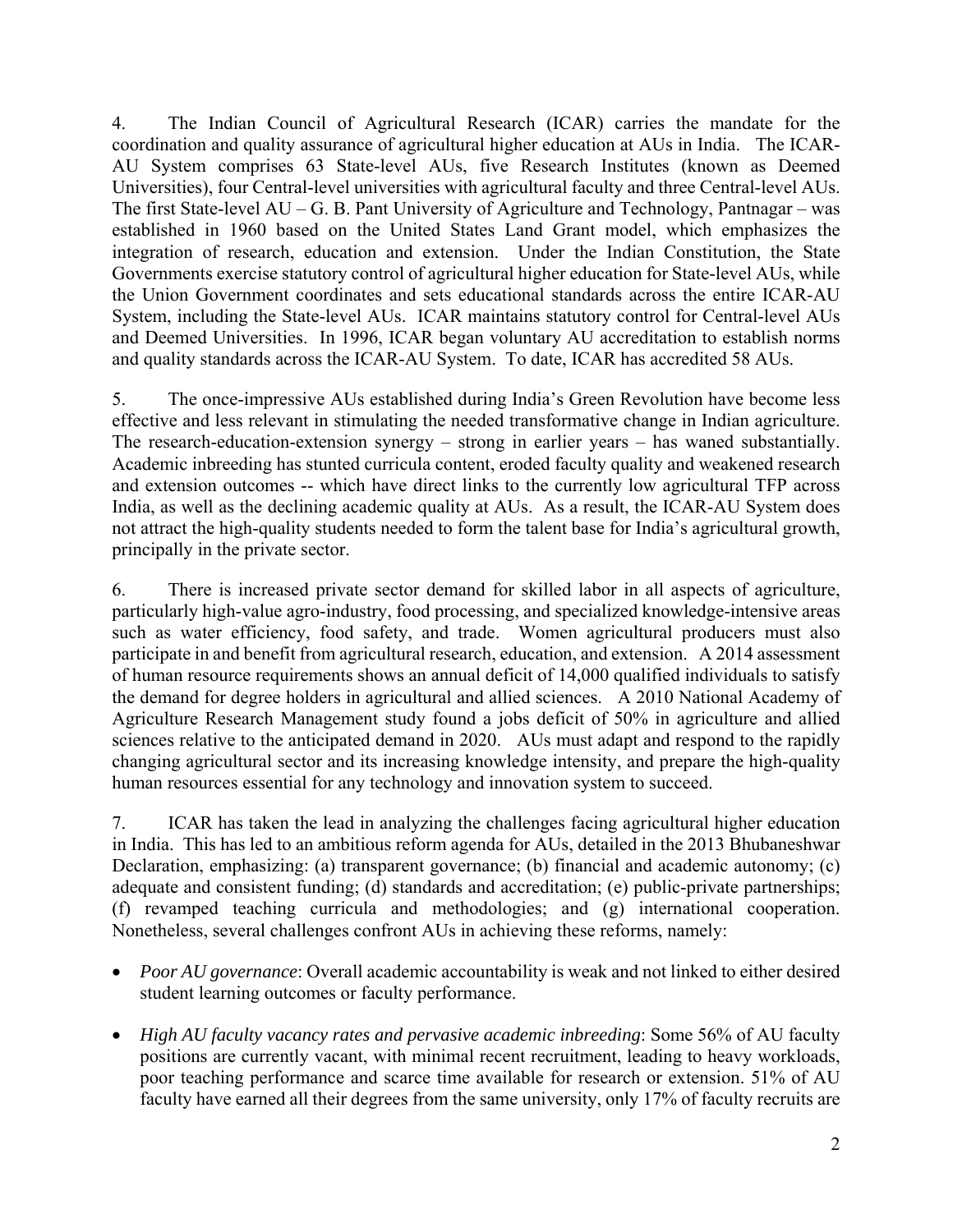new to the respective AU, and 46% of AU faculty have more than 15 years at the same institution. Limited contacts with national or international centers of excellence and weak linkages with industry, farms and the private sector have led to generalized academic stagnation, at a time when competitiveness requires more such interaction. There are few incentives in place to spur faculty productivity in teaching, research or extension.

- *Disconnect between agricultural higher education and future employment*: The private sector generates nearly one-half of agricultural employment opportunities in India, yet AU curricula remain focused on the shrinking opportunities in the public sector. More importantly, AU curricula lack a problem-solving orientation and offer little in terms of experiential learning. AUs must strengthen job-driven programs, including entrepreneurship-focused courses and certificate programs, to build pathways for off-farm work and facilitate technology transfer from lab-to-land.
- *AU capital development and financial management*: Salaries comprise up to 90% of AUs' expenditures, funding is almost entirely sourced from the public sector and AU budgets have not kept pace with increasing student admissions. In contrast, a typical Land Grant university in the United States sources only about 20% of its annual budget from public funds and about 80% from its own revenue (e.g., fees, tuition, royalties) and endowments. AUs must begin to raise their own resources through fee-based/market-oriented programs, sales of proprietary seed/planting material, consultancies and capital development initiatives. Assuring the quality and relevance of the AU academic "product" will be key to unlocking this potential revenue.
- *Meeting globalization*: Greater infusion of AU curricula in the "frontier sciences" (e.g., biotechnology, nanotechnology, precision and climate-resilient agriculture, ICT), good agricultural trade practices, and market intelligence are critical to promote efficiency, awareness, equity, and competitiveness in agriculture as India strives to cement its role as a global player in agriculture.
- *Forging agricultural service market development*: Employment demand among agro-industry, as well as professional private and public agricultural service providers will require business and technical skills to meet the knowledge demanded by farmers, particularly women.

8. The Development Grant – ICAR's annual financial support program to AUs – is perhaps the most significant tool to stimulate and encourage progress in addressing these challenges. Almost all of AU capital expenditure comes from ICAR through its Development Grant. As such, the norms and standards which ICAR establishes in deploying its Development Grant to AUs can play a critical role in enhancing the quality of agricultural higher education across the ICAR-AU System. Yet historically, these standards have been more procedural than substantive: to date, ICAR has essentially served as a pass-through mechanism for disbursing the Development Grant to the AUs. In GoI 2016-17, AU accreditation became a determinant for AU eligibility for the Development Grant. What is now needed is a refinement in how ICAR and the AUs engage with respect to the Development Grant: greater transparency, attention to quality outcomes, links to student and faculty performance, and objective and verifiable metrics need to be incorporated.

9. The proposed National Agriculture Higher Education Project – NAHEP – provides an opportunity for ICAR to construct a new way of implementing its Development Grant to AUs.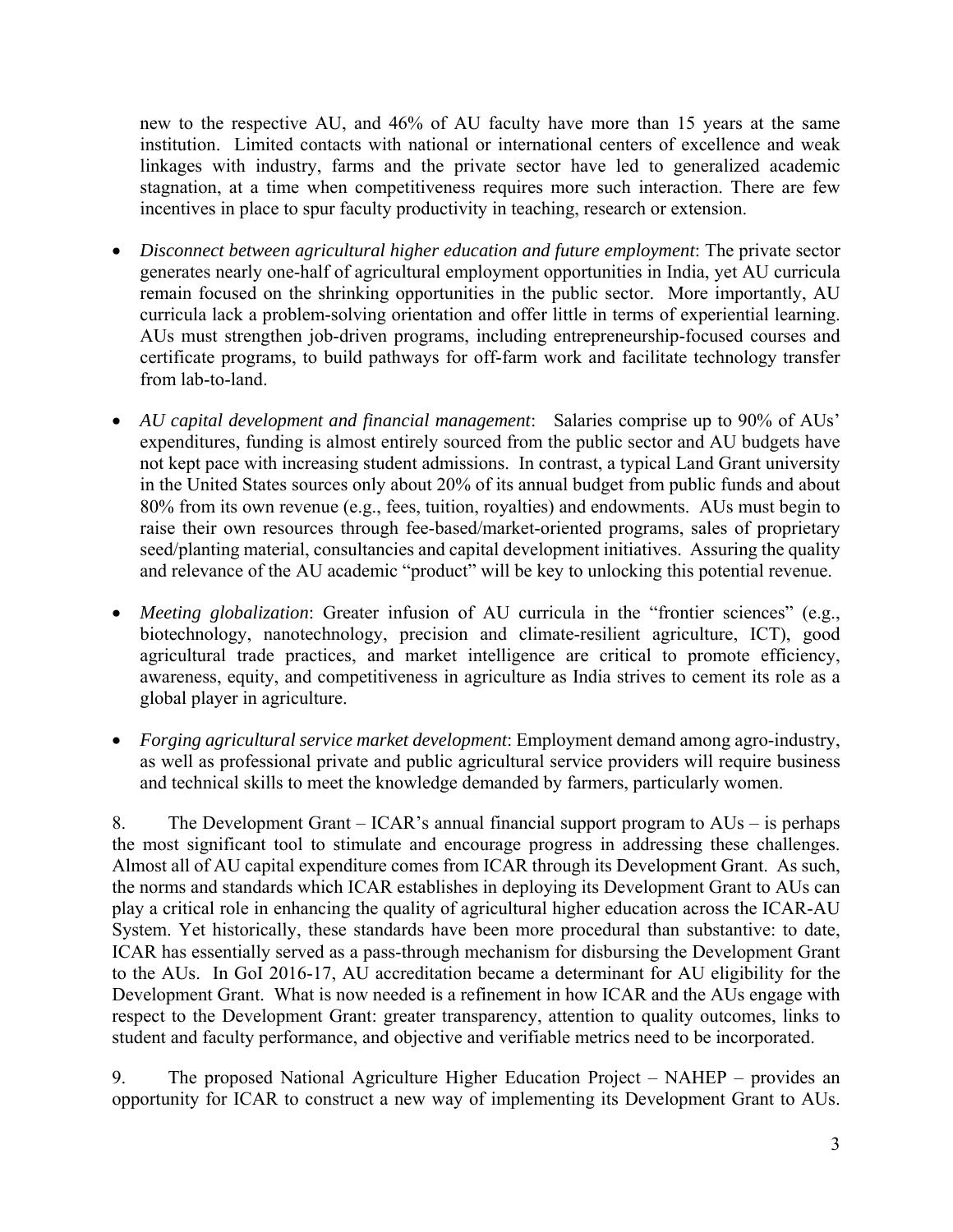ICAR would also seek, through NAHEP, to improve the accountability of and confirm progress toward agreed outputs, outcomes and impacts associated with the Development Grant. Furthermore, ICAR, through NAHEP, would seek to revise and update its operational criteria that govern how AUs: (a) gain access to the Development Grant (i.e., accreditation); (b) deploy these financial resources (i.e., selectivity, outcome-based); and (c) monitor and evaluate the intended outcomes from its Development Grant (i.e., effectiveness).

10. The World Bank and ICAR have a long and fruitful collaboration, most recently through the National Agricultural Innovation Project (NAIP) and the National Agricultural Technology Project (NATP). The current ICAR-AU System reform agenda requires global knowledge and international expertise to refine its approach and implementation. For this reason, ICAR has requested World Bank support as a knowledge adjunct to the proposed NAHEP.

11. The challenges faced by AUs mirror those faced in general by higher education in India. The needs of the agricultural sector resonate with other sectors, i.e., highly trained workforce and relevant cutting-edge research. Two World Bank Global Practices – Agriculture and Education – are collaborating on the proposed NAHEP to ensure that the AU reform process benefits from innovations in both sectors across India and internationally. Through strategic priority interventions at the Central and State levels, the proposed NAHEP would have far-reaching and long-term impacts on agricultural higher education in India.

## **C. Higher Level Objectives to which the Project Contributes**

12. The proposed Project supports the Country Partnership Strategy (CPS) 2013-17 (Report No. 76176-IN) and addresses the three engagement areas of integration, transformation and inclusion. These engagement areas foresee increased agricultural productivity and support quality improvements of higher education to create a more skilled workforce that continuously improves the productivity of key sectors, including agriculture. Furthermore, by working with AUs, particularly in low-income states, the proposed NAHEP supports the CPS strategy of improving their economic performance. The proposed Project is also a multi-Global Practice collaboration (Agriculture and Education) and is expected to support activities and results directly related to cross-cutting strategic areas of climate change, jobs and gender.

13. **Relationship of the Proposed Project with the United Nations' Sustainable Development Goals.** The proposed NAHEP would contribute to the achievement of four Sustainable Development Goals, namely:

- *Goal 4 Ensure inclusive and equitable quality education and promote lifelong learning opportunities for all –* promotes: (a) equal access to affordable vocational training; and (b) greater gender and wealth equity through universal access to quality higher education. Specifically, NAHEP would finance interventions that increase the supply of qualified technicians (through certificate programs at AUs) and teachers (through international cooperation for teacher training and faculty exchange).
- *Goal 8 Promoting inclusive and sustainable economic growth, employment, and decent work for all –* seeks higher levels of economic productivity through diversification, technological upgradation and innovation*.* NAHEP would foster a stronger innovation culture by twinning participating AUs with other higher-performing centers of learning (both in India and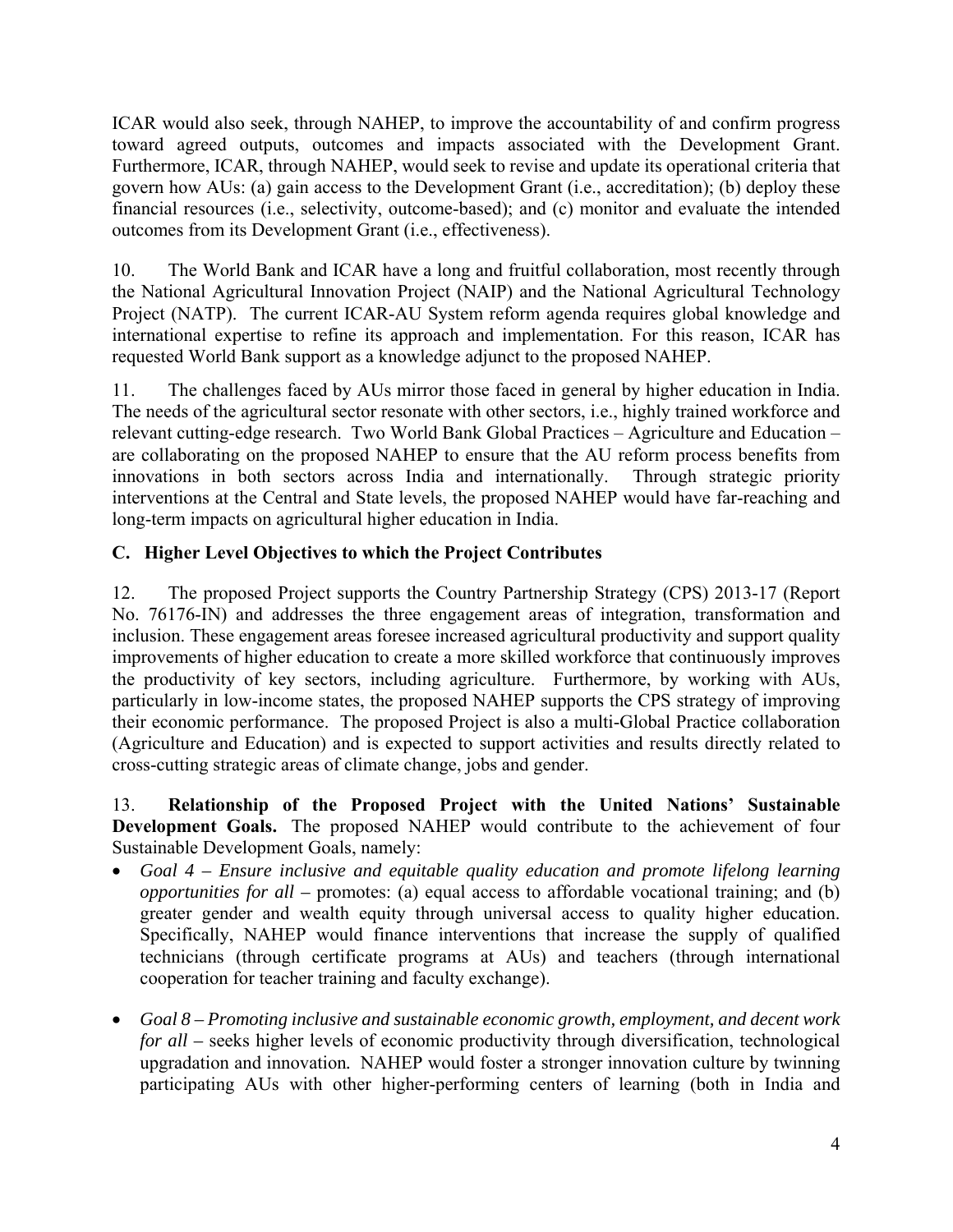internationally) and strengthening AU-private sector linkages to better orient student learning toward market-relevant skill sets.

- *Goal 9 Building resilient infrastructure, promoting sustainable industrialization, and fostering innovation –* would enhance scientific research, and substantially increase both the research and development (R&D) workforce and its associated budget. The Institutional Development Plans (IDPs) which participating AUs would prepare to access NAHEP Grant funding, would create a unique opportunity to deepen the AU's capacity to build partnerships for scientific excellence and expand both uptake and absorption of external research funds – both of which will significantly impact student learning and faculty performance.
- Goal 13 Take urgent action to combat climate change and its impacts would improve education, awareness-raising and human and institutional capacity on climate change mitigation, adaptation, impact reduction and early warning. The proposed NAHEP would specifically target AU curricula reform to internalize climate change and resilience in current and future course content and tie this with experiential learning for certificate, undergraduate (UG) and post-graduate (PG) students for practical career applications.

## II. **PROJECT DEVELOPMENT OBJECTIVE**

## **A. PDO**

14. The objective of the Project is to support Participating Agricultural Universities and ICAR in providing more relevant and higher quality education to Agricultural University students.

15. NAHEP addresses *quality* by supporting interested AUs to propose and implement technically sound and verifiable investments (i.e., IDPs) that increase faculty performance, attract better students to these AUs, improve student learning outcomes and raise their prospects for future employability, particularly in the private sector. *Relevance* would be addressed through: (a) greater alignment of academic curricula and course content with the skills sets being demanded in the agriculture and allied services sector; and (b) expanded certificate-level vocational courses to fill the gap for trained technical personnel, especially in market-led extension. Finally, both quality and relevance would be augmented through investments in ICAR that improve its ability to set and enforce standards across the ICAR-AU System and build international cooperation to the benefit of agricultural higher education.

## **B. Project Beneficiaries**

16. NAHEP would target the 75 institutions that form the ICAR-AU System, consisting of State Agricultural Universities (63), Deemed Universities (5), Central Universities with Agricultural Faculty (4) and Central Agricultural Universities (3).

 *Students* would benefit from: (a) a movement from teaching- to learning-centered education, leveraging ICT and external partnerships; (b) piloting effective stakeholder participation in curricula development, pedagogy options and course evaluation; (c) increased equity in educational access through vocational and technical certificate programs; and (d) an overall improvement in the learning and academic environment that would both expand and sharpen their skill set needed for future employment.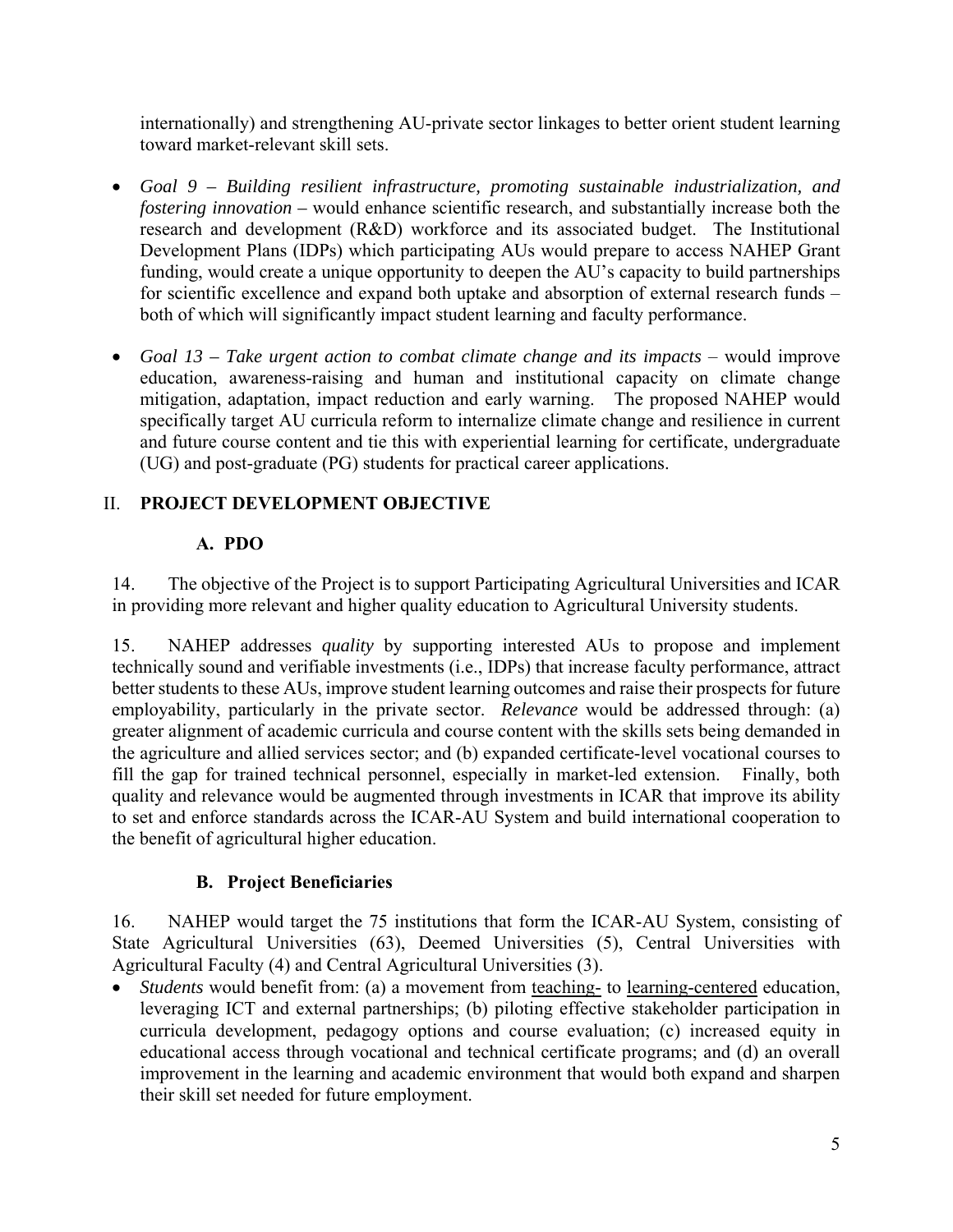*Faculty* would benefit from: (a) increased collaboration among Indian AUs and with other universities globally to raise research quality and its linkage to educational quality and relevance; and (b) training and capacity-building to improve the delivery of education and its learning outcomes.

## **C. PDO Level Results Indicators**

- Increased AU on-time graduation rates, disaggregated by gender and SC/ST;
- Increased cut-off scores for students in ICAR Entrance Tests, disaggregated by gender and SC/ST;
- Increased student placement rates, disaggregated by gender and SC/ST;
- Increased faculty research effectiveness; and
- Number of project beneficiaries, disaggregated by students/ faculty, gender and SC/ST.

## III. **PROJECT DESCRIPTION**

## **A. Project Components**

17. **Component 1 – Support to Agricultural Universities (USD 146.4 million, of which IBRD USD 73.2 million):** would finance investments by participating AUs to improve the quality and relevance of agricultural education and research toward agricultural transformation. The component would competitively award significant additional resources to participating AUs and would finance goods, works, non-consulting services, training and consultants' services.

18. *Sub-component 1a* – *Support to AUs (USD 69.4 million, of which IBRD USD 34.7 million)*  would provide Institutional Development Grants to selected participating AUs for the implementation of Institutional Development Plans (IDPs). The subcomponent would target reform-ready AUs and support competitively selected and performance-based IDPs. The IDPs would seek to improve: (a) learning outcomes and future employment for AU students; and (b) faculty teaching performance and research effectiveness. Through the IDPs, the AUs would identify and prioritize key challenges, propose interventions to respond to these challenges, and set timelines and indicators for measuring achievement of greater quality and relevance attributable to these interventions. The participating AUs, through the IDPs, would also seek to foster both technical and financial partnerships.

19. NAHEP would finance each IDP through an Institutional Development Grant directly to the participating AU. Activities financed under each IDP would include: (a) capacity building and training for agreed governance reforms that promote AU autonomy and sustained accreditation; (b) updated infrastructure (i.e., minor civil works, goods) for research and teaching; (c) faculty development (i.e., training, consultants' services); (d) networking with industry and other learning institutions, both national and international; (e) increased vocational and technical education through the launching of certificate programs; (f) more effective student job placement; and (g) own-revenue generation for AUs. Each IDP would also specify a Twinning Plan with a recognized high-performing university, either in India or abroad.

20. *Sub-component 1b – Centers for Advanced Agricultural Science and Technology – CAASTs (USD 46.2 million, of which IBRD USD 23.1 million)* would provide CAAST Grants to selected participating AUs for the establishment of Centers for Advance Agricultural Science and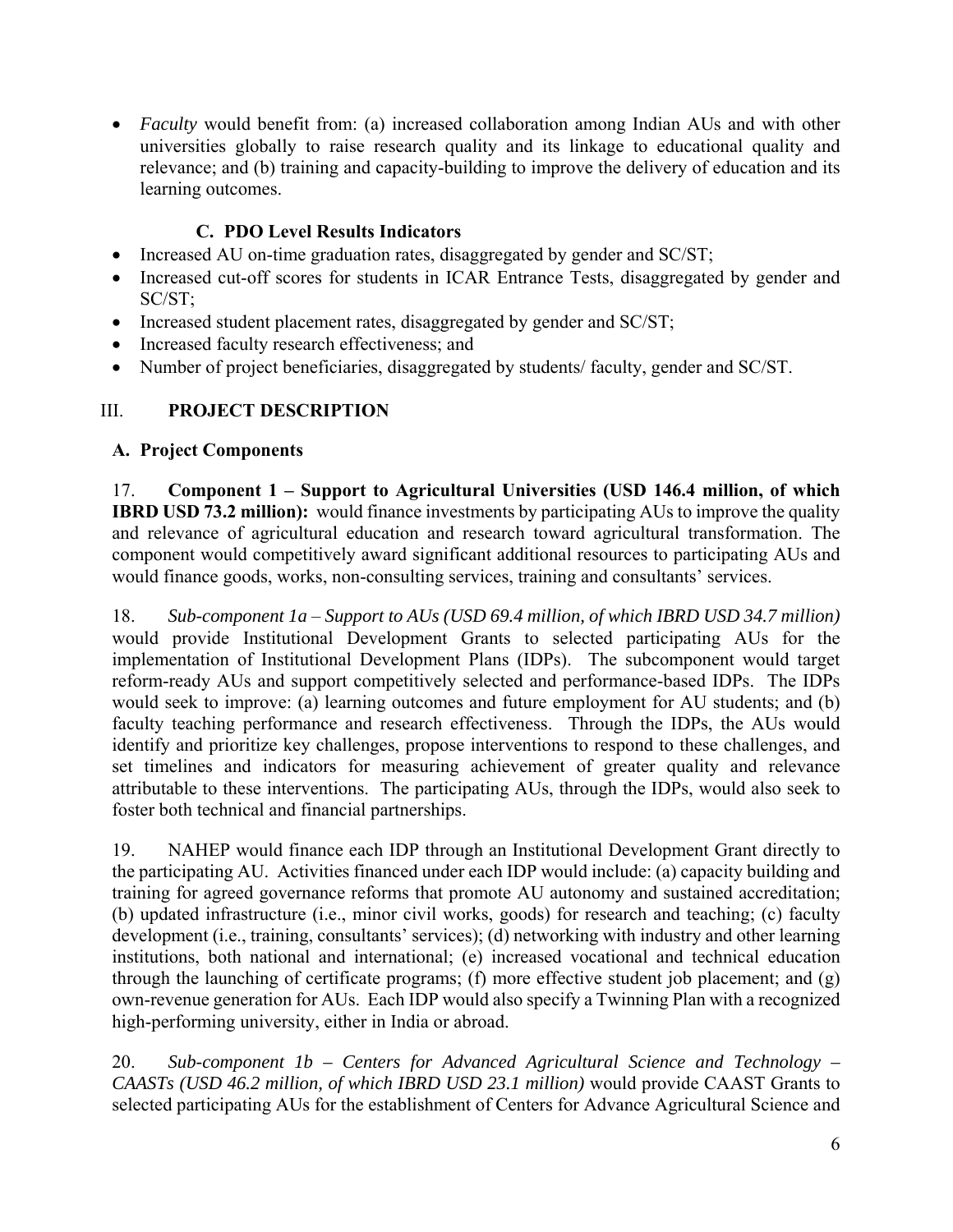Technology. The subcomponent would support competitively selected CAAST proposals from reform-ready AUs to establish multidisciplinary centers for teaching, research and extension on critical and emerging agricultural topics. Multi-stakeholder consultations would inform the geographic locations and core themes for the proposed CAASTs, after which participating AUs would compete for CAAST funding. Approved AUs would be financed through a CAAST subproject grant directly to the participating AU. The sub-component would finance: (a) research and teaching equipment (i.e., goods); (b) faculty and scientist development fellowships, (c) student scholarships, primarily at the postgraduate level; and (d) costs associated with twinning arrangements with similar centers (e.g., universities, research centers) both outside and within India (i.e., training, consultants' services, and non-consulting services).

21. *Subcomponent 1c - ICAR innovation grants to AUs (USD 30.8 million, of which IBRD USD 15.4 million)* – would provide Innovation Grants to selected participating AUs for the carrying out of Innovation Plans. The Innovation Plans would support technical assistance and consultant services, including those required to: (a) make AUs reform ready (i.e., attain accreditation); and (b) promote mentoring of non-accredited AUs by existing reform-ready AUs and other interstate and international academic partnerships.

22. The Project Implementation Plan (PIP), satisfactory to the Bank, would include detailed guidelines for developing, evaluating, awarding and implementing IDP subprojects (under subcomponent 1a), CAAST subprojects (under subcomponent 1b) and Innovation Grants (under subcomponent 1c), including procedures for inviting, reviewing and ranking specific proposals, implementation and monitoring of approved subproject grants, and targeting methodology to ensure equitable AU access – particularly among those in lagging states – to each subcomponent.

23. *Reform readiness:* The Education Division/ ICAR uses the voluntary accreditation process as a determinant of AU reform readiness. Accreditation confirms that the given AU: (a) has clearly defined and appropriate objectives (i.e., leadership); (b) has established an enabling environment that makes achievements of these objectives possible (i.e., governance); (c) is substantially accomplishing its objectives (i.e., effectiveness); and (d) is organized, staffed and supported to ensure its continuation (i.e., sustainability). ICAR awards accreditation at three levels – university, college, and program – and bases its decision to accredit a given AU on three sources of evidence: (a) AU self-examination; (b) institutional peer review; and (c) final decision by the ICAR Accreditation Board (see Annex 2). NAHEP would support AUs in their efforts to attain accreditation through subcomponent 1c.

24. **Component 2 – Investment in ICAR Leadership in Agricultural Higher Education (USD 10.4 million, of which IBRD USD 5.2 million) –** would finance the carrying out of institutional reforms within ICAR in order to enhance ICAR's effectiveness in coordinating, guiding and managing agricultural higher education and its interactions with AUs and key stakeholders nationwide through interventions that increase the quality and relevance of agricultural higher education. As ICAR is responsible for national coordination and quality assurance of agricultural higher education, the component would leverage ICAR's comparative advantage in assessing systemic challenges across the ICAR-AU System and incubating solutions.

25. The component would finance goods, training, consultant services and non-consulting services and incremental operating costs and would include: (a) assessing options in the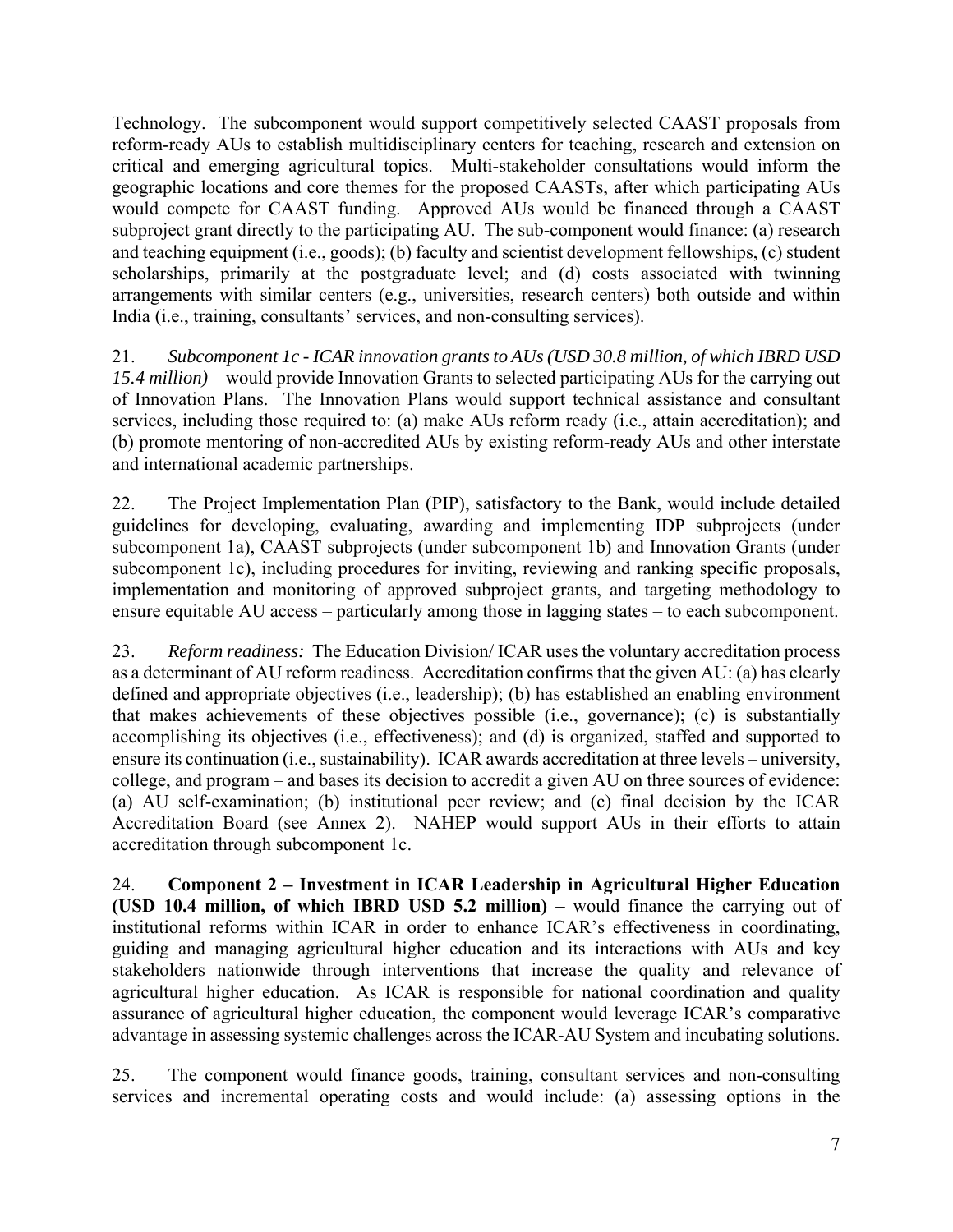administration and award of ICAR's technical and financial assistance to AUs; (b) structuring dialogue with State governments to catalyze their participation in raising the quality and relevance of agricultural higher education; (c) providing assistance to participating AUs for the development of IDPs, CAASTs and Innovation Plans; (d) establishing partnerships with globally recognized agricultural higher education institutions; (e) developing digital information systems for agricultural data collection, analysis and dissemination; (f) improving curricula review processes and methods to consolidate and disseminate global best-practices in agricultural education; (g) improving the all-India entrance examination in agriculture, including an on-line national examination system; (h) adopting next-generation management systems covering information, procurement, contract and financial management areas; (i) coordinating an External Advisory Panel of renowned agricultural education experts; (j) assisting agricultural universities to strengthen their linkages with industry; and (k) promoting the establishment of centers for career development at agricultural universities.

26. **Component 3 – Project Management and Learning (USD 8.0 million, of which IBRD USD 3.9 million)** – would finance goods, works, non-consulting services, training and workshops, and consultants' services for the Project (other than those financed under subprojects) and incremental operating costs. The component would strengthen ICAR's management capacity for project implementation, including: (a) the establishment/maintenance of a Project Implementation Unit, a Steering Committee, a Technical Committee and a Monitoring and Evaluation Cell to ensure compliance with the Project's procurement, financial management, safeguards and reporting requirements, and the carrying out of the administration, supervision, monitoring and evaluation of IDP Grants, CAAST Grants and Innovation Grants and/or proposals therefor; (b) the provision of training to ICAR and participating AUs to achieve and sustain increased quality, relevance and effectiveness of agricultural higher education. The component would also finance the dissemination and communication of project interventions and outcomes.

## **B. Project Financing**

27. The total project cost is USD 165.0 million over a five-year implementation period. The lending modality is Investment Project Finance. NAHEP would be financed by an IBRD loan (USD 82.5 million) and the GoI (USD 82.5 million). The table below details project financing by project component (in USD million).

| <b>NAHEP Cost by Component</b>                     | <b>Total</b> | % Total | <b>IBRD</b> | GoI  |
|----------------------------------------------------|--------------|---------|-------------|------|
| 1. Support to Agricultural Universities            | 146.4        | 89%     | 73.2        | 73.2 |
| 1a. Support to AUs                                 | 69.4         | 42%     | 34.7        | 34.7 |
| 1b. Support to CAASTs                              | 46.2         | 28%     | 23.1        | 23.1 |
| 1c. ICAR Innovation Grants to AUs                  | 30.8         | 19%     | 15.4        | 15.4 |
| 2. Investment in ICAR Leadership in Ag. Higher Ed. | 10.4         | 6%      | 5.2         | 5.2  |
| 3. Project Management and Learning                 | 8.0          | $5\%$   | 3.9         | 4.1  |
| Front-end Fee                                      | 0.2          |         | 0.2         |      |
| <b>TOTAL</b>                                       | 165.0        | 100%    | 82.5        | 82.5 |

## **Project Cost and Financing**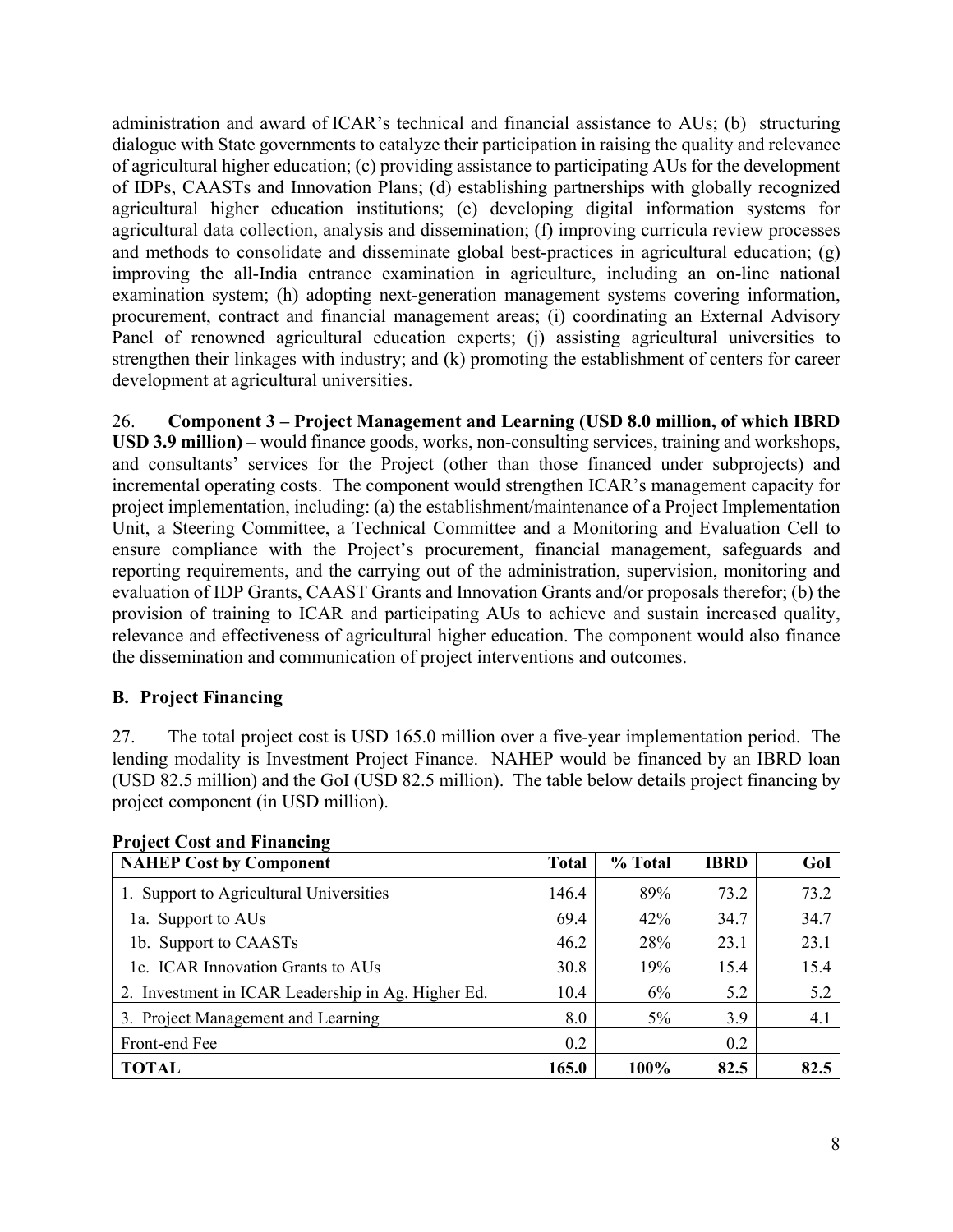## **C. Lessons Learned and Reflected in the Project Design**

28. The proposed Project draws on the cumulative experience of the following initiatives: (a) the USAID-funded Agriculture Innovations Partnership (AIP); (b) the second phase of the ongoing Bank-financed Technical Engineering Quality Improvement Project (TEQIP II); and (c) the Africa Higher Education Centers of Excellence Project. Lessons learned are detailed below.

29. *Competitive funds are highly effective in increasing the quality of tertiary education:* Competitive funds respect the perceived (and desired) autonomy of the participating institutions, while tying verifiable results to requested financial support. A bottom-up approach – based upon AUs preparing their own IDP, CAAST and Innovation proposals and requiring alignment with state and national development challenges and industry partners – increases ownership and unleashes both creativity and innovation. The overall credibility of NAHEP requires objectivity, impartiality and transparency in the merit-based approval of IDPs, CAASTs and Innovation Plans, hence the importance of clear "rules of the game" defined in the PIP. Enhancing AU autonomy to make better academic, financial and administrative decisions is an important outcome of the NAHEP. Awareness campaigns, technical assistance and capacity building are key to generate good proposals, particularly in lagging states.

30. *Agricultural higher education reform needs long-term commitment*. The potential for success of the proposed NAHEP has been demonstrated in previous activities under the USAIDsupported AIP. As such, for these reforms to migrate from paper to practice, at least three conditions are necessary: (a) consensus among stakeholders and oversight bodies; (b) follow-up technical assistance and consistent capacity building; and (c) government and institutional ownership. In addition, a strong supervision role, not only for the ICAR overall but also for state governments vis-à-vis their state-level AUs, will lead to better institutional outcomes.

31. *Establish a consistent, verifiable and efficient results-based management approach*. An efficient data collection process through an MIS is recommendable. Increased use of independent (third-party) information can also permit triangulation across analytics. Performance contracts (including flexibility to re-allocate funding from low performers to high performers) ensure a continuous "results focus" during implementation. These lessons are built into the NAHEP. Measurement of outcomes in terms of student and faculty competencies is a challenge, despite their centrality to ensuring the quality and relevance of agricultural higher education.

32. *Incentives for states, institutions, faculty, and students must be aligned with the project objectives*. While self-evident, this will remain a challenge due to entrenched practices, rigid civil service policies, the state/federal dimension of the ICAR-AU System, and a need for coordination with other state and federal agencies. NAHEP includes midterm performance reviews of each IDPs, CAASTs and Innovation Plans and will apply rewards and sanctions as warranted by these reviews. Faculty training under NAHEP should be recognized in performance reviews and count towards career advancement. Students' participation in relevant learning activities, such as internships and project-based learning, should also be formally recognized.

33. *Competitive Funds unleash AU faculty creativity and innovative skills*. They also help to create a new institution-wide climate for good governance and promote positive behavioral change. Furthermore, competitive funds channel resources to teaching and research in specific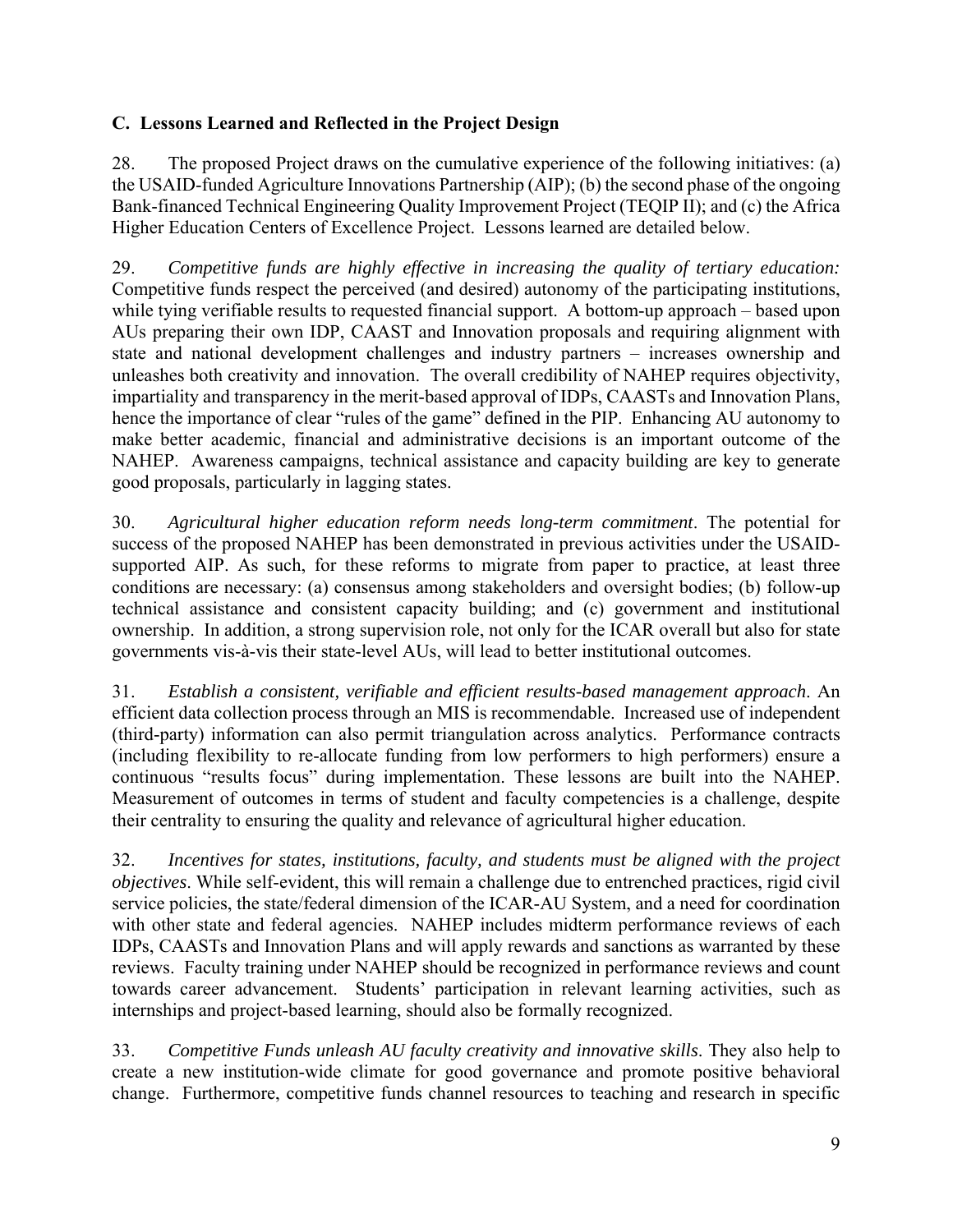objectives, such as employability of graduates and R&D in fields with high economic and developmental relevance.

## IV. **IMPLEMENTATION**

## **A. Institutional and Implementation Arrangements**

34. NAHEP would be implemented by the Education Division/ ICAR. An NAHEP Steering Committee – headed by the Director General, ICAR and including representatives *inter alia* from agricultural universities, Ministry of Agriculture and Farmers Welfare, the private sector and any other institution in addition to or in substitution of the aforementioned as agreed with the Bank – would provide strategic and policy guidance to the proposed Project. A Project Implementation Unit (PIU), established within the Education Division/ ICAR and led by the Deputy Director General, Education, ICAR, would be responsible for the coordination and facilitation of overall project implementation. The PIU would include: (a) technical experts to oversee the subproject grants (i.e., IDPs, CAASTs and Innovation Grants) under Component 1; (b) change management expertise under Component 2; and (c) both newly contracted and seconded ICAR staff in the areas of project administration, financial management, procurement, monitoring, evaluation, management information systems (MIS), learning and capacity building, and social and environmental safeguards.

## **B. Results Monitoring and Evaluation**

35. A results-based M&E system would monitor project processes using the following methods and tools: (a) a Results Framework that is derived from clearly identified goals, objectives, outputs and activities with corresponding indicators, means of verification and key assumptions; (b) an M&E strategy regarding information requirements, tools and methodologies for data collection, analysis and reporting; (c) a comprehensive M&E plan with clear roles and responsibilities with respect to data collection, analysis and reporting; and (d) internal and external periodic assessments and evaluations, which include baseline studies of participating AUs, beneficiary assessments and mid-term, ex-post and impact evaluations.

36. The Education Division/ ICAR would establish no later than 90 days after Effectiveness an M&E Cell to oversee the progress of activities across all NAHEP components. An M&E expert/ consultant (firm) would be hired by The Education Division/ ICAR within 90 days following Effectiveness to support the M&E cell. The M&E Cell would: (a) develop a Project Monitoring and Tracking System (PMTS) to supervise all activities sanctioned under the NAHEP and provide inputs for any needed course corrections; and (b) coordinate overall impact assessment, including economic and financial analysis of the various NAHEP activities and components. An independent entity would be contracted within 90 days of Loan Effectiveness to conduct outcome-focused impact evaluation of NAHEP at three stages: baseline, mid-term, and project completion. NAHEP would conduct periodic performance reviews of each participating AU and its respective IDP, CAAST or Innovation Plan and would apply any rewards and sanctions as warranted by these reviews and the PIP.

37. For both IDPs and CAASTs, a PME Cell would also be established in each participating AU and would be responsible for: (a) collecting baseline data for PDO and intermediate outcome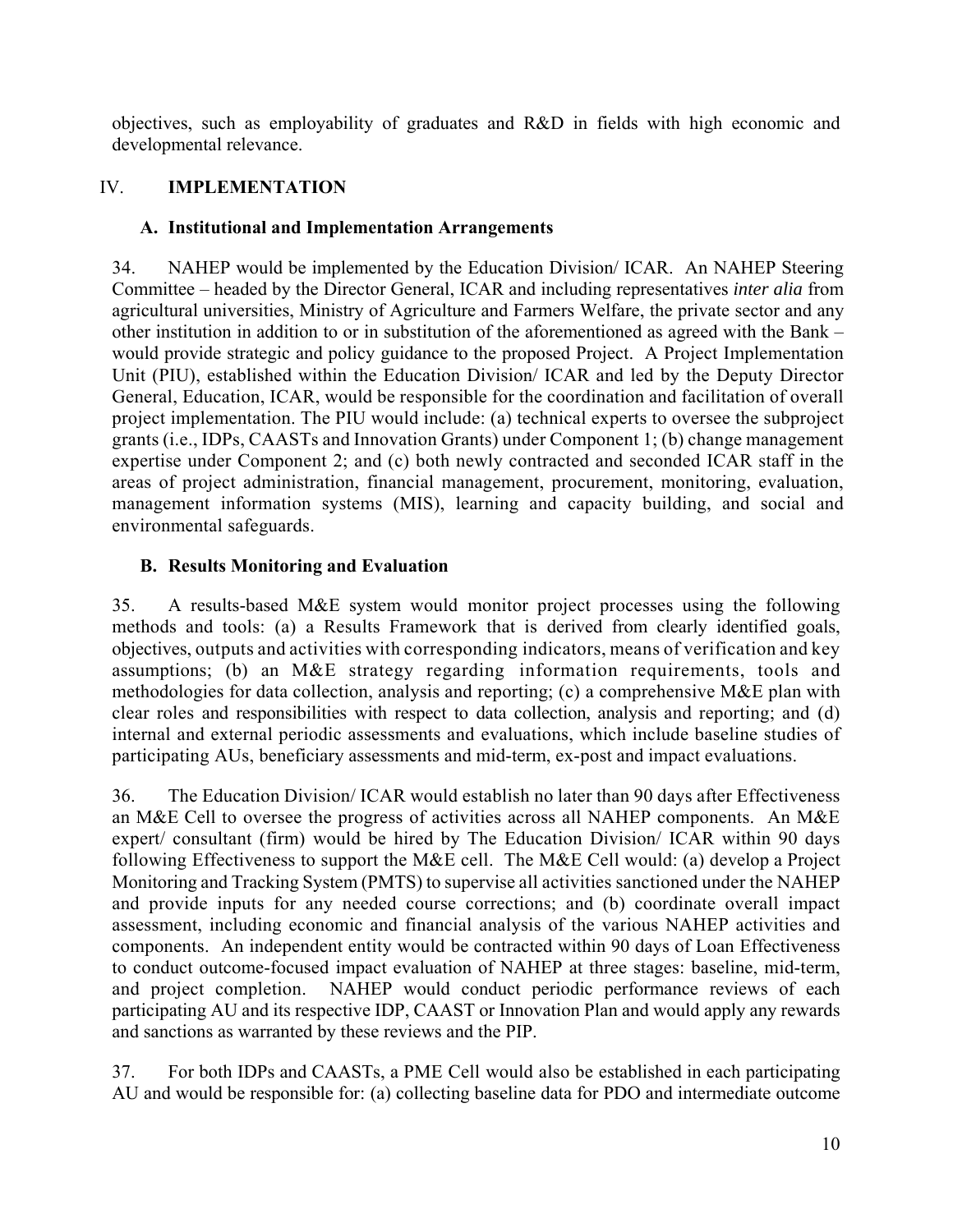indicators; (b) preparing an M&E work plan and budget for its respective IDP or CAAST; (c) timely preparation of semester and annual progress reports, including financial and physical performance metrics as agreed in the PIP; (d) planning and developing PME-related training programs; and (e) designing and conducting M&E exposure sessions for the participating AUs.

## **C. Sustainability**

38. ICAR's design choice to focus NAHEP on reform of the ongoing Development Grant is a key element of the expected sustainability of the project interventions. The five-year implementation period of NAHEP affords ICAR with the opportunity to field-test, verify and later mainstream a decentralized, results-based and data-driven approach to the finance of agricultural higher education across the ICAR-AU System.

## V. **KEY RISKS**

## **A. Overall Risk Rating and Explanation of Key Risks**

39. The overall risk rating for NAHEP is Substantial. A primary *stakeholder risk* is securing and maintaining the political will of State governments to accord the requisite financial, administrative and academic autonomy to their respective AUs during the reform process that each IDP, CAAST or Innovation Grant would finance. Filling faculty vacancies in some AUs, especially in lagging states, and decreasing academic inbreeding will likely require these AUs to attract students and faculty from other states, but current State policies and practices may limit such inter-state mobility. An increase in AUs that attain ICAR accreditation – as envisioned under the Project – would help to mitigate this risk.

40. *Institutional capacity risks* associated with the ICAR-AU System are substantial: The Union government is responsible for coordination and setting of standards for agricultural higher education at all AUs, while the Indian Constitution devolves to the States the responsibility for carrying out agricultural higher education. Given this, ICAR, as a federal agency, cannot dictate to the State-level AUs on issues such as transparent financing, academic management, and recruiting and retaining high-quality students and faculty. However, ICAR does exercise substantial and direct oversight of Central-level AUs and Deemed Universities, both of which can serve as models to State-level AUs for academic excellence. Also, ICAR's assessment of options regarding the Development Grant, while also securing change management expertise and seeking guidance from the proposed External Advisory Panel, would contribute to making AUs more accountable for ensuring the quality and relevance of the educational experience.

41. *Institutional capacity risks* are also associated with the ability of ICAR to simultaneously conduct its ambitious internal assessment of options for its technical and financial assistance to AUs while promoting external reforms among these AUs across the ICAR-AU System. Also, while ICAR's implementation of the previous NATP and NAIP projects demonstrated its installed capacity, the innovative engagement of AUs under NAHEP as implementing agencies for IDPs, CAASTs and Innovation Grants would require: (a) an expanded skills set on the part of the Education Division/ ICAR; (b) an integrated fiduciary assessment (to determine risk levels and associated mitigation measures (for both ICAR and the participating AUs); and (c) expanded technical skills (for both ICAR and the participating AUs) to supervise this innovative approach.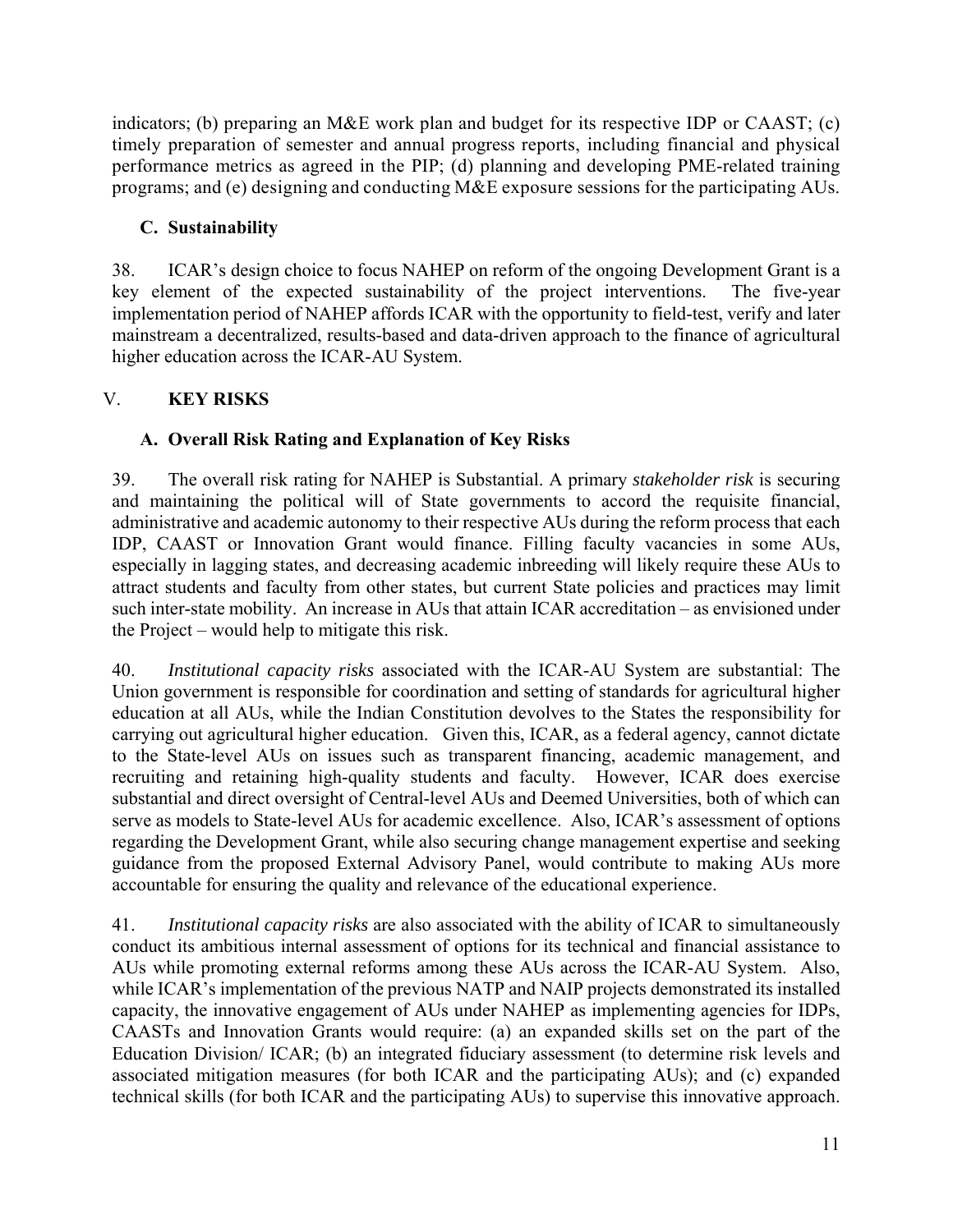As such, the NAHEP design would ensure sufficient complementarity between support to participating AUs (Component 1) and to the Education Division/ ICAR (Component 2). Effective twinning and partnerships under Component 1 with both national and international higher education institutions for both AUs and ICAR will also mitigate these capacity risks.

42. *Fiduciary risks* associated with decentralized funds flow and procurement by participating AUs are substantial. Both strong internal and external audit, as in similar decentralized operations in India, and training for participating AUs on Bank procedures, would mitigate this risk.

| <b>Risk Category</b>                                            | Rating             |
|-----------------------------------------------------------------|--------------------|
| 1. Political and Governance                                     | Moderate           |
| 2. Macroeconomic                                                | Moderate           |
| 3. Sector Strategies and Policies                               | Moderate           |
| 4. Technical Design of Project or Program                       | Moderate           |
| 5. Institutional Capacity for Implementation and Sustainability | Substantial        |
| 6. Fiduciary                                                    | Substantial        |
| 7. Environment and Social                                       | Moderate           |
| 8. Stakeholders                                                 | Substantial        |
| <b>OVERALL</b>                                                  | <b>Substantial</b> |

## VI. **APPRAISAL SUMMARY**

## **A. Economic and Financial Analysis**

43. NAHEP is designed to both support improvements in the overall quality and relevance of the ICAR-AU System and, ultimately, to drive future agricultural productivity growth. The economic analysis thus focuses on its likely impact on agricultural productivity to quantify its net incremental benefits, and assess whether the proposed Project is economically justifiable. The analysis relies on empirically estimating the impact of the agricultural higher education expenditures (i.e., State-level AU expenditures) on agricultural productivity, as distinct from and in addition to the ICAR agricultural research expenditures. To estimate the returns from investment made in agricultural research, time series data on research stock and output are used. To estimate the incremental benefits of NAHEP, the "with-project" and "without-project" scenarios are modeled as two hypothetical scenarios: (a) in the *without-project* case, State-level AU expenditure grows at a current growth rate of 4.5 percent for the next 25 years; and (b) in the *with-project* case, State-level AU expenditure will also grow at the same rate but with additional expenditures of five percent for each of the five NAHEP project years.

44. Using the incremental changes in the agricultural output (relative to the counterfactual simulated as the continuation of past trends in output growth), the estimated internal rate of return (IRR) for NAHEP investments is 42 percent and the benefit-cost ratio (BCR) is 7.1. Sensitivity analysis across four scenarios captures the robustness of these results: (a) State-level AU expenditures; (b) the returns to ICAR's agricultural research stock; (c) the returns to State-level AU research stock elasticity for the pre-1995 period; and (d) an estimate based on the research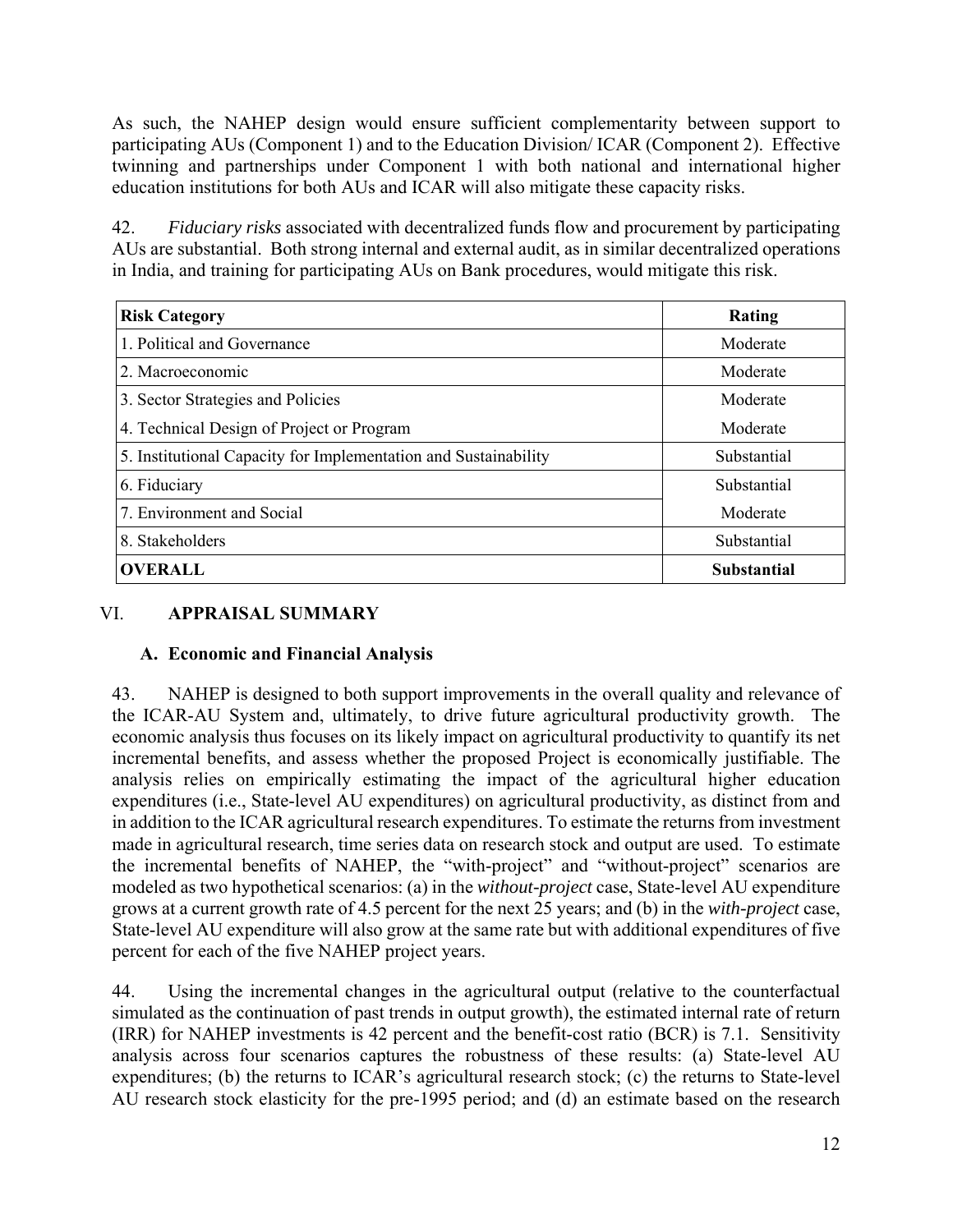stock-TFP elasticity estimate from Rada and Schimmelpfennig (2015) applied to the agricultural GDP. While the first three estimates provide returns only in terms of crop productivity, the last estimate also captures the full impacts of the expenditures including on livestock productivity. The results confirm IRRs ranging from 42 percent to 67 percent, and BCRs ranging from 4.6 to 24.6, depending on the scenarios.

45. The public investments in agricultural R&D and higher education are justified, given their public goods nature and for equity considerations in India, as in many countries. Agricultural research and development are primarily public goods and their optimal provision requires sufficient and consistent public investment. The benefits of improved agricultural higher education accrue both to its direct beneficiaries (e.g., student, farmers, academia, and technical service providers) and to society (e.g., increased agricultural productivity, greater natural resource efficiency, poverty reduction, multiplier effects in allied sectors). Additionally, public investments in State-level AUs provide the private sector with a knowledge platform fueled by research and extension and facilitate thriving agribusinesses. State-level AUs have the scale and some of the basic infrastructure in place to reach large numbers of students, invest in equipment, hire highquality faculty and reach farmers and agribusinesses.

46. Private sector involvement in these activities is increasing, but remains at a nascent stage and at a limited scale to meet India's current demands. For the foreseeable future, public investment in human resource development and agricultural technology development will remain substantial, making it important to enhance the quality and relevance of these public investments. Another important rationale for public investment is the equity consideration: the vast majority of students in the ICAR-AU System are from low- and middle-income families, and from lagging states, for whom effective demand for private higher education may be limited.

## **B. Technical**

47. NAHEP would lay the foundation for an outcomes-based approach to ICAR's financial and technical support to AUs across India. First, AUs will be eligible only upon attainment of criteria that signal their reform readiness (i.e., ICAR accreditation). Second, funding under the proposed Project would be demand-driven, in that participating AUs would identify their investment gaps, propose needed interventions to close these gaps (i.e., IDP, CAAST and Innovation Grants) and then measure progress on intended outcomes as specified in subproject agreements. Third, for both IDPs and CAASTs, AU performance in achieving agreed targets under their respective subproject agreements would trigger subsequent release of funds.

48. The project design focuses primarily on AU subprojects (i.e., IDP, CAAST and Innovation Grants), a method that has been tested extensively in India and other countries and been shown effective in enabling institutions to improve the quality and relevance of the educational experience. The approach shows that promoting institutional autonomy is essential to enable these AUs to pursue their own excellence, build upon their specific strengths and respond to their respective stakeholders. Over time, this approach improves both student learning and faculty performance – both in teaching and in research. This approach is also relatively simple: AUs assess their priorities and request funding and technical assistance to meet them.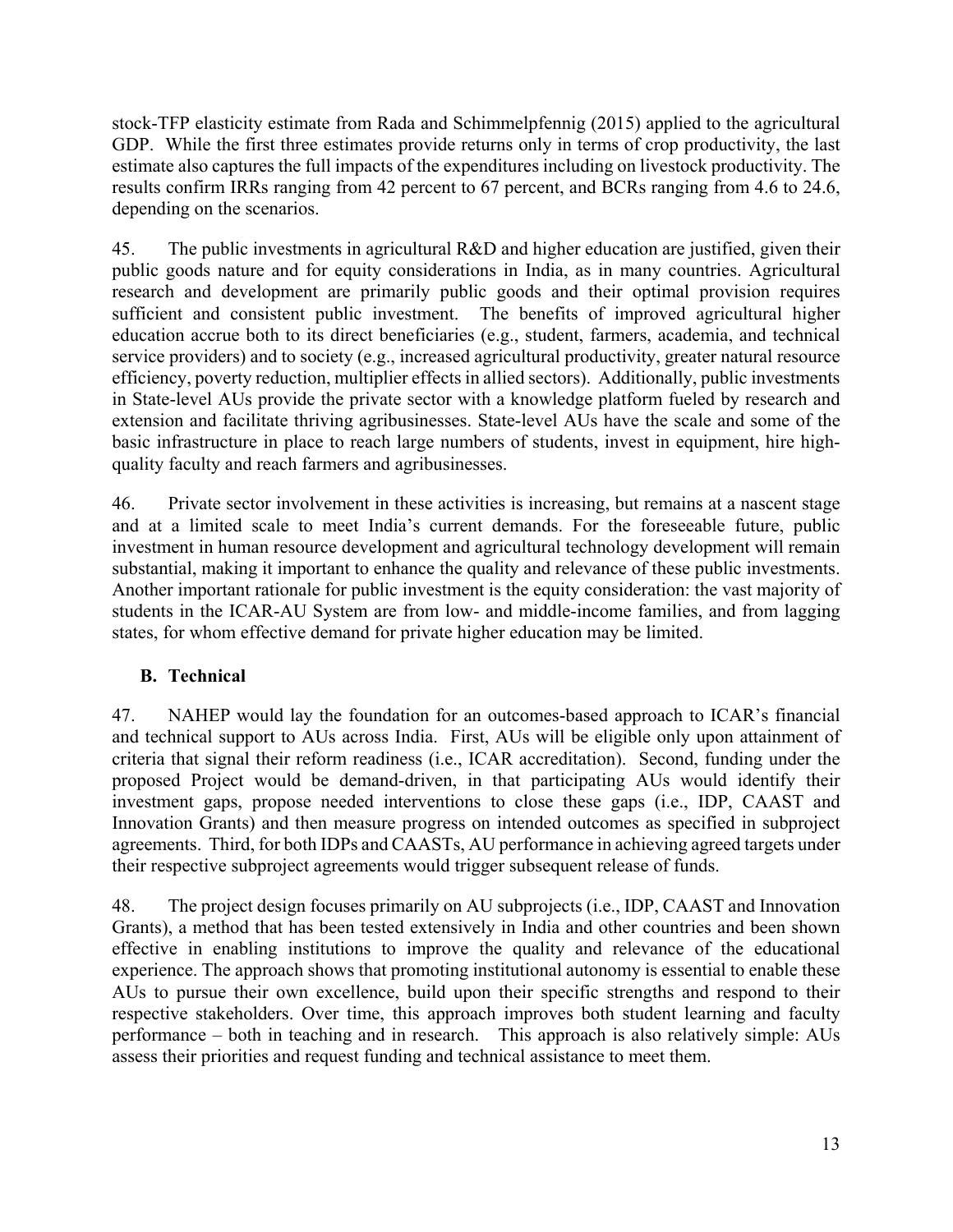49. For both IDPs and CAASTs, the participating AUs will require high technical capacity to prepare and implement them. As such, the Education Division/ ICAR would procure, under NAHEP, external management consultancy services (i.e., technical assistance) to build such capacity on the part of participating AUs, as well as for the Education Division/ ICAR itself, in its role as implementing agency. This would ensure that the Education Division/ ICAR has adequate demonstrated technical capacity to monitor and supervise subprojects, especially in the initial phase of implementation. As part of IDP and CAAST subproject appraisal, the technical capacity of AUs (including key staff) would be assessed, and monitored by the Education Division/ ICAR during subproject implementation. As the number of AUs and subprojects increase, additional capacity would be required (as detailed in the Procurement Plan), particularly in performance monitoring of each IDP or CAAST.

50. The Education Division/ ICAR has a long-standing and constructive working relationship with the AUs within the ICAR-AU System and therefore has a strong understanding of the strengths and weaknesses across the system and specific to each representative AU. This is a solid basis on which to engage the AUs in a change agenda, and not just continue past practices. The Education Division/ ICAR (through its Technical Committee) would first appraise the IDPs and CAASTs prepared by participating AUs as per appraisal guidelines laid out in the PIP and later submit them to the NAHEP Steering Committee for approval.

## **C. Financial Management**

51. The FM systems of NAHEP would rely on and be aligned with the systems already established within ICAR. The Education Division/ ICAR, the coordinating entity, has an established system for appraisal, control and oversight over development grants provided to AUs. These systems, with some strengthening, in terms of agreed reporting and audit arrangements as provided in Annex 3 and as documented in the FM Manual, will be adequate for the Project. The existing FM systems of the AUs could be adopted for the Project with some degree of modification as warranted in the FM Manual. The FM arrangements of AUs with strengthening of capacities and risk mitigation measures incorporated in the project design will be adequate to account for and report on sources and uses of sub-project funds. The FM risk rating for the Project is Substantial at this stage, due to the geographical spread, multitude of implementing agencies and FM capacities of the AUs.

52. Interim unaudited financial reports (IUFRs) in agreed formats would be used for financial reporting and monitoring and would be submitted to the Bank on a quarterly basis within 45 days from the end of each calendar quarter. Reimbursement of funds will be based on expenditures reported in the IUFRs. The IUFRs would disclose receipt and utilization of project funds (both Bank share and counterpart contribution, as applicable). IUFRs would be based on project accounts and would reflect the actual expenditure for the project components. All expenditures reported in the IUFRs would be subject to annual audit by independent auditors satisfactory to the Bank as per agreed terms of reference. The Project would be subject to internal audit.

## **D. Procurement**

53. Procurement for NAHEP would be carried out in accordance with the World Bank's "Guidelines: Procurement of Goods, Works and Non-Consulting Services under IBRD Loans and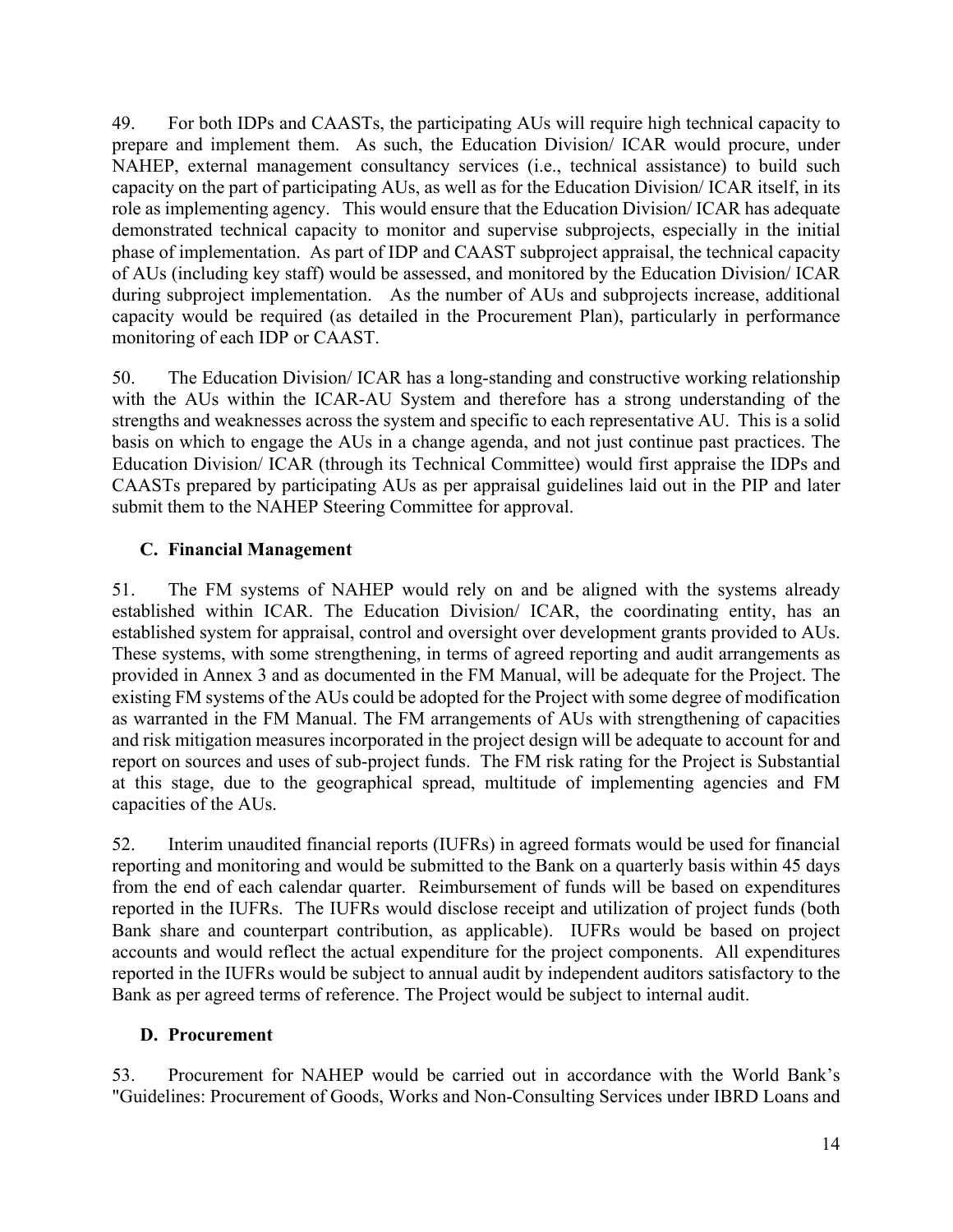IDA Credits & Grants by World Bank Borrowers" dated January 2011 and revised July 2014 (Procurement Guidelines); and "Guidelines: Selection and Employment of Consultants under IBRD Loans and IDA Credits & Grants by World Bank Borrowers" dated January 2011 (Consultant Guidelines) and revised July 2014 and the provisions stipulated in the Loan Agreement. For each contract to be financed by the proposed IBRD loan, the different procurement methods or consultant selection methods, estimated costs, prior review requirements, and time frame shall be agreed between the Borrower and the Bank in the Procurement Plan. Based on agreed cost tables the Procurement Plan for the first eighteen months has been prepared by ICAR and agreed with the Bank. The procurement plan shall be updated at least annually or as required to reflect the actual project implementation needs and improvements in institutional capacity. It will also be posted on both the ICAR website and the Bank's external website.

54. The implementation responsibility of the proposed Project lies with the Education Division/ ICAR, which is the nodal agency, and there will be activities implemented by participating AUs. Procurement under NAHEP shall be carried out by ICAR at the central level and by the participating AUs at the decentralized/State level. ICAR has the prior experience of implementing Bank-financed projects (e.g., NAIP and NATP) and therefore is familiar with required processes and procedures. Review of AUs at the decentralized level suggests that there are fiduciary risks of transparency, fairness and capacity, but the AUs would be aligned to the Bank's procedures and benefit from ICAR's previous experience of executing Bank-financed projects. ICAR, being the nodal agency, would proactively engage in providing hand holding support and capacity building of the participating AUs to ensure that procurement is carried out as per agreed processes and procedures. The procurement arrangements are described in detail in Annex 3. The summary of risk mitigation measures to address the residual risks are: (a) selection of officials at the PIU, Education Division/ICAR, who are well-versed with Bank procurement processes and procedures and duly supported by a procurement consultant; (b) appropriate identification/selection of the procurement official at each participating AU, followed by their training in "Procurement in Bank-financed projects"; (c) use of Standard Bidding Documents (SBDs) agreed with GoI for procurement of goods and works following NCB and the Bank SBDs for ICB and consulting services; (d) use of the Project Procurement Manual by both ICAR and the participating AUs for carrying out any procurement under the Project; (e) PIU, Education Division/ ICAR's proactive engagement, oversight and handholding support to all participating AUs; (f) robust complaint redress mechanism; and (g) regular post-procurement review of the contracts on a yearly basis for close monitoring and learning.

55. The overall project risk rating for procurement is Substantial. The Bank would conduct regular procurement post reviews of ICAR and the participating AUs.

## **E. Social (including Safeguards)**

56. No civil work involving compulsory land acquisition or involuntary resettlement will be financed. Since many of the AUs are in areas inhabited by tribal communities, the World Bank Operational Policy on Indigenous Peoples (OP/BP 4.10) has been triggered. An Equity Action Plan (EAP), prepared by the Education Division/ ICAR, constitutes an Indigenous People's Policy Framework (IPPF) for the purposes of OP/BP 4.10. The EAP addresses issues of gender equality and social inclusion, with special attention to the needs of the SC/ST students. The EAP meets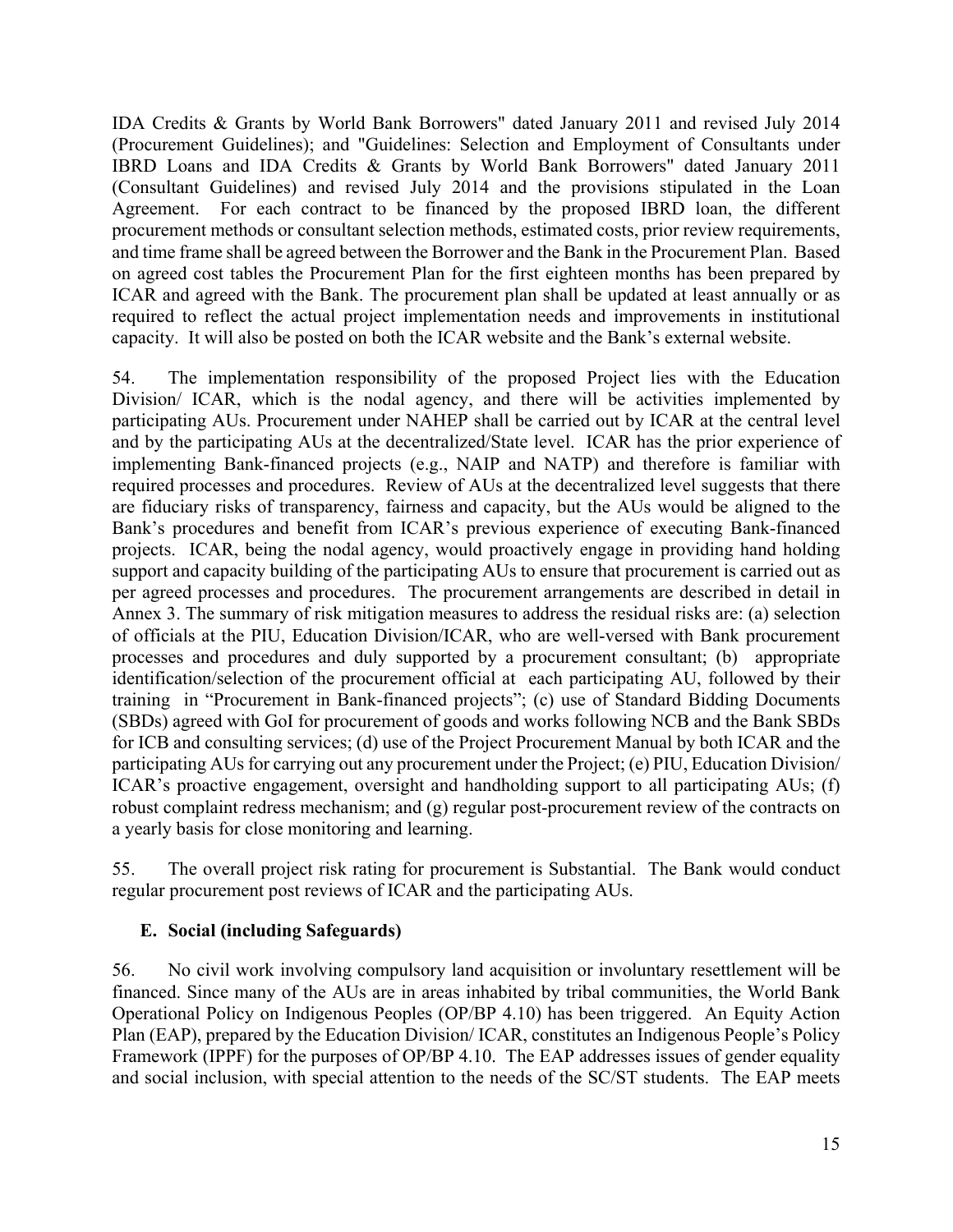the requirements of OP 4.10 with free, prior, informed consultation held with the primary stakeholders. Key recommended actions in the EAP/IPPF are given in Annex 3.

57. The EAP/IPPF was disclosed by ICAR on April 27, 2016 and will be locally disclosed by each participating AU, once selected. The EAP/IPPF was also disclosed in the Bank's InfoShop on May 2, 2016. The Education Division/ ICAR – as well as each participating AU – will have assigned staff responsible for monitoring and supporting the implementation any AU-level Equity Action Measure (EAM), prepared by participating AUs as prescribed by the EAP/IPPF. The Bank task team and its safeguards specialists will carry out periodic field visits to and training support for the Education Division/ ICAR and the participating AUs as part of overall implementation support of the EAMs and EAP/IPPF (see Annex 4).

## **F. Environment (including Safeguards)**

58. The expected project interventions, which would be detailed in the IDP, CAAST and Innovation Grants prepared by participating AUs, would have an overall positive impact; some specific interventions (e.g., minor civil works) may have potential yet limited adverse environmental impacts. In view of these potential impacts, the Bank's safeguards policy on Environmental Assessment (OP/BP 4.01) is triggered, and the Project is designated as Category B. With proper management, the project interventions are not likely to cause any large scale, significant or irreversible damage to the natural, physical or social environment.

59. A limited Environmental Assessment (EA) was undertaken by the Education Division/ ICAR for the proposed Project with guidance from the Bank team. The study includes a questionnaire targeting both students and faculty at AUs. As part of the EA, the capacity of the Education Division/ ICAR and the respective AUs to effectively manage environmental safeguards was reviewed. To effectively plan, design and integrate social and environmental dimensions into the overall project preparation and implementation, ICAR prepared an Environment Management Framework (EMF), which is incorporated into the Project Implementation Plan. Based on the EMF, ICAR and the participating AUs will prepare Environmental Sustainability Plans. The EMF was disclosed by the Education Division/ ICAR on April 27, 2016. The EMF was also disclosed in the Bank's InfoShop on May 3, 2016.

## **G. World Bank Grievance Redress**

60. Communities and individuals who believe that they are adversely affected by a World Bank-supported project may submit complaints to existing project-level grievance redress mechanisms or the World Bank's Grievance Redress Service (GRS). The GRS ensures that complaints received are promptly reviewed in order to address project-related concerns. Project affected communities and individuals may submit their complaint to the World Bank's independent Inspection Panel which determines whether harm occurred, or could occur as a result of World Bank non-compliance with its policies and procedures. Complaints may be submitted at any time after concerns have been brought directly to the World Bank's attention, and Bank Management has been given an opportunity to respond. For information on how to submit complaints to the World Bank's corporate Grievance Redress Service (GRS), please visit http://www.worldbank.org/GRS. For information on how to submit complaints to the World Bank Inspection Panel, please visit www.inspectionpanel.org.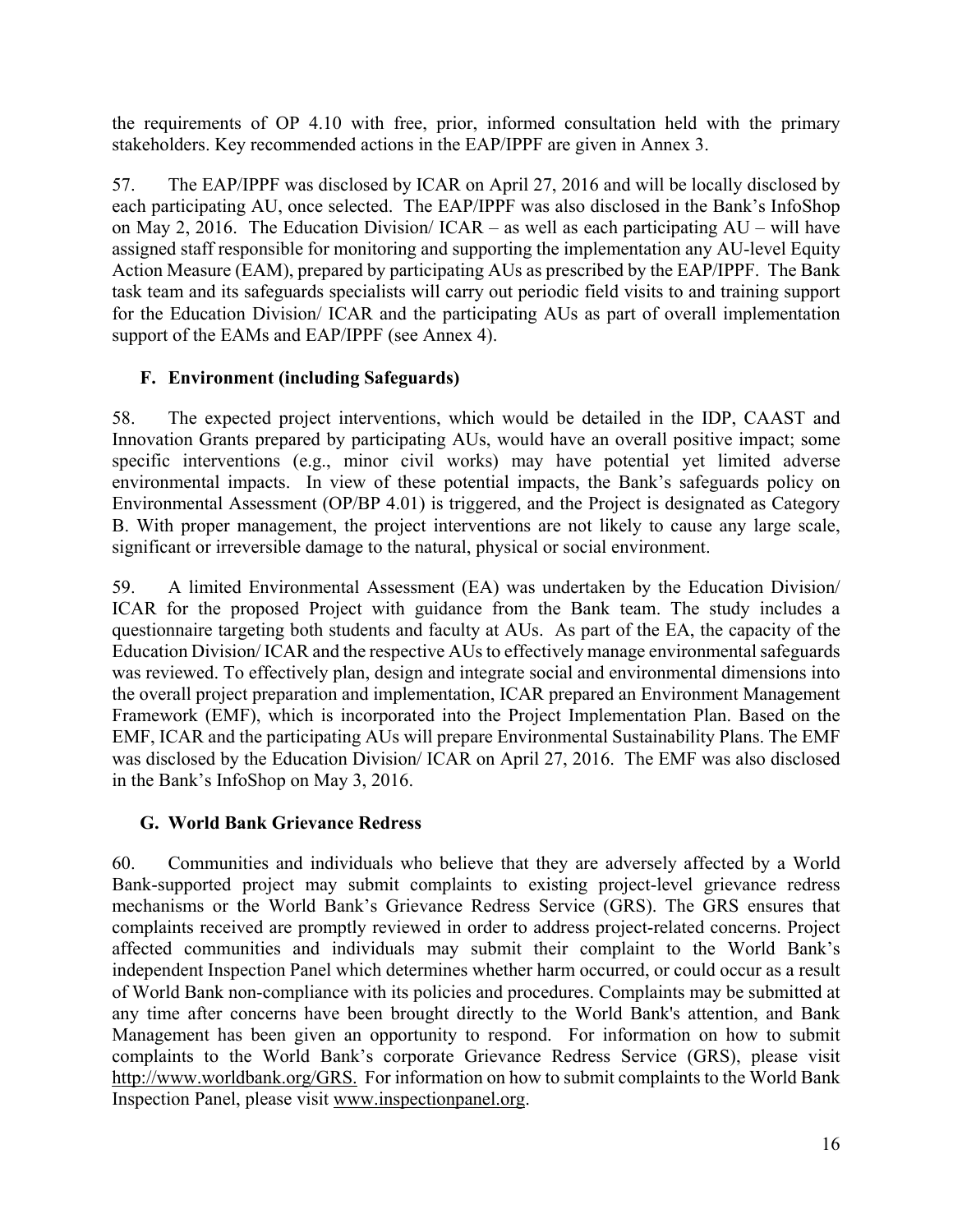### **Annex 1: Results Framework and Monitoring**

### **Country: India**

## **Project Name: National Agricultural Higher Education Project (P151072)**

## **Results Framework**

## **Project Development Objectives**

#### PDO Statement

The objective of the Project is to support Participating Agricultural Universities and ICAR in providing more relevant and higher quality education to agricultural university students.

**These results are at** Project Level

## **Project Development Objective Indicators**

|                                                                                                                    |                 | <b>Cumulative Target Values</b> |                 |      |      |      |                 |               |
|--------------------------------------------------------------------------------------------------------------------|-----------------|---------------------------------|-----------------|------|------|------|-----------------|---------------|
| <b>Indicator Name</b>                                                                                              | <b>Baseline</b> | YR1                             | YR <sub>2</sub> | YR3  | YR4  | YR5  | YR <sub>6</sub> | End<br>Target |
| Increased AU on-time graduation rates.<br>(Percentage)                                                             | 0.00            | 0.00                            | 0.00            | 2.00 | 4.00 | 6.00 | 10.00           | 10.00         |
| Increased AU on-time graduate rates (Female)<br>(Percentage - Sub-Type: Breakdown)                                 | 0.00            | 0.00                            | 0.00            | 2.00 | 4.00 | 6.00 | 10.00           | 10.00         |
| Increased AU on-time graduation rates (Male)<br>(Percentage - Sub-Type: Breakdown)                                 | 0.00            | 0.00                            | 0.00            | 2.00 | 4.00 | 6.00 | 10.00           | 10.00         |
| Increased cut-off scores for students in ICAR<br>Entrance Tests, disaggregated by gender and<br>SC/ST (Percentage) | 0.00            | 0.00                            | 0.00            | 2.00 | 4.00 | 6.00 | 10.00           | 10.00         |
| Increased cut-off scores for students in ICAR<br>Entrance Tests (male)<br>(Percentage - Sub-Type: Breakdown)       | 0.00            | 0.00                            | 0.00            | 2.00 | 4.00 | 6.00 | 10.00           | 10.00         |
| Increased cut-off scores for students in ICAR<br>Entrance Tests (female)<br>(Percentage - Sub-Type: Breakdown)     | 0.00            | 0.00                            | 0.00            | 2.00 | 4.00 | 6.00 | 10.00           | 10.00         |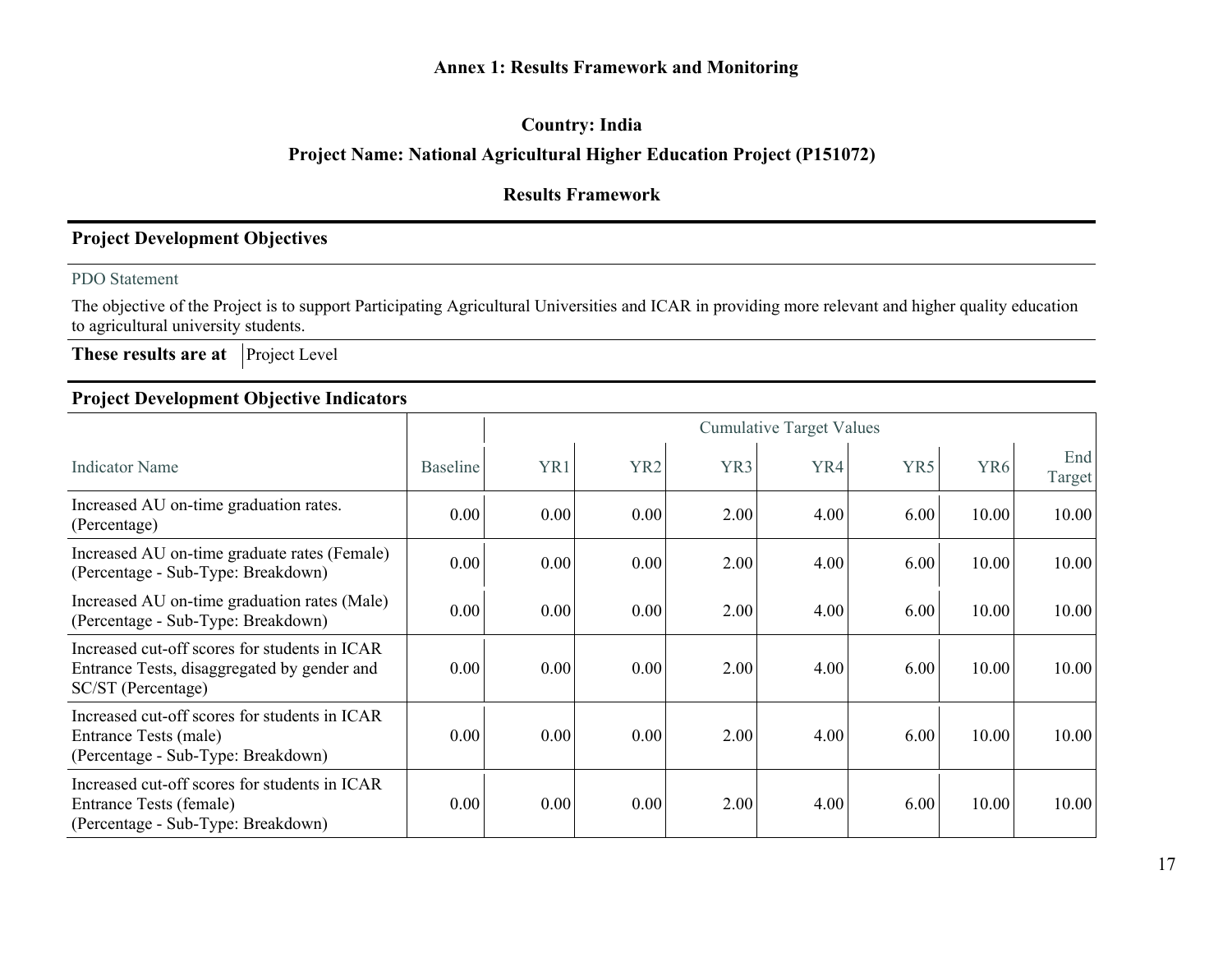| Increased cut-off scores for students in ICAR<br>Entrance Tests (SC/ST)<br>(Percentage - Sub-Type: Breakdown) | 0.00 | 0.00    | 0.00     | 2.00     | 4.00     | 6.00     | 10.00    | 10.00    |
|---------------------------------------------------------------------------------------------------------------|------|---------|----------|----------|----------|----------|----------|----------|
| Increased student placement rates,<br>disaggregated by gender and SC/ST<br>(Percentage)                       | 0.00 | 0.00    | 0.00     | 2.00     | 4.00     | 6.00     | 10.00    | 10.00    |
| Increased student placement rates (male)<br>(Percentage - Sub-Type: Breakdown)                                | 0.00 | 0.00    | 0.00     | 2.00     | 4.00     | 6.00     | 10.00    | 10.00    |
| Increased student placement rates (female)<br>(Percentage - Sub-Type: Breakdown)                              | 0.00 | 0.00    | 0.00     | 2.00     | 4.00     | 6.00     | 10.00    | 10.00    |
| Increased student placement rates (SC/ST)<br>(Percentage - Sub-Type: Breakdown)                               | 0.00 | 0.00    | 0.00     | 2.00     | 4.00     | 6.00     | 10.00    | 10.00    |
| Increased faculty research effectiveness<br>(Percentage)                                                      | 0.00 | 0.00    | 0.00     | 2.00     | 4.00     | 6.00     | 10.00    | 10.00    |
| Direct project beneficiaries<br>(Number)                                                                      | 0.00 | 7500.00 | 15000.00 | 35000.00 | 55000.00 | 70000.00 | 90000.00 | 90000.00 |
| Female beneficiaries<br>(Percentage - Sub-Type: Supplemental)                                                 | 0.00 | 50      | 50       | 50       | 50       | 50       | 50       | 50       |

#### **Intermediate Results Indicators**

|                                                                                           |                 | <b>Cumulative Target Values</b> |                 |                 |       |                 |                 |               |
|-------------------------------------------------------------------------------------------|-----------------|---------------------------------|-----------------|-----------------|-------|-----------------|-----------------|---------------|
| <b>Indicator Name</b>                                                                     | <b>Baseline</b> | YR1                             | YR <sub>2</sub> | YR <sub>3</sub> | YR4   | YR <sub>5</sub> | YR <sub>6</sub> | End<br>Target |
| Reduced student inbreeding as measured by<br>student diversity. (Percentage)              | 0.00            | 0.00                            | 0.00            | 5.00            | 10.00 | 15.00           | 20.00           | 20.00         |
| Reduced faculty inbreeding as measured by<br>faculty diversity. (Percentage)              | 0.00            | 0.00                            | 0.00            | 5.00            | 10.00 | 15.00           | 20.00           | 20.00         |
| Improved AU own-revenue generation<br>(Percentage)                                        | 0.00            | 90.00                           | 90.00           | 80.00           | 70.00 | 60.00           | 60.00           | 60.00         |
| Number of industry-sponsored projects and<br>positions in cutting-edge areas (Number)     | 0.00            | 0.00                            | 0.00            | 25.00           | 50.00 | 75.00           | 100.00          | 100.00        |
| Increase in performance-based allocation of<br><b>ICAR Development Grant (Percentage)</b> | 0.00            | 5.00                            | 10.00           | 15.00           | 20.00 | 25.00           | 30.00           | 30.00         |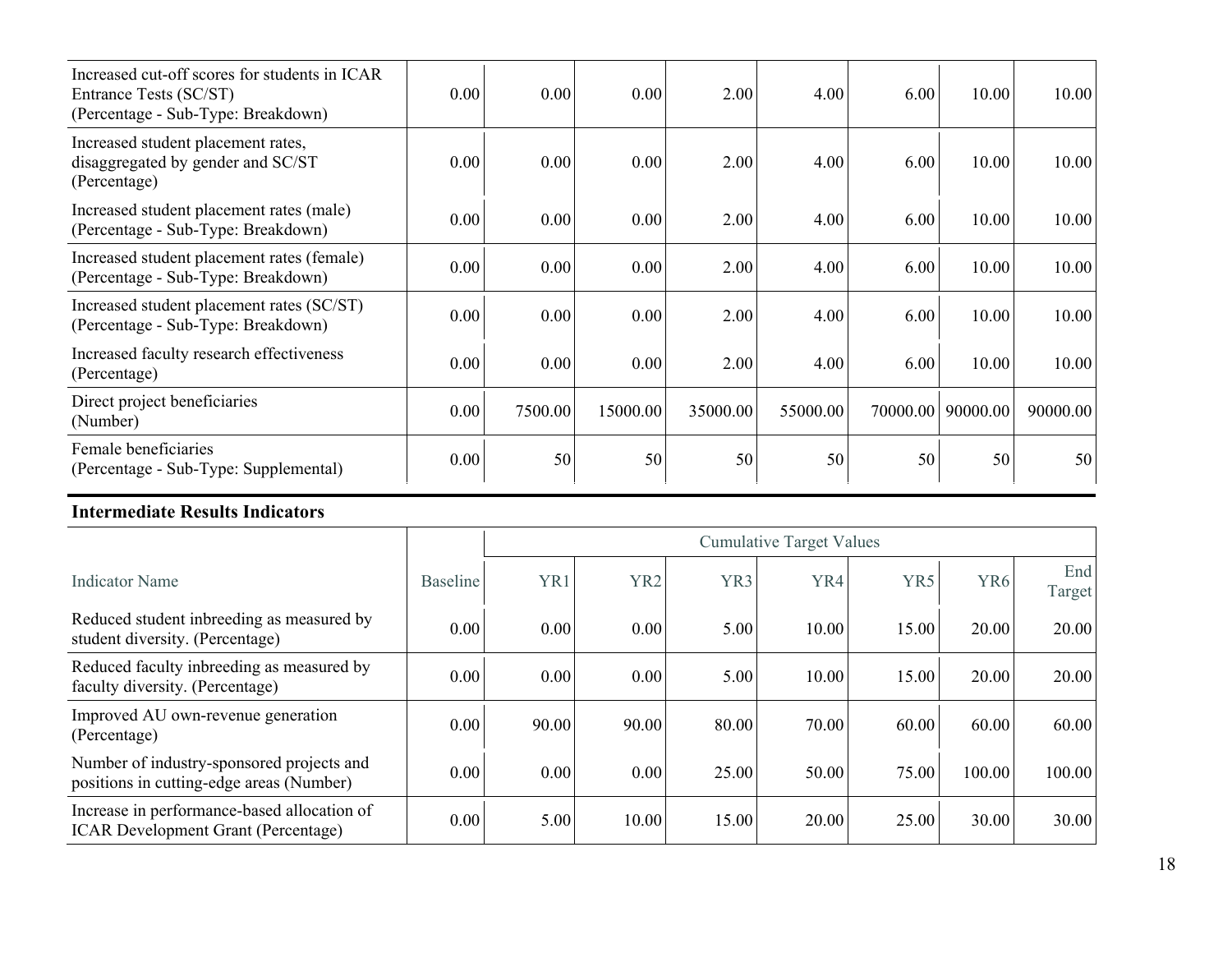| Accredited agricultural universities with revised<br>norms and standards<br>(Number)                     | 37.00 | 45.00 | 52.00 | 59.00 | 65.00 | 73.00 | 73.00 | 73.00 |
|----------------------------------------------------------------------------------------------------------|-------|-------|-------|-------|-------|-------|-------|-------|
| Increased AU student satisfaction with the<br>quality assurance role of the Education<br>Division/ ICAR. | 0.00  | 0.00  | 5.00  | 7.50  | 10.00 | 12.50 | 15.00 | 15.00 |
| Increased AU faculty satisfaction with the<br>quality assurance role of the Education<br>Division/ICAR.  | 0.00  | 0.00  | 0.00  | 10.00 | 12.00 | 15.00 | 20.00 | 20.00 |
| AUs that have attained academic autonomy<br>(Percentage)                                                 | 25.00 | 25.00 | 25.00 | 30.00 | 35.00 | 40.00 | 45.00 | 45.00 |

# **Indicator Description**

| <b>Project Development Objective Indicators</b>                                                       |                                                                                                                                                  |           |                                 |                                           |
|-------------------------------------------------------------------------------------------------------|--------------------------------------------------------------------------------------------------------------------------------------------------|-----------|---------------------------------|-------------------------------------------|
| <b>Indicator Name</b>                                                                                 | Description (indicator definition etc.)                                                                                                          | Frequency | Data Source /<br>Methodology    | Responsibility for<br>Data Collection     |
| Increased AU on-time graduation<br>rates.                                                             | Increase in the percentage of UG students at<br>participating AUs that graduate on-time (defined<br>as three years).                             | Annual    | NISAGENET/<br><b>EKTA/AEDIS</b> | Education Division/<br><b>ICAR, IASRI</b> |
| Increased AU on-time graduate rates   Breakdown by gender<br>(Female)                                 |                                                                                                                                                  | Annual    | NISAGENET/<br><b>EKTA/AEDIS</b> | Education Division<br><b>ICAR, IASRI</b>  |
| Increased AU on-time graduation<br>rates (Male)                                                       | Breakdown by gender                                                                                                                              | Annual    | NISAGENET/<br><b>EKTA/AEDIS</b> | Education Division/<br><b>ICAR, IASRI</b> |
| Increased cut-off scores for students<br>in ICAR Entrance Tests,<br>disaggregated by gender and SC/ST | Higher cut-off scores for students in ICAR<br>Entrance Tests at participating AUs, measured in<br>percent and disaggregated by gender and SC/ST. | Annual    | NISAGENET/<br><b>EKTA/AEDIS</b> | Education Division/<br><b>ICAR, IASRI</b> |
| Increased cut-off scores for students<br>in ICAR Entrance Tests (male)                                | Breakdown by gender                                                                                                                              | Annual    | NISAGENET/<br><b>EKTA/AEDIS</b> | Education Division/<br><b>ICAR, IASRI</b> |
| Increased cut-off scores for students<br>in ICAR Entrance Tests (female)                              | Breakdown by gender                                                                                                                              | Annual    | NISAGENET/<br><b>EKTA/AEDIS</b> | Education Division/<br><b>ICAR, IASRI</b> |
| Increased cut-off scores for students<br>in ICAR Entrance Tests (SC/ST)                               | Breakdown by SC/ST                                                                                                                               | Annual    | NISAGENET/<br><b>EKTA/AEDIS</b> | Education Division/<br><b>ICAR, IASRI</b> |

### **Project Development Objective Indicators**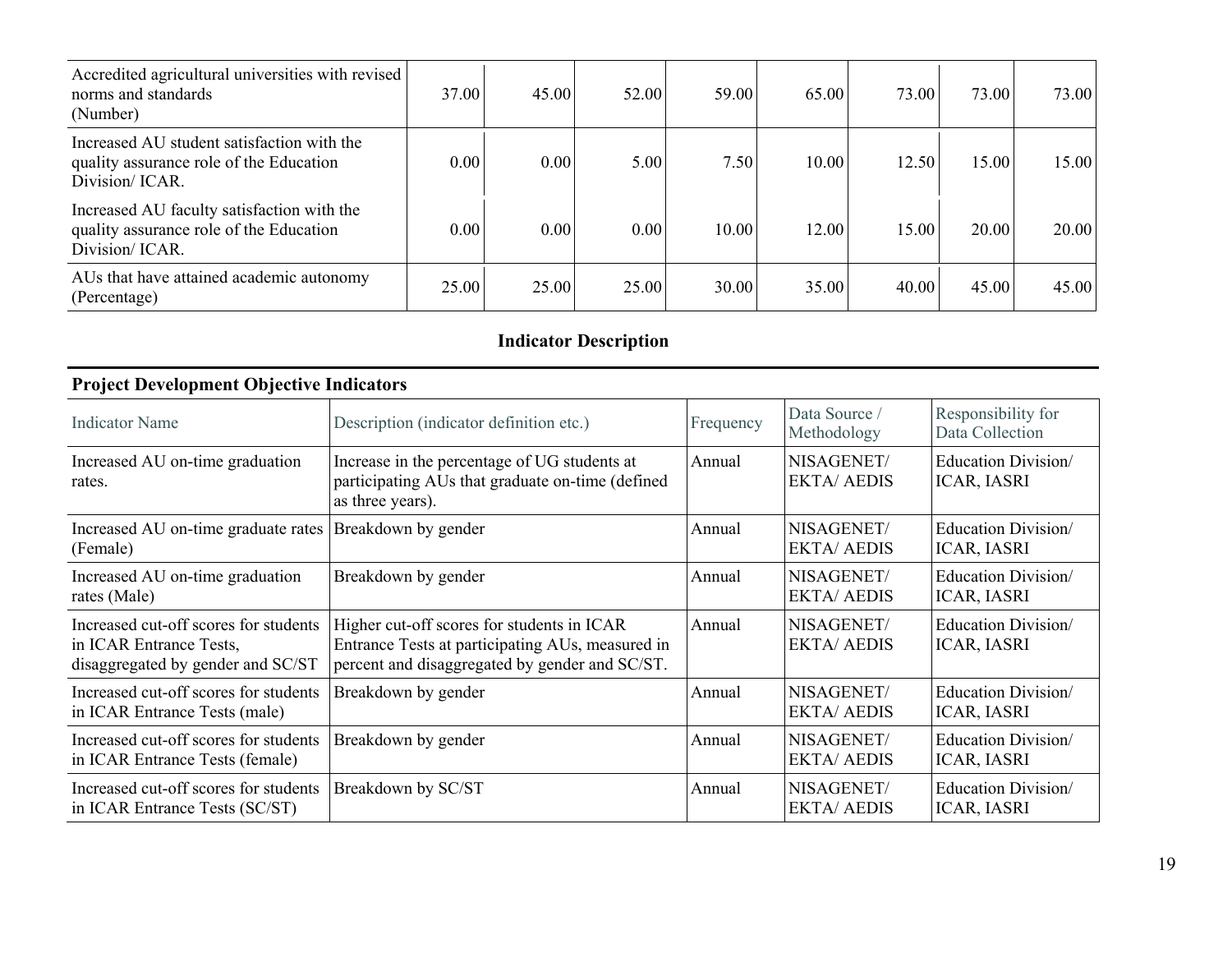| Increased student placement rates,<br>disaggregated by gender and SC/ST | Increased student placement rates at participating<br>AUs, measured as student job placement as % of<br>graduating UG class and disaggregated by gender<br>and SC/ST.         | Annual | NISAGENET/<br><b>EKTA/AEDIS</b> | Education Division<br><b>ICAR, IASRI</b>  |
|-------------------------------------------------------------------------|-------------------------------------------------------------------------------------------------------------------------------------------------------------------------------|--------|---------------------------------|-------------------------------------------|
| Increased student placement rates<br>(male)                             | Breakdown by gender                                                                                                                                                           | Annual | NISAGENET/<br><b>EKTA/AEDIS</b> | Education Division<br><b>ICAR, IASRI</b>  |
| Increased student placement rates<br>(female)                           | Breakdown by Gender                                                                                                                                                           | Annual | NISAGENET/<br><b>EKTA/AEDIS</b> | Education Division/<br><b>ICAR, IASRI</b> |
| Increased student placement rates<br>(SC/ST)                            | Breakdown by SC/ST                                                                                                                                                            | Annual | NISAGENET/<br><b>EKTA/AEDIS</b> | Education Division/<br><b>ICAR, IASRI</b> |
| Increased faculty research<br>effectiveness                             | Change in faculty research effectiveness at<br>participating AUs, as measured by the h-index (a<br>combination of # peer-reviewed publications and<br>#scientific citations). | Annual | NISAGENET/<br><b>EKTA/AEDIS</b> | Education Division/<br><b>ICAR, IASRI</b> |
| Direct project beneficiaries                                            | Students and faculty that directly derive benefits<br>under IDPs, CAASTs, Innovation Grants and<br>activities under Component 2.                                              | Annual | NISAGENET/<br><b>EKTA/AEDIS</b> | Education Division/<br><b>ICAR, IASRI</b> |
| Female beneficiaries                                                    | Direct female project beneficiaries, expressed as<br>percentage of total beneficiaries.                                                                                       | Annual | NISAGENET/<br><b>EKTA/AEDIS</b> | Education Division/<br><b>ICAR, IASRI</b> |

#### **Intermediate Results Indicators**

| <b>Indicator Name</b>                                           | Description (indicator definition etc.)                                                                                                                                                               | Frequency | Data Source /<br>Methodology    | Responsibility for<br>Data Collection     |
|-----------------------------------------------------------------|-------------------------------------------------------------------------------------------------------------------------------------------------------------------------------------------------------|-----------|---------------------------------|-------------------------------------------|
| Reduced student inbreeding as<br>measured by student diversity. | Reduced student inbreeding at participating AUs,<br>as measured by student diversity (% change in AU<br>students admitted from other states and countries)                                            | Annual    | NISAGENET/<br><b>EKTA/AEDIS</b> | Education Division/<br><b>ICAR, IASRI</b> |
| Reduced faculty inbreeding as<br>measured by faculty diversity. | Reduced faculty inbreeding at participating AUs,<br>as measured by faculty diversity (% change in<br>faculty with higher education degrees from more<br>than one university and more than one state). | Annual    | NISAGENET/<br><b>EKTA/AEDIS</b> | Education<br>Division/ICAR, IASRI         |
| Improved AU revenue generation                                  | Improved internal revenue generation at<br>participating AUs, in terms of sources of funds.<br>Measured by change in % from purely state-level<br>public funds.                                       | Annual    | NISAGENET/<br><b>EKTA/AEDIS</b> | Education Division<br><b>ICAR, IASRI</b>  |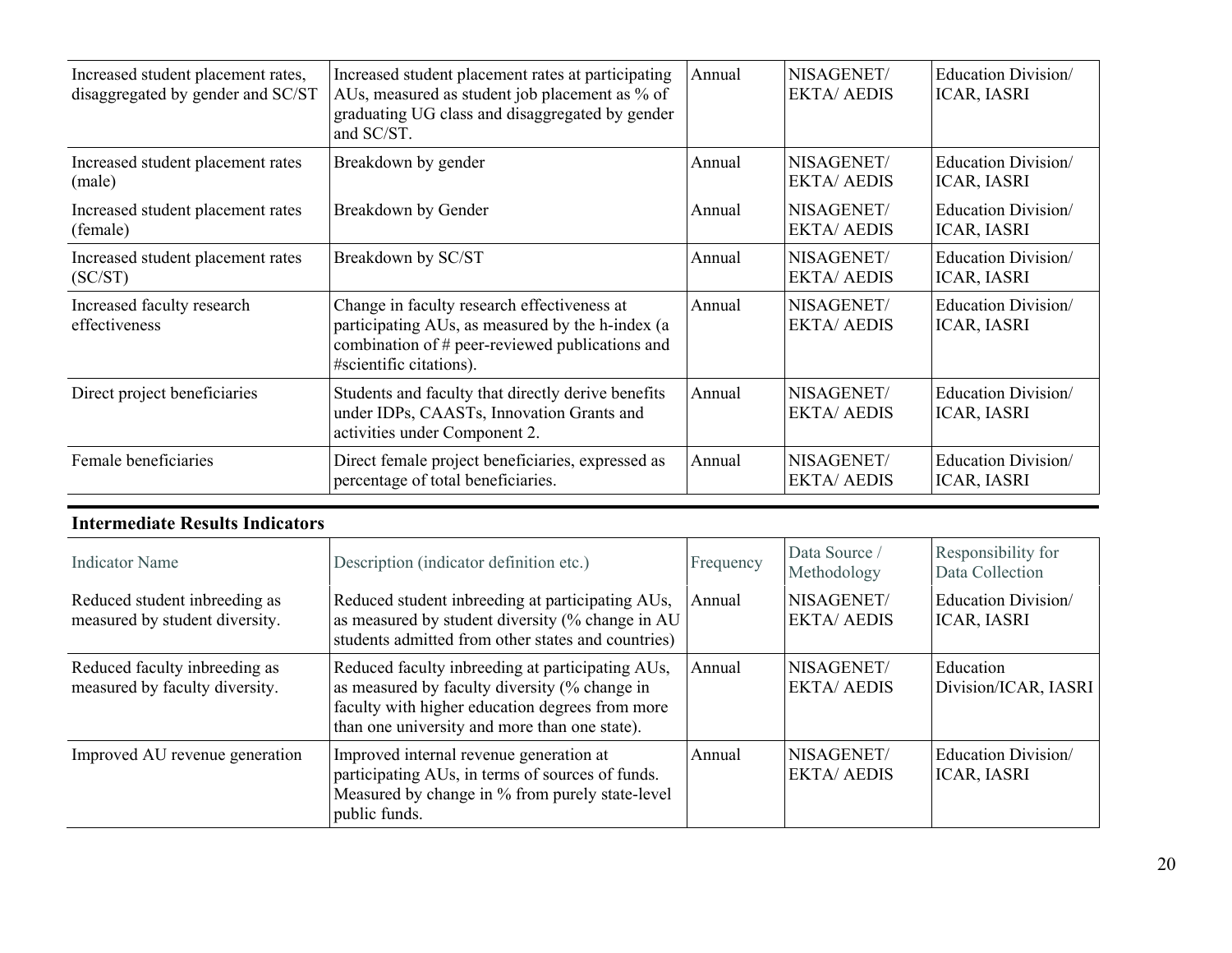| Number of industry-sponsored<br>projects and positions in cutting-<br>edge areas                                | Number of industry-sponsored projects and<br>positions in cutting-edge areas at participating<br>AU <sub>s</sub> .                                                                                                                                          | Annual | NISAGENET/<br><b>EKTA/AEDIS</b>                            | Education Division/<br><b>ICAR, IASRI</b>                    |
|-----------------------------------------------------------------------------------------------------------------|-------------------------------------------------------------------------------------------------------------------------------------------------------------------------------------------------------------------------------------------------------------|--------|------------------------------------------------------------|--------------------------------------------------------------|
| Increase in performance-based<br>allocation of ICAR Development<br>Grant                                        | Increase in performance-based allocation of ICAR<br>Development Grant to AUs.                                                                                                                                                                               | Annual | NISAGENET/<br><b>EKTA/AEDIS</b>                            | Education Division/<br><b>ICAR, IASRI</b>                    |
| Accredited agricultural universities<br>with revised norms and standards                                        | Accredited agricultural universities with revised<br>norms and standards                                                                                                                                                                                    | Annual | NISAGENET/<br><b>EKTA/AEDIS</b>                            | Education Division/<br><b>ICAR, IASRI</b>                    |
| Increased AU student satisfaction<br>with the quality assurance role of the<br><b>Education Division/ ICAR.</b> | The change in the satisfaction index (as measured<br>and calculated from annual AU student surveys)<br>of AU students at participating AUs regarding the<br>Education Division/ ICAR and its role in quality<br>assurance of agricultural higher education. | Annual | <b>Accreditation Self-</b><br>Report                       | AU Student Survey; Education Division/<br><b>ICAR, IASRI</b> |
| Increased AU faculty satisfaction<br>with the quality assurance role of the<br>Education Division/ ICAR.        | The change in the satisfaction index (as measured<br>and calculated from annual AU faculty surveys) of<br>AU faculty at participating AUs regarding the<br>Education Division/ ICAR and its role in quality<br>assurance of agricultural higher education.  | Annual | AU Faculty Survey;<br><b>Accreditation Self-</b><br>Report | Education Division/<br><b>ICAR, IASRI</b>                    |
| AUs that have attained academic<br>autonomy                                                                     | The number of AUs in the ICAR-AU System that<br>have attained academic autonomy as defined by<br>the ICAR Accreditation Board and published in<br>NISAGENET, expressed as a percentage of all<br>AUs in the ICAR-AU System.                                 | Annual | NISAGENET/<br><b>EKTA/AEDIS</b>                            | Education Division<br><b>ICAR, IASRI</b>                     |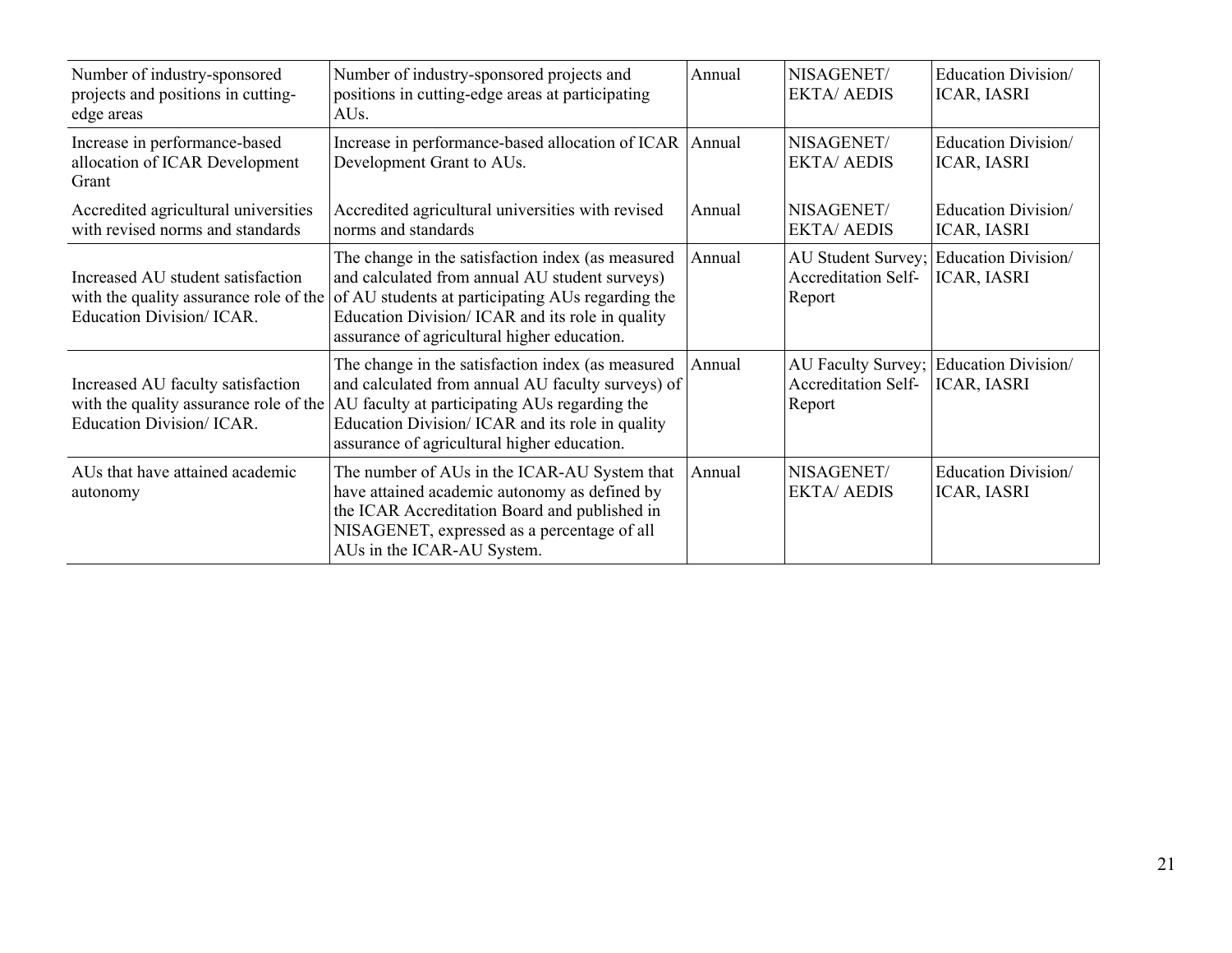# **Annex 2: Detailed Project Description INDIA: National Agricultural Higher Education**

1. The Indian Council of Agricultural Research (ICAR) carries the mandate for the coordination and quality assurance of Agricultural Higher Education at AUs in India. The ICAR-AU System comprises 63 State Agricultural Universities, five Research Institutes (known as Deemed Universities), four Central Agricultural Universities, and three Central Universities with agricultural faculty. With some 265 constituent colleges in this System and a combined annual student-intake capacity of some 78,500, the AUs impart education in 11 major disciplines at undergraduate and about 95 subjects at post-graduate level (see Table 1). About 55% of students at the higher agricultural education level are from rural backgrounds and 36% are women. Besides, about 100 private colleges, affiliated to general universities, and a few in States of Chhattisgarh, Maharashtra, and Tamil Nadu, affiliated to State-level AUs, impart higher agricultural education (see Policy for Higher Agricultural Education http://www.icar.org.in/files/Draft-Policy-21-11- 2012%20.pdf).

|                        | таріс т. таннцаг ені опшенс | TOTAL TAO DISIGNI |       |              |
|------------------------|-----------------------------|-------------------|-------|--------------|
| <b>Type of AU</b>      | <b>Bachelors</b>            | <b>Masters</b>    | Ph.D. | <b>Total</b> |
| State-level AUs        | 46,050                      | 17,023            | 4,505 |              |
| Deemed and Central AUs | 4,694                       | 4,195             | 2,116 | 1,005        |
| <b>TOTAL</b>           | 50,744                      | 21,218            | 6,621 | 78,583       |

**Table 1: Annual Enrollment – ICAR-AU System** 

Source: NISAGENET-IASRI

2. Globally, several strategic funding programs have been implemented to promote excellence in higher education, e.g., China's 985 Project, Japan's Centers of Excellence and World Premier International Research Centers, the Brain Korea 21 Program, and Germany's Centers of Excellence. India can emerge as a knowledge power only if an appropriate architecture for higher education is put in place. The GoI has decided to recast the country as a "knowledge economy" by placing higher education atop the national agenda and creating world-class universities.

3. ICAR, through its Education Division, has a mandate to ensure the quality of agricultural higher education across the ICAR-AU System (see Box 1). Embedded in this mandate is the goal of increasing effective skill development on the part of AU graduates to improve their employment prospects, primarily in the private sector. Today, it is quite common to find students who have a solid academic record yet fail to exhibit the minimum skill set demanded by their prospective employers. This phenomenon speaks to the need to increase not only the quality of the students' learning experience, but also the relevance of this experience to their career paths.

4. At the same time, agricultural higher education need not always result in a UG/PG degree. In fact, there is a growing gap in the supply of service provision in the agriculture sector that could be closed by a focus on vocational and technical skill development. While non-agricultural sectors in India have already made such progress, AUs lag significantly. Through NAHEP, ICAR seeks to transform agricultural higher education in at least two ways:

 Increase experiential learning opportunities for UG students to sharpen their skill set and prepare them for the job market; and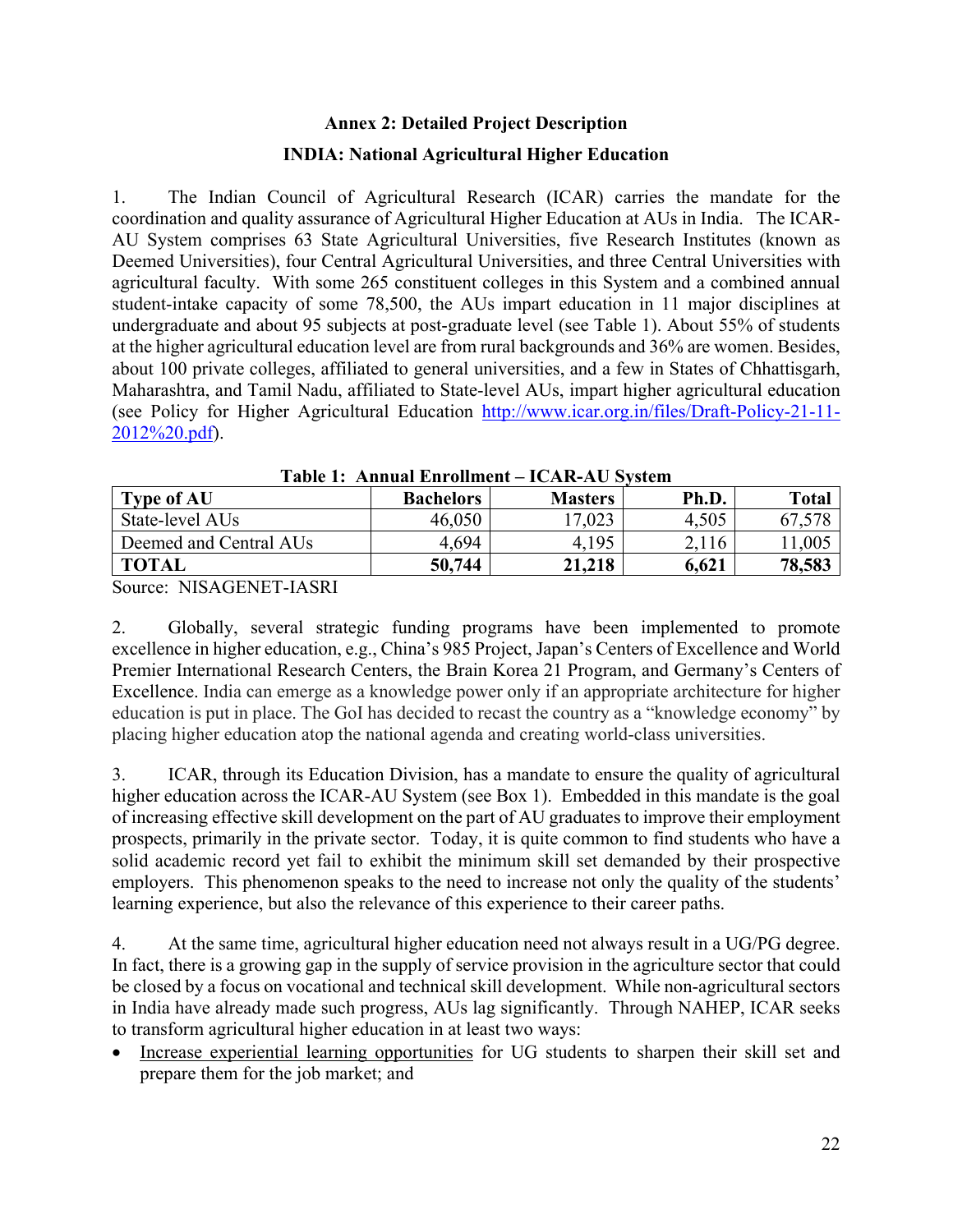Establish vocational and technical programs that meet labor market demand for skilled technicians along the diverse set of agricultural value chains. Under the USAID-supported AIP, three State-level AUs and six Land Grant Universities in the USA – led by Cornell University –developed curricula for thirty such courses. These customized curricula for Indian agriculture can be effectively made use of by Indian AUs across the country.

## **Box 1**

**The Education Division/ ICAR** undertakes planning, development, coordination and quality assurance in agricultural higher education in India and, thus, strives for maintaining and upgrading its quality and relevance through partnership with the ICAR-AU System. The Education Division is also home to the National Academy of Agricultural Research Management (NAARM) at Hyderabad – which facilitates capacity building of the National Agricultural Research System in research and education policy, planning and management – and the National Center for Agricultural Economics and Policy Research. Located at the ICAR headquarters in New Delhi, the division is headed by the Deputy Director General (Education) and has three sections, namely, (a) Human Resource Development, (b) Education Planning and Development and (c) Educational Quality Assurance and Reforms, each headed by an Assistant Director General.

The focus of the Education Division is on the following:

 Quality assurance in agricultural higher education through policy support, AU accreditation, academic regulation, personnel policies, review of course curricula and delivery systems, development support for creating/strengthening infrastructure and facilities, improving faculty competence and student admission through All India competitions.

 Enhancing performance and visibility of AUs by augmenting their strategic strength in a specific niche area of research and education, facilitating experiential learning towards imparting an appropriate blend of knowledge, skill and attitude to the students, and fostering need-based partnership and linkages.

 Promoting excellence and expertise in education and research by creating chairs/positions through National Professor, National Fellow and Emeritus Scientist schemes, and by providing incentives and rewards through scholarships and fellowships to students and best teacher awards.

 Facilitating capacity building of the National Agricultural Research System including through NAARM, and fostering national and international linkages for capacity building.

5. Perhaps the most significant tool at ICAR's disposal to stimulate and encourage progress in these two areas is the financial support it offers to AUs in the form of the Development Grant. As such, the norms and standards which ICAR sets in deploying the Development Grant can play a critical role in enhancing the quality of higher agricultural education. Yet, historically these standards have been more procedural than substantive: to date, ICAR has essentially served as a pass-through mechanism for disbursing the Development Grant to the AUs. Starting in 2016, AU accreditation will be a factor in determining AU eligibility for the Development Grant. What is now needed is a refinement in how ICAR and the AUs engage with respect to the Development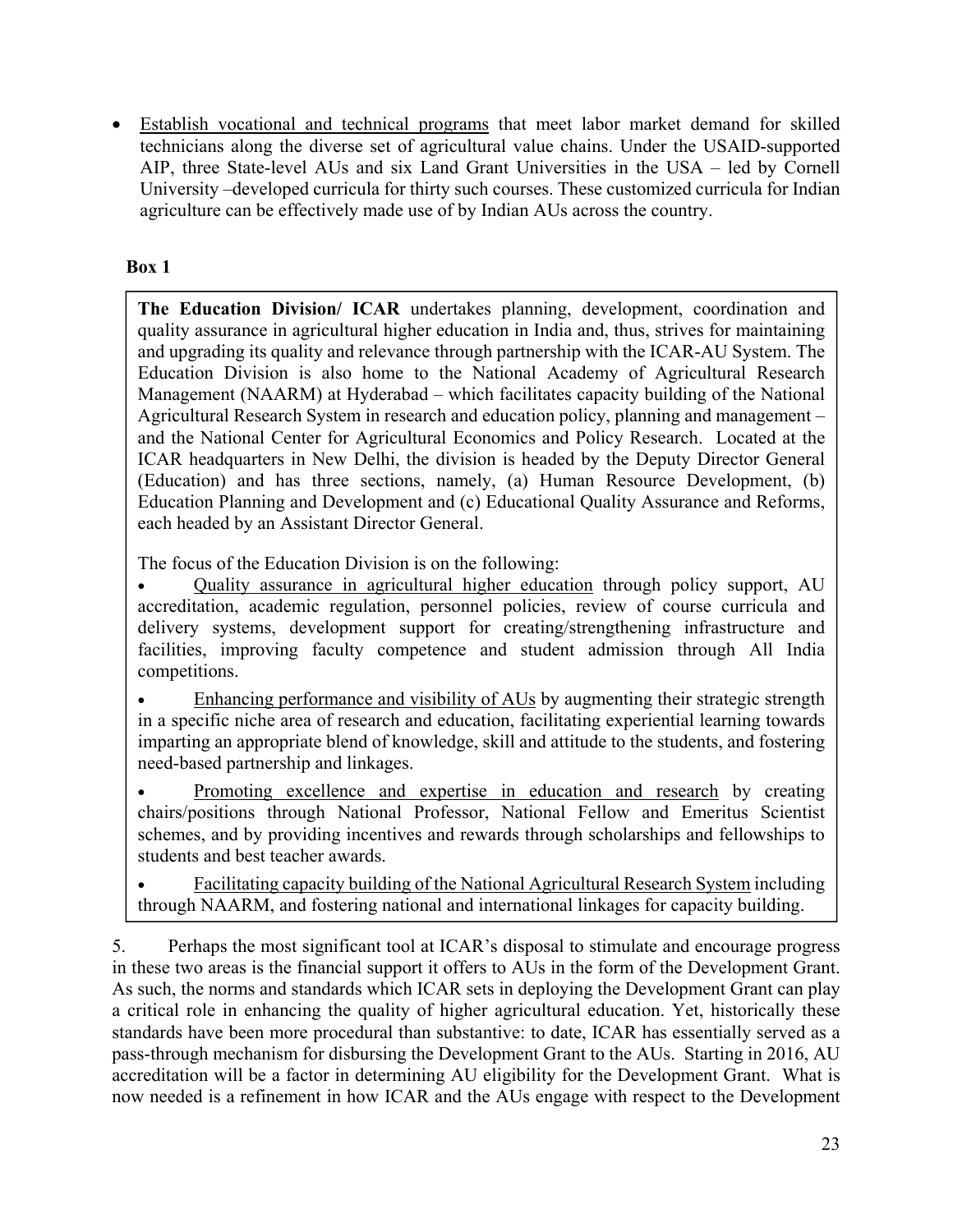Grant: greater transparency, attention to quality outcomes, links to student and faculty performance, and objective and verifiable metrics need to be incorporated.

6. NAHEP provides an opportunity for ICAR to assess options for its delivery of the Development Grant with respect to the AUs. Furthermore, ICAR, through NAHEP, would seek to revise and update its operational criteria that govern how AUs: (a) gain access to the Development Grant (i.e., accreditation); (b) deploy these financial resources (i.e., selectivity, outcome-based); and (c) monitor and evaluate the intended outcomes from its Development Grant finance (i.e., effectiveness).

7. *Experiential learning:* Education in India is predominantly "classroom-oriented" and lacks the real-world exposure that is vital to transform learning into action. Since agriculture plays a pivotal role in the Indian economy, global problems affect national agriculture in significant and complex ways. Therefore, agricultural students and professionals benefit exponentially from being exposed to not only practical, but also experiential learning, in both agriculture and rural development sectors. NAHEP would promote experiential learning by supporting interdisciplinary exchanges (physical and virtual) of AU students and faculty between with: (a) other AUs within India – both public and private; (b) US land-grant and other international agricultural universities; and (c) private sector and industry. ICT would be leveraged to bring costeffectiveness to these experiential learning opportunities.

8. *Vocational learning:* While Industrial Training Institutes offer vocational training to prepare individuals for skilled jobs in the industrial sector, no such institutions currently fulfill a similar role to train manpower in agriculture. Fisheries, seed production, poultry rearing and horticulture farming have long been practiced in India, yet many modifications have been made to the traditional methods. Today, climate-smart approaches to maximize productivity and competitiveness will require access to and adoption of new technologies and practices. At present, the seed, agrochemical, agricultural machinery, micro-irrigation and agricultural trade firms experience severe shortage of trained manpower to work at the field level. Thus, the dissemination of useful technologies and information, along with providing solutions to farmers' problems at their door steps, are seriously constrained. Furthermore, AUs can provide industry-specific and focused vocational training to rural youth. The duration for such courses may range anywhere from two months to one year to ensure that the trainees will acquire adequate practical knowledge besides understanding the science of agriculture and related disciplines.

9. *Empowering women*: NAHEP would support greater gender equity through further revision of agricultural curricula to include cross-cutting socio-economic themes to ensure gender equity and the training of rural women who lack farming skills in simple but effective natural resource management techniques.

10. *International collaboration*: NAHEP would stimulate increased international collaboration by AUs through: (a) faculty and student exchange visits to develop and implement new and revised curricula; (b) partnerships and twinning arrangements that bring mutual benefit to AUs in the ICAR-AU System and collaborating international universities; (c) workshops that train participants in the areas of library science, e-learning, and teaching excellence; and (d) technology dissemination and income improvement activities that train smallholders to improve their livelihood using sustainable land and crop management practices. NAHEP would link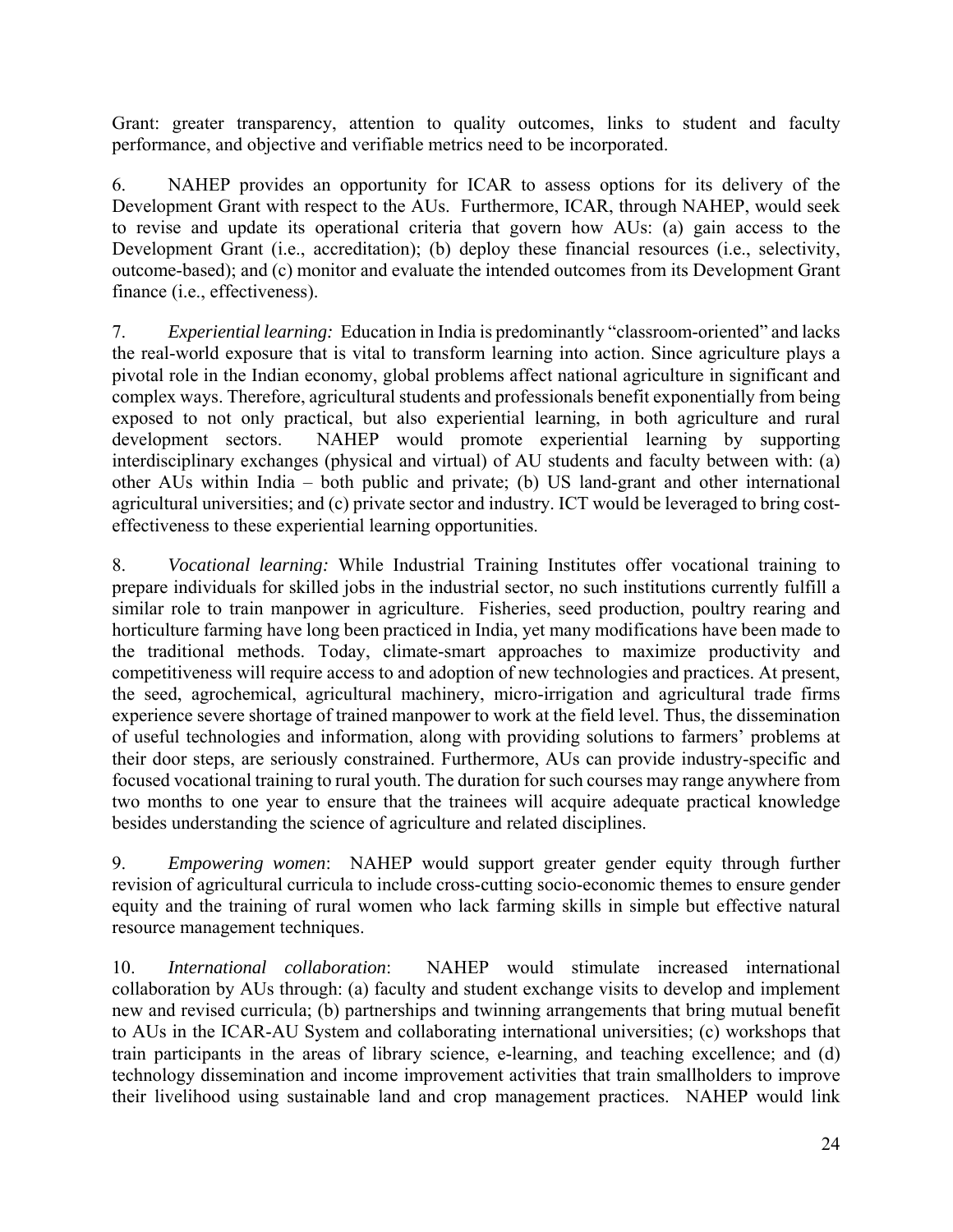academia, industry and policy planners from across the world to collaborate on interventions that enhance curricula at Indian AUs and augment rural transformation across agricultural value chains.

11. *Educational delivery*: The methodology of teaching has undergone significant recent changes. The explosion of knowledge and information, developments in arts, science, engineering, management, medicine, agriculture, and other fields, and rapid development in ICT, have led to the need for modernizing current teaching methodologies. Teachers need to be trained in pedagogy, use of audio-video tools, web content development, modern methods of teaching, examination and evaluation methods and use of software for scientific data analysis. To address these changes in teaching methodologies, NAHEP would support participating AUs to introduce teaching excellence tools for faculty and students.

12. *E-learning*: Students would benefit from digital learning through lecture video capture. "Blended learning" that combines on-line support to students with their classroom learning experience would result in improved outcomes. Video and ICT make the classroom "global": students and faculty from around the world can engage in mutual learning. Cyber-libraries make global knowledge accessible locally. Mobile applications can take learning "to the field".

# **Project Development Objective**

13. The objective of the Project is to support Participating Agricultural Universities and ICAR in providing more relevant and higher quality education to agricultural university students.

14. NAHEP addresses *quality* by supporting AUs in preparing and implementing technically sound and verifiable investments (i.e., IDPs) that increase faculty performance, attract better students to these AUs, improve student learning outcomes and raise their prospects for future employability, particularly in the private sector. *Relevance* would be addressed through: (a) greater alignment of academic curricula and course content with the skills sets being demanded in the agriculture and allied services sector; and (b) expanded certificate-level vocational and technical courses to fill the gap for trained technical personnel, especially in market-led extension. Finally, both quality and relevance would be augmented through investments in ICAR that improve its ability to set and enforce standards across the ICAR-AU System and build international cooperation to the benefit of agricultural higher education.

# **Project Beneficiaries**

15. NAHEP would target the 75 institutions that form the ICAR-AU System, consisting of 63 State-level AUs (including Horticulture, Veterinary, Animal Science and Fishery), five Deemed Universities, four Central Universities with Agricultural Faculty and three Central Agricultural Universities.

*Students* would benefit from: (a) a movement from <u>teaching-</u> to <u>learning-centered</u> education, leveraging ICT and external partnerships; (b) piloting effective stakeholder participation in curricula development, pedagogy options and course evaluation; (c) increased equity in educational access through vocation and technical certificate programs; and (d) an overall improvement in the learning and academic environment that would both expand and sharpen their skill set needed for future employment.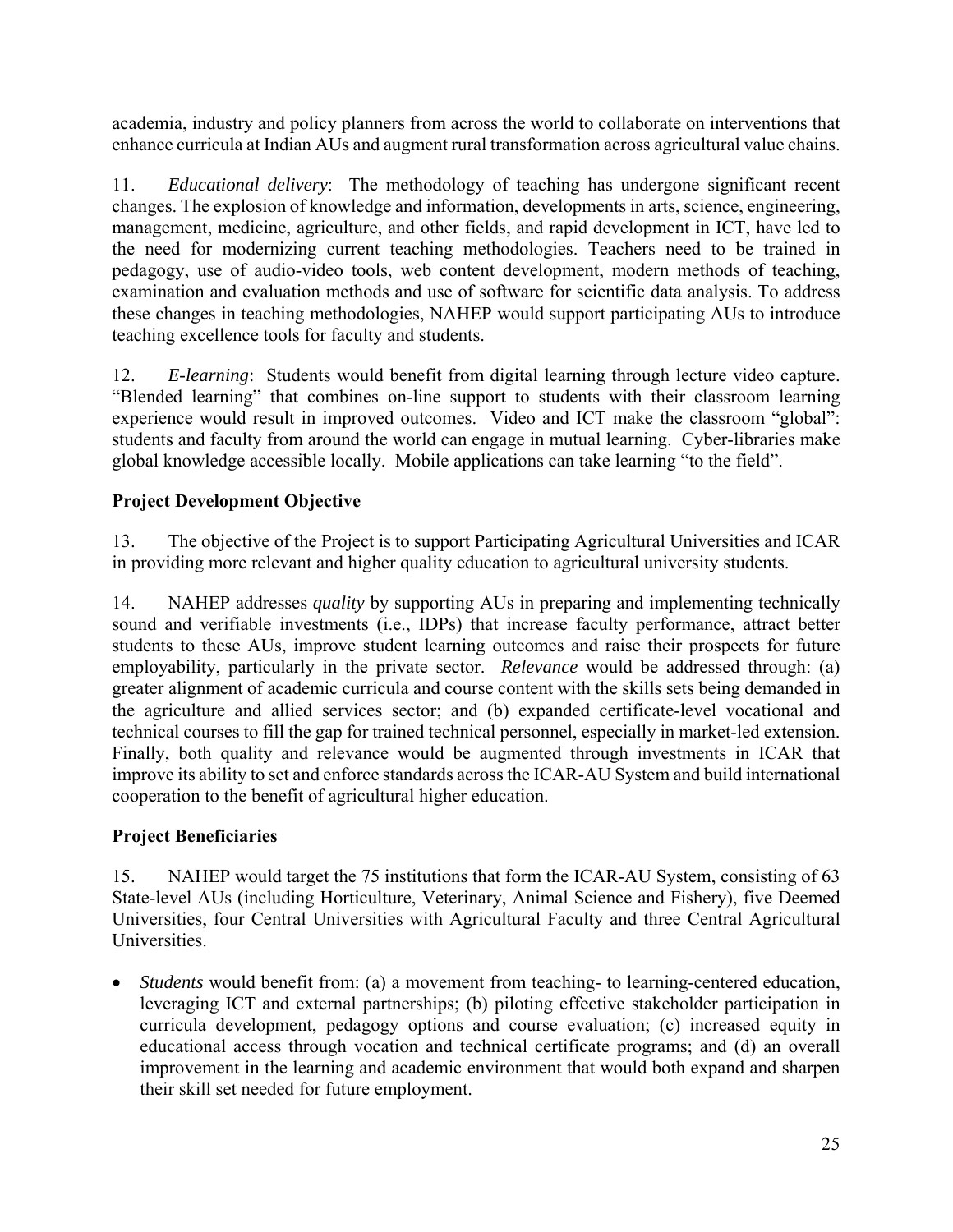*Faculty* would benefit from: (a) increased collaboration among Indian AUs and with other universities globally; and (b) training and capacity-building to improve the delivery of education and its learning outcomes.

## **PDO Level Indicators**

- Increased AU on-time graduation rates, disaggregated by gender and SC/ST;
- Increased cut-off scores for students in ICAR Entrance Tests, disaggregated by gender and SC/ST;
- Increased student placement rates, disaggregated by gender and SC/ST;
- Increased faculty research effectiveness; and
- Number of project beneficiaries, disaggregated by students/ faculty, gender and SC/ST.

16. **Component 1 - Support to Agricultural Universities (USD 146.4 million, of which IBRD USD 73.2 million)** would finance investments by participating AUs to improve the quality and relevance of agricultural education and research toward agricultural transformation. The component would competitively award significant additional resources to participating AUs and would finance goods, works, non-consulting services, training and consultants' services.

17. *Sub-component 1a* – *Support to AUs (USD 69.4 million, of which IBRD USD 34.7 million)*  would provide Institutional Development Grants to selected participating AUs for the implementation of Institutional Development Plans (IDPs). The subcomponent would specifically target reform-ready AUs and support competitively selected and performance-based IDPs. The IDPs would seek to improve: (a) learning outcomes and future employment for AU students; and (b) faculty teaching performance and research effectiveness. Through the IDPs, the AUs would identify and prioritize key challenges, propose interventions to respond to these challenges, and set timelines and indicators for measuring achievement of greater quality and relevance attributable to these interventions. The participating AUs, through the IDPs, would also seek to foster both technical and financial partnerships. NAHEP would finance each IDP through a subproject grant directly to the participating AU. Activities financed under each IDP would include: (a) capacity building and training for agreed governance reforms that promote AU autonomy and sustained accreditation; (b) updated infrastructure (i.e., minor civil works, goods) for research and teaching; (c) faculty development (i.e., training, consultant services); (d) networking with industry and other learning institutions, both national and international; (e) increased vocational and technical education through the launching of certificate programs; (f) more effective student job placement; and (g) own-revenue generation for AUs.

18. Participating AUs within the ICAR-AU System would receive grant funding (i.e., IDP Grant) upon approval of their respective IDP. The goal of the IDP would be, *inter alia*: (a) improved student learning outcomes; and (b) increased undergraduate employability. The IDPs will specify the key needs of an AU, activities, timelines and indicators to verify attainment of agreed outcomes. IDP activities would include: (a) improving student learning; (b) improving student employability; (c) ensuring equity for both students and faculty; and (d) faculty upgrading, both in number and quality. Each IDP would also specify a Twinning Plan with a recognized highperforming university, either in India or abroad. ICAR would maintain a positive roster of potential universities from which participating AUs could then choose a twinning institution.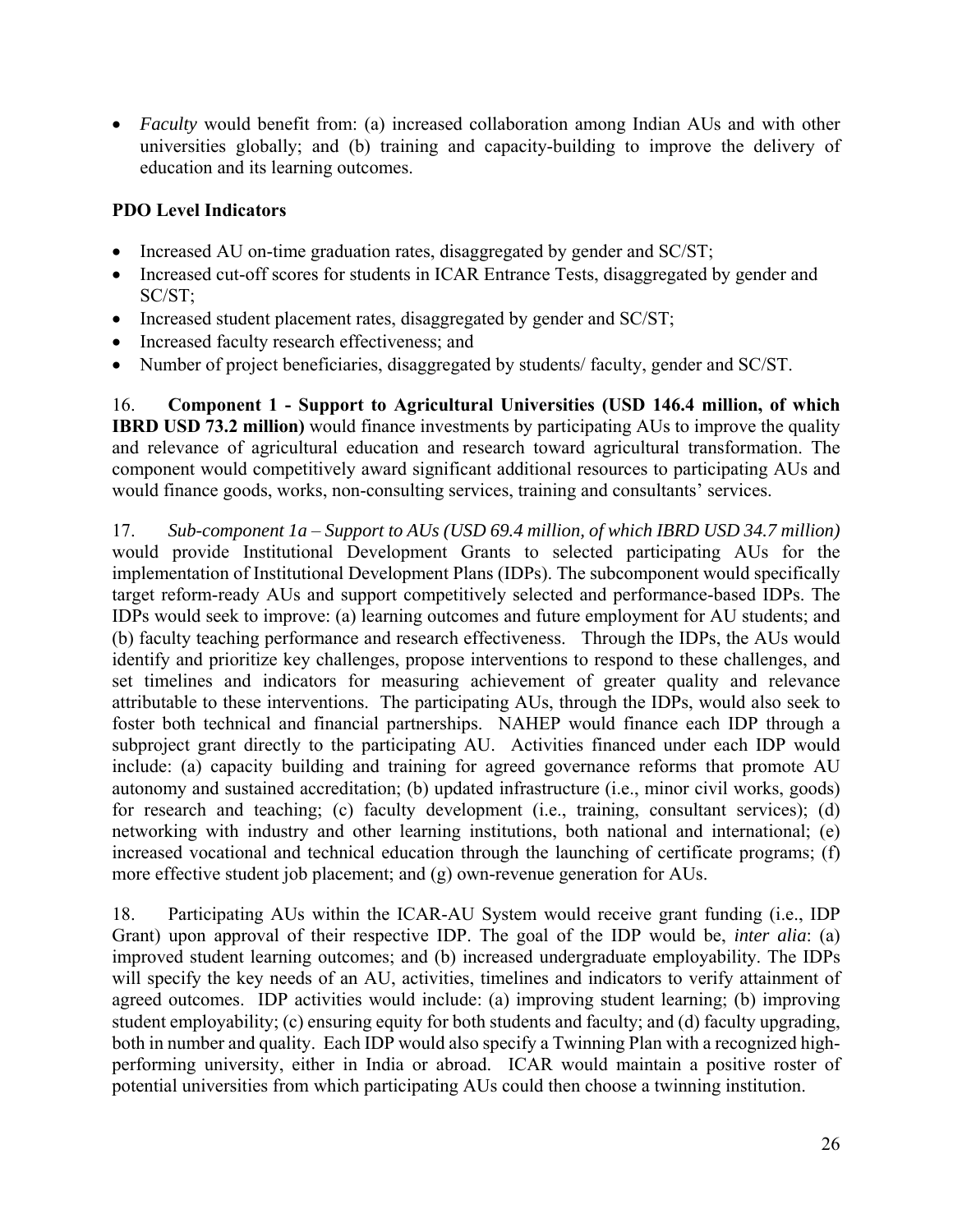19. The Project, through IDPs, would finance minor civil works (including refurbishment) and equipment, up to a maximum of 25 percent of an AU's IDP. Each AU would receive specialized support from ICAR and the External Advisory Panel during IDP development. IDPs would draw on consultations with stakeholders, including faculty, administrators, students and industry. IDP funding would be performance-linked: AUs that fail to make significant, verifiable progress toward achievement of the IDP would incur a reduction in funding. Given the funding envelope for Component 1a, it is expected that 10-15 AUs would benefit through IDPs.

20. *Reform readiness:* The Education Division/ ICAR uses the voluntary accreditation process as a determinant of an AU's reform readiness (see Box 2). Accreditation confirms that the given AU: (a) has clearly defined and appropriate objectives (i.e., leadership); (b) has established an enabling environment that makes achievements of these objectives possible (i.e., governance); (c) is substantially accomplishing its objectives (i.e., effectiveness); and (d) is organized, staffed and supported to ensure its continuation (i.e., sustainability). ICAR awards accreditation at three levels – university, college, and program – and bases its decision to accredit a given AU on three sources of evidence: (a) AU self-examination (i.e., self-study report); (b) institutional peer review; and (c) final decision by the ICAR Accreditation Board. Those AUs that currently lack the enabling environment to prepare and implement an IDP could, upon request, apply for funds calls for proposal under Component 1c – Innovation Grants – to assist in forging such an environment. These funds could be used to encourage both faculty and students toward collaborative improvements at their AU and finance support to students' learning, such as: campus Wi-Fi; elibrary; campus environment plan and smart classrooms.

21. *Sub-component 1b – Centers for Advanced Agricultural Science and Technology – CAASTs (USD 46.2 million, of which IBRD USD 23.1 million)* would provide CAAST Grants to selected participating AUs for the establishment of Centers for Advance Agricultural Science and Technology. The subcomponent would support competitively selected CAAST proposals by reform-ready AUs to establish multidisciplinary centers for teaching, research and extension on critical and emerging agricultural topics (e.g., globalization; climate change and resilience; land and water use efficiency; scalable technology; effective pedagogy and knowledge transfer; agroindustry; and agro-entrepreneurship). Multi-stakeholder consultations would inform the geographic locations and core themes for the proposed CAASTs, after which participating AUs would compete for CAAST funding. Approved AUs would be financed through a CAAST subproject grant directly to the participating AU. The sub-component would finance: (a) research and teaching equipment (i.e., goods); (b) faculty and scientist development fellowships, (c) student scholarships, primarily at the postgraduate level; and (d) costs associated with twinning arrangements with similar centers (e.g., universities, institutes, research centers, private sector) both outside and within India (i.e., training, consultant services, and non-consultant services).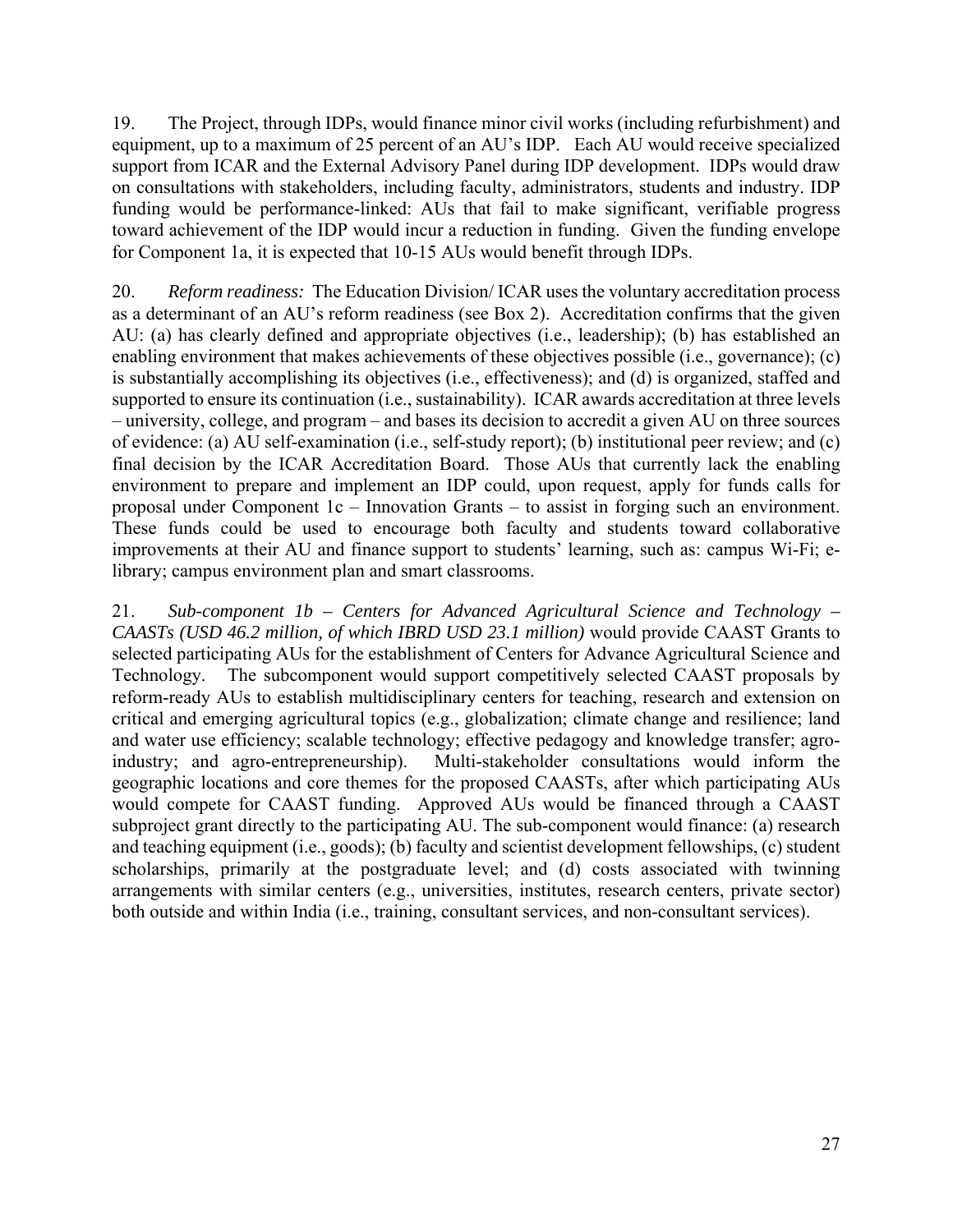*ICAR-AU Accreditation***:** Accreditation in the ICAR-AU System seeks to improve and sustain the quality, relevance and overall integrity of agricultural higher education, and to improve transferability and marketability of students, both nationally and internationally. ICAR extends accreditation at three levels: (a) university; (b) college; and (c) individual program, faculty and department. Accreditation constitutes a statement to general public that the given institution:

- Has clearly defined and appropriate objectives (Leadership).
- Has established an enabling environment that makes achievements of these objectives possible (Governance).
- Is substantially accomplishing its objectives (Effectiveness).
- Is so organized, staffed and supported that it is expected to continue to do so (Sustainability).

|    | The institution:        |           | Indicators                                                        |
|----|-------------------------|-----------|-------------------------------------------------------------------|
| 1. | Has clearly stated      | ٠         | Short- and long-term institutional goals and objectives which are |
|    | objectives consistent   |           | understood by different constituents of the university.           |
|    | with its mission and    | $\bullet$ | Sound decision making, review and evaluation processes.           |
|    | goals.                  | $\bullet$ | Public information system including published materials.          |
| 2. | Has human, financial    | $\bullet$ | Board of Management per Models Act.                               |
|    | and physical resources, | $\bullet$ | Effective administration through well-defined policies and        |
|    | necessary to            |           | procedures.                                                       |
|    | accomplish its          | ٠         | Faculty members with acceptable educational credentials.          |
|    | objectives.             |           | Safe and healthy environment for faculty, staff and students.     |
|    |                         | ٠         | Physical facilities for good teaching and learning.               |
|    |                         |           | Adequate infrastructure and academic/financial resources.         |
| 3. | Is accomplishing its    | ٠         | Educational programs that are clearly defined and executed.       |
|    | educational objectives  |           | Appropriate assessment mechanism for academic achievements.       |
|    |                         | ٠         | On-going support for staff professional development.              |
|    |                         | ٠         | Evidence of achievement in education, research and extension.     |
| 4. | Can effectively sustain | ٠         | Resource base - human, physical and financial.                    |
|    | the quality of its      | ٠         | Structured assessment process that are continuous.                |
|    | educational programs.   | $\bullet$ | Effective planning process.                                       |
|    |                         |           | Commitment from appropriate authorities for continued support.    |

#### **Criteria and Indicators for Assessing Accreditation in ICAR-AU System**

The ICAR-AU accreditation process has four steps: (a) The institutional self-study report examines the institution's achievement of the accreditation criteria; (b) An Evaluation team visits the institution to validate its self-study report; (c) The Accreditation Board Secretariat reviews the self-study and Evaluation team reports, and (d) The Accreditation Board awards accreditation. ICAR-AU accreditation is voluntary. Nonetheless, financial assistance may be linked with accreditation status. If accreditation is conditional, the stipulated conditions have to be met within the specified time frame. In case of noncompliance, ICAR financial assistance may be reduced / stopped.

#### **Box 2**

22. It is expected that up to ten CAASTs would be funded under the subcomponent. An indicative list of themes includes: Soil Health Management, Seed and Tissue Culture, Precision Farm Technology, Protected Horticulture, Agro-processing and Aquaculture (Hatchery/Ornamental fish). These centers would complement ICAR's research on climate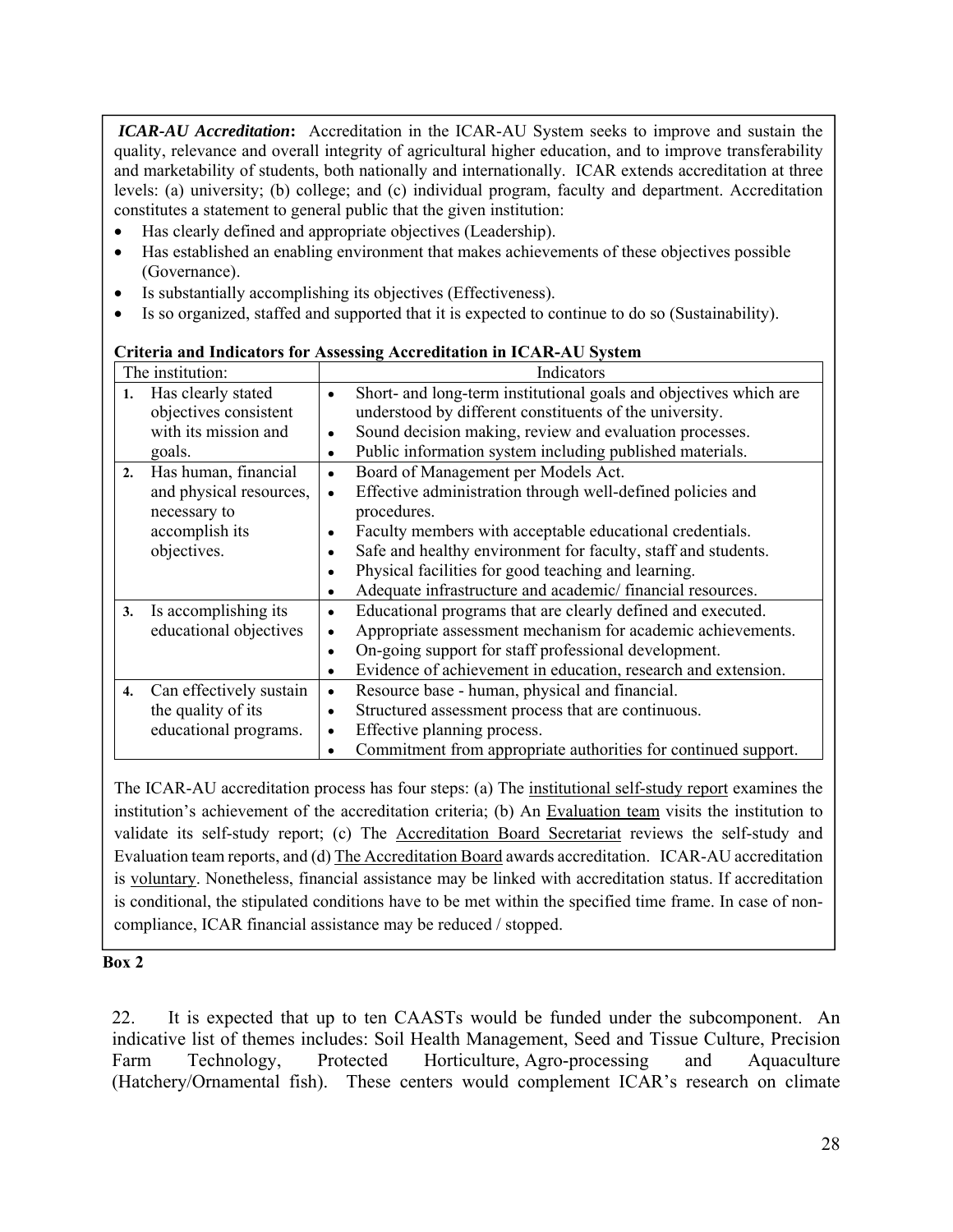change under National Initiative on Climate Resilient Agriculture and under a Consortium Research Platform for research on secondary agriculture, including food safety.

23. An indicative list of activities to be financed under Subcomponent 1b includes:

- New PG course development and existing PG course revision, with emphasis on applied problem solving and entrepreneurship.
- Development of certificate courses for skill development in areas such as high-tech horticulture, food processing and precision farm technology.
- Master and Ph.D. students sandwich program to facilitate student exposure to national and international universities.
- Modern research facilities to conduct high-quality advanced research by faculty and students.
- Faculty upgradation through international and national training with mentor universities.
- Targeted research collaboration with national and international centers of excellence to increase both faculty/student productivity and research quality and relevance (see Box 3).
- Adjunct/Visiting Professorship opportunities to stimulate innovation in ongoing PG research and to mentor PG students.
- Distinguished Lecture Series/Special lectures to bring about much needed vibrancy in the academic atmosphere and inspire students and faculty to perform better.
- Collaboration with private sector, industry and civil society organizations related to the specialized areas to develop market-oriented programs and produce industry-ready graduates.
- Transfer of technology to end users, e.g., farmers; this can be done effectively through KVKs in that region so that the research-education-extension synergy is revitalized.

24. *CAAST AU Eligibility***:** In addition to reform readiness (i.e., accreditation), AUs would be required to verify the qualifications and experience of faculty and staff to successfully establish and maintain the proposed CAAST, including:

- *Faculty and Research Staff Strength*: At least ten permanent multi-disciplinary faculty with demonstrable expertise and research accomplishment relevant to the proposed CAAST;
- *Scientific partnership* with national and international professional institutions.
- *Existing and functional advanced center* in the proposed thematic area.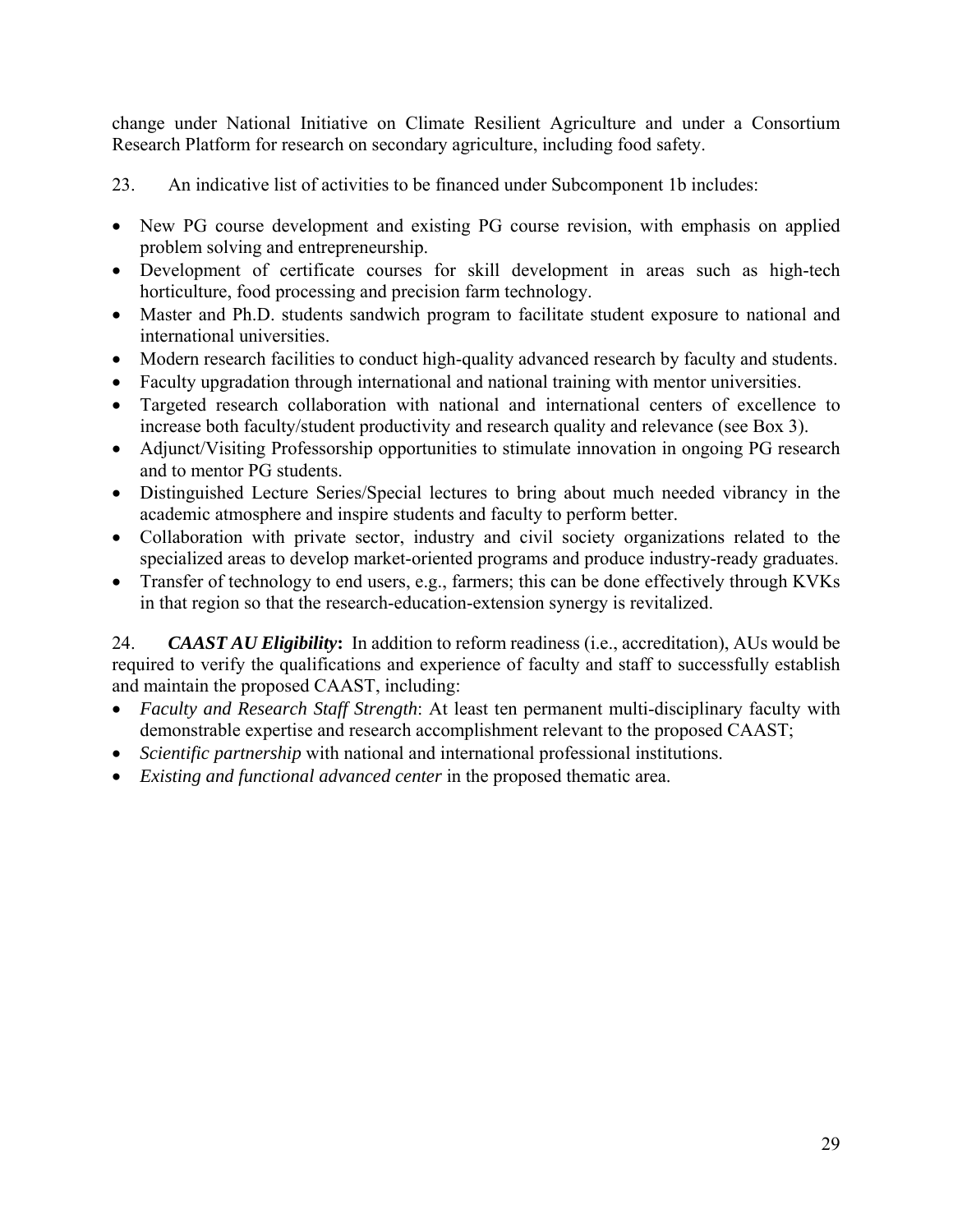#### University Innovation Alliance: Driving Excellence and Innovation Across Institutions of Higher Learning

*"The challenge for leaders in higher education, then, is to figure out how to incentivize collaborative behavior to drive innovation that meets the needs of the country and of students—namely, by helping more students' access opportunities for higher education and attain degrees and skills to advance their own and the nation's economic success. It's time to share what we know about how to serve students better, so that the beneficial effects of innovation can multiply rapidly across academic cultures, across regions, and across the diverse student populations striving for a college degree at thousands of postsecondary institutions…."* 

University Innovation Alliance (UIA) 2015

Leaders of eleven public research universities representing the geographic, economic, and social diversity of the United States have formed the UIA to develop a new, collaborative innovation model for higher education—a model that will overcome the four key obstacles to enhancing quality and innovation generation capacity in universities:

- **Competition discourages collaboration**. Colleges and universities can accelerate the progress of higher education by combining intellectual resources to learn and innovate together.
- **Current structures encourage exclusivity**. The UIA rejects the premise that colleges/ universities cannot simultaneously expand access and pursue excellence. Institutions can commit to working together to increase enrollments of racially and economically diverse student populations while enhancing the excellence of teaching, research, and learning on campuses. Students also benefit from being educated in academically diverse environments.
- **Colleges and universities need more effective ways to share ideas**. Successful startups and innovative industries demonstrate that learning from failure is central to people's ability to adapt, spread, and scale-up proven ideas. Smaller groups (like the eleven UIA institutions) allow for deeper relationships, trust, and a continuous feedback loop to improve results. By having multiple lead universities offering guidance to collaborating institutions, the 'collaboration' burden on any one innovator can be reduced.
- **Higher education needs a useful method for scale**. The UIA provides valuable insight into how to scale more effectively and thus expand the reach of promising innovations.

The UIA demonstrates that research universities have much to learn about (and a special role to play in) accelerating innovations to improve student success rates and enhance social and economic mobility. UIA collaboration and sharing is built around a "lead" and "collaborator" university relationship, in which universities that are using innovative practices to increase low-income students' progression, success, and completion rates serve as mentors ("leads") to universities that would like to adopt and implement similar practices at their own campuses ("collaborators").

Link to UIA: http://goo.gl/buBuBZ

Box 3

25. *Sub-component 1c - ICAR innovation grants to AUs (USD 30.8 million, of which IBRD USD15.4 million)* would provide Innovation Grants to selected participating AUs for the carrying out of Innovation Plans. The Innovation Plans would primarily support technical assistance and consultant services, including those required to: (a) make AUs reform ready (i.e., attain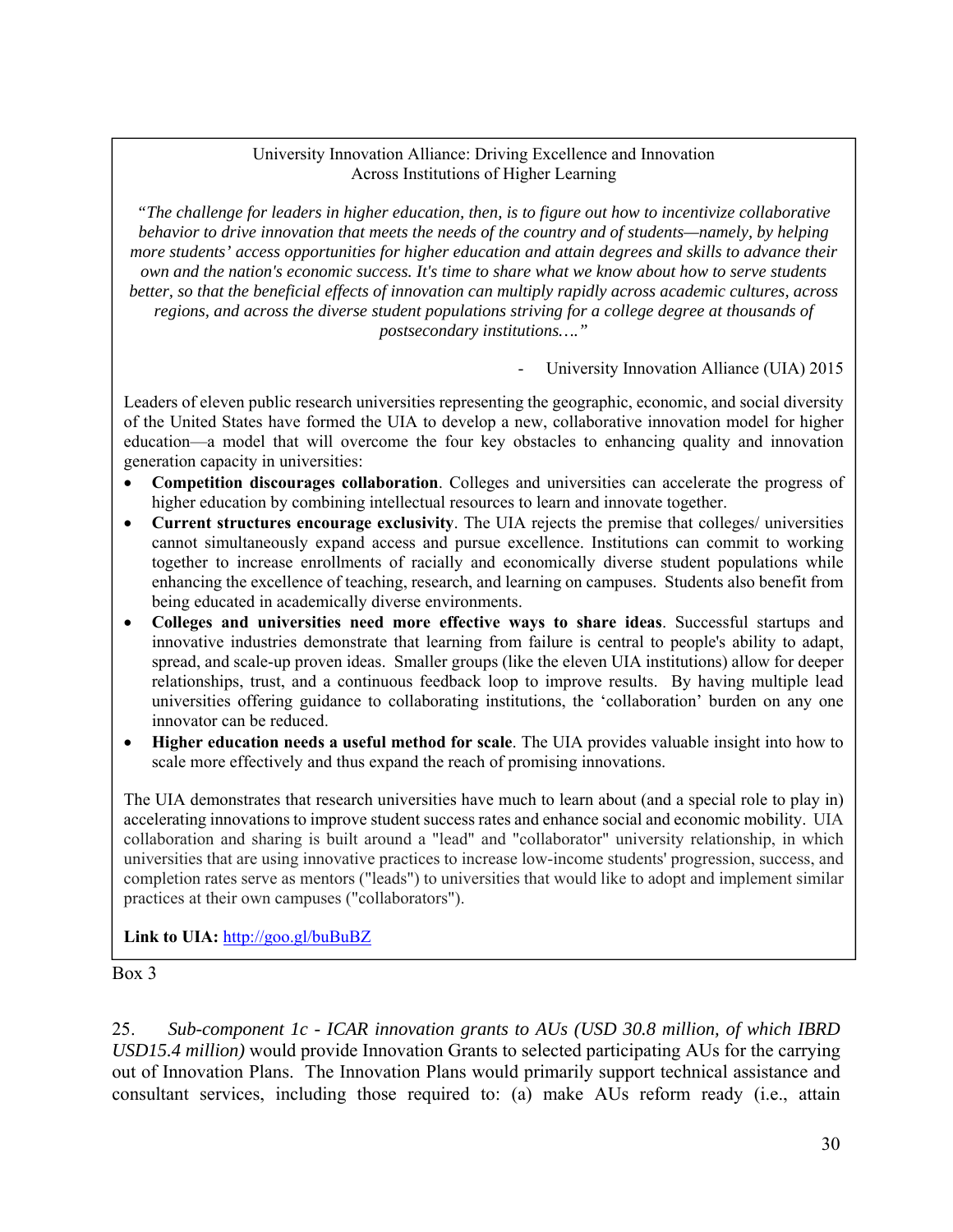accreditation); and (b) promote mentoring of non-accredited AUs by existing reform-ready AUs and other interstate and international academic partnerships.

26. Since the Deemed Universities and Central Agricultural Universities are directly governed by ICAR, these are ideal candidates for incubating global best practices, including institutional reforms for developing state-of-the-art systems and facilities for agricultural higher education in the country. Also, currently accredited AUs can form a consortium with other non-accredited AUs to benefit from such mentoring, particularly in lagging states.

## 27. **Subproject Cycle – IDPs, CAASTs and Innovation Grants:**

- Following a dissemination campaign to create overall NAHEP awareness, interested AUs would define their institutional development goals and develop associated activities and outcomes (with technical assistance as required) into IDPs/ CAAST Proposals (or develop Innovation Grant proposals), which are submitted to the Education Division/ ICAR.
- IDPs/ CAAST Proposals (or Innovation Grants proposals) are competitively evaluated by the Technical Committee for eligibility (i.e., reform readiness), technical merit and compliance with environmental, financial, institutional, social and technical guidelines (as per the PIP).
- Subproject agreements are signed between competitively selected participating AUs and the Education Division/ ICAR to support finance of approved IDPs/ CAASTs (or Innovation Grants) and would specify the use of subproject resources, and the rights and responsibilities of participating AUs and the Education Division/ ICAR.
- The Education Division/ ICAR transfers subproject resources to participating AUs for IDP/ CAAST (or Innovation Grant) implementation.
- Participating AUs contract goods, works, consultant services and non-consultant services, in accordance with the approved IDP/ CAAST (or Innovation Grant) and the norms established in the PIP, and prepare progress reports (including Financial Utilization Certificates) which they submit to the Education Division/ ICAR to document the use of subproject resources.

28. **Component 2 – Investment in ICAR for Leadership in Agricultural Higher Education (USD 10.4 million, of which IBRD USD 5.2 million) –** would finance ICAR's internal reforms to enhance its effectiveness in coordinating, guiding and managing agricultural higher education across the ICAR-AU System and its interactions with AUs and key stakeholders nationwide through interventions that increase the quality and relevance of agricultural higher education. As the Education Division/ ICAR is responsible for national coordination and quality assurance of agricultural higher education, the component would leverage ICAR's comparative advantage in: (a) assessing systemic challenges across the ICAR-AU System; and (b) incubating solutions.

29. The component would finance goods, works, non-consulting services, training and workshops, and consultants' services (other than those financed under Subprojects), and incremental operating costs and would include: (a) assessing options in the administration and award of ICAR's technical and financial assistance to AUs; (b) structuring dialogue with State governments to catalyze their participation in raising the quality and relevance of agricultural higher education; (c) providing assistance to participating AUs for the development of IDP, CAAST and Innovation Grants; (d) establishing partnerships with globally recognized agricultural higher education institutions; (e) developing digital information systems for agricultural data collection, analysis and dissemination; (f) improving curricula review processes and methods to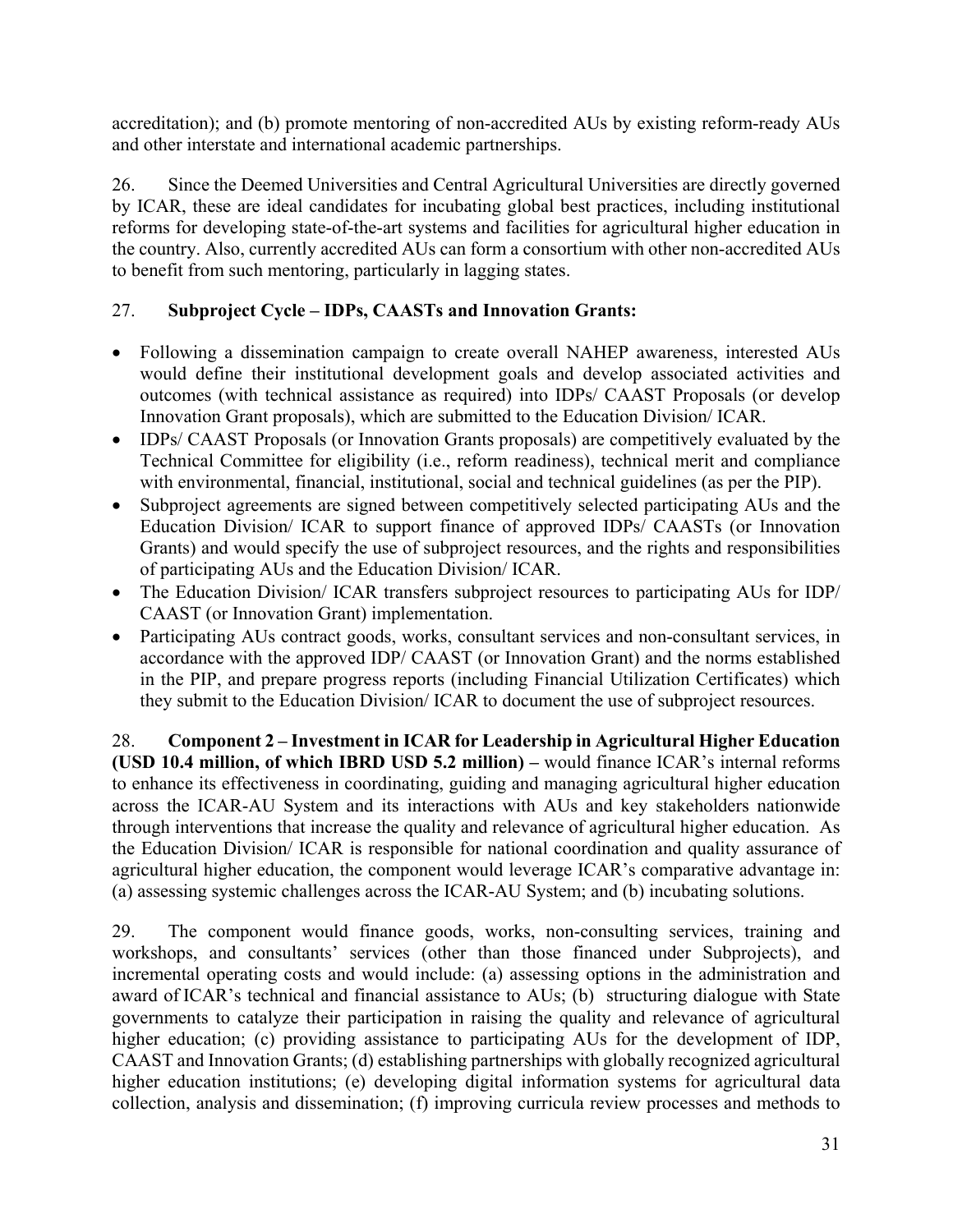consolidate and disseminate global best-practices in agricultural education; (g) improving the all-India entrance examination in agriculture, including and on-line examination system; (h) adopting next-generation management systems covering information, procurement, contract and financial management areas; (i) coordinating an External Advisory Panel of renowned agricultural education experts; (j) assisting AUs to strengthen their linkages with industry; and (k) promoting the establishment of centers for career development at AUs.

30. *Strengthening Education Division of ICAR:* Due to the establishment of new agricultural, horticultural, veterinary and fisheries universities by the state governments, initiation of new schemes and substantial expansion of the earlier educational and human resource development programs, the work load of the Education Division has substantially increased. For example, the number of AUs in India has increased from 15 in 1970 to 75 at present. Also, over the last four decades, several new programs have been introduced and the existing programs substantially expanded. These include admission of students through all-India entrance examinations; award of merit scholarships, junior, senior and international fellowships for promoting inter-state migration of students and human resource development in cutting-edge science; appointment of national professors, national fellows, adjunct professors and emeritus scientists; strengthening of information technology infrastructure; up-gradation of laboratories, class rooms and instruction farms; strengthening of libraries, including online access to 3,490 journals through the Consortium on e-resources in Agriculture (CeRA), introduction of experiential learning and niche areas of excellence, strengthening centers of advanced studies, etc.

31. The component would strengthen the Education Division by providing need-based support, including incremental staff and other relevant resources. The focus will be on making the Education Division an agile, proactive and forward-looking Division to meet the challenges of 21st century agricultural higher education in India. To effectively carry out its defined reform agenda, the Education Division/ ICAR would contract, under terms of reference satisfactory to the Bank, consultant services for change management to provide guidance during NAHEP implementation.

32. *External Advisory Panel***:** To benefit from both global and India-specific lessons regarding educational reforms, the Education Division/ ICAR would establish an External Advisory Panel, consisting of renowned agricultural education experts from academia and the private sector. It is expected that the External Advisory Panel would primarily leverage ICT to provide just-in-time guidance during project implementation, supplemented by periodic site visits to both participating AUs and ICAR.

33. *Enhancing the Effectiveness of ICAR's Development Grant:* NAHEP would work with the existing ICAR mechanisms to enhance its effectiveness in promoting quality and relevance in agricultural higher education in the country. The flagship program of ICAR for supporting educational programs in the AUs is through annual development grants amounting to about INR 5 crore per AU. The Development Grant is ICAR's primary vehicle for funding the 75 institutions under the ICAR-AU System.<sup>2</sup> This grant is provided for infrastructure development, gender mainstreaming including girls' hostels, other new civil works related to student amenities, including boys and international hostels, educational museums, examination halls and

 $\overline{a}$ 2 ICAR Guidelines for the Development Grant: http://www.icar.org.in/files/edu/Guidelines-%20Development-Grant-Education-2015.pdf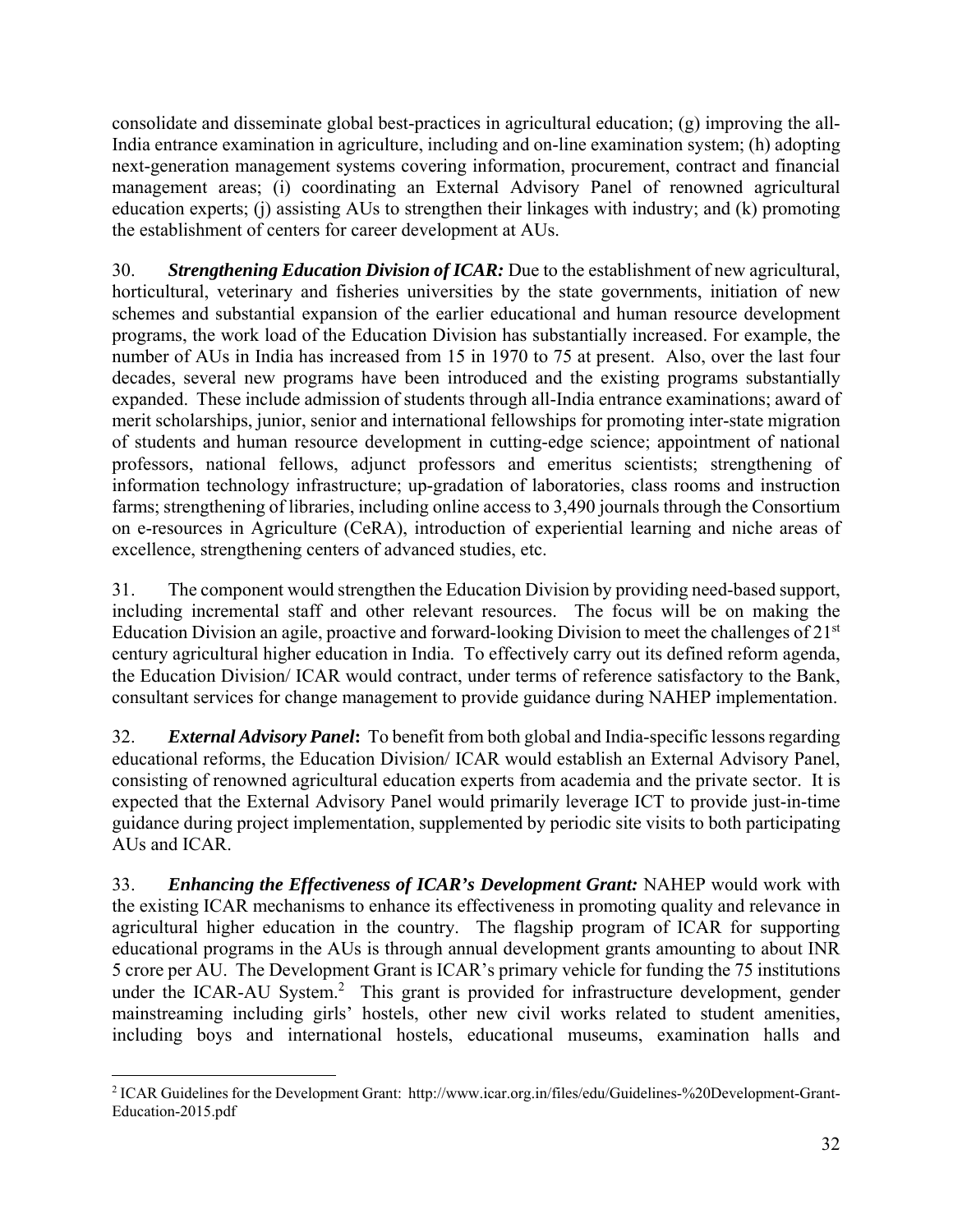auditoriums, repair/ refurbishing/ renovation and modernization of educational structures etc. This also includes faculty development, strengthening of sports and games facilities, employment placement cells, equipment/ computers/ implements for higher education; strengthening of library, e-resources including existing e-courses and ICT facilities. Support also includes preparation of quality instructional material and writing university-level textbooks and manuals for effective teaching and learning process.

34. Beyond the share of ICAR's financial contribution, which currently stands at about 5-15% of the overall AU annual budget, the Development Grant, as the main source of capital expenditure in the AU budget, is critical for implementing educational programs and improving the quality of India's agricultural higher education. As of GoI FY2016-17, the Development Grant is available only to those AUs and constituent colleges which have ICAR accreditation.

35. *Accreditation of Agricultural Universities:* For critical quality assurance, ICAR accredits AUs, a practice it has followed since 2003. The present system of accreditation of AUs and their constituent colleges evaluates academic programs in terms of minimum standards. At present, 58 of the 75 AUs in the ICAR-AU System are accredited. AUs in lagging states represent 25% of all AUs, while one-third of accredited AUs are in these lagging states, indicating that AUs in lagging states are achieving equitable access to accreditation. NAHEP would build the capacity of the Education Division for accreditation of the remaining AUs.

36. *Expanding Use of ICT:* To address increased AU demand for online services, ICAR's Central Data Center at the Indian Agricultural Statistics Research Institute (IASRI), New Delhi would be upgraded to include real-time connectivity with AUs. The compilation of union catalogue, digital repository and digital libraries would be strengthened under the existing *e-Granth* to facilitate knowledge exchange among researchers, teachers, students and extension professionals. Communication management would also be expanded to permit greater dissemination of events and achievements of the AUs using both print and electronic media, including social media. To improve communication among ICAR and the AUs, a video conferencing facility connecting participating AUs with the Education Division/ICAR would be financed under NAHEP.

37. *NISAGENET:* The National Information System on Agricultural Education Network in India (NISAGENET) is an on-line portal administered by the Indian Agricultural Statistics Research Institute (IASRI). Under the support and supervision of the Education Division/ ICAR, NISAGENET focuses on providing a unified database for collection, compilation and analysis of information about the activities of the ICAR-AU System. Under NISAGENET, the information on academic, infrastructural facilities, budget provision, manpower and R&D activities of all the AUs in the ICAR-AU System (along with their constituent/affiliated colleges) is collected, compiled and integrated.

38. NAHEP would also finance a web-based national Agricultural Education Digital Information System (AEDIS) for collecting and regularly updating real-time information about AUs, constituent colleges, academic programs, faculty, students, financial, physical and other resources, program-wise passing out graduates and their employment placement. The AEDIS will form an integral part of the flagship 'Digital India' initiative of GoI. The data will be regularly updated by AUs and analyzed by the Education Division/ICAR to evaluate and improve quality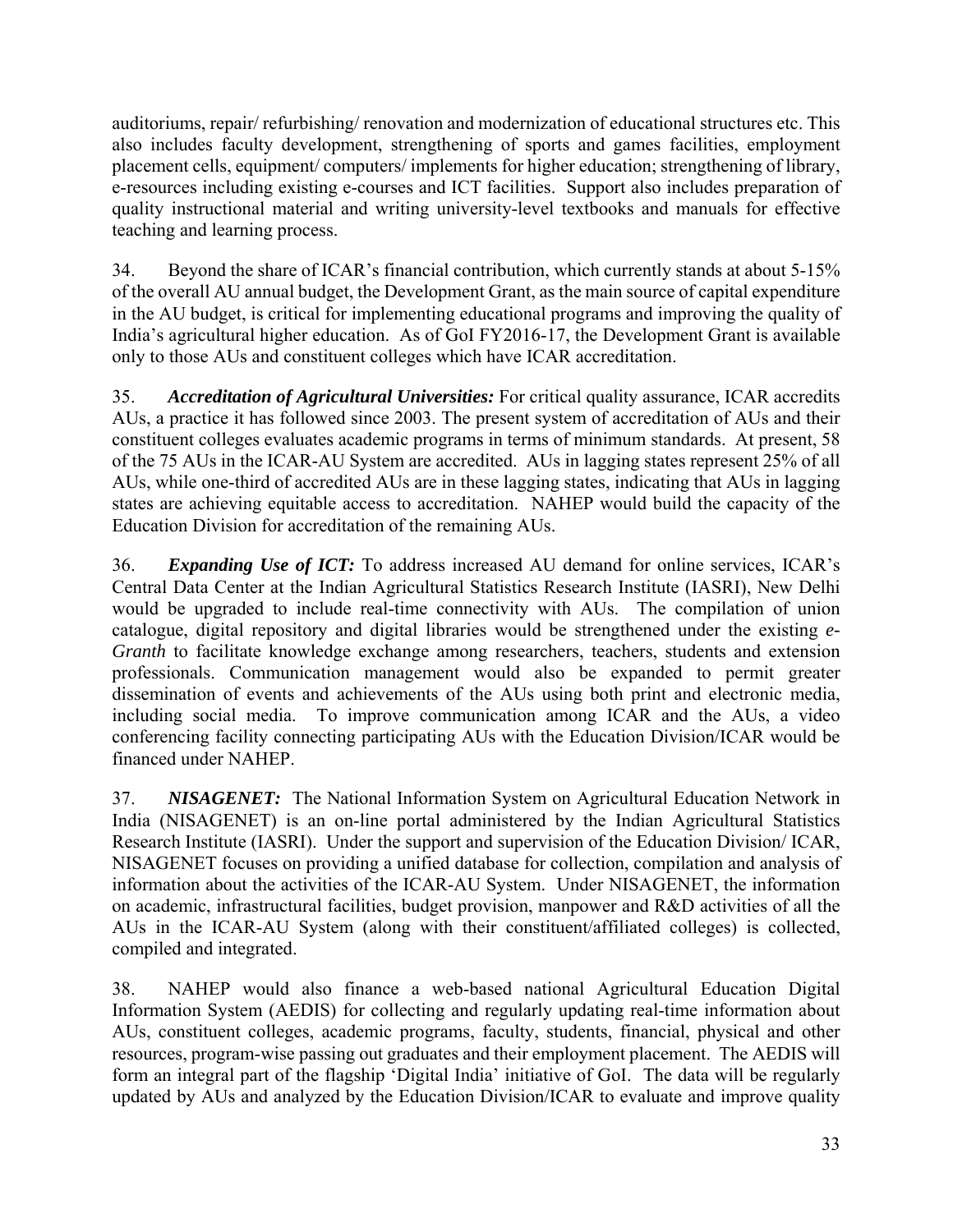metrics in agricultural higher education and to regularly monitor outputs and outcomes for improving accountability and efficiency of the ICAR-AU System. AEDIS would also be used as the basis for the AUs' own data management systems. While AEDIS is being developed, ICAR will continue to improve its existing data collection system, i.e., NISAGENET.<sup>3</sup> The Education Division/ ICAR would contract consultant services to construct AU data verification protocols, drawing on global best practice, particularly from Land-Grant Universities in the U.S.A.

39. *Online national examination system:* The Education Division/ ICAR conducts entrance examinations annually for UG, PG and PhD programs. This current process is costly in terms of manpower, time, and financial resources. During the year 2015-16, UG examination took place at 47 centers, PG examination at 34 centers and PhD examination at 17 centers nationwide, covering about 157,000 students. On-line administration of these examinations be more cost effective for ICAR and increase access to students. A first phase of this migration to on-line examination would target PG admissions, making use of the existing facility created under the recently concluded Bank-financed NAIP.

40. *Introduction of next-generation MIS and FM systems:* Considering the power of ICT, an attempt has been made under NAIP to develop a Management Information System (MIS), including procurement and contract management and Finance Management System (FMS) in the ICAR. At present FMS is operational in all the ICAR Institutes. Similar facilities would be encouraged in AUs and their constituent colleges. This will also require the formation of a "financial wing" in the Education Division/ICAR, through its PIU, for effective monitoring of financial resources.

41. *Remodeling Financial and Procurement Systems (RFPS):* Efficiency with transparency and accountability are the key words in implementing Financial and Procurement Systems. Under NAIP, in compliance with the World Bank guidelines, Financial and Procurement Systems were introduced across all subprojects. On one hand it brought transparency to the system and on other hand it improved efficiency. Accordingly, such a system will be extended to all AUs. The requisite capacity building will also be included.

42. *Center for Career Development:* To be established at participating AUs, these Centers would facilitate engagement with prospective employers and potential student placement, as well as capacity development of students in business communication and job search skills. The Center would be responsible for website development related to placement, information brochures, and organize, *inter alia*: (a) pre-placement workshops; (b) skills testing; (c) peer group learning sessions; and (d) on-campus interviews with prospective employers. AU faculty from various disciplines will provide need-based support to the Center through joint appointments.

43. **Strengthening ICAR – AU – Industry Linkages:** NAHEP will strengthen linkages of ICAR institutes and Agricultural Universities with industry. This will be done at two levels – first at the national level and second at the state/regional level. The Project will support development of institutionalized linkages of ICAR-AU-Industry with relevant national level apex organizations like the Confederation of Indian Industry, the Federation of Indian Chambers of Commerce and

 $\overline{a}$ 

<sup>3</sup> Including EKTA (*Eakikrit Krishishiksha Takniki Aayam* in its Hindi name) and AEDIS, which together will form an integrated agricultural education technology portal to consolidate system-wide data and knowledge across the ICAR/AU system.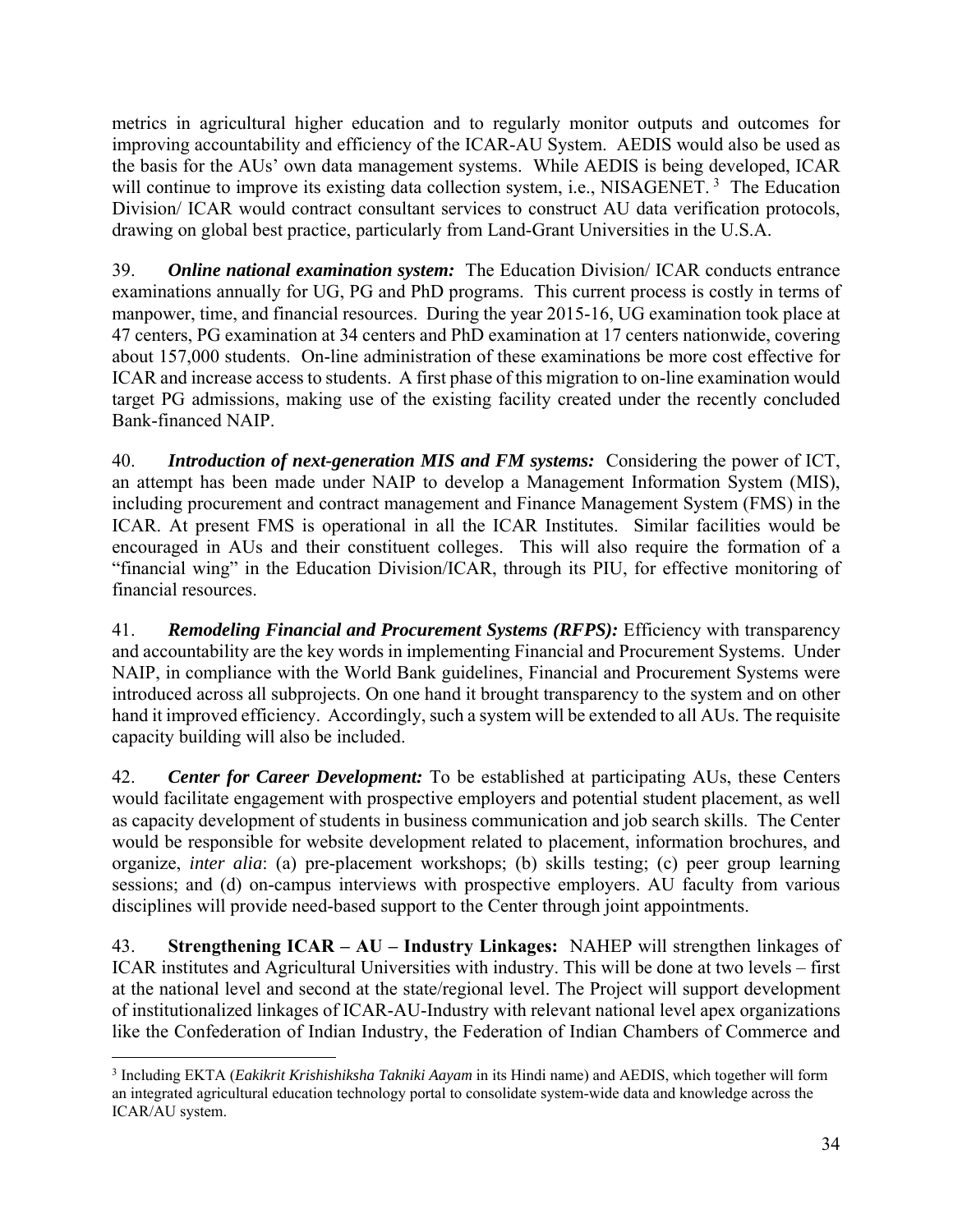Industry (FICCI) and the Associated Chambers of Commerce of India (ASSOCHAM). Linkages with private industry will be coordinated by one of the three National Coordinators, who will be provided additional staff and logistical support for this activity. The focus will be on fostering collaboration between ICAR, AUs and private industry and trade at the national level.

44. Through NAHEP, the Education Division/ ICAR will guide and support AUs in developing and strengthening linkages with industry in agricultural education and research. NAHEP would support development of a comprehensive national, regional and state level database of private sector, industry and trade. The goal is the institutionalization of well-structured stakeholder and advisory inputs to better inform education, research and extension across the ICAR-AU System. This would also help in generating additional fiscal resources for AUs, e.g., through private sector endowments, contract research, fellowships and internships.

45. **Component 3 – Project Management and Learning (USD 8.0 million, of which IBRD USD 4.1 million)** would finance goods, works, non-consulting services, training and workshops, and consultants' services for the Project (other than those financed under subprojects) and incremental operating costs. The component would strengthen ICAR's management capacity for project implementation, including: (a) the establishment/maintenance of a Project Implementation Unit, a Steering Committee, a Technical Committee and a Monitoring and Evaluation Cell to ensure compliance with the Project's procurement, financial management, safeguards and reporting requirements, and the carrying out of the administration, supervision, monitoring and evaluation of IDP Grants, CAAST Grants and Innovation Grants and/or proposals therefor; and (b) the provision of training to ICAR and participating AUs to achieve and sustain increased quality, relevance and effectiveness of agricultural higher education.

46. A results-based M&E system would monitor project processes using the following methods and tools: (a) a Results Framework that is derived from clearly identified goals, objectives, outputs and activities with corresponding indicators, means of verification and key assumptions; (b) a well-defined M&E strategy regarding information requirements, tools and methodologies for data collection, analysis and reporting; (c) a comprehensive M&E plan with clear roles and responsibilities with respect to data gathering and reporting; and (d) internal and external periodic assessments and evaluations, which include baseline studies of participating AUs, beneficiary assessments, mid-term evaluations, ex-post evaluations and impact evaluations. The Education Division/ ICAR, with support from the Bank task team and the Indian Agricultural Statistics Research Institute (IASRI) would, by Loan Effectiveness, establish baseline indicators where possible from existing data in NISAGENET. In those cases where baseline data are not available in NISAGENET, baseline data will be collected as part of the IDP, CAAST and Innovation Grant proposals under Component 1.

47. The Education Division/ ICAR would establish a Monitoring and Evaluation (M&E) Cell no later than 90 days after Effectiveness to oversee the progress of activities across all NAHEP components. An M&E expert/ consultant (firm) would be hired by The Education Division/ ICAR within 90 days following Effectiveness to support the M & E cell. The M&E Cell would: (a) develop a Project Monitoring and Tracking System (PMTS) to supervise all activities sanctioned under NAHEP and provide inputs for any needed course corrections; and (b) coordinate overall impact assessment, including economic and financial analysis of the various NAHEP activities and components. An independent entity would be contracted within 90 days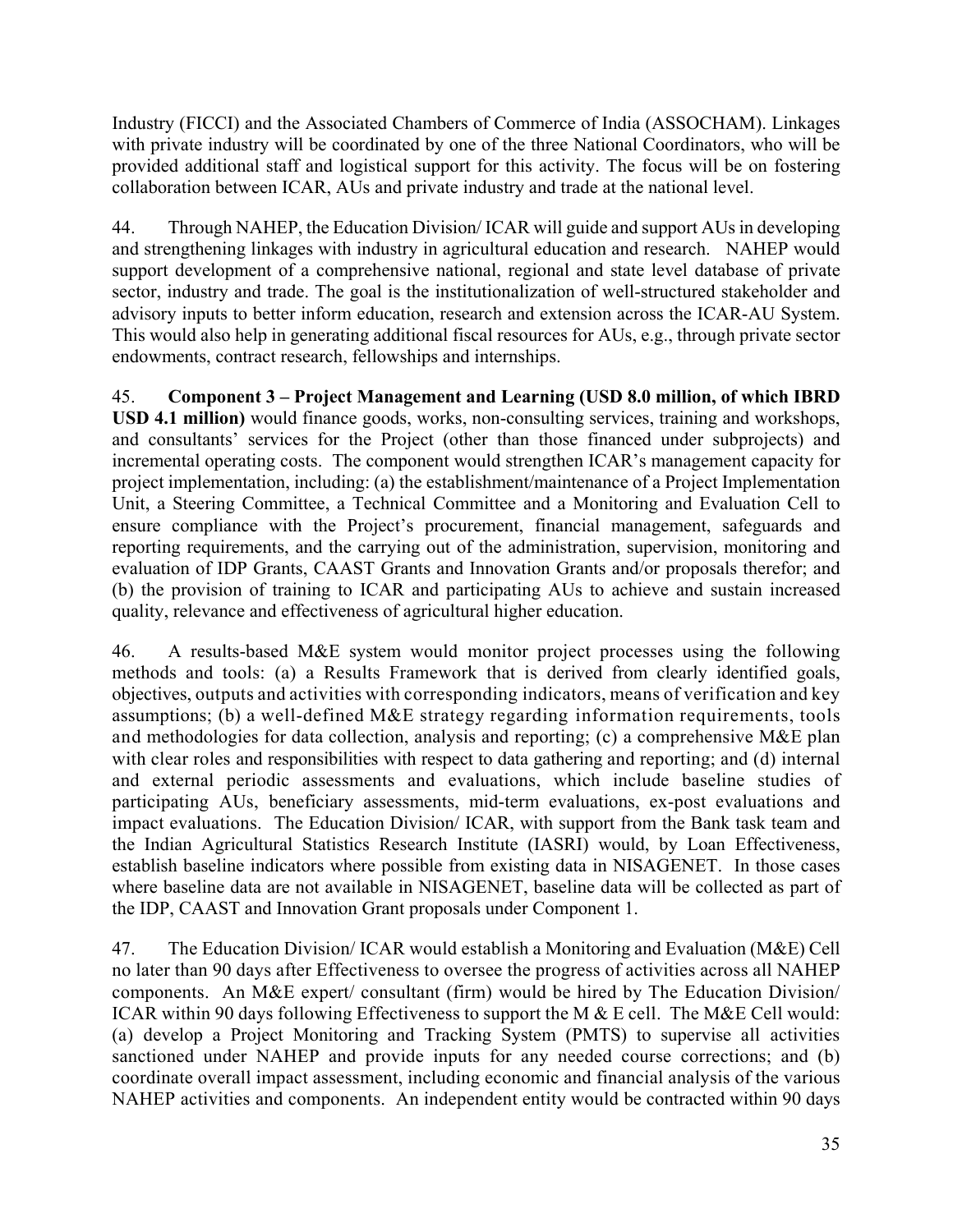of Loan Effectiveness to conduct comprehensive outcome-focused impact evaluation of NAHEP at three stages: baseline, mid-term, and project completion. NAHEP includes midterm performance reviews of each participating AU and its IDP and will apply rewards and sanctions as warranted by these reviews.

48. A PME Cell would also be established in each participating AU for its respective IDP/ CAAST and would be responsible for: (a) collecting baseline data for PDO and intermediate outcome indicators;<sup>4</sup> (b) preparing an M&E work plan and budget for its respective IDP/ CAAST; (c) timely preparation of semester and annual progress reports, including financial and physical performance metric as agreed in the PIP; (d) planning and developing PME-related training programs; and (e) designing and conducting M&E exposure sessions for the participating AUs.

49. *Project Reporting*: The Education Division/ ICAR, through its PIU, would submit semester reports to the World Bank containing: (a) up to-date physical and financial expenditure data compared to annual and end-of-project targets; (b) updated indicators of project performance compared to annual and end-of-project targets; (c) successes and problems encountered during the reporting period with suggested remedial actions; and (d) social and environmental impacts of the Project.

1

<sup>4</sup> Once competitive selection of participating AUs is completed under Components 1a and 2b, baseline measurements would be taken and updated annually. In parallel, a control group of non-participating AUs would be formed, data from which would serve as comparator.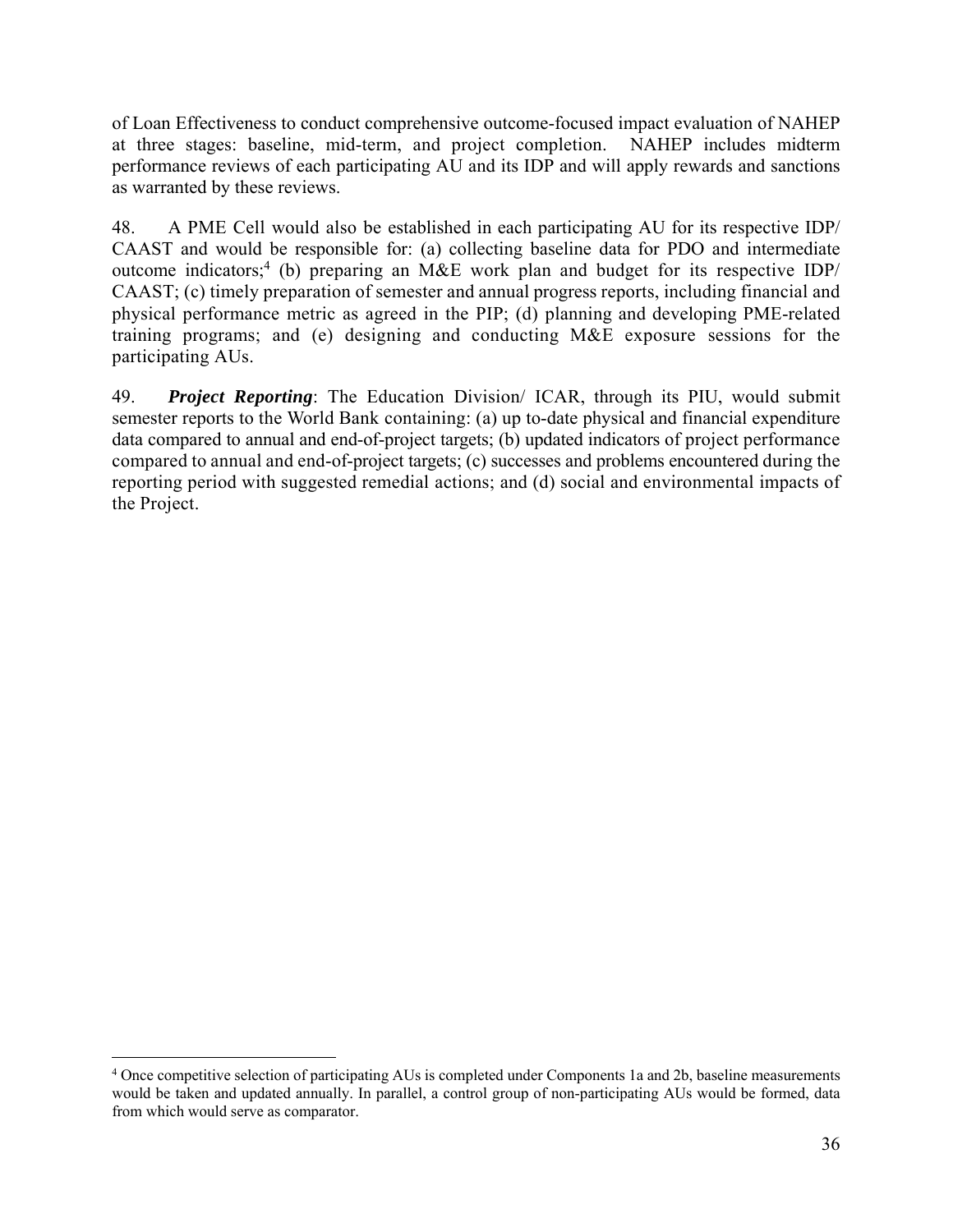# **Annex 3: Implementation Arrangements INDIA: National Agricultural Higher Education**

## **Project Institutional and Implementation Arrangements**

1. NAHEP would be implemented by the Education Division/ ICAR. An NAHEP Steering Committee – led by the Director General, ICAR and including representatives *inter alia* from agricultural universities, Ministry of Agriculture and Farmers Welfare, the private sector and any other institution in addition to or in substitution of the aforementioned as agreed with the Bank – would be established no later than 90 days after Effectiveness. The Steering Committee would: (a) provide strategic guidance to the Technical Committee and the PIU, setting up policy directives and determining priority interventions for agricultural higher education; (b) approve IDPs, CAAST Proposals, and Innovation Plans vetted by the Technical Committee, and award the respective IDP Grants, CAAST Grants and Innovation Grants; and (c) monitor and evaluate the progress made in the implementation of the Project and the achievement of its development objectives.

2. A Project Implementation Unit (PIU), established within the Education Division/ ICAR and led by the Deputy Director General, Education, ICAR – who is also the National Director for NAHEP – would be responsible for the coordination and facilitation of overall project implementation. The PIU would include: (a) technical experts to oversee the subproject grants (i.e., IDPs, CAASTs and Innovation Grants) under Component 1; (b) change management expertise under Component 2; and (c) both newly contracted and seconded ICAR staff in the areas of project administration, financial management, procurement, monitoring, evaluation, management information systems (MIS), learning and capacity building, and social and environmental safeguards.

3. A Technical Committee – composed of a rotating roster of external experts including academic and industry representatives – would be established no later than six months after Effectiveness. The Technical Committee would: (a) screen, evaluate and select participating AUs and their respective IDPs, CAAST Proposals and/or Innovation Plans, pursuant to the eligibility criteria set forth in the Project Implementation Plan, and recommend them to the Steering Committee for approval and the provision of IDP Grants, CAAST Grans and Innovation Grants; and (b) apprise the Steering Committee on the overall performance of the selected participating AUs in the implementation thereof.

4. Participating AUs would be responsible for the direct implementation of Component 1 activities, in that these AUs would prepare and execute IDPs, CAASTs and Innovation Grants with funds under subprojects. All participating AUs would meet the technical, financial, procurement and management capacity requirements for subproject implementation, as detailed in the PIP.

# *Project administration mechanisms*

5. **Financial Management:** NAHEP responds to the underlying limitations of current ICAR-AU System in the context of a fast changing global agriculture sector. The mere collection of financial management data from participating AUs, its project-level consolidation and timely analysis will require: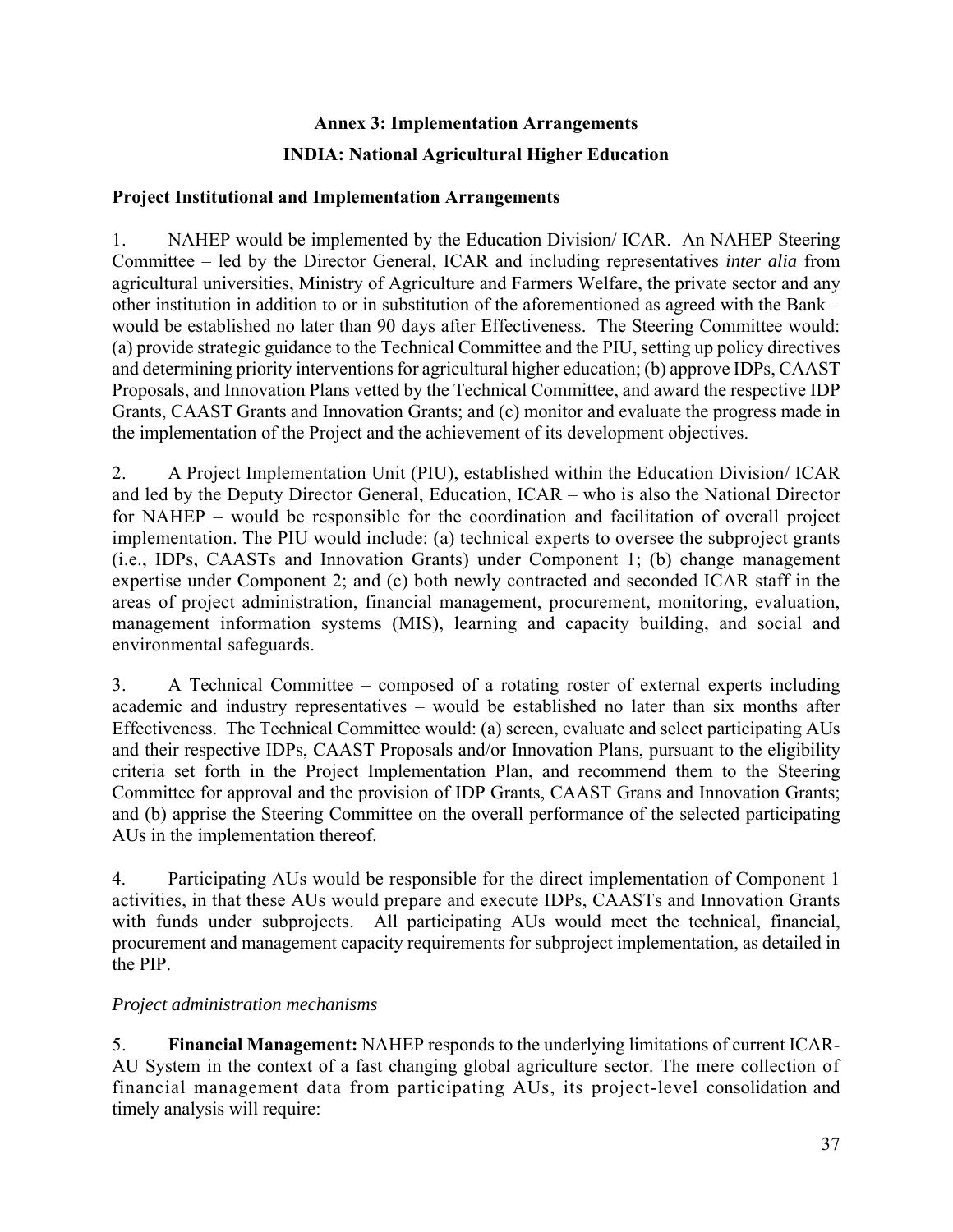Preparation of a financial management manual (FMM) to bring uniformity in the operational procedures and reporting among participating AUs. In this context, the PIU has adopted the FMM developed for the NAIP (predecessor project) and updated it to incorporate: (a) the NAHEP PDO, project description and components; (b) project costs; (c) project staffing; (d) implementation arrangements; and (e) delegation to the PIU of financial powers for NAHEP.

 Identification of financial management personnel at PIU, ICAR and each participating AU and provision for their training on the financial management procedures for each subproject.

6. *Budgeting:* The Education Division/ ICAR acquires funds for NAHEP through the Department of Agricultural Research and Education under its annual budget. The NAHEP budget will be approved at the central level before March 31 of each year of implementation. The budgeting exercise starts with the approval of the Project Paper, which contains the contours of the Project and the overall financial envelope for the life of the Project, by the GOI and subsequent signing of the Loan Agreement. To distinguish the NAHEP budget, a separate budget line has been assigned. This simplifies the identification of the NAHEP budget and helps in monitoring actual utilization.

7. The NAHEP budget – compiled by the Finance wing of the Education Division/ ICAR, through its PIU – would be submitted to Department of Agricultural Research and Education/ ICAR. Upon receipt of the sanctioned budget (as communicated in the Sanction Letter), the Education Division/ ICAR would re-allocate the annual budget to the AUs based on their budgetary requirements as given in the IDPs, CAASTs and Innovation Grants. During the fiscal year, the Finance wing of the Education Division/ ICAR would monitor the quarterly fund utilization status, based on expenditure statements (i.e., fund utilization certificates).

8. *Flow of Funds:* After signing the IDP/ CAAST/ Innovation Grant subproject, the funds for revenue expenditures would be released at periodic intervals against the sanctioned budget provision of the given financial year. The fund for capital expenditures would be disbursed in a single instalment at the beginning of each financial year. Subsequent release of funds to the AUs would be linked to: (a) the physical progress of the subproject; and (b) the financial progress relative to the previous reporting period. The release of installments will be conditional to submission of expenditure statements/audited Utilization Certificates as laid down in the FMM. Each AU will open a project-specific bank account to allow identification of project expenditures.

9. **Report-based disbursement**: Interim unaudited financial reports (IUFRs) would be used for reporting as well as financial monitoring and would be submitted in agreed format to the Bank on a quarterly basis within 45 days from the end of each calendar quarter. The IUFRs would disclose receipt and utilization of project funds (both Bank share and counterpart contribution). IUFRs would be based on project accounts and would reflect the actual expenditure for the project components. IUFRs would provide contract-wise details and payments for contracts beyond an agreed threshold. In terms of disbursement, the Education Division/ ICAR would first spend from the budget and then claim reimbursement from the Bank. All expenditures reported in the IUFRs would be subject to annual project external audit.

10. **External Audit**: The annual external audit of the Project Financial Statements (PFS) would be carried out by the Comptroller and Auditor General of India (CAG) for Education Division/ ICAR and by private CA firms for participating AUs. The PFS, in agreed formats, would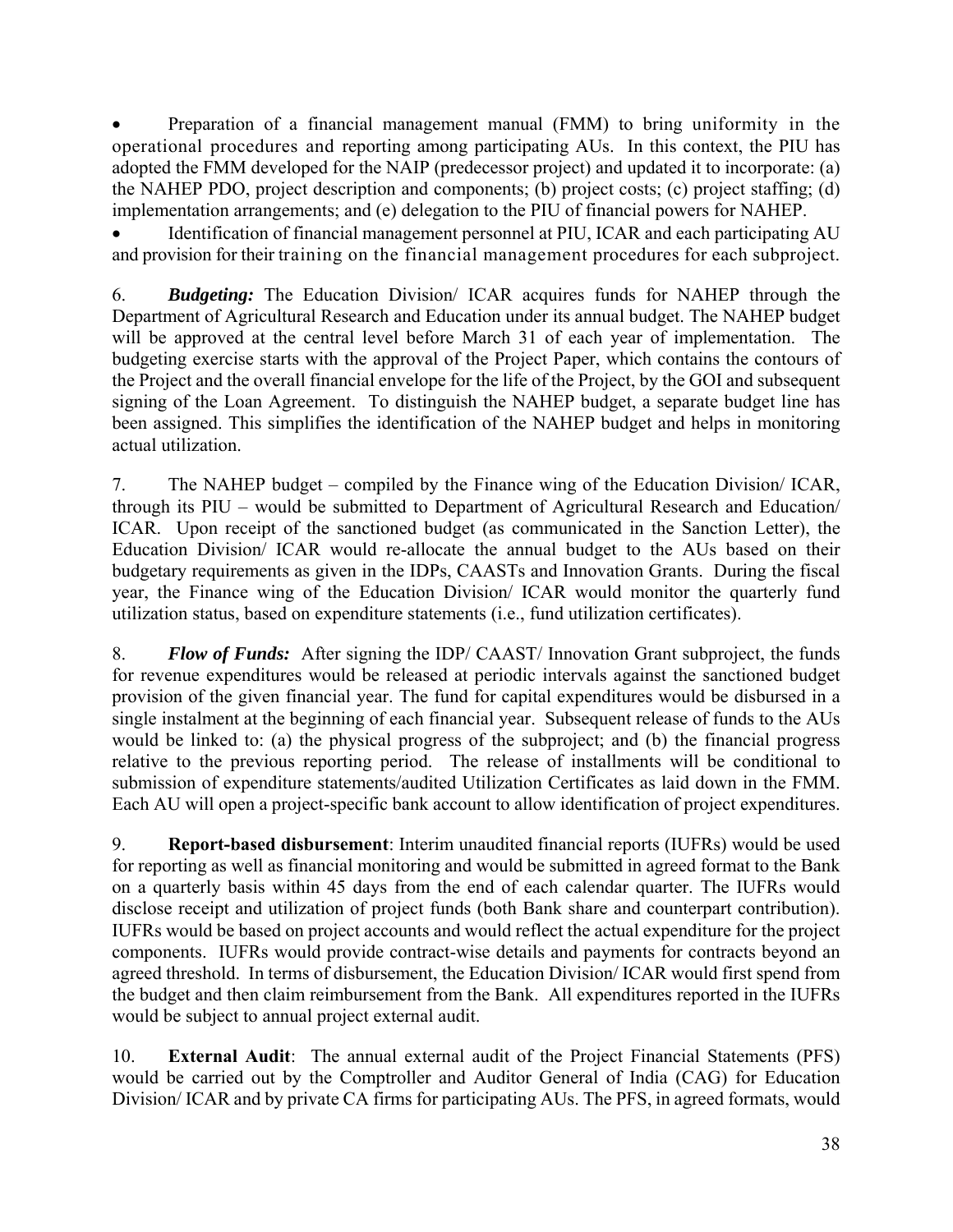be subject to audit under terms of reference already agreed between the Bank and CAG/private audit firms. A private CA firm will be appointed through competitive selection under terms of reference agreed with the Bank to issue a consolidated audit report based on audit report of each participating AU. All supporting records and documents under the Project would be subject to the external audit. The PFS would summarize all receipts and expenditures reported in the IUFRs. The annual audit reports would consist of: (a) annual audited PFS; (b) the audit opinion; and (c) a management letter highlighting weaknesses, if any, and identifying areas for improvement. The annual project audit reports and accounts would be submitted to the Bank within nine months after the end of each fiscal year (i.e., by December 31). The following audit reports would be monitored:

| <b>Implementing Agency</b> | <b>Audit</b>                | <b>Auditors</b> | <b>Due Date for Audit</b> |
|----------------------------|-----------------------------|-----------------|---------------------------|
|                            |                             |                 | <b>Submission</b>         |
| Education                  | Project Financial           | C&AG            | December 31               |
| Division/ICAR              | <b>Statements</b>           |                 |                           |
| Participating AUs          | <b>Consolidated Project</b> | Private CA      | December 31               |
|                            | <b>Financial Statements</b> | Firms           |                           |

11. **Internal Audit**: Internal auditing would be an integral part of the project design and would cover all activities under the Project to be carried out by the Education Division/ ICAR and the participating AUs. The internal audit would be carried out by a Chartered Accountancy firm. The terms of reference for the internal audit would cover a review of internal controls for sub-project management including procurement and contract managements. The auditors would be appointed based on selection criteria agreed with the Bank. The internal auditor would be appointed within nine months of Loan Effectiveness. The internal audit reports, along with the compliance, would be periodically shared with the Bank on an agreed timetable. Also, the Education Division/ ICAR would establish an audit committee, chaired by the Project Director, to monitor follow up actions on key audit issues.

12. **AU Audits and disclosure:** As mentioned above, the IDP/ CAAST/ Innovation Grant subproject accounts for participating AUs would be audited by a Chartered Accountancy firm appointed by ICAR. These audits would certify the IDP/ CAAST/ Innovation Grant subproject accounts annually and would highlight any issues relevant for ICAR and AU management action. AUs would prepare a simplified monthly financial report summarizing: (a) the sources and uses of funds, indicating the balances in cash/bank; (b) any contributions in labor and materials; and (c) physical progress of works/activities as agreed in the IDP/ CAAST/ Innovation Grant. Quarterly submission of financial reports to the Education Division/ ICAR would be required as a precondition for subsequent fund releases. In terms of public disclosure, participating AUs would publicly post on the university website the receipts and expenditure from the IDP/ CAAST/ Innovation Grant subproject.

13. **Internal Control**: The internal control framework would be based on the agreed Delegation of financial powers, the Financial Management and Procurement Manuals for the Project. The Manuals developed for the earlier Bank-financed NAIP will be suitably modified to meet the requirements of the Project.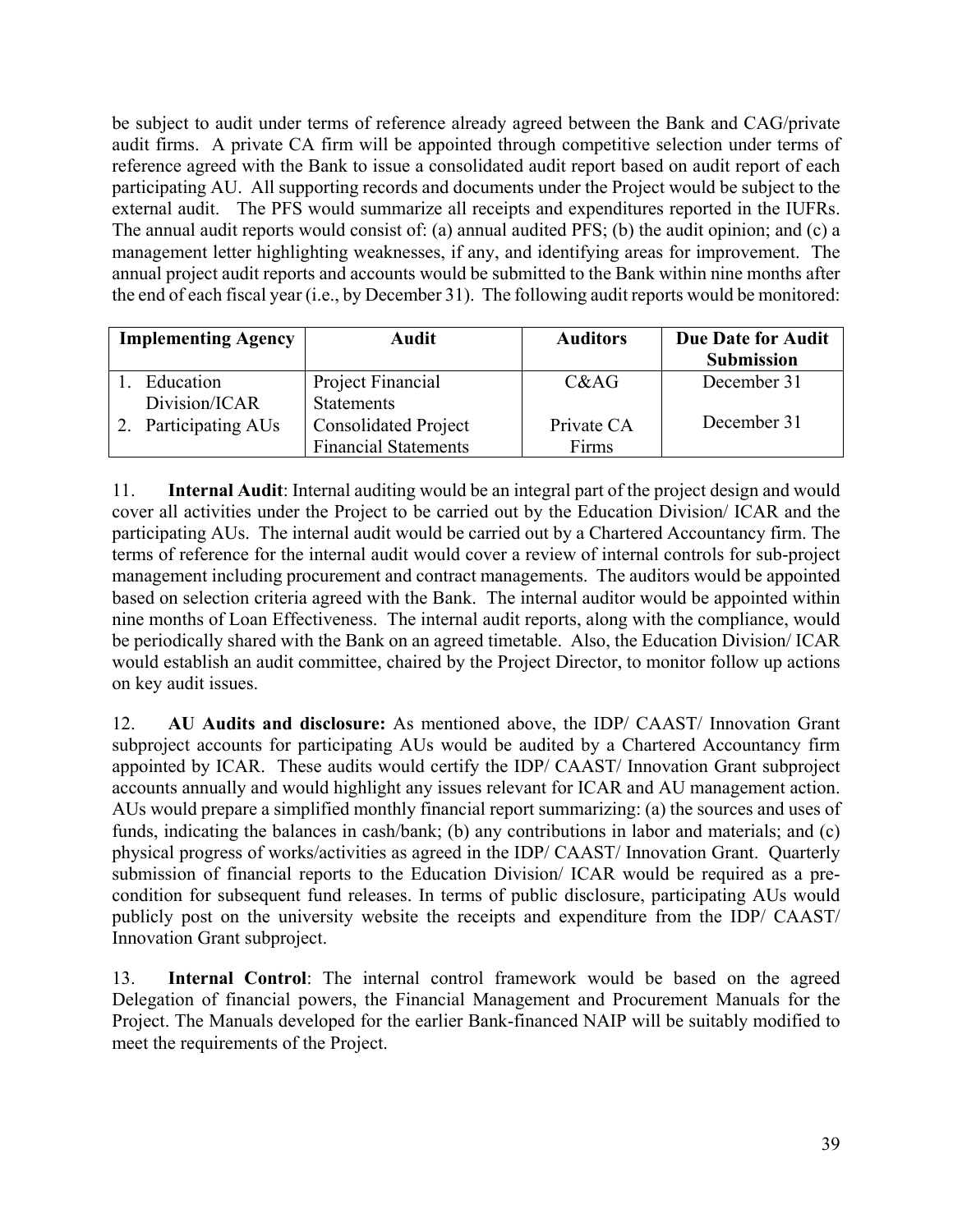14. **Disclosure of information**: The Education Division/ ICAR would be required to disclose the following on the project website: (a) Quarterly IUFRs; (b) Annual Audited Project Financial Statements; (c) Annual Project Audit Reports; and (d) contract details of major contracts.

15. **Action plan for FM**: The following action plan has been agreed with the Client:

| <b>Action</b>                                                | By whom                      | By when                |
|--------------------------------------------------------------|------------------------------|------------------------|
| FM Staffing at PIU, Education   The Education Division/ ICAR |                              | By Loan Effectiveness  |
| Division/ICAR                                                |                              |                        |
| Appointment of internal auditor                              | The Education Division/ ICAR | Nine months after Loan |
|                                                              |                              | Effectiveness          |

16. **Supervision**: FM supervision would entail semi-annual supervision, given the Substantial risk. In the initial year of implementation, more frequent visits would take place to ensure that the agreed FM arrangements are in place and functional.

# *Disbursement*

17. **Disbursement Arrangements**: Disbursements would be made based on quarterly IUFRs. The Project would submit withdrawal applications supported by IUFRs to CAA&A in DEA for submission to the Bank for reimbursement. The Bank would reimburse an amount equivalent to the eligible expenditures claimed as reported in the IUFRs. All expenditures reported in the IUFRs would be subject to confirmation/certification by the annual audit reports. Any difference between the expenditure reported in the IUFRs and those reported in the annual audit reports would be analyzed and those expenditures which are confirmed by the Bank to be ineligible for funding (i.e., refundable to IBRD), would be adjusted in the subsequent disbursements.

18. **Retroactive financing**: Withdrawals up to an aggregate amount not to exceed USD 16,500,000 may be made for Eligible Expenditures on or after September 1, 2016 or the date one year prior to Loan signing, whichever is the shortest retroactive period.

19. **Disbursement categories**: Three disbursement categories would finance: (a) goods, works, non-consulting services, training and workshops and consultants' services under Subprojects; (b) goods, works non-consulting services, consultants' services, Training and Workshops (other than under Subprojects), and Incremental Operating Costs; and (iii) the Frontend Fee. The overall disbursement percentage would be 50%.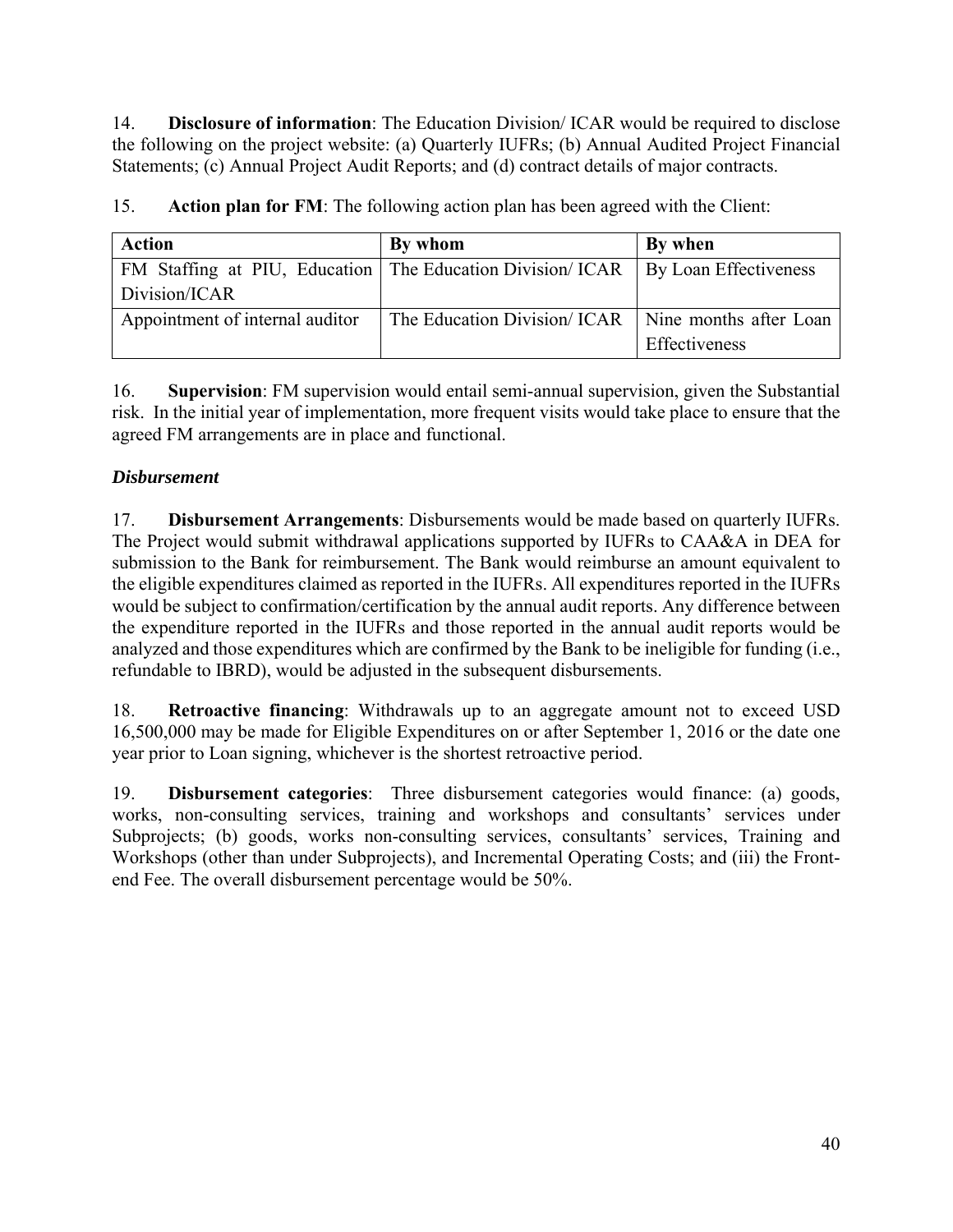| Category                                                                                                                                                                         | <b>Amount of the</b><br><b>Financing Allocated</b><br>(USD) | Percentage of<br><b>Expenditures to be</b><br><b>Financed</b><br>(inclusive of Taxes) |
|----------------------------------------------------------------------------------------------------------------------------------------------------------------------------------|-------------------------------------------------------------|---------------------------------------------------------------------------------------|
| (1) Goods, works, non-consulting services,<br>training and workshops and consultants'<br>services under Subprojects.                                                             | 73,200,000                                                  | 50%                                                                                   |
| (2) Goods, works non-consulting services,<br>consultants' services, Training and Workshops<br>(other than those financed under Subprojects),<br>and Incremental Operating Costs. | 9,093,750                                                   | 50%                                                                                   |
| (3) Front-end Fee                                                                                                                                                                | 206,250                                                     |                                                                                       |
| <b>TOTAL AMOUNT</b>                                                                                                                                                              | 82,500,000                                                  |                                                                                       |

#### **Procurement**

20. Procurement for the proposed Project would be carried out in accordance with the World Bank's "Guidelines: Procurement of Goods, Works and Non-Consulting Services under IBRD Loans and IDA Credits & Grants by World Bank Borrowers" dated January 2011 (Procurement Guidelines) and revised July 2014; and "Guidelines: Selection and Employment of Consultants under IBRD Loans and IDA Credits & Grants by World Bank Borrowers" dated January 2011 (Consultant Guidelines) and revised July 2014; and the provisions stipulated in the Loan Agreement. For each contract to be financed by the proposed Loan, the different procurement methods or consultant selection methods, estimated costs, prior review requirements, and time frame are agreed between the Borrower and the Bank project team in the Procurement Plan. The Procurement Plan would be updated at least annually or as required to reflect the actual project implementation needs and improvements in institutional capacity.

21. **Procurement Activities: Works** procured under the Project may include small civil, refurbishment works. These works would be mostly procured within NCB/shopping thresholds. No ICB procurement in works is envisioned under NAHEP. **Goods** procured under the Project would include Information Technology Equipment (e.g., computers, printers, network infrastructure and servers), office equipment and furniture. Some sophisticated R&D equipment and some software, being proprietary in nature, would be procured by Direct Contracting; other goods and software would be procured by ICB, NCB, Shopping and or using Directorate General of Supply and Disposal rate contracts within the Shopping threshold. The NCB standard bidding documents of the Bank, as agreed with GoI task force (and as amended from time to time), would be used for procurement of all NCB Goods. For ICB/Limited International Bidding (LIB) contracts, the Bank's latest SBDs would be used. **Consultancy services** may include specialized technical training, development of internet-based information systems, an external M&E agency and internal auditor. Short lists of consultants for services estimated to cost less than USD 800,000 or equivalent per contract may be composed entirely of national consultants in accordance with the provisions of paragraph 2.7 of the Consultant Guidelines. The Bank's Standard Request for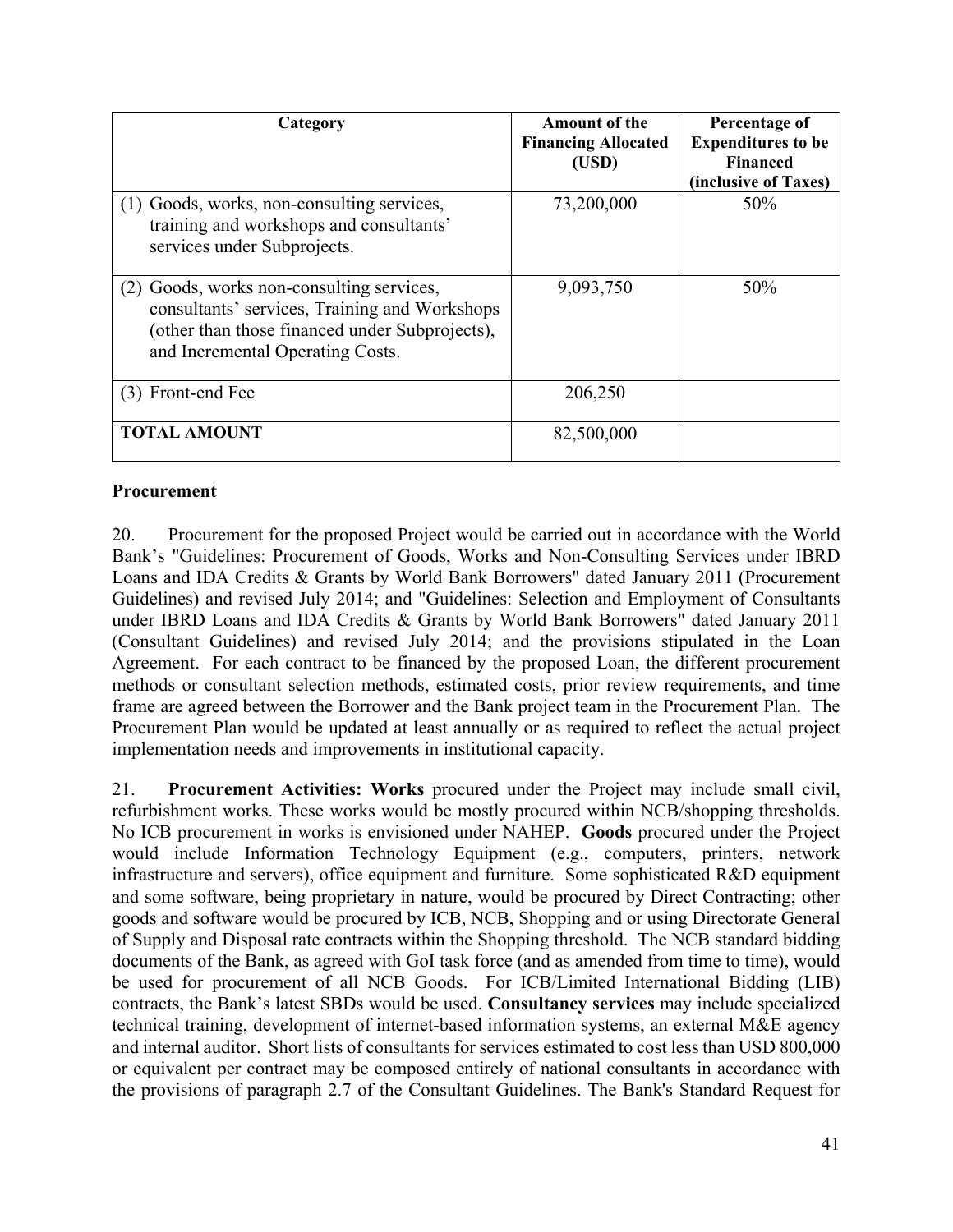Proposal Document would be used as a base for all procurement of consultancy services to be procured under the Project. All procurement to be carried out shall be included in the procurement plan and agreed with Bank.

22. **Training:** Training would include study tours, workshops and training for ICAR staff, and AUs. Appropriate training shall be carried out in accordance with the PIP prepared by the Education Division/ ICAR, or by specialized training agencies, and agreed with the Bank. ICAR will have a full-time procurement officer who will be the nodal point for all procurement related matters at ICAR and at the AU level for NAHEP. ICAR would appoint a consultant to provide support to AUs in the preparation of IDP, CAAST and Innovation Grant procurement plans, bidding documents, carry out capacity-building training, conduct regular procurement reviews and provide hand holding support. The participating AUs that implement IDPs, CAASTs and/or Innovation Grants under subprojects would carry out procurement in accordance with the arrangements agreed for NAHEP. This includes prior and periodic post review of contracts by the Bank.

23. **Assessment of the agencies' capacity to implement procurement:** Education Division /ICAR is the nodal agency responsible for execution of the Project in compliance with agreed processes and procedures. ICAR has past experience in successfully carrying out procurement under NAIP and NATP in compliance with World Bank Guidelines. Assessment of some of the AUs that will be engaging in most of the procurement at the decentralized level suggests fiduciary risks of limited capacity, staffing, delays and inconsistency in processes and procedures. Proactive engagement, handholding support and capacity building by ICAR would be important for ensuring compliance by the participating AUs and mitigating these fiduciary risks.

24. In view of the decentralized nature of procurement by AUs with limited capacity, the overall procurement risk is Substantial.

25. The Education Division/ ICAR has overall implementation responsibility of NAHEP procurement activities and would ensure that participating AUs procure goods, works and services as per the agreed Procurement Plan using the procedures and forms detailed in the agreed Project Procurement Manual. In addition, the procurement arrangements below will help mitigate risks.

# **Procurement Arrangements**

26. The Education Division/ ICAR is the nodal agency and has overall responsibility for implementation of NAHEP in compliance with agreed procedures and processes. For the Project, the PIU, Education Division/ICAR will be the single point of contact with AUs for communication to and from the Bank. PIU, Education Division/ ICAR will ensure that participating AUs procure goods, works and services as per the agreed procurement arrangements. To mitigate the various identified risks and to ensure compliance the following arrangements have been put in place:

 **Procurement Plan (PP):** The Education Division/ ICAR has prepared a Procurement Plan which provides the basis for the procurement methods and review by the Bank for the first eighteen months of project implementation. This Plan has been agreed between the Borrower and the Bank and is published on the ICAR website and uploaded in the Bank's electronic STEP system. The updated Plan shall only be submitted and cleared by the Bank through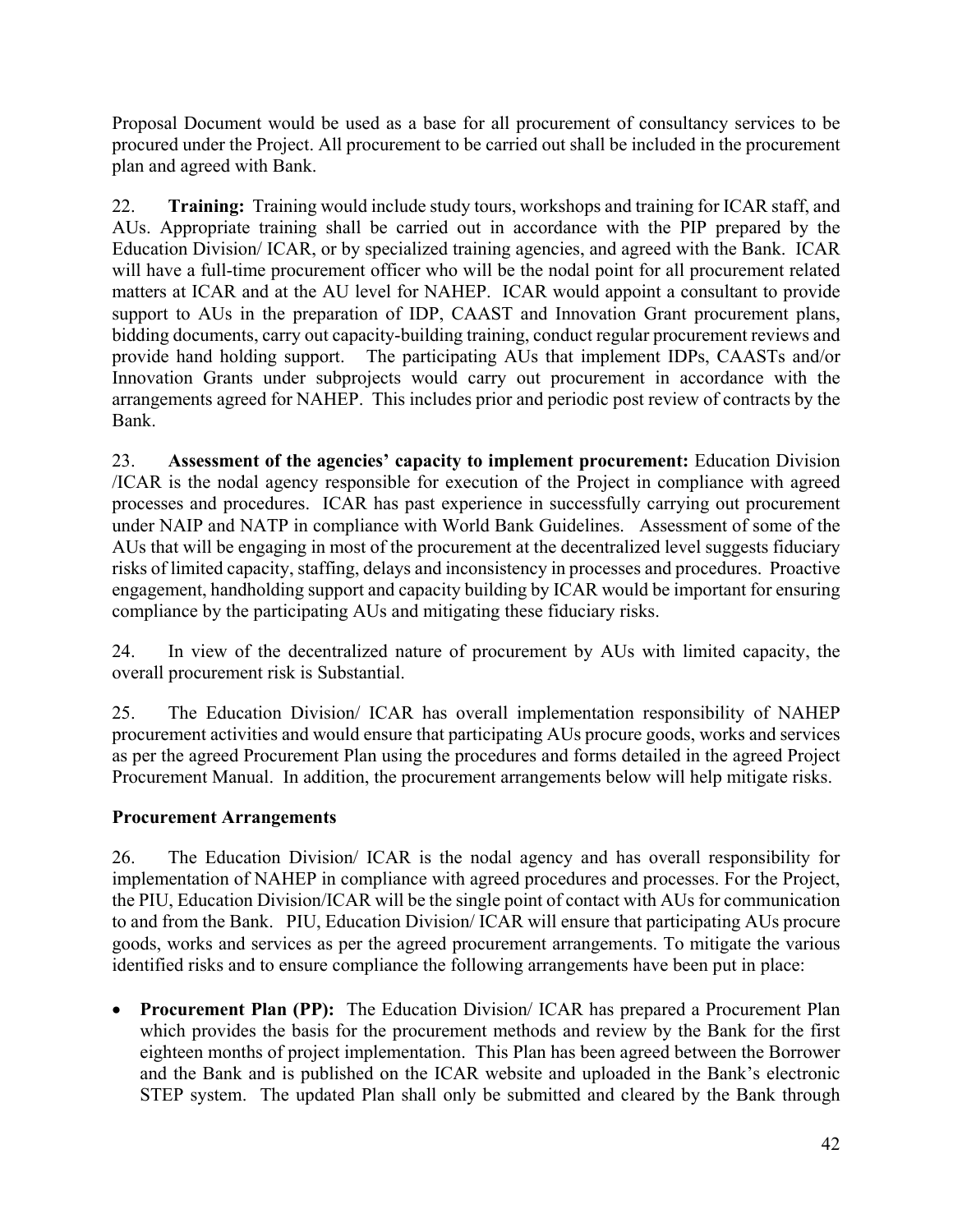electronic STEP system annually (or earlier as required) to reflect the actual implementation. Similarly, all the participating AUs will prepare their respective draft procurement plan for the initial 18 months and send it to the procurement officer at PIU, education division/ICAR for vetting. The procurement officer at ICAR shall vet the plan as per agreed cost tables, collate all the procurement plans and send them for Bank clearance and no objection.

- **Procurement Manual:** The NAIP procurement manual has been suitably updated /revised as per the applicable Bank guideline by the Education Division/ ICAR to reflect the NAHEP project implementation arrangements. This Manual shall be the basis for procurement to be carried out by AUs and the Education Division /ICAR. No amendment to the Procurement Manual shall be carried out without review and clearance from the Bank.
- **Procurement Staff and Capacity building:** The Education Division/ICAR, through its PIU, will be staffed with a procurement officer supported by a procurement consultant and required support staff. Each participating AU will identify a procurement officer. The pre-requisite for staff to handle project procurement would be familiarity with Bank procurement. All officials handling procurement under the Project shall attend procurement training at ASCI /NIFM to learn the Bank's procurement procedures and methods. A list of all selected procurement officials at ICAR and AUs with status of their completion of procurement training shall be shared with the Bank for information and records. The list shall be suitably updated as and when required. In addition, ICAR will develop a regular training calendar of workshops and clinics to be conducted for all participating AUs by the ICAR officials and the consultant.
- **Procurement and contract management MIS:** To ensure regular and close proactive monitoring, the Education Division/ ICAR would develop and establish a procurement and contract management MIS where all contract information by ICAR and all participating AUs shall be updated online. This procurement MIS will ensure that regular and effective monitoring, expeditious action, timely corrective actions, need-based support and guidance, sharing of knowledge and information on commonly procured items, standardize specification for certain equipment, promote cross learning and help to develop an inventory of available equipment with various participating AUs.
- **Transparency and Disclosure:** The following documents shall be disclosed on the ICAR website: (a) the Procurement Plan and all subsequent updates; (b) invitations for bids for goods and works for all NCB contracts; (c) requests for expression of interest for selection/hiring of consulting services; (d) contract awards of goods and works procured following NCB procedures; (e) lists of contracts/purchase orders placed following Shopping procedure on a quarterly basis; (f) short lists of consultants; (g) contract awards for all consultant services; (h) lists of contracts following Direct Contracting (DC), Consultant Qualification Selection (CQS) or Single Source Selection (SSS) on a quarterly basis; and (i) action-taken reports on the complaints received on a quarterly basis.
- **Complaint Handling Mechanism**: To address procurement complaints received by the Education Division/ ICAR, a complaint handling mechanism would be established no later than 90 days after Effectiveness. The complaint handling mechanism would draw on that which was developed under the previous Bank-financed NAIP. On receipt of complaints, the Education Division/ ICAR and participating AUs would take immediate action to acknowledge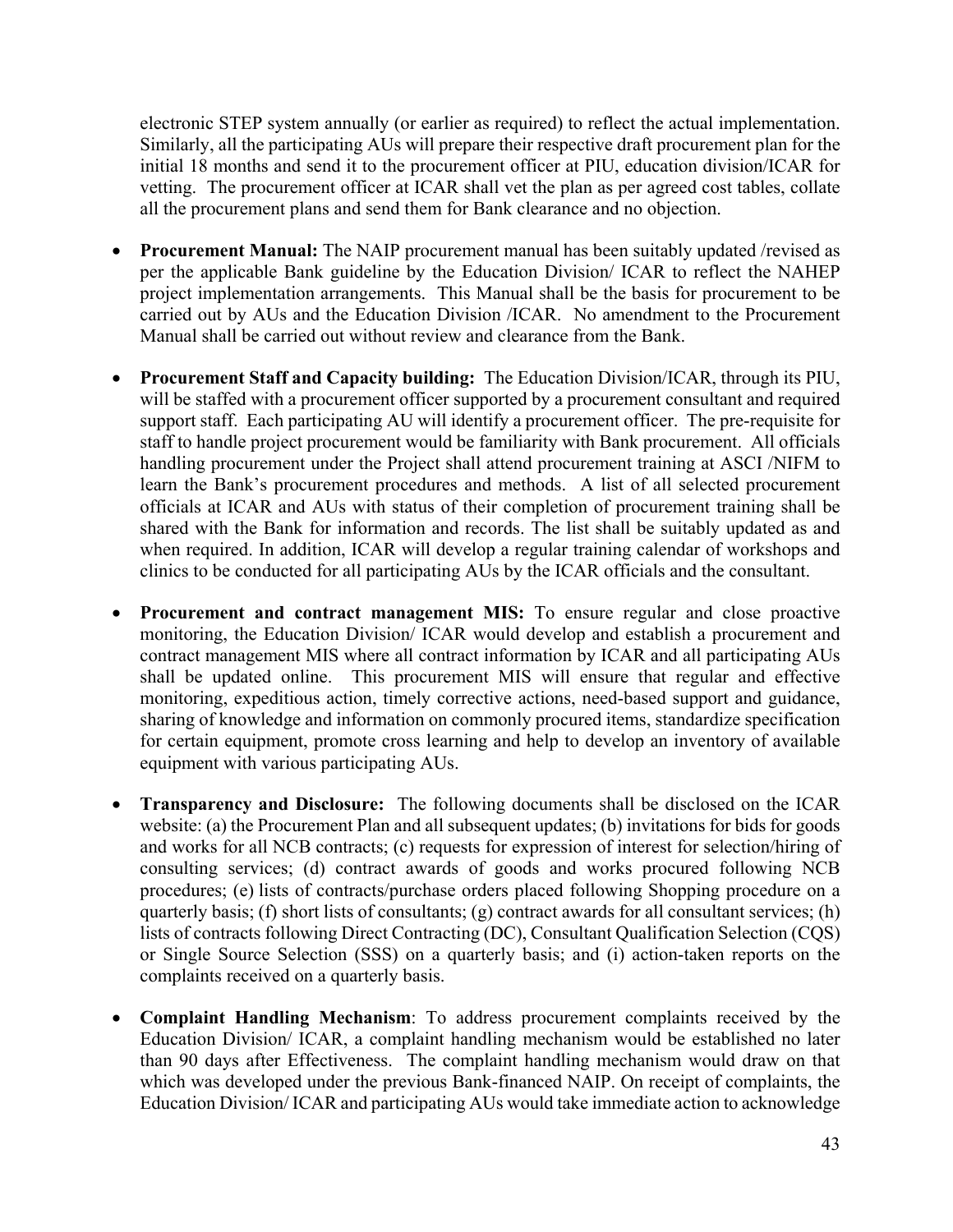the complaint and redress, within a reasonable time frame, as per the Project Implementation Plan. All complaints would be addressed at levels higher than that of the level at which the procurement process was undertaken. The Bank would be kept informed after the complaint received and its redressal.

 **Oversight and Procurement review:** The Education Division/ ICAR would engage with participating AUs to regularly review the procurement processes being followed and how the contracts are being managed. This will be in addition to the annual post-procurement review to be conducted by the Bank for both ICAR and the participating AUs.

27. **Methods of procurement**: The following methods of procurement shall be used for procurement under the Project. If a particular invitation for bid comprises several packages, lots or slices, and invited in the same invitation for bid, then the aggregate value of the whole package determines the applicable threshold amount for procurement and for the review by the Bank.

| Category     | <b>Method of</b><br>Procurement | <b>Threshold (USD</b><br>Equivalent) | <b>Prior review threshold</b> |
|--------------|---------------------------------|--------------------------------------|-------------------------------|
| Goods and    | <b>ICB</b>                      | >3,000,000                           | All Direct contracts          |
| Non-         | <b>LIB</b>                      | wherever agreed by Bank              | above USD 10,000 and          |
| consulting   | <b>NCB</b>                      | Up to 3,000,000 (with                | all other contracts equal to  |
| services     |                                 | NCB conditions)                      | or greater than USD 1         |
|              | Shopping                        | Up to 100,000                        | million equivalent;           |
|              | DC                              | As per para 3.7 of                   |                               |
|              |                                 | Guidelines                           |                               |
|              | Force Account                   | As per para 3.9 of                   |                               |
|              |                                 | Guidelines                           |                               |
|              | Framework                       | As per para 3.6 of                   |                               |
|              | Agreements                      | Guidelines                           |                               |
|              | Community                       | As per para 3.19 of                  |                               |
|              | Participation                   | Guidelines                           |                               |
| Works        | <b>ICB</b>                      | >40,000,000                          | All Direct contracts above    |
|              | <b>NCB</b>                      | Up to 40,000,000 (with               | USD 10,000 and all other      |
|              |                                 | NCB conditions)                      | contracts equal to or         |
|              | Shopping                        | Up to 100,000                        | greater than USD 10           |
|              | DC                              | As per para 3.7 of                   | million equivalent            |
|              |                                 | Guidelines                           |                               |
|              | Force Account                   | As per para 3.9 of                   |                               |
|              |                                 | Guidelines                           |                               |
|              | Community                       | As per para. 3.19 of                 |                               |
|              | Participation                   | Guidelines                           |                               |
| Consultants' | CQS/LCS                         | Up to 300,000                        | All Single source             |
| Services     | <b>SSS</b>                      | As per para 3.9-3.11 of              | selection contracts above     |
|              |                                 | Guidelines                           | USD 10000 and all other       |

#### **Table 1: Procurement Methods**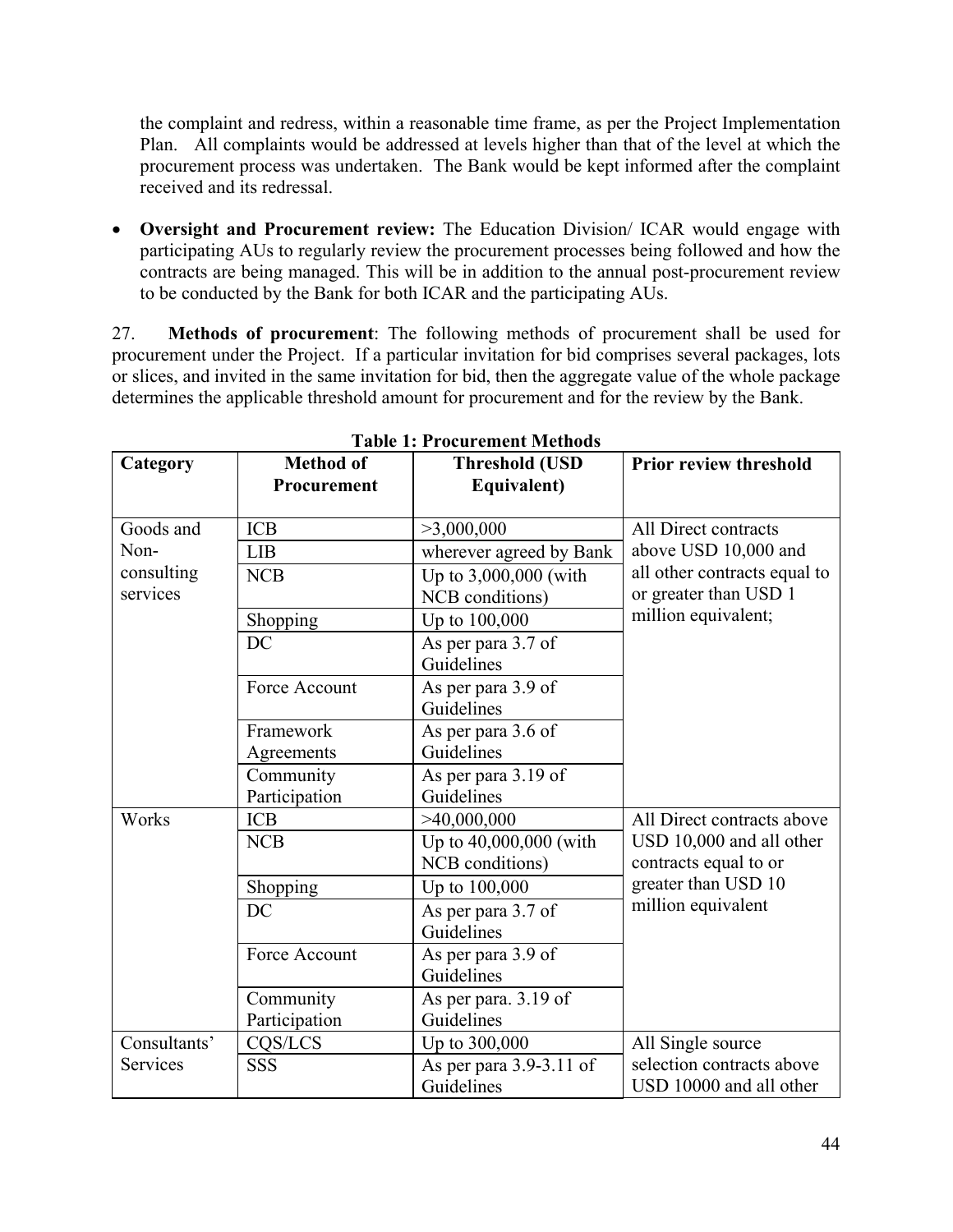| Category | <b>Method of</b><br>Procurement                             | <b>Threshold (USD</b><br>Equivalent) | <b>Prior review threshold</b>                                         |
|----------|-------------------------------------------------------------|--------------------------------------|-----------------------------------------------------------------------|
|          | Individuals                                                 | As per Section V of<br>Guidelines    | contracts equal to or<br>greater than USD 500,000                     |
|          | QCBS/QBS/FBS                                                | for all other cases                  | equivalent for firms; and                                             |
|          | (i) International<br>shortlist                              | >800,000                             | equal to or greater than<br>USD 200,000 equivalent<br>for individuals |
|          | (ii) Shortlist may<br>comprise national<br>consultants only | Up to $800,000$                      |                                                                       |

- 28. For all NCB procurement, the following NCB provisions shall apply:
- a) Only the model bidding documents for NCB as agreed with the GoI Task Force (and as amended from time to time), shall be used for bidding.
- b) The Invitation to Bid shall be advertised in at least one widely-circulated national daily newspaper (or on a widely-used website or electronic portal with free national and international access, along with an abridged version of said advertisement published in a widely-circulated national daily *inter alia* giving the website/electronic portal details from which the details of the invitation to bid can be downloaded), at least 30 days prior to the deadline for the submission of bids.
- c) No special preference will be accorded to any bidder either for price or for other terms and conditions when competing with foreign bidders, state-owned enterprises, small-scale enterprises or enterprise from any given State.
- d) Except with the prior concurrence of the Bank, there shall be no negotiation of price with the bidders, even with the lowest evaluated bidder.
- e) Extension of bid validity shall not be allowed regarding Contracts subject to Bank prior review without the prior concurrence of the Bank: (i) for the first request for extension if it is longer than four weeks; and (ii) for all subsequent requests for extension irrespective of the period (such concurrence will be considered by Bank only in cases of Force Majeure and circumstance beyond the control of the Purchaser/Employer).
- f) Re-bidding shall not be carried out regarding Contracts subject to Bank prior review without the prior concurrence of the Bank.
- g) The system of rejecting bids outside a pre-determined margin or "bracket" of prices shall not be used in the Project.
- h) Rates contracts entered into by Directorate General of Supplies and Disposal will not be acceptable as a substitute for NCB procedures unless agreed with the Bank on a case-by-case basis. Such contracts will be acceptable however for any procurement under the Shopping method.
- i) The two or three envelope system will not be used (except when using e-procurement system assessed and agreed by the Bank).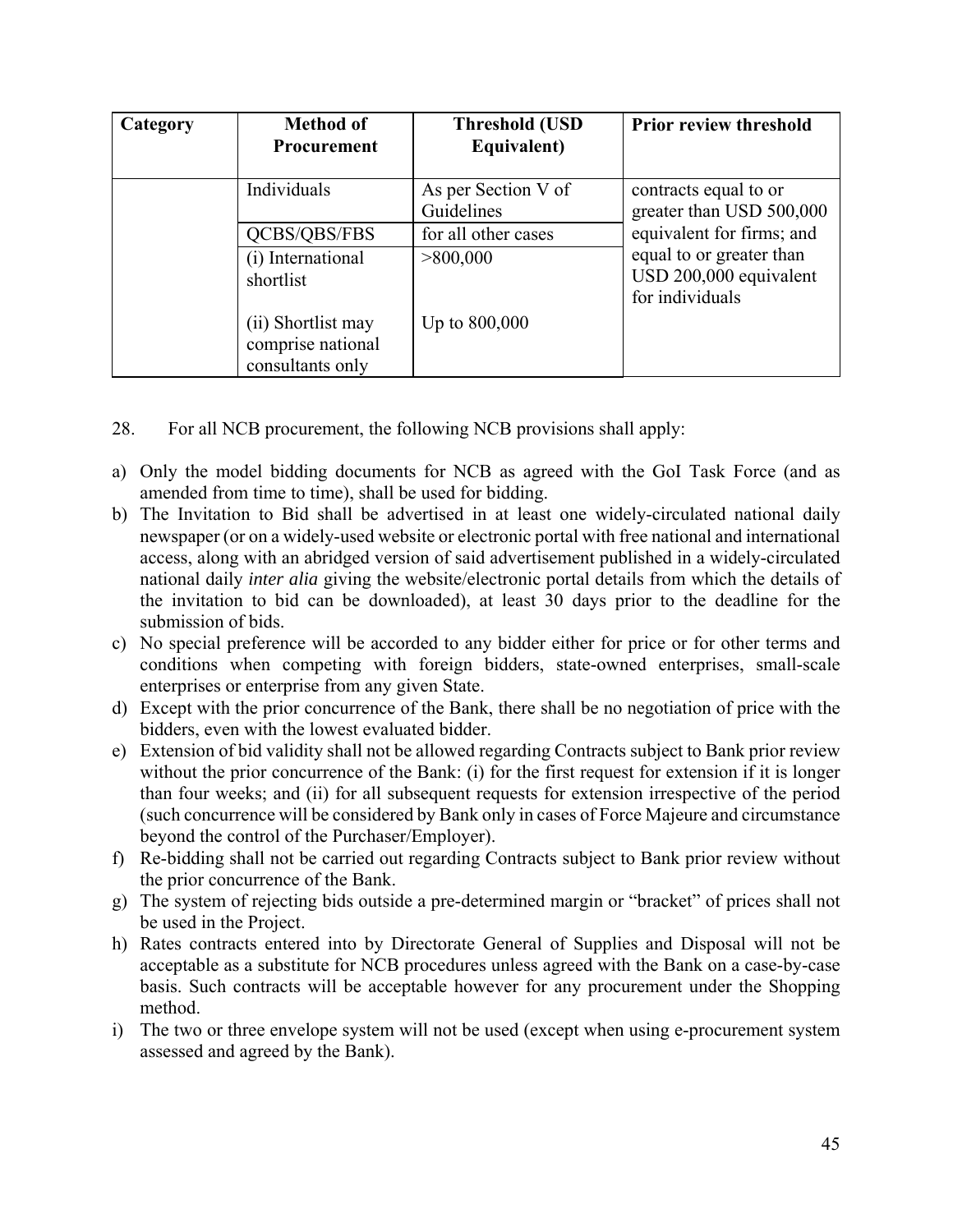## **Review by the Bank**

29. **Supervision**: In the initial year of implementation, more frequent visits would take place to ascertain risk and available capacity of selected AUs followed by appropriate mitigations measures to adequately build capacity so that the processes are well understood and are being followed. Annual Procurement post review shall be conducted by the Bank or a Bank-appointed consultant for ICAR and participating AUs. Procurement supervision would entail semi-annual supervision, given the Substantial risk rating.

# **Environmental and Social (including safeguards)**

30. *Environment:* The negative impacts on environment are limited and localized (restricted to minor civil works within the premises of State-level AUs). However, there are opportunities for integration across AU curricula of climate resilience, sustainable production systems, and overall reduction of the environmental foot print of Indian agriculture. Such integration can also be extended to faculty development (e.g., training and capacity-building), as well as ongoing and future research and extension programs.

31. The limited environment and social assessment considered: (a) issues regarding minor civil works in refurbishing buildings and laboratory construction, upgrade, use and safety; (b) screening of IDPs, CAASTs and Innovation Grants where they are expected to have a physical footprint or include use of hazardous materials; and (c) cultural practices centering on the use of agrochemicals, particularly pesticides. The methodology included stakeholder consultations – faculty, students, researchers, laboratory technicians, farmers etc. and survey of research facilities, especially laboratories. The Environmental Management Framework (EMF) contains guidelines for construction works, lists out the applicable laboratory/research standards and includes screening criteria of IDPs, CAASTs and Innovation Grants. In addition to safeguards, a 'safeguards-plus' approach will be suggested at a later stage in the Project - integration of climate resilience, sustainable production systems, and low foot print of agriculture. The EMF will guide the participating AUs in the preparation of their respective Environmental Sustainability Plans. The EMF was disclosed by the Education Division/ ICAR on April 27, 2016. The EMF was also disclosed in the Bank's Infoshop on May 3, 2016.

32. *Social:* NAHEP would finance minor civil works within the existing premises, and is not expected to cause any significant environmental or social impacts. Likely environmental and social impacts, which will be limited in nature, may include temporary construction-related impacts. No civil work involving compulsory land acquisition or involuntary resettlement shall be financed. The project institutions, especially those in low-income states, are located in states and communities inhabited by tribal communities, and hence, Operational Policy on Indigenous Peoples (OP/BP 4.10) has been triggered.

33. An Equity Action Plan (EAP), prepared by the Education Division/ ICAR, constitutes an Indigenous People's Policy Framework (IPPF) for the purposes of OP/BP 4.10. The EAP addresses issues of gender equality and social inclusion, with special attention to the needs of the SC/ST students. The EAP meets the requirements of OP 4.10 with free, prior, informed consultation held with the primary stakeholders. Key Recommendations were as follows: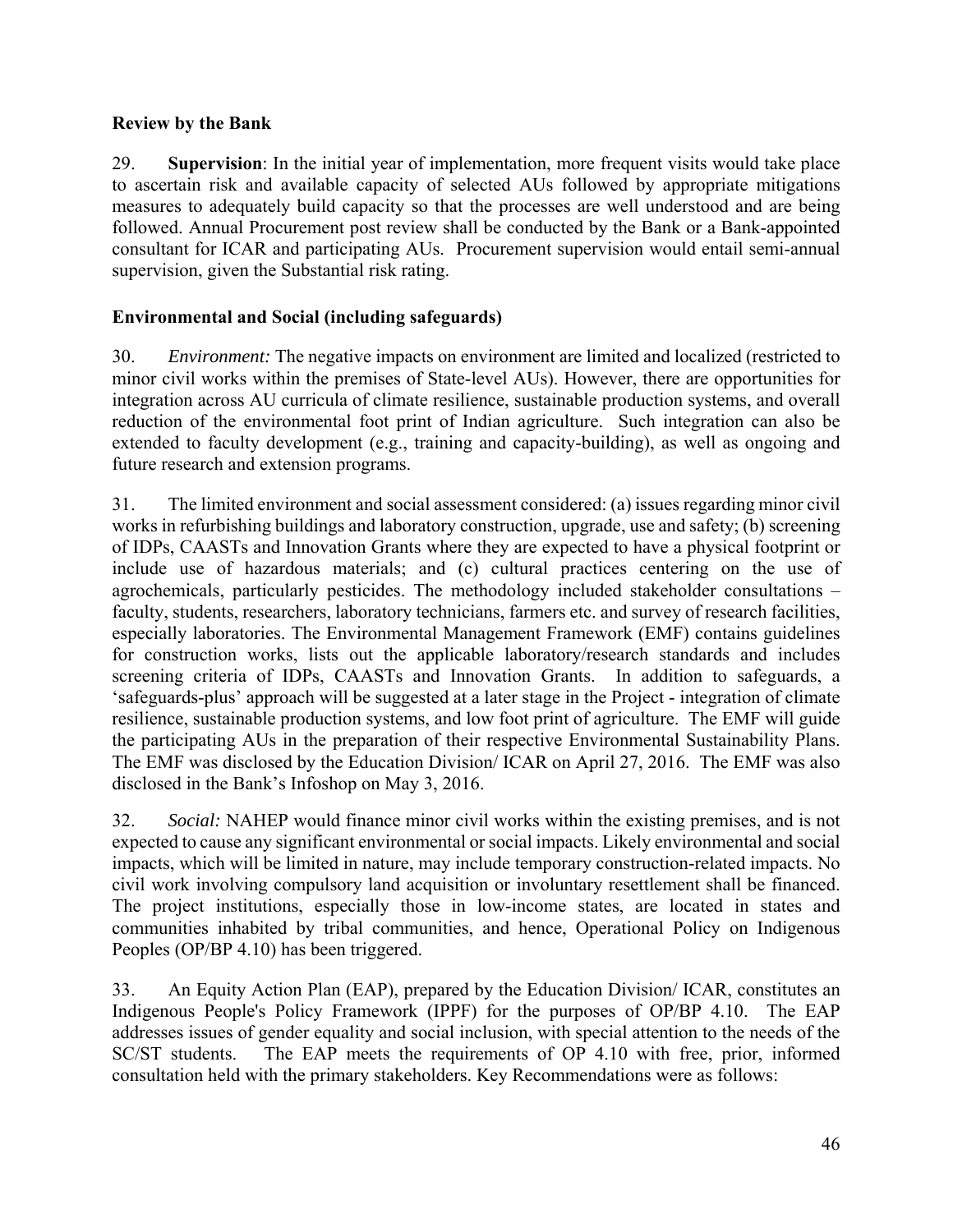- *Modification in the Selection Process*: Participating AUs to assess their admission processes and explore possible incentives, such as specialized knowledge-intensive areas, sector-specific scholarships, awards and rewards. Incentives/job security to those opting agriculture as a career option.
- *Measures for Improving Academic Performance of students:* Participating AUs to identify and support students who need extra support, through (i) diagnosing student weaknesses and continuous tracking of performance, (ii) enhancing communication and presentation skills, (iii) organizing innovation and knowledge exchange workshops to improve knowledge sharing, etc.
- *Making curriculum industry oriented*: The ICAR-AU System to provide for updating of curriculum over more regular frequencies to help learning match industry requirement; improving the employability skill.
- *Academic reforms*: (i) participating AUs, through IDPs, to improve non-cognitive and soft skills including communication and presentation skills through their wide use in curricula / project-based work, and where needed, to provide special skills training to students with priority to the weak students, (ii) training of faculty in subject matter and pedagogy, particularly to improve the performance of weak students, (iii) providing opportunities to young faculty for upgrading their domain knowledge.
- *Making campuses physically and socially gender friendly*: especially provide adequate and suitable facilities to women students and faculty, and establishing a two-tier grievance redress mechanism.

34. The EAP/IPPF was disclosed by ICAR on April 27, 2016 and will be locally disclosed by each participating AU, once selected. The EAP/IPPF was also disclosed in the Bank's Infoshop on May 2, 2016. The Education Division/ ICAR - as well as each participating AU - will have assigned staff responsible for monitoring and supporting the implementation of each AU-level EAM, to be prepared by participating AUs as prescribed by the EAP/IPPF. The Bank task team and its safeguards specialists will carry out periodic field visits to and training support for the Education Division/ ICAR and the participating AUs as part of overall implementation support of the EAMs and EAP/IPPF, respectively (see Annex 4).

35. *Environmental Management Framework and Equity Action Plan*: For the purposes for NAHEP, the combined EMF and EAP ensure that there are no adverse environmental and social impacts as a consequence of NAHEP implementation and that the activities under NAHEP are socially acceptable and environmentally sustainable. The EMF and EAP were prepared using mostly qualitative research methodologies, including intensive stakeholder interviews and focus groups discussions with male and female students and faculties from various social backgrounds, including SC/ST groups, and poor and disadvantaged communities.

## *Monitoring and Evaluation*

36. A results-based M&E system would monitor project processes using the following methods and tools: (a) a Results Framework that is derived from clearly identified goals, objectives, outputs and activities with corresponding indicators, means of verification and key assumptions; (b) an M&E strategy regarding information requirements, tools and methodologies for data collection, analysis and reporting; (c) a comprehensive M&E plan with clear roles and responsibilities with respect to data gathering and reporting; and (iv) internal and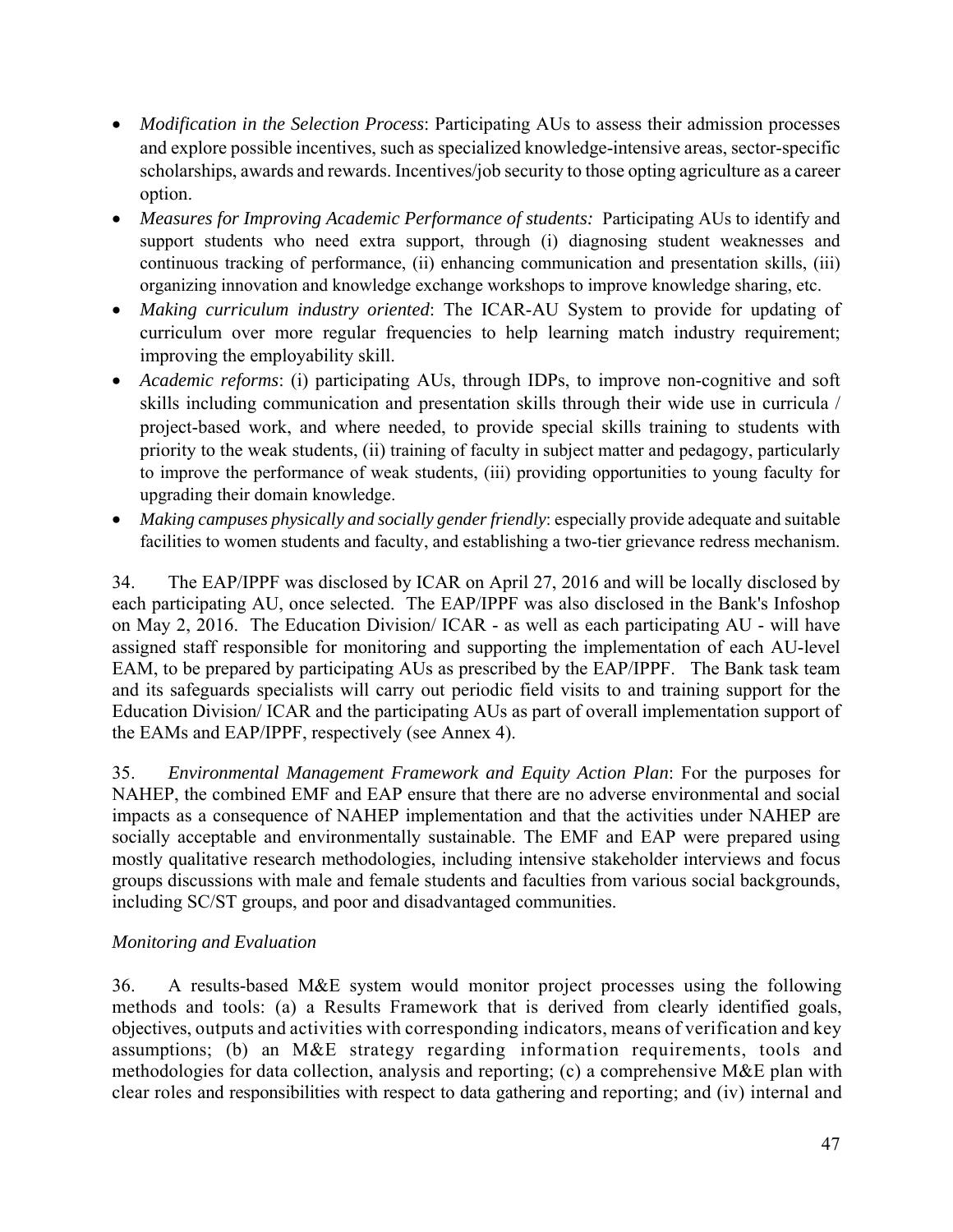external periodic assessments and evaluations, which include baseline studies of participating AUs, beneficiary assessments, mid-term evaluations, ex-post evaluations and impact evaluations.

37. The Education Division/ ICAR would establish no later than 90 days after Effectiveness a Monitoring and Evaluation (M&E) Cell to oversee the progress of activities across all NAHEP components. An M&E expert/ consultant (firm) will be hired by The Education Division/ ICAR to support the M&E cell. The M&E Cell would: (a) develop a Project Monitoring and Tracking System (PMTS) to supervise all activities sanctioned under NAHEP and provide inputs for any needed course corrections; and (b) coordinate overall impact assessment, including economic and financial analysis of various activities and components of the Project. An independent entity will be contracted to conduct comprehensive outcome-focused impact evaluation of NAHEP at three stages: baseline, mid-term, and project completion.

38. For IDPs and CAASTs, a PME Cell would also be established in each AU for its respective subproject and be responsible for: (a) collecting baseline data for PDO and intermediate outcome indicators; (b) preparing an M&E work plan and budget; (c) ensuring timely preparation of semester and annual progress reports, including financial and physical performance metrics; (d) planning and developing PME-related training programs; and (e) designing and conducting M&E exposure sessions for the respective AUs.

39. *Project Reporting*: The Education Division/ ICAR would submit to the World Bank: (a) up-to-date physical and financial expenditure data compared to annual and end-of-project targets; (b) updated indicators of project performance compared to annual and end-of-project targets; (c) successes and problems encountered during the reporting period with suggested remedial actions; and (d) social and environmental impacts of the Project. Each Project Report shall cover the period of one calendar semester, and shall be furnished to the Bank not later than forty-five (45) days after the end of the period covered by such report.

40. ICAR would establish by no later than six months after Effectiveness, and thereafter maintain and operate throughout the period of project implementation, a grievance redressal mechanism for the handling of any stakeholder complaints/grievances arising out of the implementation of project activities (including the Participating AUs' Subprojects), in a manner and substance agreed with the Bank.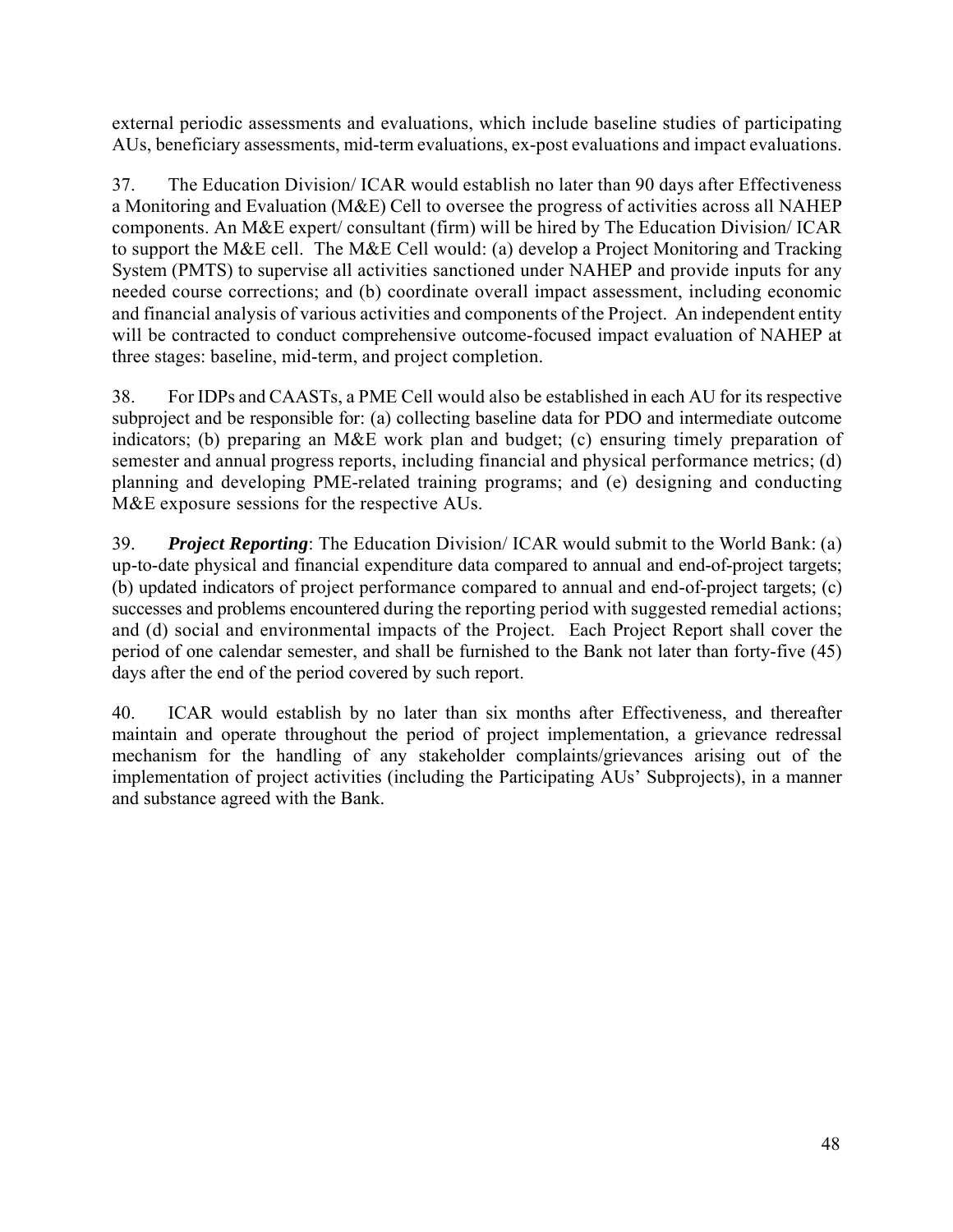# **Annex 4: Implementation Support Plan INDIA: National Agricultural Higher Education**

#### **Strategy and Approach for Implementation Support**

1. The Bank's implementation support plan (ISP) for NAHEP lays out the approach to be followed to help the project implementation agencies achieve the expected project results, based on the project's nature and risk profile. The ISP identifies specific actions to: (a) better manage key risks identified in the SORT; (b) support increased AU and ICAR institutional development; and (c) ensure compliance with the loan agreement signed between the GoI and the Bank. The ISP relies on project design, technical assistance and monitoring features as enabling tools.

2. The implementation support strategy combines periodic supervision with timely technical assistance and policy advice as necessary. The ISP includes: (a) ICAR-Bank reviews every six months; (b) interim technical discussions and field visits by Bank and ICAR staff; and (c) monitoring and reporting by the Education Division/ ICAR on NAHEP implementation progress and achievement of results; (d) capacity building of AUs to both development and implement IDPs, CAASTs and Innovation Grants; (e) third-party impact evaluation (baseline, mid-term, final); (f) annual internal and external financial audits and FM reporting; and (g) periodic procurement post-review.

3. Six-monthly joint review missions: The Education Division/ ICAR and the Bank task team jointly conduct NAHEP implementation reviews every six-months following Effectiveness. These joint reviews would initially focus on key start-up and capacity-building activities to facilitate and accelerate early stages of NAHEP implementation. The Education Division/ ICAR would prepare and submit to the Bank an Implementation Progress Report in an agreed format at least 15 days prior to the start of each joint review. During the joint review, the Education Division/ ICAR and the Bank task team would: (a) review NAHEP progress in the context of the PIP and associated Procurement Plan; (b) identify key issues affecting project performance (both positive and negative); and (c) agree on any actions as needed to sustain and/or accelerate project implementation. Documentation of the joint review would consist an Aide Memoire – which summarizes items (a)-(c) above – and a Management Letter from the Bank to ICAR.

4. In addition to the joint review missions, the Bank task team would meet periodically with the Education Division/ ICAR during the 18 months of NAHEP implementation, to ensure timely implementation. The Bank task team would include the Bank Task Team Leader (TTL) and co-TTL, FM, Procurement, Environmental and Social Safeguard specialists, and technical experts (both Bank staff and consultants) as identified over the course of NAHEP implementation (e.g., AU accreditation, specific technical fields, own-revenue generation). Bank task team composition would vary based on the requirements of each joint review.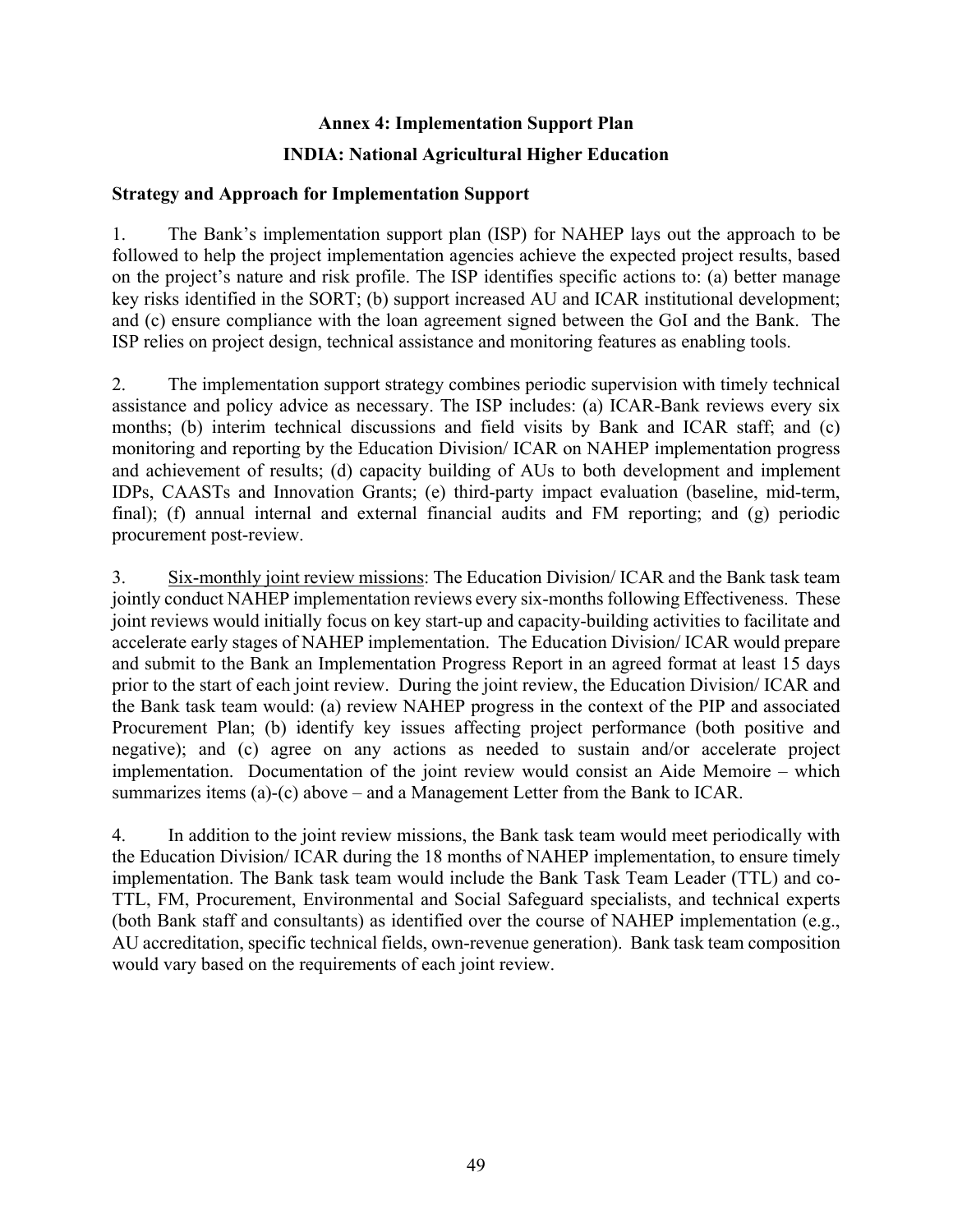### **Implementation Support Plan**

5. The Bank task team is based in both Washington, D.C., USA and New Delhi, India. During the joint reviews and any interim reviews, detailed inputs from the Bank task team would consist of the following:

- a. **Technical inputs**: would be provided to the Education Division/ ICAR and those AUs visited during the reviews to facilitate NAHEP implementation. The Bank task team would maintain regular phone and email contact with the Education Division/ ICAR to facilitate ongoing workflow, such as: (i) review of terms of reference; (ii) prior review of procurement; (iii) identification and deployment of international expertise as required under NAHEP; and (iv) other "just-in-time" review and advice as may be required. The Education Division/ ICAR would review and update the PIP as needed during project implementation and submit these updates to the Bank task team for review and mutual agreement.
- b. **Fiduciary inputs**: The Bank team would support the Education Division/ ICAR through training and other capacity-building needs with respect to FM and procurement. Procurement and FM compliance would be a part of the joint reviews described above. The Bank task team would also ensure any timely support required by the Education Division/ ICAR to meet the agreed fiduciary requirements as given in the Loan Agreement.
- c. **Safeguards**: The Bank task team would monitor EMF and EAP compliance during the joint reviews provide technical assistance to ICAR specialists as needed.

A summary of implementation support is provided in Tables A.4.1 and A.4.2.

|              |                             | или на ваши тилли се плиница тог тторен ниришеницоп лирроге |                 |                     |
|--------------|-----------------------------|-------------------------------------------------------------|-----------------|---------------------|
| Time         | <b>Focus</b>                | <b>Skills Needed</b>                                        | <b>Resource</b> | <b>Partner Role</b> |
|              |                             |                                                             | <b>Estimate</b> |                     |
|              |                             |                                                             | (SWs)           |                     |
| First 18     | Technical support           | M&E Specialist                                              | 8               | USAID<br>(i)        |
| months       |                             | <b>Education Specialists</b>                                | 16              | (ii)<br>Emb.        |
|              |                             | <b>Technical Specialists</b>                                | 12              | Netherlands         |
|              | Fiduciary training          | FM Specialist                                               | 6               | Land-Grant<br>(iii) |
|              | and supervision             | Procurement Specialist                                      | 6               | Universities        |
|              | <b>ESMF</b> monitoring      | Social Dev. Specialist                                      | h               |                     |
|              | and reporting               | <b>Environment Specialist</b>                               | h               |                     |
|              | Team Leadership             | TTL/co-TTL                                                  | 30              |                     |
| Annually for | <b>Technical Support</b>    | M&E Specialist                                              | 4               | <b>USAID</b><br>(i) |
| each year of |                             | Ag. Education Specialists                                   | 12              | Emb.<br>(ii)        |
| implement-   |                             | <b>Technical Specialists</b>                                | 8               | Netherlands         |
| ation        | <b>Fiduciary Monitoring</b> | FM Specialist                                               | 4               | Land-Grant<br>(iii) |
|              | and Reporting               | Procurement Specialist                                      | 4               | Universities        |
|              | <b>ESMF</b> monitoring      | Social Dev. Specialist                                      | 4               |                     |
|              | and reporting               | <b>Environment Specialist</b>                               | 4               |                     |
|              | Team Leadership             | TTL/co-TTL                                                  | 24              |                     |

|  |  | Table A.4.1 Staff Resource Estimates for Project Implementation Support |  |
|--|--|-------------------------------------------------------------------------|--|
|  |  |                                                                         |  |
|  |  |                                                                         |  |

*\*SW=Staff Weeks*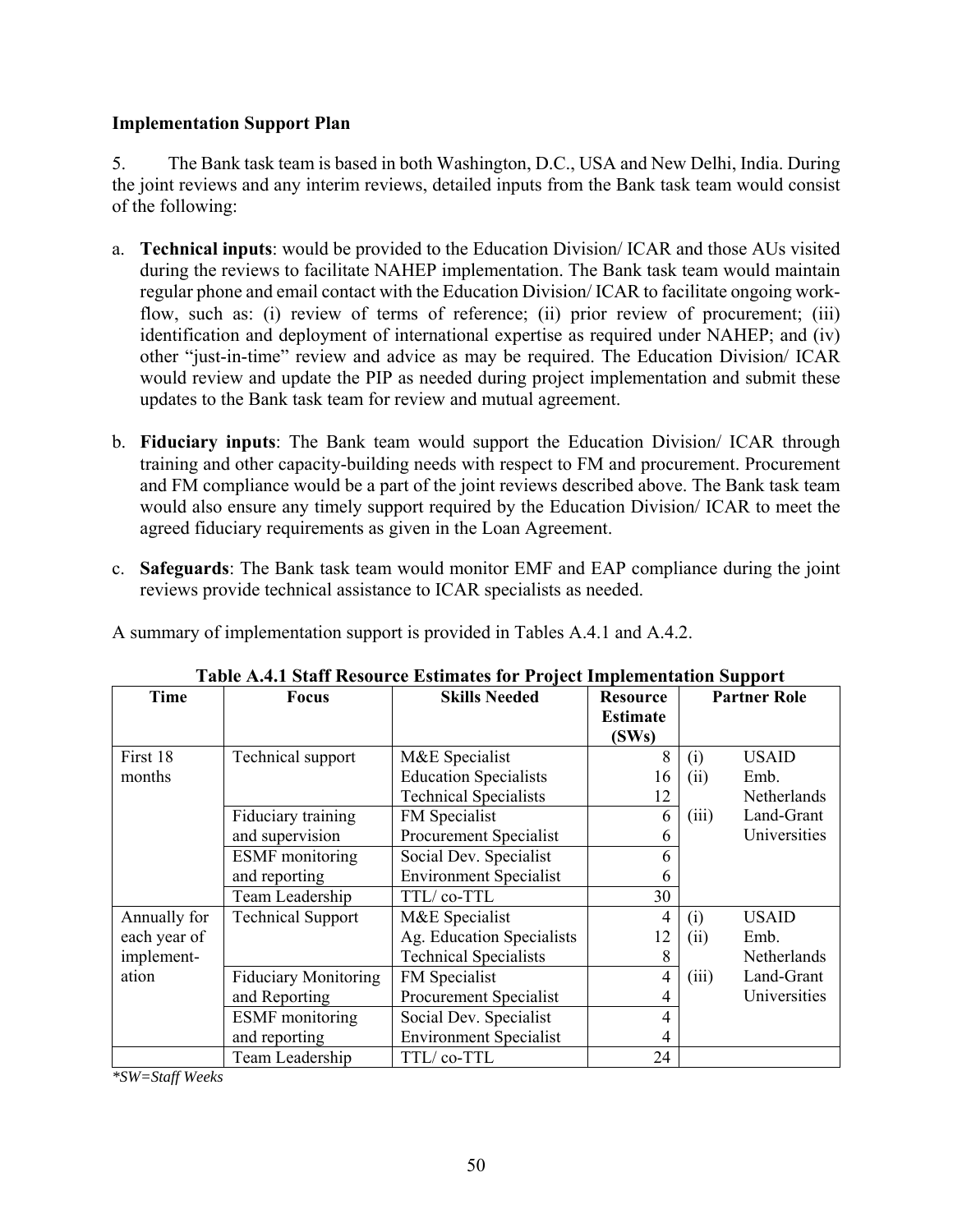# **Table A.4.2 Skills Mix Required**

| <b>Skills Needed</b>          | <b>Annual SWs</b> | <b>Annual Number of</b><br><b>Trips</b> | <b>Comments</b>    |
|-------------------------------|-------------------|-----------------------------------------|--------------------|
| <b>Education Specialists</b>  | 12                | b                                       | Country office/ HQ |
| <b>Technical Specialists</b>  | Λ                 |                                         | Country office/ HQ |
| M&E Specialist                |                   |                                         | Country office/ HQ |
| FM Specialist                 |                   |                                         | Country office     |
| Procurement Specialist        |                   |                                         | Country office     |
| Social Specialist             |                   |                                         | Country office     |
| <b>Environment Specialist</b> |                   |                                         | Country office     |
| <b>TTL</b>                    | 24                |                                         | Country office/HQ  |

| Name                       | <b>Institution/Country</b> | Role                 |
|----------------------------|----------------------------|----------------------|
| <b>ISAID</b>               | India                      | Technical Assistance |
| Embassy of the Netherlands | India                      | Technical Assistance |
| Land-Grant Universities    | JSA                        | Technical Assistance |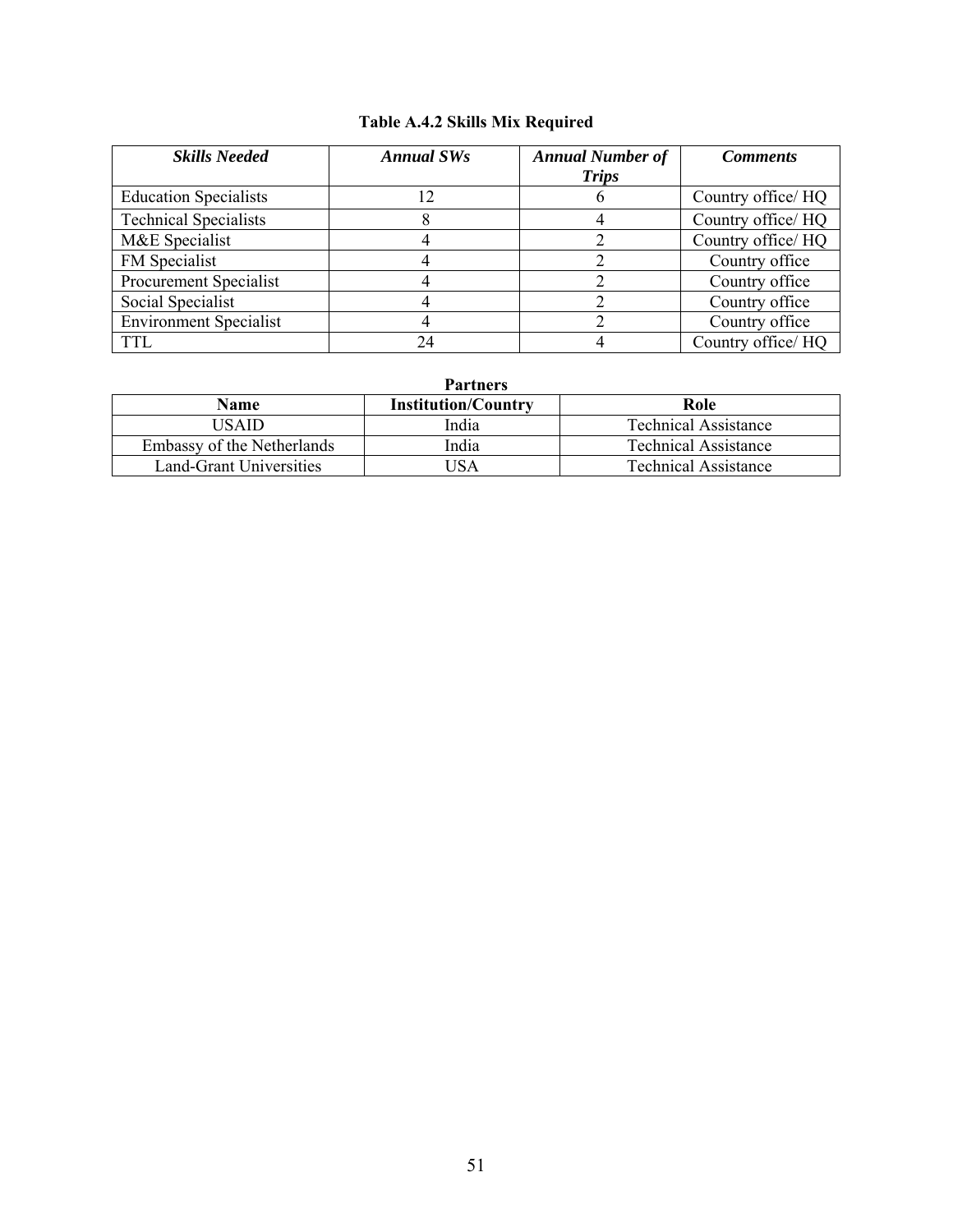# **Annex 5: Economic and Financial Analysis INDIA: National Agricultural Higher Education Project**

1. Agricultural higher education is central to the research-education-extension (REE) system. Through its support to improve the relevance and quality of the agricultural higher education system in India, the main contribution of NAHEP is expected to accrue through its impact on the scientific human resource capacity that is the core of the agricultural innovation system, and ultimately on agricultural productivity. Trained scientific human capital is the main ingredient of "technology capital" (i.e., the accumulated stock of human, physical and institutional research and extension stock) which has been empirically shown to be the main driver of agricultural productivity, globally and in India. In this context, the decline in full-time equivalents (FTE) of research staff in India's overall technology system indicates a decline in India's agricultural technology capital. This will eventually impact agricultural productivity growth, with potentially far reaching consequences for food security, nutrition and sustainability, especially in terms of building resilience to climate change.

2. Past studies on India have consistently shown high internal rates of return to investment in agricultural research, summarized in Table 1 (e.g. Evenson, Pray and Rosegrant 1999, Chand, Kumar and Kumar 2004, Pal and Byerlee 2006). These investments have also contributed to significant reductions in poverty (e.g., Fan, Hazell and Throat 1999). These studies define "research" investments broadly to include all three key components of "technology capital" – research, agricultural higher education and agricultural research) (Evenson and Fuglie 2009). This innovation system drove the famed Green Revolution through the 1970s, 80s and 1990s, and is credited as the main factor behind the total factor productivity (TFP) growth in Indian agriculture, estimated to about 2 percent annually between 1980 and 2008.

| <b>Measure</b>    | <b>Aggregate Analysis</b> | <b>Analysis of Individual</b> | All   |
|-------------------|---------------------------|-------------------------------|-------|
| Mean              | 75.4                      | 69.9                          |       |
| Median            | 58.5                      | 53.0                          | 57.5  |
| Minimum           | 46.0                      | 6.0                           | 6.0   |
| Maximum           | 218.2                     | 174.0                         | 218.2 |
| Number of Studies |                           | 18                            | 28    |

**Table 1: Internal Rate of Return (IRRs) of Indian Agricultural Research and Education Investment** 

Source: Pal and Byerlee, 2006

3. Heavy and dedicated public investments in agricultural research and the State-level AUs made India one of the largest and successful REE systems globally, producing high-quality scientists and researchers. More recently, however, there are growing concerns about deteriorating quality of the higher agricultural education, as well as the declining FTE of research staff across the Indian agricultural research system. In this context, NAHEP is designed to support the onceillustrious State-level AUs to improve the overall quality and relevance of the ICAR-AU System, and ultimately drive future productivity. This economic analysis of the NAHEP thus focuses on its likely impact on agricultural productivity to quantify its net incremental benefits, and assess whether the proposed Project is economically justifiable.

4. Accordingly, to assess the overall contribution of the proposed NAHEP, this analysis focuses on the impact of the accumulated "stock" of expenditures on higher agricultural education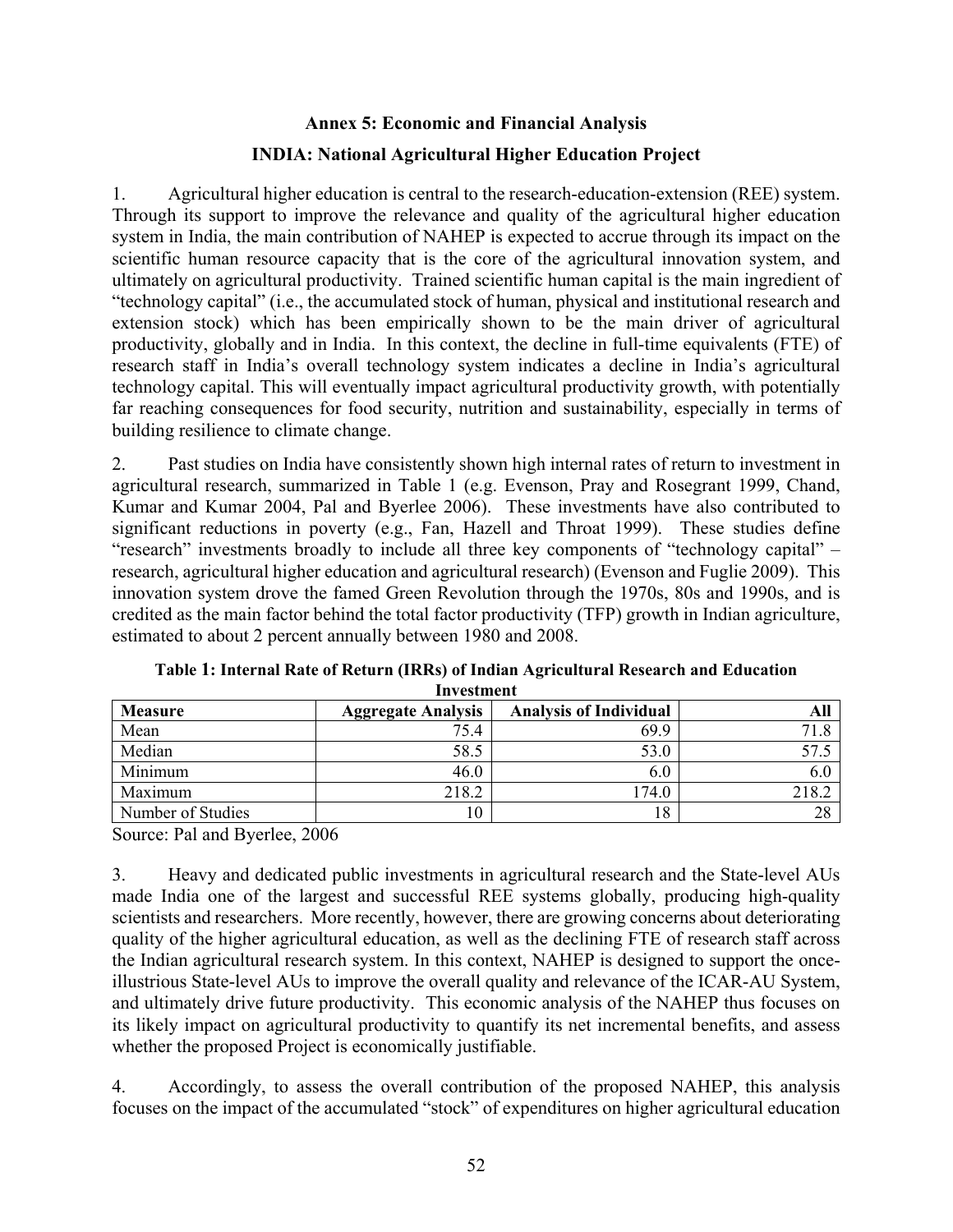through the State-level AUs on agricultural productivity. The pathways through which this impact will materialize are both in the public and private sectors (e.g., research; extension and advisory services; output marketing and agro-processing; input marketing and product development). It is difficult to map out and quantify the likely benefits of agricultural higher education, largely because the data required to do so are not available. Furthermore, the analysis is conceptually challenging as the likely impacts are complex, with both private and social returns and costs.

5. Typical economic analysis of education might rely on graduates' earnings as a proxy for productivity, extrapolated to assess the aggregate impacts (in net private returns) against the intervention costs. In the case of agricultural higher education in India, this is difficult because of the student dynamics. Based on data from a recent needs-assessment conducted by the USAIDfunded Agricultural Innovations Partnership Project, about half of the undergraduates go on for further degrees. Among the rest, about 10-15 percent find employment, either in the public or the private sectors, but the rest are unaccounted for, as they likely set up their own businesses or go back to farming. Information on the earnings of this share of the student body is not available, nor are the salaries of students (and also graduates subsequently) who go into the private sector. Among the undergraduates and graduates who take up salaried employment, a majority end up in the public sector (the central- or State-level AUs within the REE system). For these institutions, the salary structure follows established and uniform public sector pay scales, making it difficult to assess quality differentials based on starting salaries alone. As such, the *a priori* impact of NAHEP, in terms of quality and relevance of graduating students, cannot be measured.

6. To overcome these conceptual and empirical challenges, the analysis here instead relies on empirically estimating the impact of the agricultural higher education expenditures (i.e., Statelevel AU expenditures) on agricultural productivity, as distinct from and in addition to the ICAR agricultural research expenditures. The expenditures on agricultural higher education are expected to have a long-term impact, not immediate or short-term impacts. A recent study has empirically estimated that investments in agricultural research generates lagged impacts lasting about 20 years after the initial expenditures. Since agricultural higher education expenditures directly feed into this research system, investments in agricultural higher education are also expected to have a similar long-term flow of benefits. To capture this, an expenditure "stock" variable is used (a weighted average of lagged State-level AU expenditures, as explained below) to measure the cumulative future impact of current expenditures.

7. The public investments in agricultural R&D and higher education are justified given their public goods nature and for equity considerations in India, as in many countries. Agricultural research and development are primarily public goods and their optimal provision requires sufficient and consistent public investment. The benefits of improved agricultural higher education accrue both to its direct beneficiaries (e.g., student, farmers, academia, and technical service providers) and to society as a whole (e.g., increased agricultural productivity, greater natural resource efficiency, poverty reduction, multiplier effects in allied sectors). Additionally, public investments in State-level AUs provide the private sector with a knowledge platform fueled by research and extension and facilitate thriving agribusinesses. State-level AUs have the scale and some of the basic infrastructure in place to reach large numbers of students, invest in equipment, hire high-quality faculty and reach farmers and agribusinesses.

8. Private sector involvement in these activities is increasing, but still remains at a nascent stage and at a limited scale to meet India's current demands. For the foreseeable future, public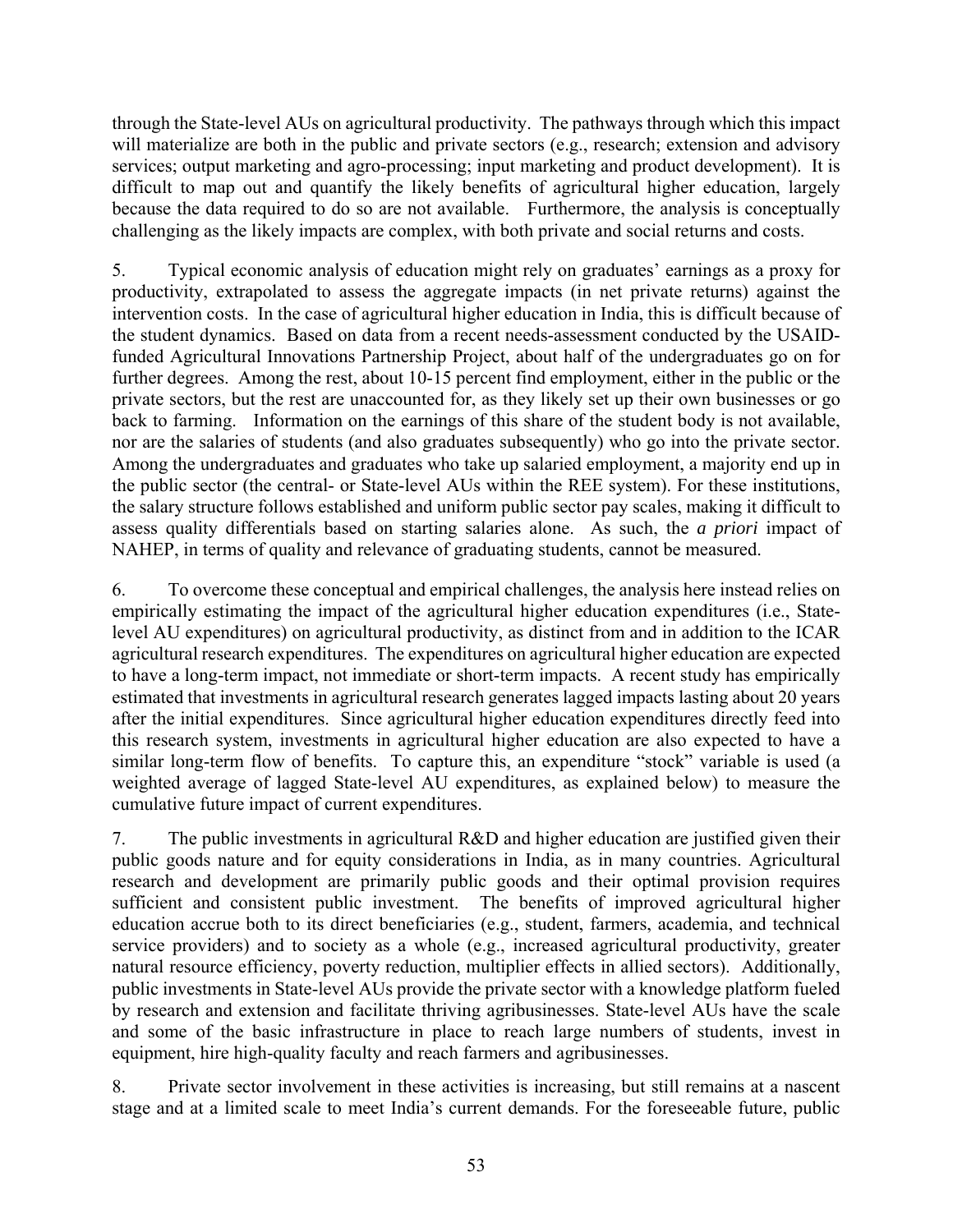investment in human resource development and agricultural technology development will remain substantial, making it important to enhance the quality and relevance of these public investments. Another important rationale for public investment is the equity consideration: the vast majority of students in the ICAR-AU System are from low- and middle-income families, and from lagging states, for whom effective demand for private education may be limited.

## **Data, Public Expenditure and Research Stock Generation**

9. The approach taken here is to estimate the anticipated overall effects of NAHEP on national agricultural productivity and output. To estimate the returns from investment made in agricultural research, time series data on research stock and output are used. Public agricultural research and education investments, between 1960 and 2008, are available for each State-level AU from Rada and Schimmelpfennig (2015). All research expenditures are normalized to 2004 constant rupees by the World Bank's GDP deflator specific to India. Agricultural production data are from the Cost of Cultivation (CoC) surveys conducted annually by the Directorate of Economics and Statistics (DES), Ministry of Agriculture. Agricultural productivity (yields) are measured from these data to estimate the impact of agricultural research and State-level AU expenditure stock.

10. The trends in annual public agricultural research and higher education expenditures (in real 2004 Rupees) are shown in Figure 2. Overtime, State-level AU expenditures have increased more rapidly to the point that by 2008 (latest year for which the data are available) the ICAR (central) research and State-level AU expenditures are almost equal.



**Figure 2: ICAR and State-level AU Research and Development Investments (Billion of 2004 Real Rs)** 

11. State-level AUs do not receive equal funding. The funding levels vary significantly across states and among respective State-level AUs, but for many states, their AU spending growth rates have slowed down significantly. For example, average annual growth of State-level AU expenditure in Kerala and Rajasthan has been declined from 5.2 percent and 6.1 percent to 2.1 percent and 1.0 percent respectively after 1996. Punjab, Orissa and Tamil Nadu also experienced sharp decline in State-level AU expenditure in the same period (Figure 3). These change trends and varying levels of funding across states help in the estimation of the impact of public Statelevel AU expenditures on productivity.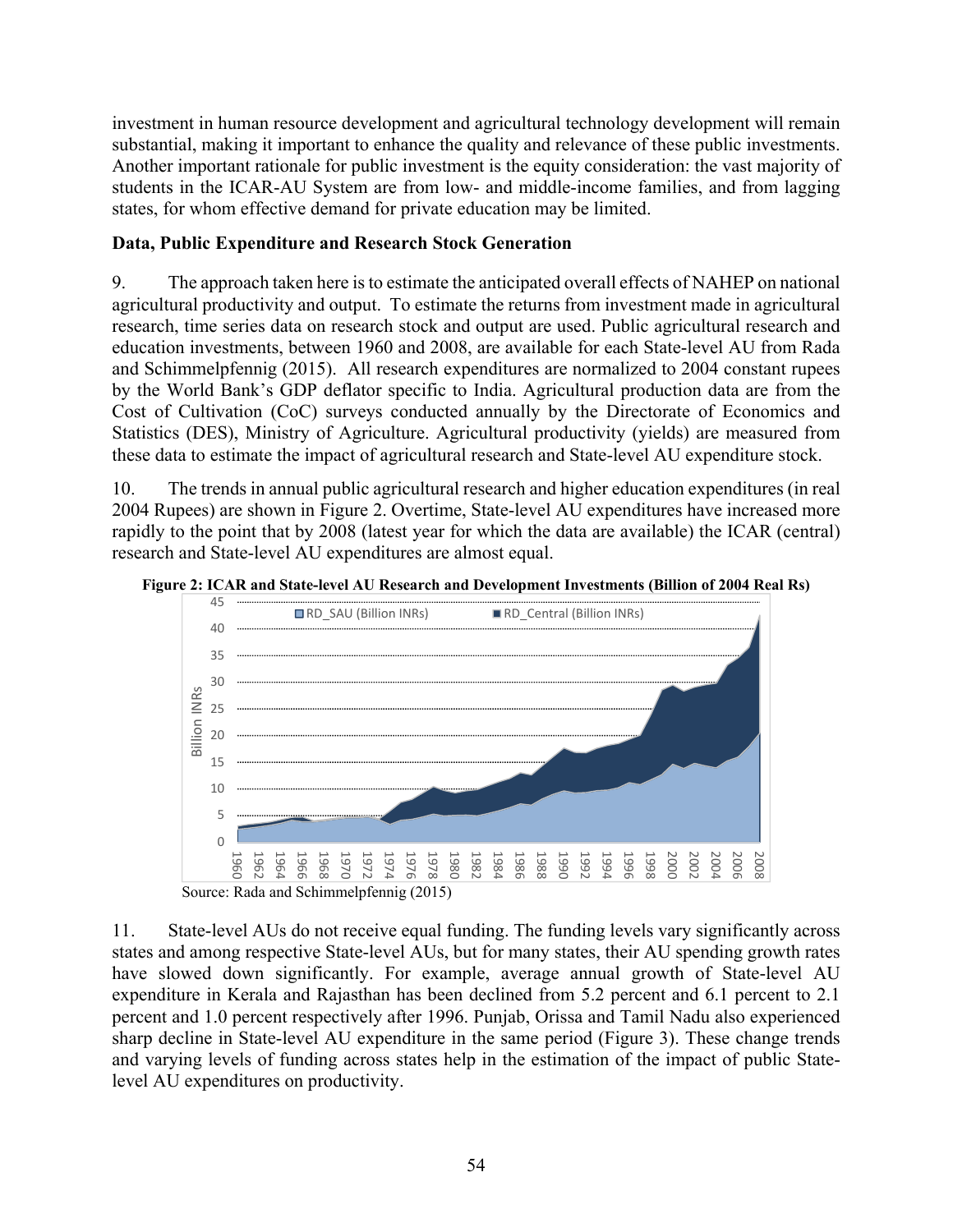

**Figure 3: State-level AU's R&D Spending Growth Rates** 

12. The effects of research spending on the agricultural productivity growth are captured by creating a research stock generated by the accumulation of past annual research expenditures. Knowledge capital accumulates with a lag such that the impact of a typical year's research investment is spread over several years before the knowledge generated is entirely translated into higher TFP growth. To capture this, the annual service flows from State-level AU (and research) spending are assumed to increase over time, reach a peak and then die out. These effects are added together to form a moving average of expenditure impacts on productivity.

# **Productivity Impact of Agricultural Research Stocks**

13. Using a stochastic frontier function estimation, and a flexible functional form (translog), productivity is modeled to estimate productivity elasticities with respect to area, variable production inputs, time trend, State-level AU expenditure stock and the central research expenditure stock, controlling for state and crop fixed effects.

14. The results show a significant impact of both the State-level AU and central research expenditure stocks on agricultural productivity. The State-level AU stock elasticity is estimated at 0.07 and the ICAR research stock-output elasticity at 0.101. These estimates are consistent with the literature, though no other study has estimated the impact of State-level AU expenditures separately from the ICAR research expenditures. Other studies have also generally estimated the impacts on TFP. For example, Rada and Schimmelpfening (2015) estimate the impact of research stock on productivity as 0.12.

15. In creating such "stock variables", their typical formulations in the literature allow for an initial gestation period, followed by adoption, sustained application and eventual obsolescence. Testing various specifications for India, Evenson et al. (1999) concluded that research investments generated knowledge and technology benefits for 27-year period. A more recent study empirically tests for alternative lag structures and concludes that an asymmetric trapezoidal shape lag structure spanning 20 years best approximates the lagged impacts of research and education investments (Rada and Schimmelpfennig 2015). The estimated weights for this structure are used in this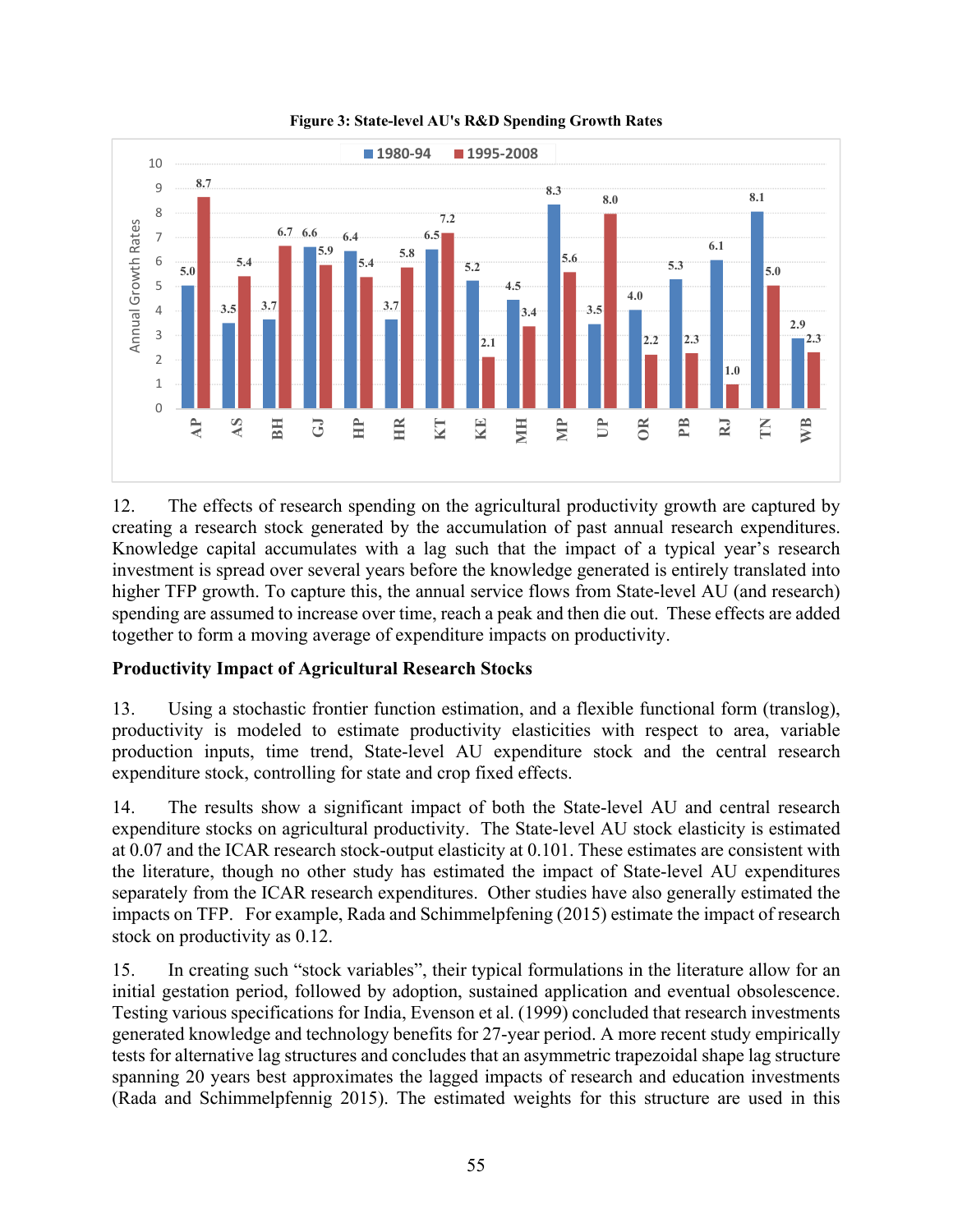analysis, with a gestation period of 3 years, followed by rising impacts for the subsequent 5 years, plateauing at this peak for the next 4 years, then diminishing over the last 8 years through technology obsolescence (Figure 4). Using these weights, State-level AU and central research stocks are calculated for each state, using state specific expenditures, as in Equation 1.



**Figure 4: R&D Stock Generation from R&D Investments** 

Equation (1):  $RS_{it} = 0.00(RE_{it}) + 0.000(RE_{it-1}) + 0.000(RE_{it-2}) + 0.016(RE_{it-3}) +$  $0.032(RE_{i,t-4}) + 0.048(RE_{i,t-5}) + 0.064(RE_{i,t-6}) + 0.079(RE_{i,t-7}) + 0.095(RE_{i,t-8}) + 0.095(RE_{i,t-9}) +$  $0.095(RE_{i,t-10}) + 0.095(RE_{i,t-11}) + 0.085(RE_{i,t-12}) + 0.074(RE_{i,t-13}) + 0.063(RE_{i,t-14}) + 0.053(RE_{i,t-15}) +$  $0.042(RE_{i,t-16}) + 0.032(RE_{i,t-17}) + 0.021(RE_{i,t-18}) + 0.016(RE_{i,t-19}) = \sum_{l=0}^{19} \gamma_l RE_{i,t-l}$ Where  $\gamma$  reflects the lag weights and  $\sum \gamma_l = 1$ .

16. To estimate the incremental benefits of NAHEP, the "with-project" and "without-project" scenarios are modeled as two hypothetical scenarios: (a) in the *without-project* case, State-level AU expenditure grow at a current growth rate of 4.5 percent for the next 25 years; and (b) in the *with-project* case, State-level AU expenditure will also grow at the same rate but with additional expenditures of 5 percent for each of the 5 NAHEP project years.

17. Using data from 1980 onwards, a robust State-level AU expenditure stock-agricultural productivity elasticity is estimated, which provides a sound basis of assessing the expected impact of the interventions on the final outcomes – agricultural productivity. This assessment is appropriate as it directly and rigorously relates the primary inputs (expenditures) to final outcomes (agricultural productivity), obviating the need to trace out and quantify the myriad intermediate outputs and outcomes, and allows a credible assessment of the likely economic impact of NAHEP.

18. A recent detailed study estimating the returns to investment in agricultural research (a combined stock of ICAR research and State-level AU expenditures aggregated as total REE expenditures) indicates that a 1 percentage point change in agricultural research stock in India would increase the agricultural productivity up to 0.12 percentage points. As such, the economic rate of return is estimated at a high 67 percent.

19. Using the State-level AU expenditures, modeled in addition to and distinct from the ICAR research expenditures, crop productivity elasticity is estimated at 0.07. Using this elasticity, the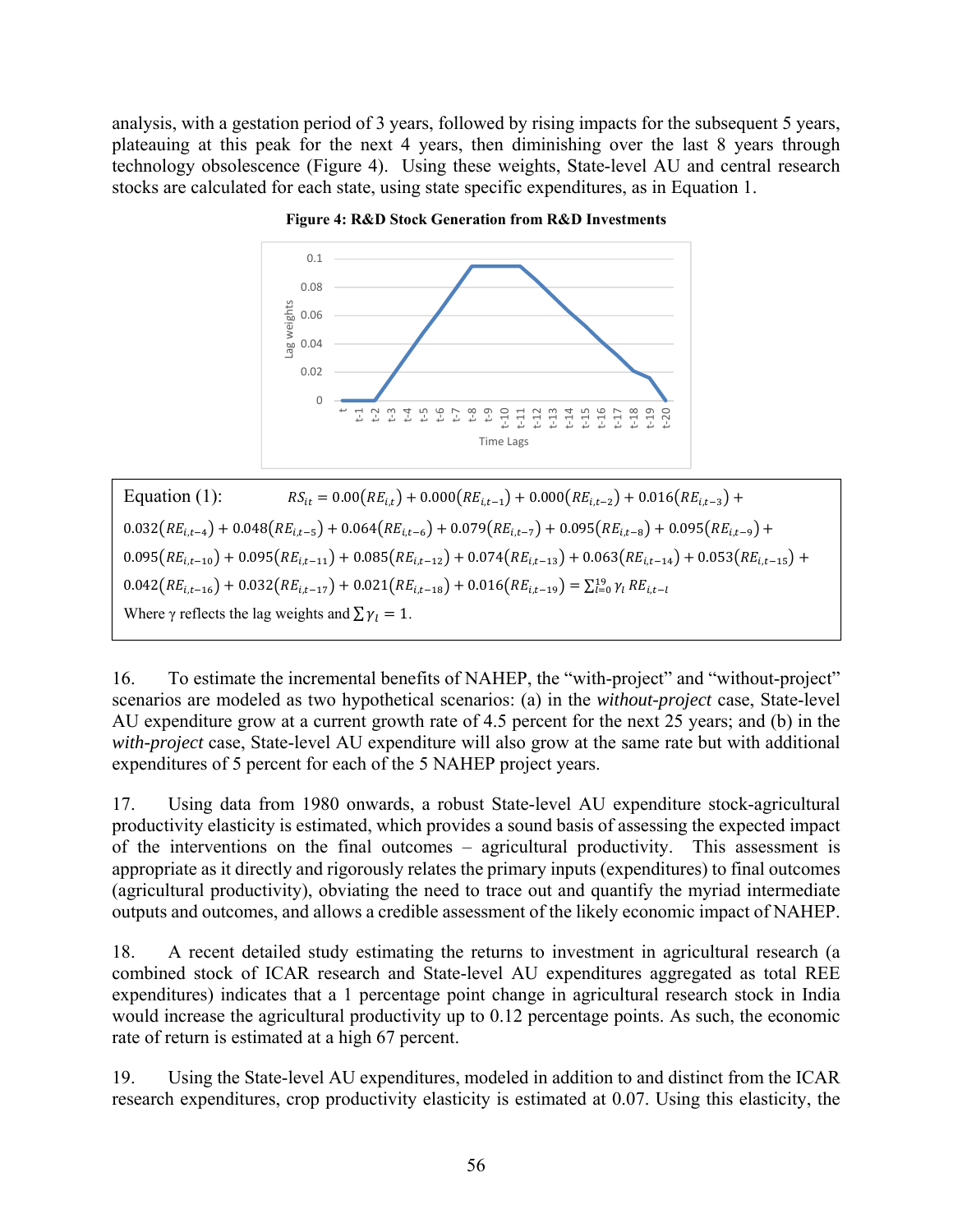net returns to the incremental project costs (assuming the current trends in higher agricultural education expenditures are maintained into the future as the "without project" scenario) are estimated at a healthy 42 percent (Table 2). The benefit-cost ratio, using a discount rate of 6 percent, is estimated at 7.2; applying a 10 percent discount rate the benefit-cost ratio reduces to 4.6. To test the robustness of the project investments, a sensitivity analysis, assuming a plus or minus 20 percent change in the estimated elasticity, shows still impressive returns, ranging from a low of 37 percent to a high of 46 percent.

20. An important outstanding concern relates to the declining human resource capacity (both in quantity and possibly quality) discussed earlier. The downward trend in FTE research staff started about 2000. In support of the concerns, estimation results indeed show a lower elasticity for the post-1996 period (also a statistically significant reduction in the trend). The pre-1996 elasticity is estimated at 0.074. This result is indicative and conservative, as the time period for analysis is limited; with long-term lagged effects, the full impact is likely not fully captured. Nevertheless, the finding is more important in that it provides validation to the concerns that, allowing for the lags in the expected results from current expenditures, the future impact of a deterioration of State-level AU quality could be much more severe, providing a strong rationale for investing in strengthening the State-level AUs, as is the intent of NAHEP.

| TADIC 4; IRR ANG DUR - NAHEF              |                  |                                        |           |                                 |      |
|-------------------------------------------|------------------|----------------------------------------|-----------|---------------------------------|------|
|                                           |                  | <b>Research Stock-Yield Elasticity</b> | IRR $(%)$ | <b>Benefit-Cost Ratio (BCR)</b> |      |
|                                           |                  |                                        |           | Discount Rates                  |      |
|                                           |                  |                                        |           | 6%                              | 10%  |
| Crop Output                               | SAU <sup>1</sup> | 0.069                                  | 42        | 7.2                             | 4.6  |
|                                           | <b>ICAR</b>      | 0.101                                  | 51        | 11                              |      |
| Pre-1996 Elasticity                       | SAU 2            | 0.074                                  | 43        | 7.7                             | 5    |
| Agriculture GDP                           |                  | 0.120                                  | 67        | 20.3                            | 13.4 |
| If the elasticities are 20 percent higher |                  |                                        |           |                                 |      |
| Crop Output                               | SAU              | 0.083                                  | 46        | 8.8                             | 5.7  |
|                                           | <b>ICAR</b>      | 0.121                                  | 55        | 13.3                            | 8.7  |
| Pre-1996 Elasticity                       | $SAU_2$          | 0.089                                  | 47        | 9.5                             | 6.1  |
| Agriculture GDP                           |                  | 0.144                                  | 72        | 24.6                            | 16.3 |
| If elasticities are 20 percent lower      |                  |                                        |           |                                 |      |
| Crop Output                               | SAU              | 0.055                                  | 37        | 5.6                             | 3.5  |
|                                           | <b>ICAR</b>      | 0.081                                  | 45        | 8.6                             | 5.5  |
| Pre-1996 Elasticity                       | SAU 2            | 0.059                                  | 38        | 6                               | 3.8  |
| Agriculture GDP                           |                  | 0.096                                  | 60        | 16.2                            | 10.6 |

Table 2: **IDD** and **BCD** - NAHEP

<sup>1</sup> State-level AU

Source: Team Calculations based on Cost of Cultivation data and public expenditures data provided by Rada and Schimmelpfenning (2015)

#### **Cost-Benefit Analysis**

21. The economic feasibility of NAHEP is established by estimating the Internal Rate of Return (IRR) and the benefit-cost ratio (BCR) of NAHEP project costs. The benefits of NAHEP investment are calculated with the estimated impact of research and higher education expenditures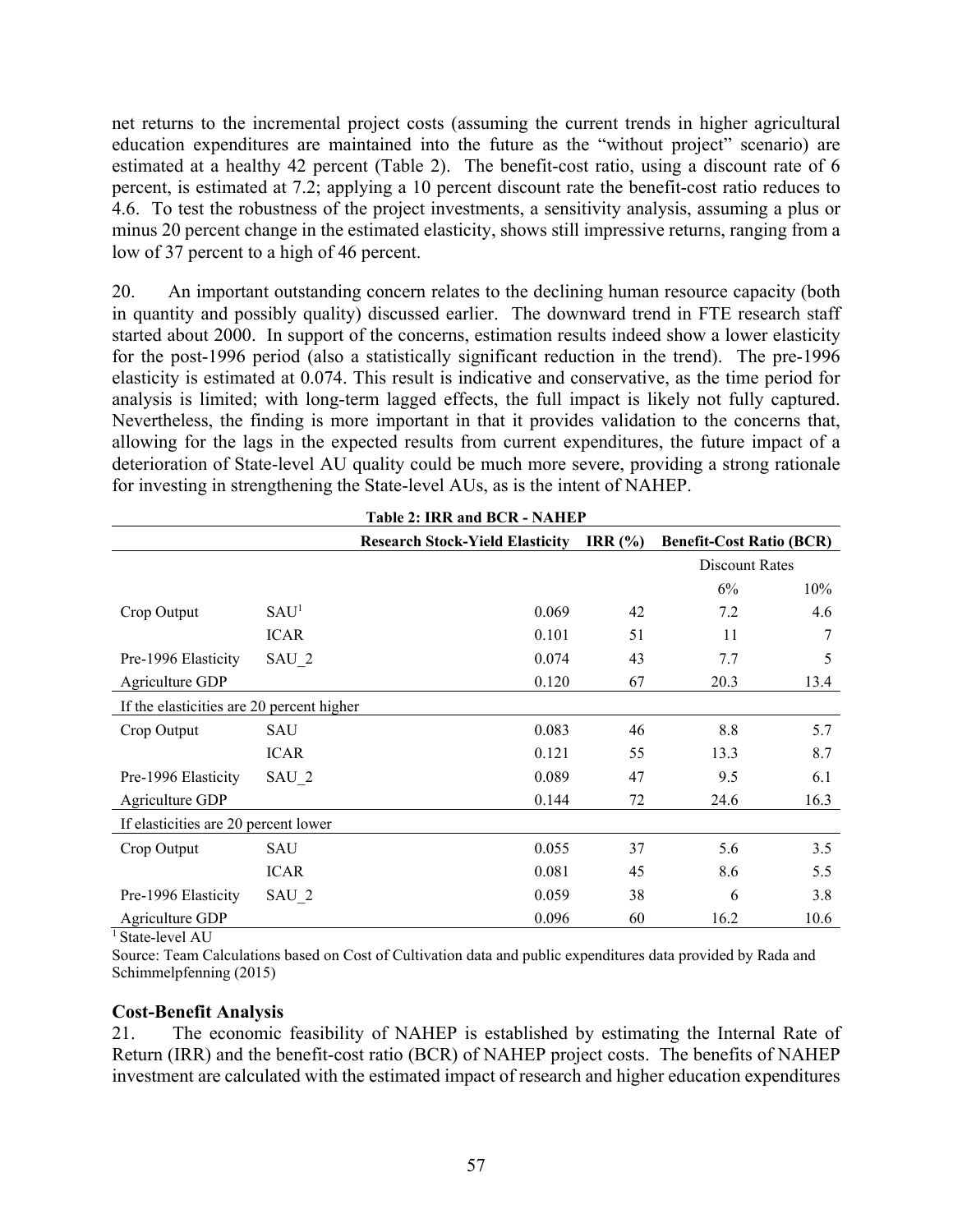on agricultural productivity, but they do not account for the indirect impacts of these investments, such as the efficiency gains due to the use of better input mixes.

22. Using the estimated stock-output elasticities, the incremental stream of benefits is estimated to arrive at an IRR and BCR for the Project. The project costs are spread evenly across the 5 years of its implementation, raising current expenditures by about 5 percent for each of the project years. Allowing for lagged impacts, the impacts of changes in research and State-level AU expenditure stocks are estimated to 2039 using equation (1). Figure 4 shows: (a) the expected incremental output flow due to NAHEP between 2020 and 2040; and (b) the yield growth based on the current yield-stock elasticity, which is smaller compared to the yield-stock elasticity in 1980s and in early 1990s.

23. Using the incremental changes in the agricultural output (relative to the counterfactual simulated as the continuation of past trends in output growth), the estimated IRR and BCR for NAHEP investments are shown in Table 1. The table shows IRRs and BCRs for four scenarios to capture the robustness of the results: (a) State-level AU expenditures; (b) the returns to ICAR's agricultural research stock; (c) the returns to State-level AU research stock elasticity for the pre-1995 period; and (d) an estimate based on the research stock-TFP elasticity estimate from Rada and Schimmelpfennig (2015) applied to the agricultural GDP. While the first three estimates provide returns only in terms of crop productivity, the last estimate also captures the full impacts of the expenditures including on livestock productivity. The results confirm very high returns to NAHEP investments, ranging from 42 percent to 67 percent, depending on the scenarios.